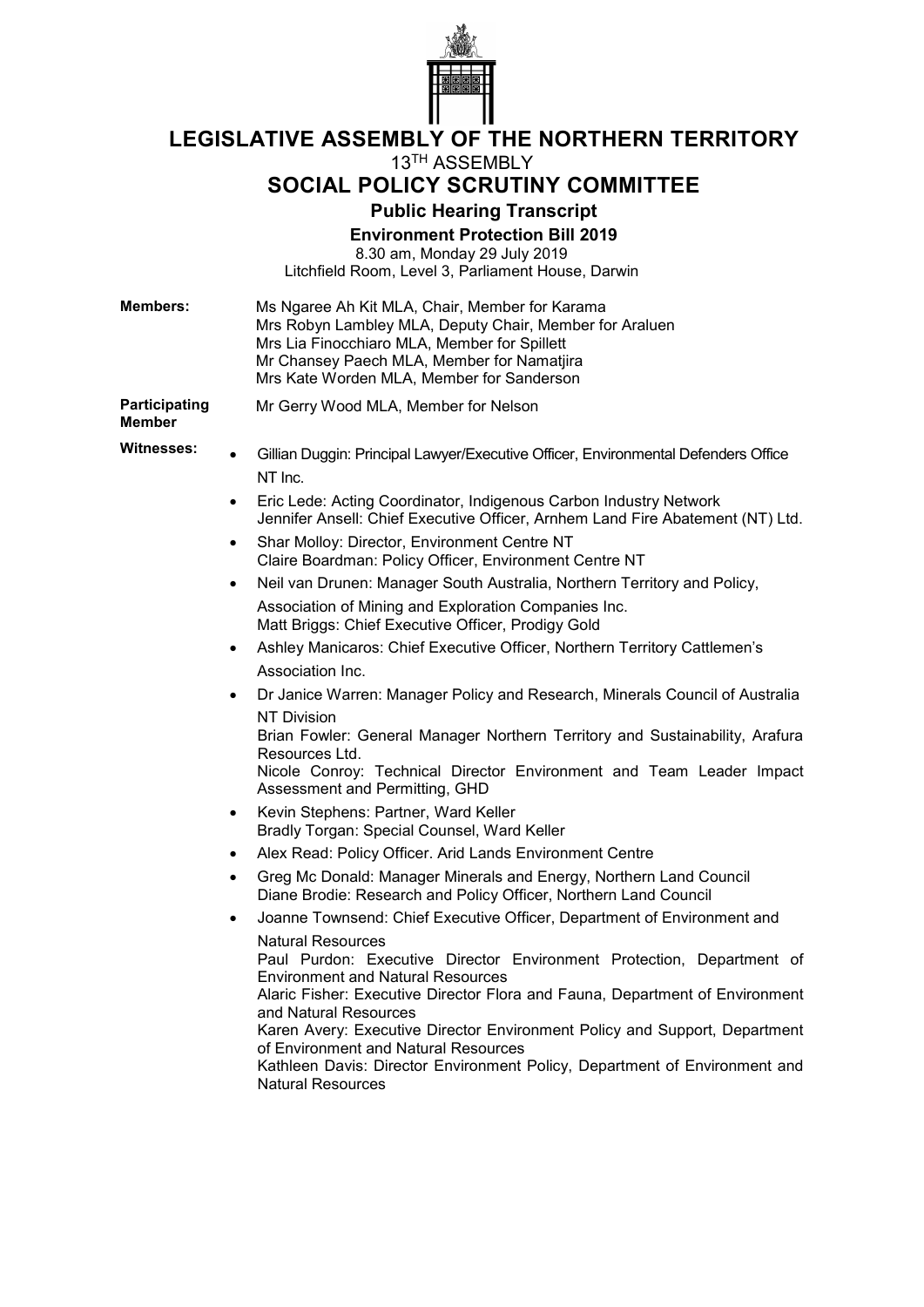# **INQUIRY INTO THE ENVIRONMENT PROTECTION BILL 2019**

# **Environmental Defenders Office NT Inc.**

**Madam CHAIR:** Good morning, everyone. Thank you for joining us. I am Ngaree Ah Kit, the Member for Karama and Chair of the Social Policy Scrutiny Committee. On behalf of the committee, I welcome everyone to this public briefing on the Environment Protection Bill 2019.

I acknowledge that this public hearing is being held on the land of the Larrakia people, and I pay my respect to Larrakia elders past, present and emerging.

I also acknowledge my fellow committee members in attendance today: the Member for Araluen, Robyn Lambley; the Member for Namatjira, Chansey Paech; the Member for Sanderson, Kate Worden; and the Member for Spillett, Lia Finocchiaro.

At this time I will ask all those present to make sure your phones are switched to silent.

I welcome to the table to give evidence to the committee from the Environmental Defenders Office NT Gillian Duggin, Principal Lawyer/Executive Officer. Thank you for coming before the committee. We appreciate you taking the time to speak to the committee and look forward to hearing from you today.

This is a formal proceeding of the committee and the protection of parliamentary privilege and the obligation not to mislead the committee apply. This is a public hearing and is being webcast through the Assembly's website. A transcript will be made for use of the committee and may be put on the committee's website.

If, at any time during the hearing, you are concerned that what you will say should not be made public, you may ask that the committee go into a closed session and take your evidence in private.

I will ask you to state your name for the record and the capacity in which you appear. I will then invite you to make a brief opening statement before proceeding to the committee's questions. Could you please state your name and the capacity in which you are appearing?

**Ms DUGGIN:** Gillian Duggin, the Principal Lawyer and Executive Officer at the Environmental Defenders Office Northern Territory.

**Madam CHAIR:** Thank you very much. Ms Duggin, would you like to make an opening statement?

**Ms DUGGIN:** I would, thank you, Madam Chair. Thank you to the committee for the opportunity to appear today in relation to the Environment Protection Bill.

The Environmental Defenders Office is a community legal centre that provides free legal advice to those who want to protect the environment through the law. Through our direct experience in providing legal advice and information to the community and representing our clients in court, our strong view is that the existing legal framework for environmental impact assessment in the Northern Territory is highly flawed.

The current legislation, the *Environmental Assessment Act*, is failing to act as an adequate safeguard against serious environmental, social, cultural and even economic impacts from major developments. It was introduced in 1982, when laws to assess and manage the environmental impacts of development were being introduced around the country for the first time. However, while other jurisdictions have reformed their law significantly over the years to reflect improved scientific understanding and contemporary regulatory standards, this has not yet happened in the Territory.

Based on our experience and that of our clients, the current act is failing because it contains no separate environmental approval and regulatory role, excessive levels of discretion leading to inconsistent and unaccountable decision-making, it has limited genuine opportunities for the public to participate in decisionmaking and has few checks and balances to deliver accountability and transparency. Over the years various reviews of the Territory's environmental regulations have confirmed our views and have built a clear case for reform.

Most recently the fracking inquiry found that extremely low levels of trust in the Territory's environmental regulatory framework was a key reason why community opposition to the industry is so high. Unsurprisingly, the weaknesses of the current act frequently lead to poor outcomes. Its communities and often those in the remotest parts of the Territory that frequently bear the brunt of damage to their environment, culture and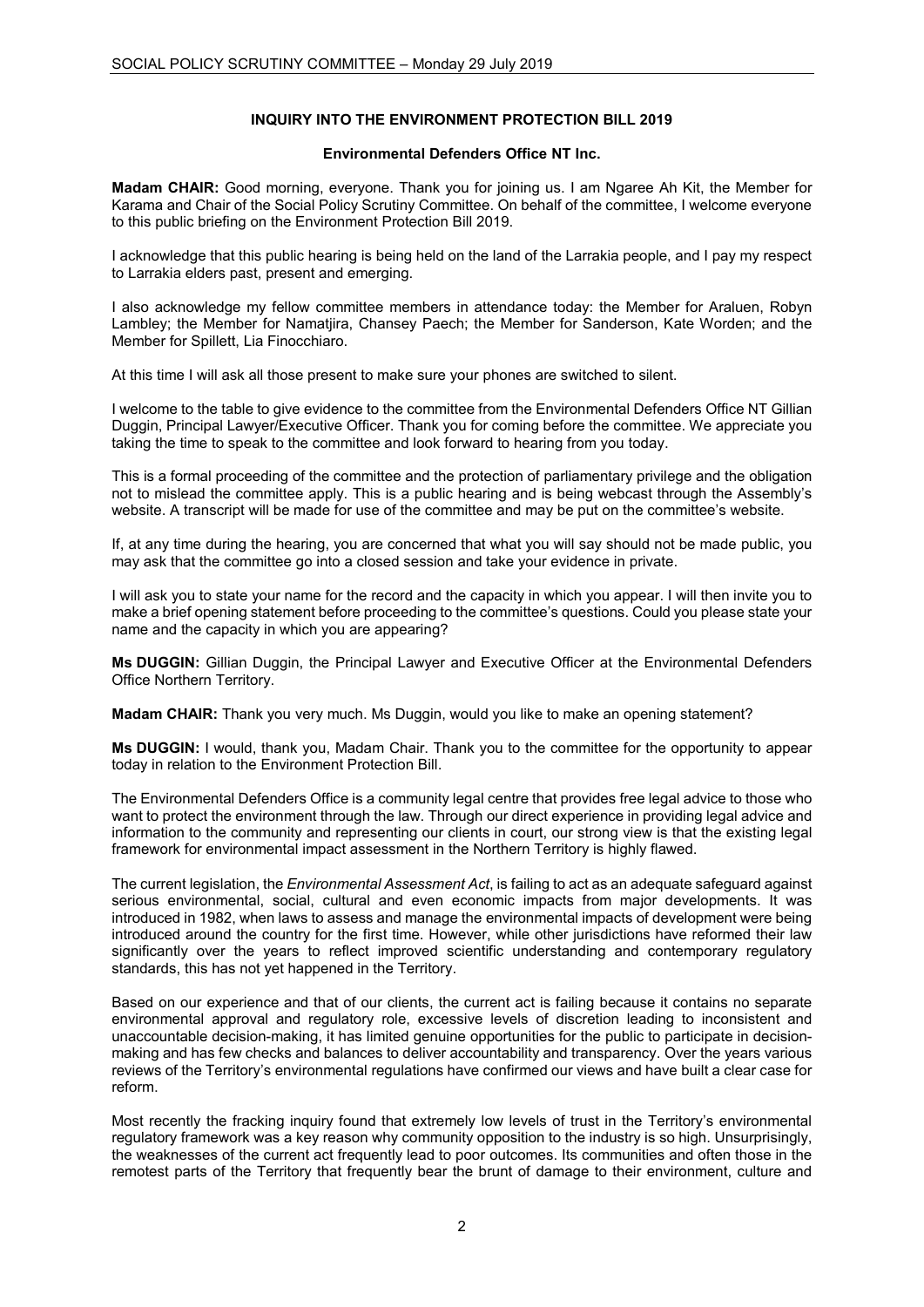livelihoods resulting from the laws failure to prevent environmental harm or adequately mitigate the impacts of development. These communities are also the ones that are most excluded from influencing decisionmaking in Darwin.

The lack of appropriate regulatory tools also means that government and therefore the taxpayer has a high risk of being left with the clean-up task if a proponent does the wrong thing. It is clearly preferable and of course cheaper to prevent environmental harm from happening in the first place rather than attempting to fix it after the fact. A task which can often be impossible in the case of environmental damage.

This reform is long overdue. We therefore strongly support this Bill and think it will recalibrate the Northern Territory's environmental laws to reflect contemporary standards. In our view the key mechanism it introduces to do so is the stand-alone environmental approval to be determined by the Environment Minister, which is supported by an evidence based environmental impact assessment process that is subject to enhance levels of community scrutiny and backed up by strong compliance provisions for when proponents do the wrong thing.

A separate approval and regulator is essential for the integrity of the framework, as was recognised by the fracking inquiry. It is necessary to overcome the inherent conflict of interest that arises from having the Minister responsible for promoting an industry also responsible for its environmental regulation.

Our submission sets out in detail our views on the various positive elements in the Bill. In particular we support the Bill's objects and guiding principles, new protection tools it introduces to fill existing gaps, enhanced recognition of public participation in decision-making and increased levels of prescription and guidance around the EIA process and decision-making processes.

The Bill's enhanced level of prescription provides much greater certainty about assessment and approval time frames and decision-making standards, particularly when compared to the current act.

These various elements all work together to respond to many of the current Act's deficiencies. Of course, we do consider that there are areas for improvement in the Bill and we have proposed various amendments in our submission in response to our concerns.

I will briefly highlight three this morning.

First, we consider there are various weaknesses surrounding accountability and transparency in the Bill. Important community consultation rights are relegated to the regulations and therefore not given the full protection of the Act and are more subject to change. There appear to be gaps in the offence provisions which would undermine how robust the new framework will be, and there are some unorthodox provisions that give proponents, in our view, excessive influence in the decision-making process.

Second, the Bill is inconsistent with recommendations of the fracking inquiry in relation to access to justice. Open standing for judicial review, which was initially included and is a fundamental safeguard for the rule of law has been weakened and third party merits review rights which are critical to support evidenced based decision-making and acting as a safeguard against corruption have been completely removed. These community access to justice provisions must be restored.

Third, despite the unprecedented risk it poses to communities and the economy in the Territory the Bill does not mention climate change once. To ensure that government is appropriately guided to integrate climate change in decision-making and to ensure the Act responds to critical current and future challenges, in our view climate change must be explicitly referenced in the Bill.

In concluding, I would like to emphasise that this is a once-in-a-generation opportunity to transform the Territory's environmental laws so that they properly reflect how valued the natural environment is to all Territorians. Passing this Bill will ensure the Northern Territory has laws that benefit the environment in current and future generations across the Territory.

Thank you. I would be happy to take any questions from the committee.

**Madam CHAIR:** Thank you, Ms Duggin. I will open it up to the committee for any questions.

**Mr PAECH:** Thank you, Ms Duggin—a very comprehensive submission. I think you have left us with not many questions to ask, because you have been quite in depth.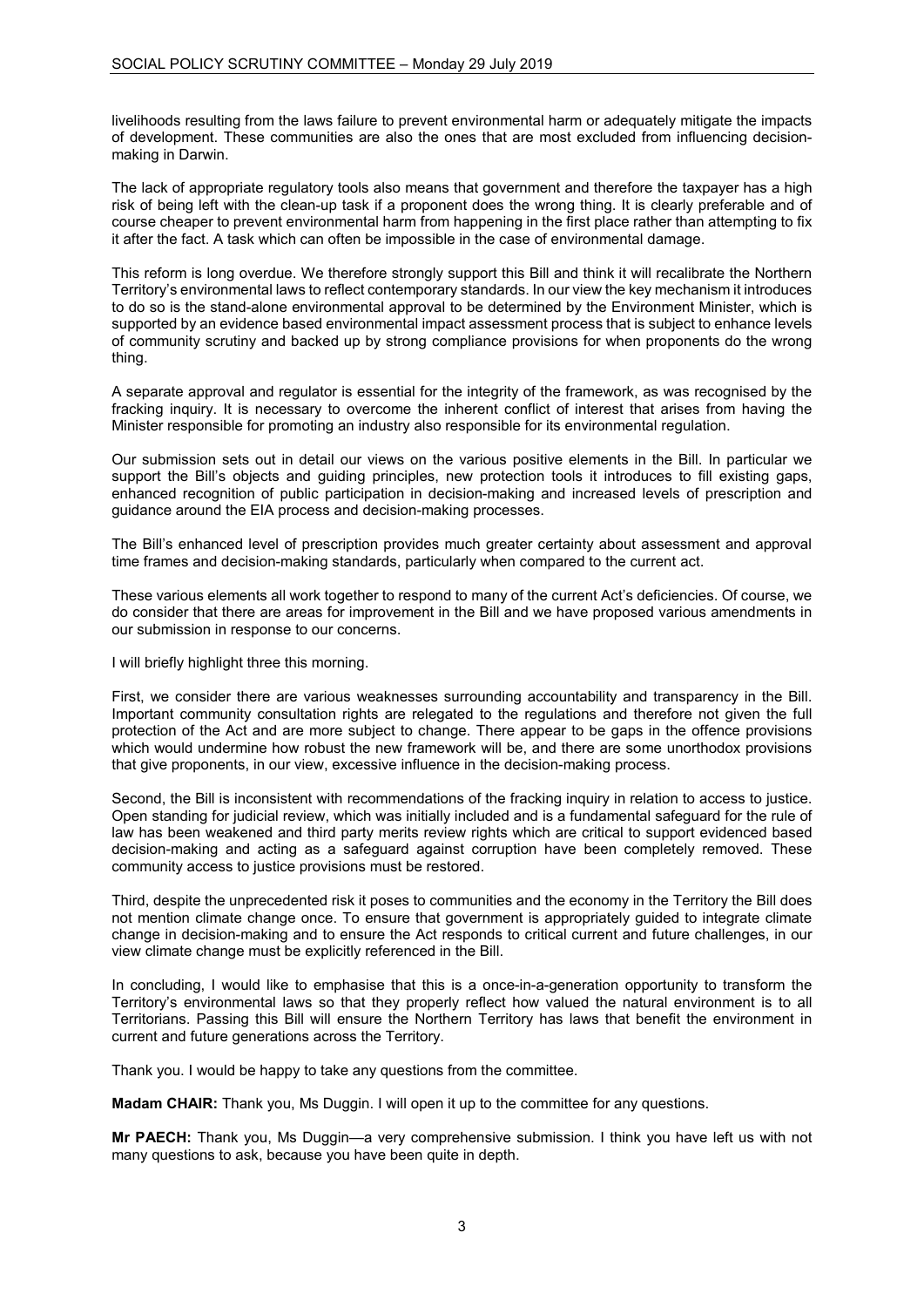# **Ms DUGGIN:** That is good.

**Mr PAECH:** I want to touch on something, though. Throughout your submission you did mention the Environmental Defenders Office having some concerns with the level of discretionary power that the legislation would, or could, potentially allow the Minister or department to have.

I am wondering if you can further expand on that, in particular if there were key areas in the legislation as it currently stands where you think there is too much of that discretionary power allocated.

**Ms DUGGIN:** Sure. The main decision-making power of the Minister is the decision to grant the approval at the end of the environmental impact assessment process and this decision does have good constraints around the Minister's powers. It has a sort of list of matters that the Minister has to take into account in making that decision. But from my review of the Bill, most other decisions at various points along the way do not have similar matters for consideration proscribed.

There is new environment protection tools which are introduced. From memory, they have very limited or no constraints around the discretion there. At various points in time, the Minister has to decide and so does the EPA which way the decision-making process will go and there is not an equivalent level of guidance, even a reference to the objects clause, or something that could set a bit of a test or threshold for what the decisionmaker has to consider; pretty much throughout the majority of the Bill, I would say.

**Mr PAECH:** Therefore, you would indicate that there should be some form of mechanism introduced that the Minister or person approving …

# **Ms DUGGIN:** Or the EPA, yes.

**Mr PAECH:** … or the EPA, could refer to in terms of being able to work through in order to outline how they have made that decision.

**Ms DUGGIN:** Yes, absolutely. I mean for example you could link the decision to the objects clause, which obviously frames what the law is trying to achieve. If the EPA and the Minister are required to make their decision that it is consistent with the objects clause that would obviously provide some guidance around that decision-making power.

**Mr PAECH:** Certainly. Just further, I know that South Australia does have climate change legislation and certainly you have mentioned that the EDO has some concerns around the absence of that particular language being used in this legislation.

#### **Ms DUGGIN:** Yes.

**Mr PAECH:** Therefore, would it not be the view of the EDO that there should, or you would be then advocating or lobbying for an actual climate change legislative framework because it is not in here.

**Ms DUGGIN:** Yes, that is correct.

**Mr PAECH:** I am trying to understand, you are indicating that it should be in here because whilst you and I might acknowledge that climate change is real and is happening, I suppose in a situation that there might be a person in the role, in the future, who might not have to take that into account. That is why it should be in the legislation?

**Ms DUGGIN:** Yes, that is correct. We have previously made a submission in relation to the government's climate change discussion paper that we would argue for a climate change Act to be introduced in the Northern Territory. That would I guess be a simple way to require all aspects of government to take climate change into account in the decision-making. In the absence of that legislation currently existing, perhaps it will be proposed in the future, but we would still argue that it should explicitly be included in this legislation as a highly relevant matter that both the EPA and the Environment Minister need to take into account when making decisions under this Act.

# **Mr PAECH:** Sure.

**Ms DUGGIN:** Particularly, I think I mentioned in my submission, most laws have a life span of about 20 years before they come up for a whole-scale review. If we think about the time scale that climate change is happening in it is surprising that it would not be included in a modern piece of legislation today.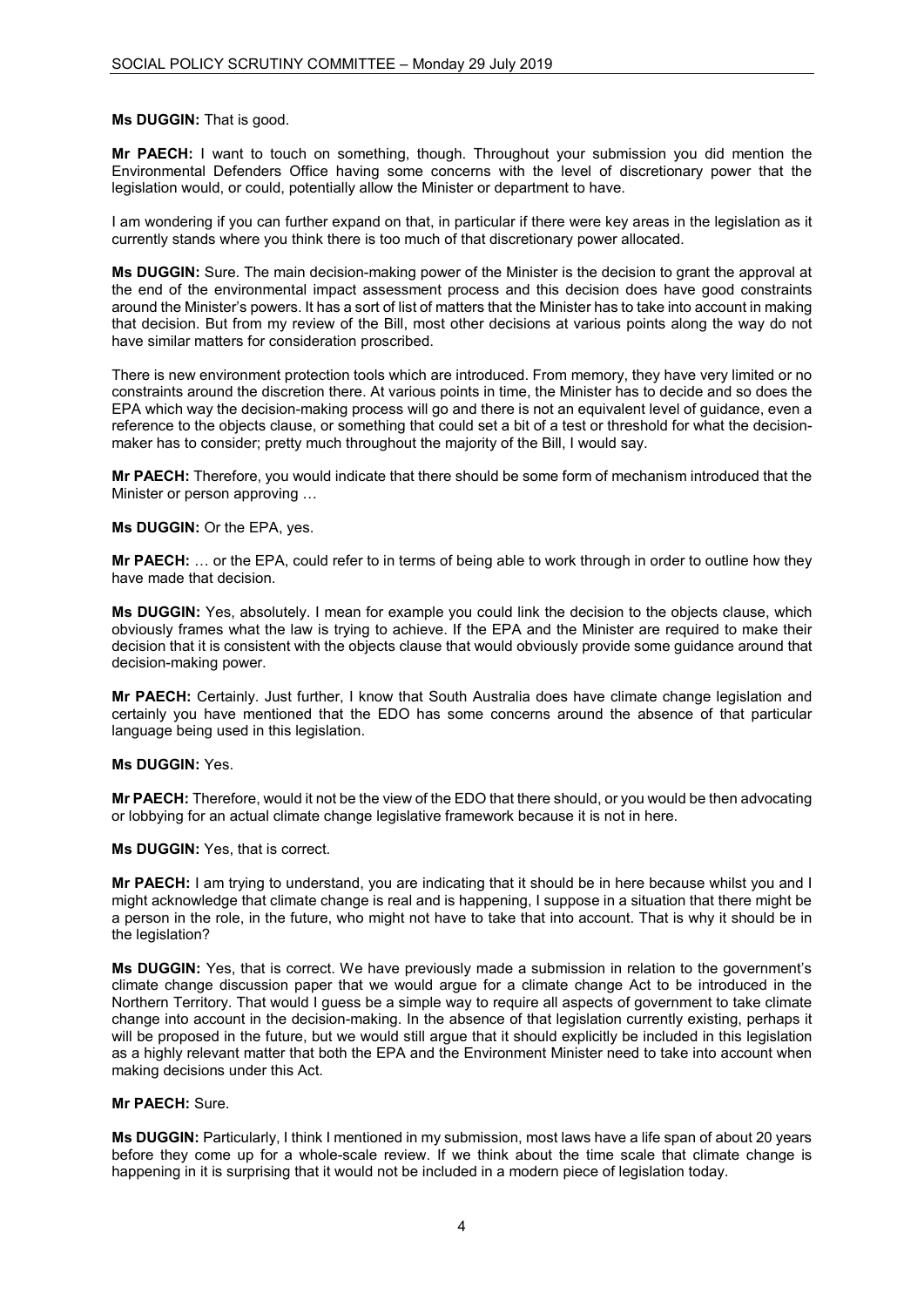You will see that some states have introduced stand-alone legislation but even states and territories that have not are integrating climate change within environment and planning laws similar to this.

**Mr PAECH:** What would the Environmental Defenders Office relationship be with the land councils? I picked up that you do a number of advocacy roles on behalf of remote communities and land trusts. I am trying to ascertain in the event that a group of people living in a remote community or a homeland are not happy with an environmental decision that is coming down, would that be the role for you or a land council?

**Ms DUGGIN:** That is a complicated question. We are a community legal centre so whoever approaches us for advice, we are willing to give advice to so long as it is a public interest matter. We do not Act for private interests. We would not interfere in what land councils are doing but if a remote community approaches us seeking our advice, particularly about environmental law which is our area of expertise, we would willingly give that advice.

Environment impact assessment laws apply more broadly across the community and across landscapes so it may not be native title holders or traditional owners who have the decision-making powers under the *Land Rights Act* or the *Native Title Act.* There may be other people within those communities who will be affected by the environmental effects of a major project who want to participate in the decision-making process or have concerns about it. That is probably where we could come in.

**Mr PAECH:** Madam Chair, may I go ahead with one more question? Clause 315 of the Bill talks about the NTEPA and the Environmental Defenders Office has indicated that you would like to see Section 25AA(1) retained. Could you elaborate more around why the EDO would like to see this retained?

**Ms DUGGIN:** From memory that provision required the NTEPA to consider the principles of ecologically sustainable development in performing its advisory functions. This is quite a broad power and would not apply just to this legislation. It was not clear why that provision needed to be removed through this Bill.

The EPA has a role under this particular Act in providing advice to the Minister but it has other functions. The principles of ecologically sustainable development are at the core of environment protection laws. I argued that it should be retained because I saw no reason for removing it.

**Madam CHAIR:** Are there any further questions from the committee?

**Mrs FINOCCHIARO:** Was the Environmental Defenders Officer part of the consultation and development of the Bill?

**Ms DUGGIN:** Yes we were. We have been consulted on a number of occasions. We wrote an initial submission on the first version of the Bill and draft regulations that were released publicly and we have had a number of consultation meetings with the department.

**Mrs FINOCCHIARO:** Were you involved with the Regulatory Impact Statement?

**Ms DUGGIN:** I was consulted by the consultants who prepared that. I had one interview with them.

**Mrs FINOCCHIARO:** Have you been able to see a copy of that?

**Ms DUGGIN:** No I have not.

**Mrs FINOCCHIARO:** Have you seen a copy of the regulations that will accompany this Bill?

**Ms DUGGIN:** Sorry, I should clarify. I think I have seen an executive summary or some part of that but I have not seen the final RIS.

**Mrs FINOCCHIARO:** In terms of regulations, have you been able to review the regulations that are proposed to accompany this Bill?

**Ms DUGGIN:** I have seen the draft version. I have not seen an updated version that follows revision of the Bill.

**Mrs FINOCCHIARO:** But you have seen the original one?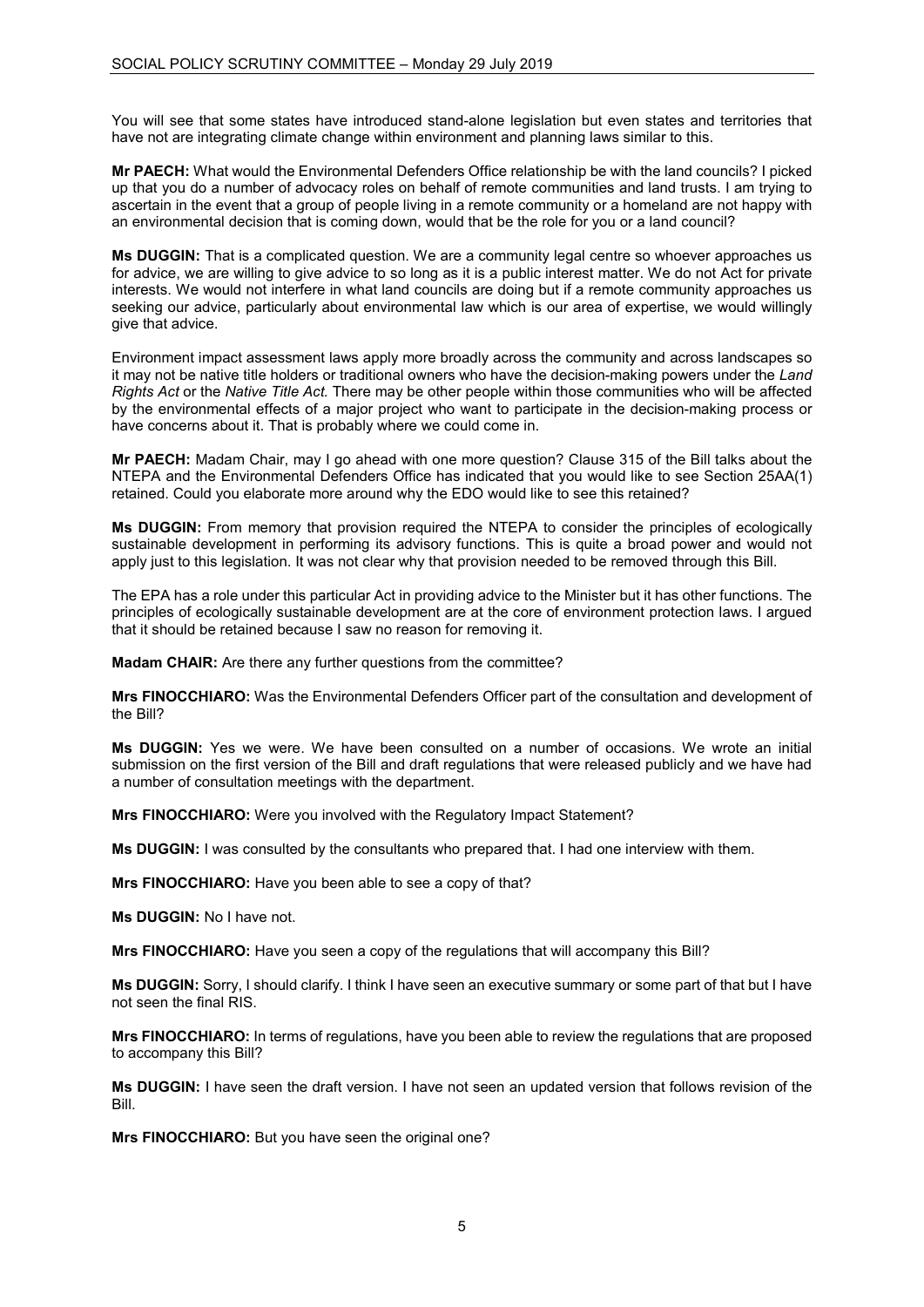**Ms DUGGIN:** I have seen the original version. It has made it difficult to provide comments on this Bill, to be frank. A lot of the substantiative process is in the regulations and a lot of that are important rights, particularly for community participation.

As I point out in my submission, I would prefer to see that detail in the actual Bill rather than the regulations. It is more secure in that it is subject to this kind of process where the regulations do not have so much scrutiny.

**Mr PAECH:** Just while we are in the submission in relation to the transition periods, the legislation is indicating a three-year transition period for mining or exploration industries. You have indicated that the EDO would prefer to see a transition period of 12 months. Just wanting to understand why you have nominated 12 months when the legislation is indicating three years for larger-scale operations?

**Ms DUGGIN:** I proposed 12 months simply because three years seemed excessive. My understanding of how the *Mining Management Act* works generally is that mine management plans are updated on an annual basis. In that respect, it seemed appropriate that if it was the same period of time as the transitional period, then when the next approval of the management plan came around, it could transition over to the new legislation.

**Mr PAECH:** One last one if I may; I wanted to discuss the financial provisions a little bit more. The EDO has indicated that they believe there is some absence in some of the language used in the financial provisions and you have indicated that you strongly support bonds and additional financial considerations in future reforms of the legislation.

**Ms DUGGIN:** Yes, we generally support the financial provisions. They provide really important tools for the environment portfolio and they put into practice the idea that the polluter should pay. What we were concerned about was that provisions around financial assurances have been removed from the Bill. I understand that they are intended to be included at a later iteration of the reform program but obviously we would prefer to see them now.

From the EDO's perspective all of the powers in the Bill are enabling provisions. There may be concern that there would be doubling up of bond provisions or that sort of thing. They are just powers to enable those things to be imposed. I would not have thought that there was any problem with retaining them in the Bill.

**Mr PAECH:** So the EDO's position is that those provisions are retained in this Bill?

**Ms DUGGIN:** Yes, from the exhibition Bill and the ones currently in this Bill should all be retained.

**Madam CHAIR:** There are no further questions so that concludes our time with you Ms Duggin. Thank you very much for appearing before us this morning and for bearing with us while we endured our IT problems.

> The committee suspended. \_\_\_\_\_\_\_\_\_\_\_\_\_\_\_\_\_\_\_\_\_\_\_

> $\overline{\phantom{a}}$  , and the set of the set of the set of the set of the set of the set of the set of the set of the set of the set of the set of the set of the set of the set of the set of the set of the set of the set of the s

#### **Indigenous Carbon Industry Network**

**Madam CHAIR:** Good morning and thank you all for joining us. I am Ngaree Ah Kit, the Member for Karama and Chair of the Social Policy Scrutiny Committee. On behalf of the committee, I welcome everyone to this public hearing on the Environment Protection Bill 2019.

I also acknowledge my fellow committee members in attendance today: the Member for Araluen, Robyn Lambley; the Member for Namatjira, Chansey Paech; the Member for Spillett, Lia Finocchiaro; and the Member for Sanderson, Kate Worden.

I welcome to the table to give evidence to the committee from the Indigenous Carbon Industry Network Eric Lede, Acting Coordinator and Jennifer Ansell, Chief Executive Officer, Arnhem Land Fire Abatement (NT) Ltd. Thank you for coming before the committee. We appreciate you taking the time to speak to the committee and we look forward to hearing from you today.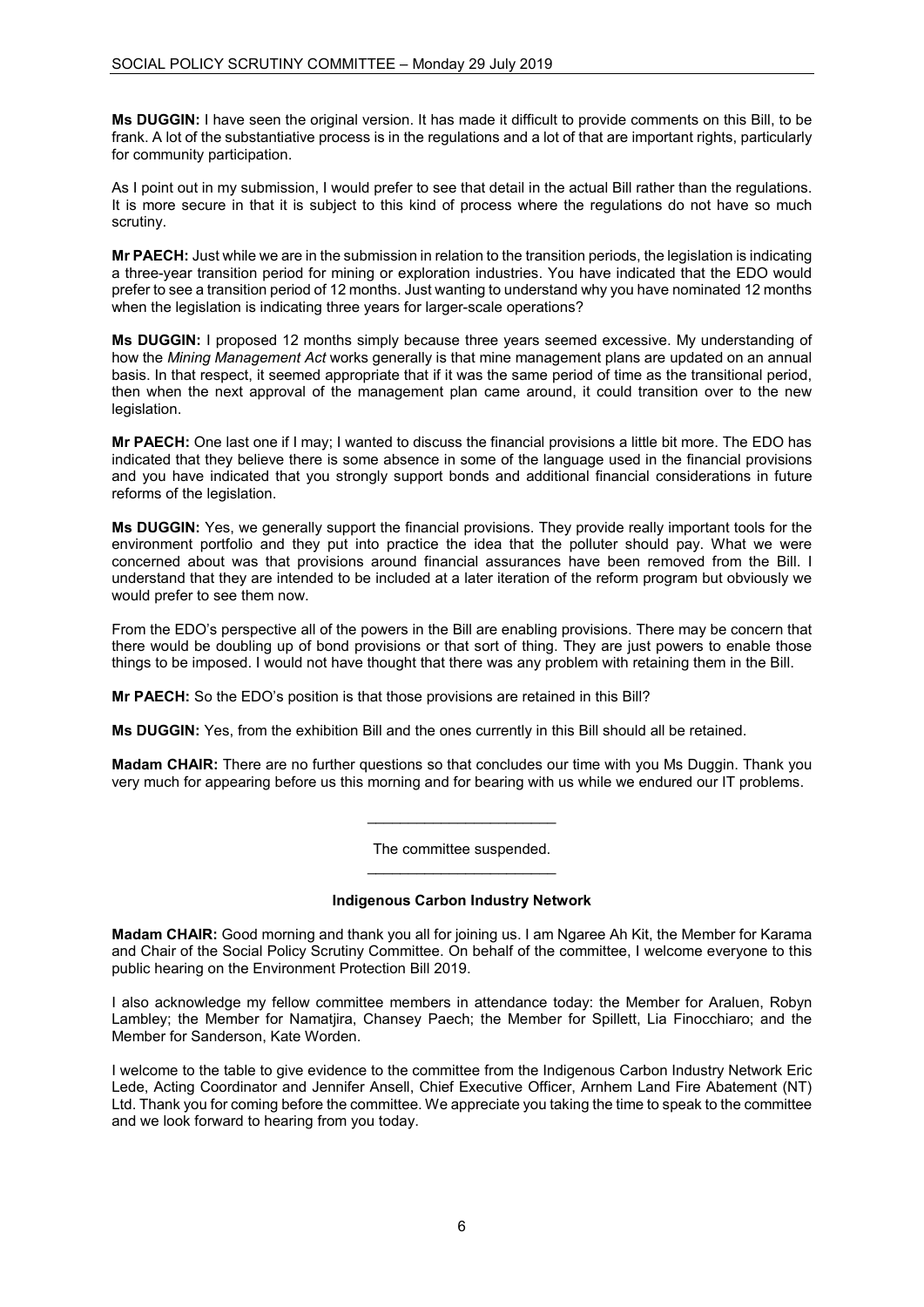This is a formal proceeding of the committee and the protection of parliamentary privilege and the obligation not to mislead the committee apply. This is a public hearing and is being webcast through the Assembly's website. A transcript will be made for use of the committee and may be put on the committee's website.

If, at any time during the hearing, you are concerned that what you will say should not be made public, you may ask that the committee go into a closed session and take your evidence in private.

I will ask each witness to state their name and the capacity in which you appear before inviting you to make a brief opening statement and then proceed to the committee's questions. Could you each please state your name and the capacity in which you are appearing?

**Mr LEDE:** Eric Lede, Acting Coordinator of the Indigenous Carbon Industry Network.

**Ms ANSELL:** Jennifer Ansell, CEO of ALFA (NT) Ltd, Arnhem Land Fire Abatement.

**Madam CHAIR:** Thank you very much. Mr Lede, would you like to make an opening statement?

**Mr LEDE:** Yes, please.

Members of the Social Policy Scrutiny Committee, members of the Indigenous Carbone Industry Network include Indigenous savannah carbon producers, Indigenous project developers and supporting organisations that are committee to growing the Indigenous carbon industry.

Today, the Indigenous Carbon Industry Network requests the Environment Protection Bill is amended to define a carbon offset as being separate to other types of environmental offsets in the Bill, and mandate the offset of greenhouse gas emissions generated by projects under this Bill for every decision-maker and authority throughout the Bill.

Why are these changes crucial to the Indigenous carbon industry? The Indigenous carbon industry involves Indigenous rangers re-establishing traditional savannah fire regimes and undertaking strategic and targeted burns in savannah during the early Dry Season after the landscape has grown throughout the Wet Season. These deliberate fires burn with low intensity and remove the fuel that enables severe large-scale fires in the late Dry Season which would otherwise destroy ecosystems and emit large amounts of greenhouse gases.

The amount of carbon that the Indigenous ranger groups prevent from going into the atmosphere by undertaking these burns are then calculated and sold as carbon credits, with one tonne of carbon dioxide or greenhouse gas equivalent equating to one carbon credit. All development and economic activities have associated greenhouse gas emissions and these can be offset by purchasing carbon credits.

The NT Government and private sector significant investment in the Indigenous carbon industry has enabled us to grow over the last 14 years since our first pilot project. In 2006, the NT Government brokered the innovative West Arnhem Land Fire Abatement, WALFA, project with ConocoPhillips, which then became the landscape scale model upon which the world-leading savannah burning methodology was born.

Since then, the NT Government has striven to continue to facilitate the growth of the Indigenous carbon industry, including developing the Aboriginal Carbon Industry Strategy and co-funding the Indigenous Carbon Industry Network.

Since 2006, the Indigenous carbon industry has rapidly grown to encompass 27 Indigenous savannah burning projects across northern Australia. Last year, in the 2017–18 financial year, these savannah burning projects directly prevented 1.2 million tonnes of greenhouse gas emissions going into the atmosphere, which is equivalent to taking approximately 250 000 cars off the road for a year.

These activities produced 1.2 million carbon credits, which were then sold to the Australian Government through the Emissions Reduction Fund and the voluntary market from a range of organisations to generate approximately \$16m.

The profits were then invested back into Indigenous land management activities and remote Indigenous communities, supporting Indigenous ranger groups to care for country through better fire management and empowering communities to generate local jobs on country in remote areas where unemployment is very high.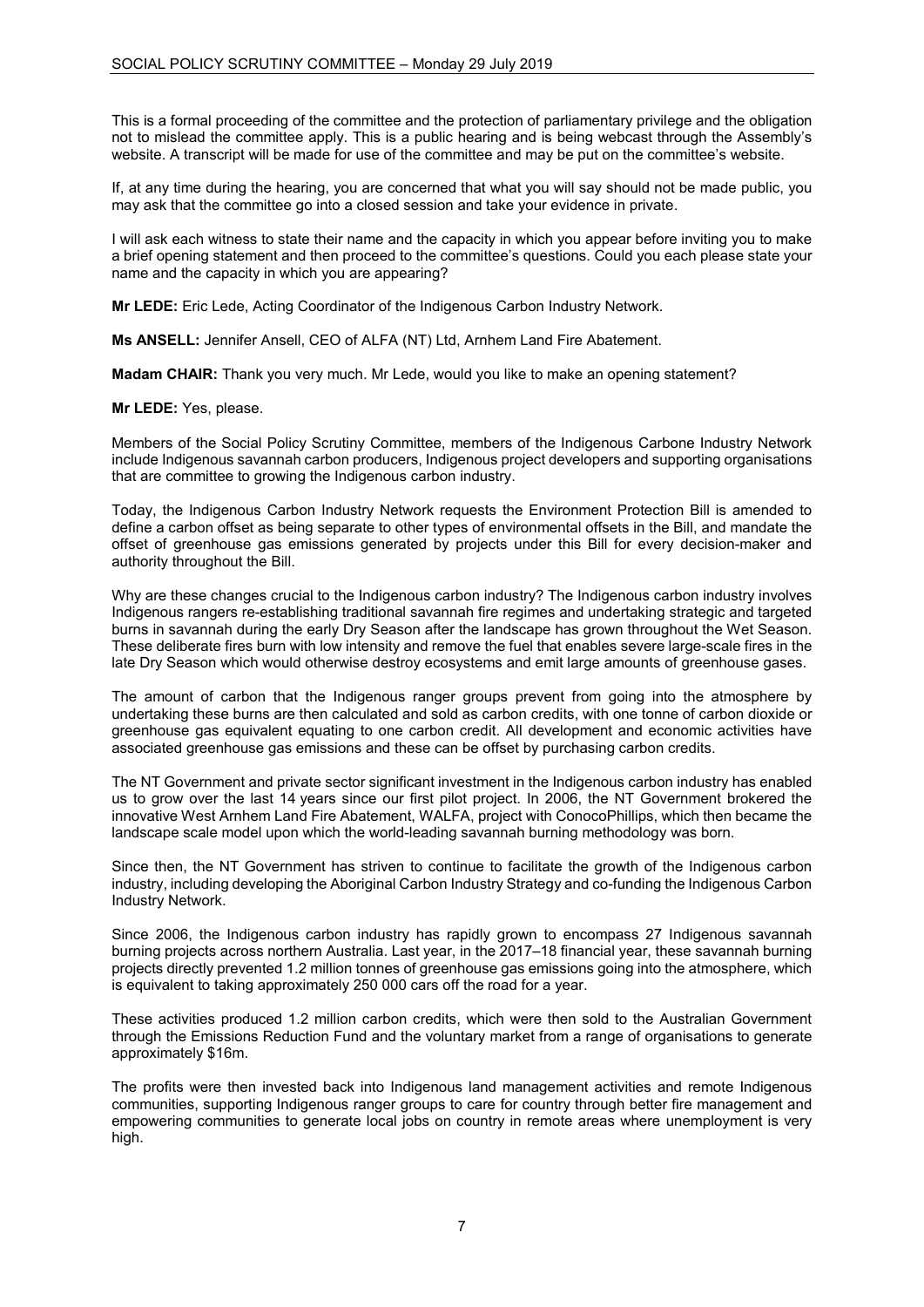This home-grown industry has emerged as an important vehicle for Indigenous people seeking to work on their traditional lands and provides a pathway to more job opportunities and training whilst maintaining important connections to family, community and country.

The future of the Indigenous carbon industry however, is now placed under threat by the Environment Protection Bill as it stands. Of particular concern: at no point in the Bill are greenhouse gas emissions referenced. As a result the NT Government is left without a mechanism to guarantee greenhouse gas emission reductions for future development.

It is foreseeable that without this mechanism, future projects may not be required to offset their greenhouse gas emissions. State and territory policies and regulations that support the reduction of greenhouse gas emissions provide certainty to our industry and drive demand for carbon credits particularly in the absence of a federal policy structure supporting an open national carbon market beyond the clean energy regulator's emission reduction fund and the safeguard mechanism.

This Bill as it stands, jeopardises the future of our established and growing industry that the NT Government and private sector have significantly invested in to create jobs and a range of flow-on social, cultural and environmental benefits to remote Indigenous communities across the NT.

In its current form, whether greenhouse gas emission offsets are included are determined by whether greenhouse gas emissions are considered significant. There is a risk this process may be subjective and inconsistent which creates uncertainty for the demand of carbon credits. This puts our demand-driven industry at significant risk. We need to remove risk of subjective and inconsistent decisions that jeopardise our industry. Our future, or lack thereof, is hinged on the certainty and consistency that this Bill legislates around ensuring that greenhouse gas emission offsets are required.

A failure by the NT Government to regulate the greenhouse gas emissions of a proposal, or to contain a regulatory framework for carbon offsets, contradicts the NT Government and private sector's sustained commitments to the Indigenous carbon industry. This is the opportunity to regulate greenhouse gas emissions to provide certainty for our industry.

Therefore, we call on you, the committee, to amend the Environmental Protection Bill to:

- 1. Define a carbon offset as being separate to other types of environmental offsets under section 125, Environmental offsets framework and guidelines and section 126, Environmental offsets register since unlike other environmental offsets, a carbon offset is clearly measured and regulated by the clean energy regulator through the sale of Australian carbon credit units under the federal *Carbon Credits Act*
- 2. Mandate the offset of greenhouse gas emissions generated by projects under this Bill for every decisionmaker and authority throughout the Bill including section 71, Matters to be considered by Minister in deciding on environmental approval.

Members of the committee, we thank you for your time and for listening to why these considerations are so crucial to provide certainty and consistency to the Indigenous carbon industry given that our industry generates income, jobs and a range of social, cultural and environmental benefits for very remote communities in the NT.

#### **Madam CHAIR:** Are there any questions?

**Mrs FINOCCHIARO:** What other jurisdictions have this type of inclusion in their environmental legislation?

**Ms ANSELL:** I know that the Queensland Government through their land restoration fund has developed offset strategies for Queensland. I am not sure that the Western Australian Government does.

**Mr PAECH:** To your knowledge, is the matter that you are referring to recognised in the current federal environmental legislation? Greenhouse gas emissions is often difficult in the space that whilst state and territory jurisdictions may be the polluters it is often the federal government who would need to start that process on the greenhouse gas emissions. Is that something that, to your knowledge, is happening or is being discussed?

**Ms ANSELL:** When the legislation changed back in 2015, when we went from having the carbon tax to when the carbon tax was abolished, there is no compliance on large emitters to currently offset the carbon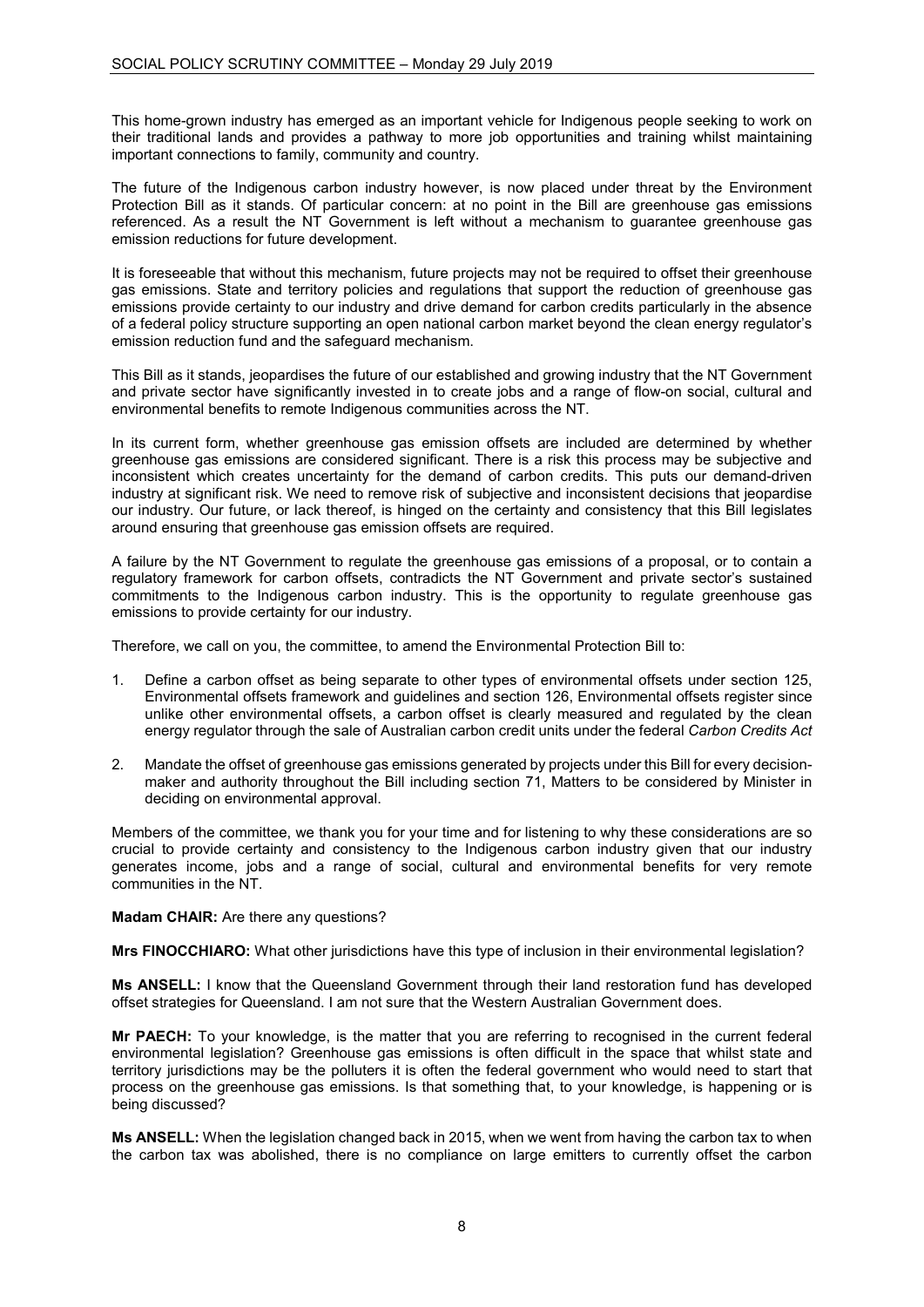emissions and the government changed towards the emissions reduction fund, where the federal government was actually purchasing carbon credits to meet Australia's international greenhouse gas targets.

In the absence of that federal space, we have actually seen the states and territories, and particularly Victoria and states down south, really step into that space and create a space for this industry to flourish as well looking towards the Northern Territory, which has been such a leader in the past particularly in relation to the savannah burning industry to also be able to open up that opportunity.

**Mr PAECH:** Okay. Whilst there is an absence of that in federal legislation you believe that certainly it could be the position of the Northern Territory Government to take that role in the greenhouse gas emissions?

**Ms ANSELL:** Yes, certainly, in terms of offsetting what is happening in development in the Northern Territory?

**Mr PAECH:** Sure. In regard to the footprint of the Indigenous carbon industry network, is that predominantly the northern region of the Territory?

**Mr LEDE:** Yes exactly, it is predominantly the northern region,

**Mr PAECH:** Okay. Excuse my ignorance, but would it just be isolated to the Arnhem Land region?

**Ms ANSELL:** No—do you mind if I answer, Eric? The Indigenous carbon projects are right across northern Australia—Western Australia, Northern Territory and Queensland. Currently the main methodology that we all operate under is the savannah burning method—the fire management method—and that is in the rainfall areas above 600 millimetres. You are looking at the tropical savannah regions right across the north.

Arnhem Land, and the company that I work for, currently produces about 50% of all the carbon credits produced under the method. It is a hotspot of carbon credit production, but it is right across the tropical savannahs. I think the Northern Territory represents about 80% of carbon credit production under the method.

**Mr PAECH:** Fantastic.

**Mr LEDE:** I will also add there are discussions about moving it further south into the deserts. In order to be an approved project it has to follow a scientifically rigorous methodology. They are undergoing the process at the moment to see if a similar methodology could work in the deserts. That would then push it further right down into the bottom.

**Mr PAECH:** My patch. Great. I wanted to ask as well, I note that your main concern is around the greenhouse gas emissions and the offsets. Is the Indigenous Carbon Industry Network, and the Arnhem Land Fire Abatement, happy with the remainder of the Bill, or are there particular things that you wish to highlight today? I have picked up on everything you have said, I am just asking if there are any further matters which you wish to raise.

**Mr LEDE:** These were just the main points that were raised today.

**Mrs WORDEN:** I note in your submission that obviously you have got the two main things that you are interested in. But you are actually asking that we consider defining the carbon offset as being separate, under section 125. Although when I read that section, it does seem to me that it is quite open and flexible on purpose.

As it currently is, do you see that there is scope within that for what you are asking to occur? Is it just that you are looking for certainty or is it that you think that what is currently there completely excludes?

**Ms ANSELL:** Not completely excludes—do you mind if I answer? I think one of the things is that it also represents a missed opportunity, I guess, for the Territory to make it really clear and define what things are. Also, as you mentioned already, greenhouse gas emissions, carbon offsets, it is a very unknown and new industry and there is a lot of uncertainty from the business side of things about what it actually means for developments. To have a framework where it is actually really clear, it is not a big scary thing, it is actually something that is doable, achievable, clearly defined and people understand it, it is an important part of the legislative framework.

**Mrs WORDEN:** But my question is that in its current form—it seems to be that it is deliberately written to be very flexible and for not just carbon offsets but any others that may come in the future, we do not know the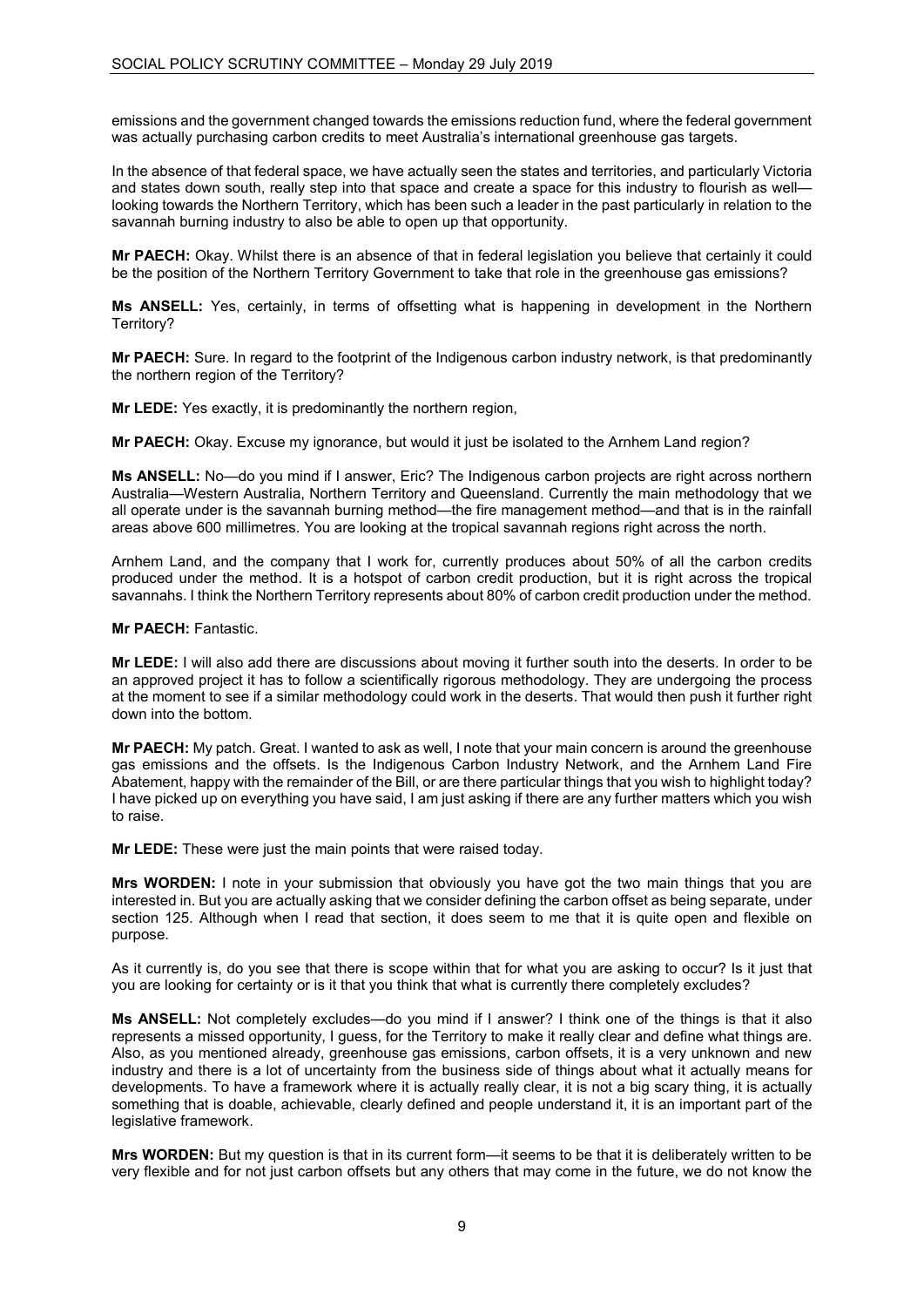possibilities—can you see that it at least provides some inclusion for what you are looking for? It is just not specifically defined to your industry.

**Ms ANSELL:** Yes.

**Madam CHAIR:** Have you been consulted on the development of a greenhouse gas emission framework?

**Ms ANSELL:** With the Northern Territory Government?

**Madam CHAIR:** Any government.

**Ms ANSELL:** Yes, with the federal government—various drafts. Also with the Northern Territory Government on their climate policy and offset strategy.

**Madam CHAIR: Fantastic. Thank you.** 

**Mr PAECH:** Would you share the concern of the Environmental Defenders Office around the lack of the term 'climate change' in the current legislation?

**Ms ANSELL:** Yes.

**Mr PAECH:** Thank you. I just thought I would clarify.

**Madam CHAIR:** Does the committee have any further questions for ICIN? There are no further questions.

Thank you for appearing before us Ms Ansell and Mr Lede.

# The committee suspended. \_\_\_\_\_\_\_\_\_\_\_\_\_\_\_\_\_\_\_\_\_\_\_

\_\_\_\_\_\_\_\_\_\_\_\_\_\_\_\_\_\_\_\_\_\_\_

# **Environment Centre NT**

**Madam CHAIR:** Good morning and thank you for joining us. I am Ngaree Ah Kit, Member for Karama and the Chair of the Social Policy Scrutiny Committee. On behalf of the committee, I welcome everyone to this public briefing into the Environment Protection Bill 2019.

I acknowledge my fellow committee members in attendance today: the Member for Araluen, Robyn Lambley; the Member for Namatjira, Chansey Paech; the Member for Spillett, Lia Finocchiaro; and the Member for Sanderson, Kate Worden.

I welcome to the table to give evidence to the committee from the Environment Centre NT, Shar Molloy, the Director and Claire Boardman, Policy Officer. Thank you for coming before the committee this morning. We appreciate you taking the time to speak to the committee and we look forward to hearing from you today.

This is a formal proceeding of the committee and the protection of parliamentary privilege and the obligation not to mislead the committee apply. This is a public hearing and is being webcast through the Assembly's website. A transcript will be made for use of the committee and may be put uploaded to the committee's website.

If at any time during the hearing you are concerned that what you will say should not be made public, you may ask that the committee go into a closed session and take your evidence in private.

I will ask each witness to state their name and the capacity in which you appear before inviting you to make a brief opening statement, then proceeding to the committee's questions. Could you each please state your name and the capacity in which you are appearing?

**Ms MOLLOY:** I am Shar Molloy, the Director of the Environment Centre NT.

**Ms BOARDMAN:** I am Claire Boardman and I am acting as a Policy Officer at the Environment Centre NT.

**Madam CHAIR:** Thank you very much. Ms Molloy, would you like to provide us with a brief opening statement?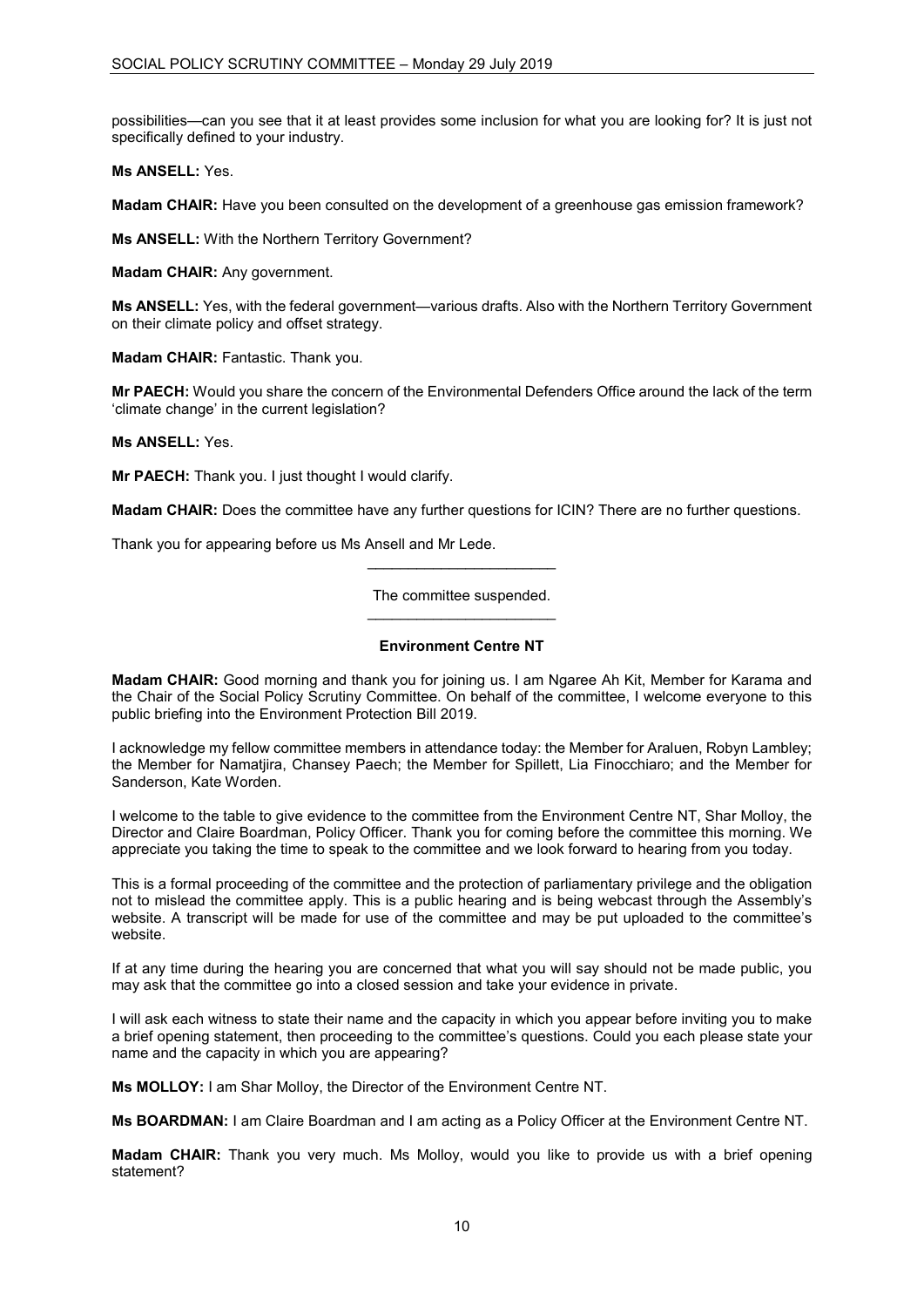**Ms MOLLOY:** Yes, thank you Madam Chair and the rest of the committee.

We welcome this opportunity to comment on the Environment Protection Bill 2019. Established in 1983, the Environment Centre is the peak community sector environment organisation in the Northern Territory.

As set out in our written submission to this committee, we are supportive of the environmental reform process of which this Bill is a part. Along with other organisations, including the NT Environment Protection Authority we have been advocating for environmental reform for many years.

We are participating in this legislative process because we want to ensure that this environment protection Bill creates a robust and transparent legislative framework to protect the environment for current and future generations of Territorians.

In our view, the proposed environment protection Bill represents a considerable improvement from the *Environmental Assessment Act 1982* and these improvements include; the inclusion of guiding objects and principles aimed at achieving ecologically sustainable development; the requirement for an environment approval from the Environment Minister for all proposed activities with significant environmental impacts; improved opportunities for public participation and access to information; strong compliance and enforcement provisions including civil remedies and increased powers for the EPA; and provisions to ensure industry are held financially accountable for their activities and any potential harm they cause, including environmental protection levies, bonds and environment protection funds.

However, while the Bill is an important step, we hold the strong opinion that various amendments need to be made to this Bill to achieve the aim of ecological sustainable development and to strengthen the public trust in the Territory's environmental processes.

First of all, as it has been a common theme, we believe that it is essential that consideration of climate change mitigation and adaptation must be integrated throughout the Bill. This Bill is set to last for decades. The same decades that according to the intergovernmental panel on climate change are vital to getting the climate crisis under control and avoiding the most catastrophic consequences of climate change.

We need to make this legislation future-proof by making sure that proponents and decision-makers consider the effects of development on climate change and the effects of climate change on the development. While it may be possible under the proposed legislation for the Minister to declare an environmental objective relating to climate change we firmly support giving climate change considerations the protection, the strength and the transparency that comes with being included in the primary legislation.

Companies such as Eni Santos with substantial investments in the Northern Territory have already committed to net zero carbon emission targets for various part of their operations in the coming decades, including climate change considerations in the primary legislation will provide the certainty to the industry and to the public but the Northern Territory is committed to taking action on climate change.

We strongly encourage the committee to insert considerations of climate change mitigation and adaptation in the objects of the Bill, including reference to the Paris agreement obligation to pursue efforts to limit climate change to 1.5 degrees Celsius above pre-industrial levels, and to require the Minister to consider the impact of the proposal on climate change and the impacts of climate change on the proposal when making his or her decision whether to grant an environmental approval under clause 73.

Monitoring the greenhouse gas emissions from a proposed action should also be a default condition of environmental approvals. Like other adverse environmental effects, greenhouse gas emissions should be avoided in the first instance, mitigated in the second while finally offset according to the decision-making hierarchy.

Similarly, we also support strengthening the word in relating to protection by diversity in clause 23, globally and nationally biodiversity's under threat. This Bill needs to ensure that preserving biodiversity is a fundamental consideration in decision-making.

Our second major concern about the Bill is that various aspects of it, as outlined in our written submission, are inconsistent with the recommendations of the fracking inquiry. In particular, we are concerned that the Bill limits standing for judicial review and does not allow at all for third party merits review.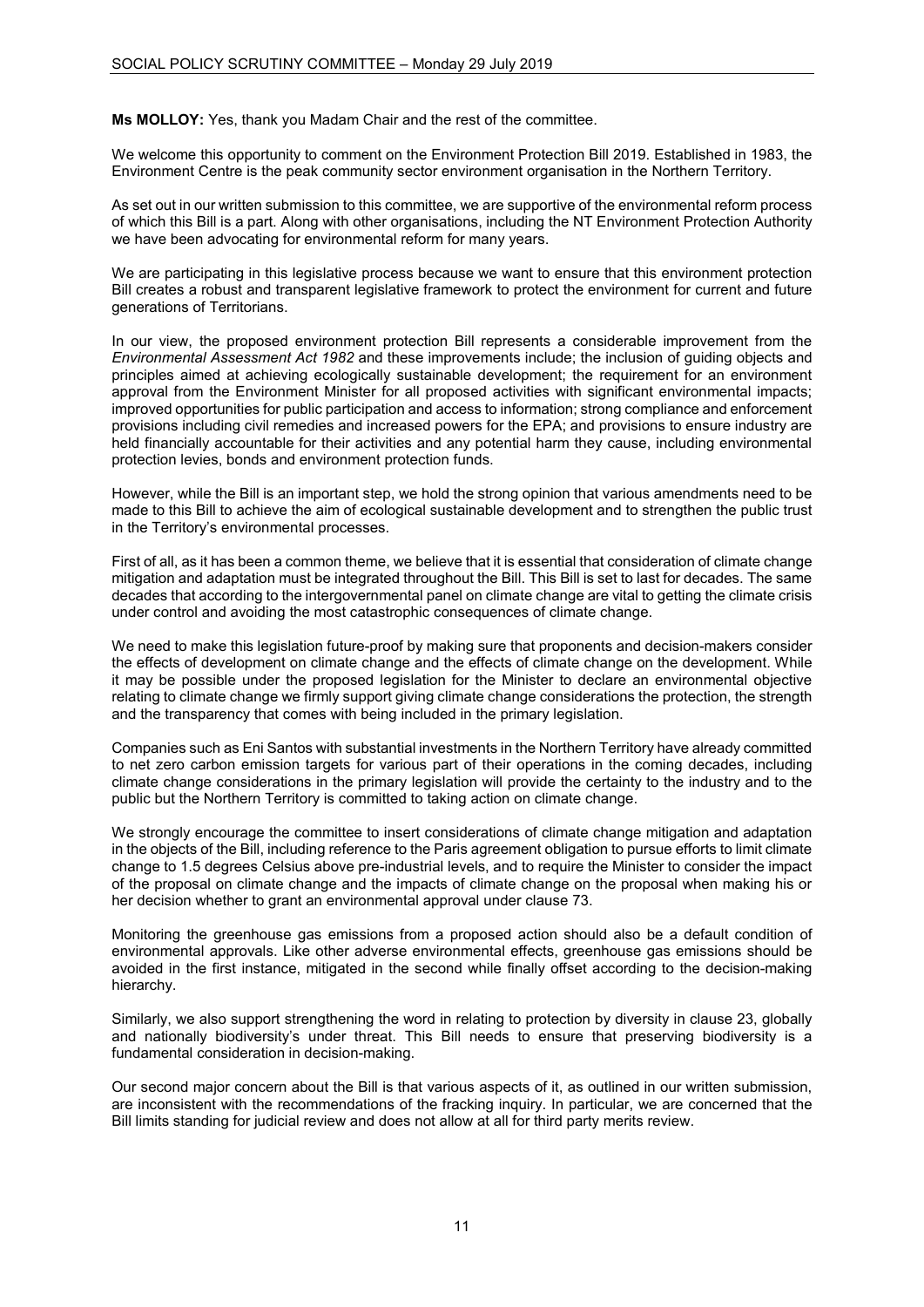Clause 276(1)(d) of the Bill requires that a person make a genuine and valid submission in order to be able to make an application for judicial review and defined 'genuine and valid' as not being part of a form letter or petition prepared by another body or organisation. One of those organisations would be us.

As a community-based environmental organisation, we often encourage and facilitate citizens using their democratic rights to make submissions by providing a submission guide during the relevant consultations. Citizens then choose to submit. If they did not hold a genuine and valid concern, then it is unlikely that they would bother to do so. At a minimum, we urge the committee to remove the 'genuine and valid' qualifier in clause 276(1)(d). Our preferred option would be to have open standing to apply for judicial review and for merits' appeal of decisions.

As set out in the fracking inquiry, open standing is in place in various environmental statutes and the floodgates have not been opened. If applications are made vexatiously, there are other ways for the court system to handle this. Citizens should be able to hold the government to account under laws made for the benefit of the public.

We therefore submit in support of open standing for both judicial review and for merits' appeals. As a community-based environmental organisation, opportunities for public consultation are essential for our members and supporters to be able to express their views and concerns about development projects. At the end of the day, it is the public—and often already disadvantaged members of the public—who bear the brunt of negative environmental, cultural, social, health and economic costs when development goes wrong.

It is essential that decision-makers are required to provide opportunities for public consultation so that potential issues are raised early on in the process when there is still an opportunity to avoid, mitigate and offset potential negative effects.

In addition, we support requiring public consultation on the regulations that will be prepared under this Act, but it is concerning that there are many points—including how public consultation will be carried out—that have been left to regulation rather than being given the protection of being in the primary legislation.

In order to ensure that the environment protection framework is sufficiently robust, it is therefore essential that the public has opportunities to comment on the details of the proposed regulations. Public consultation is essential to giving effect to the principle of intergenerational equity. We need to ensure that future Territorians have a say on development proposals that affect them during the decades that this Act is in effect.

In our written submission we raised a concern with the definition of 'environment' contained in the Bill and recommended that this definition be amended to be consistent with the definition in the Commonwealth *Environment Protection and Biodiversity Conservation Act 1999*. We reiterate this view here. One of our particular concerns was the emphasis on 'economic' within the definition currently included in clause 6 of the Bill. In contrast we note that several other submitters have questioned whether economic considerations can even be taken into account in the current version of the Bill.

Given that both the current Bill definition and the EPBC Act definition make reference to economic aspects, we are of the opinion that the likely economic effects of development projects can, and should be, assessed as part of the environmental impact assessment process.

As the concept of ecological, sustainable development recognises, economic impacts cannot be disentangled from social, cultural and biophysical considerations. As such, all impacts of a project should be considered together in an integrated manner.

We note that it is clearly envisioned in clause 84 of the draft regulations—which were the subject of previous consultation—that the assessment process could include considerations of economic effects. However, to clarify this issue and strengthen the processes in the Bill, we recommend that a new clause is inserted into the Bill stating clearly that an environmental assessment process must include consideration of the biophysical, social, cultural and economic effects of the proposed development, along with a health impact assessment should that be necessary. It has the benefit of making it very clear in the primary legislation the types of impacts the proponents and decision-makers need to consider.

Some concern has been raised that the EPA is not the appropriate body to consider social and economic impacts. We note in this context that the *Environment Protection Authority Act 2012* allows EPA members to be selected based on their expertise in social and economic analysis. If EPA members do not currently have that expertise, then it would be possible to employ people with that required expertise.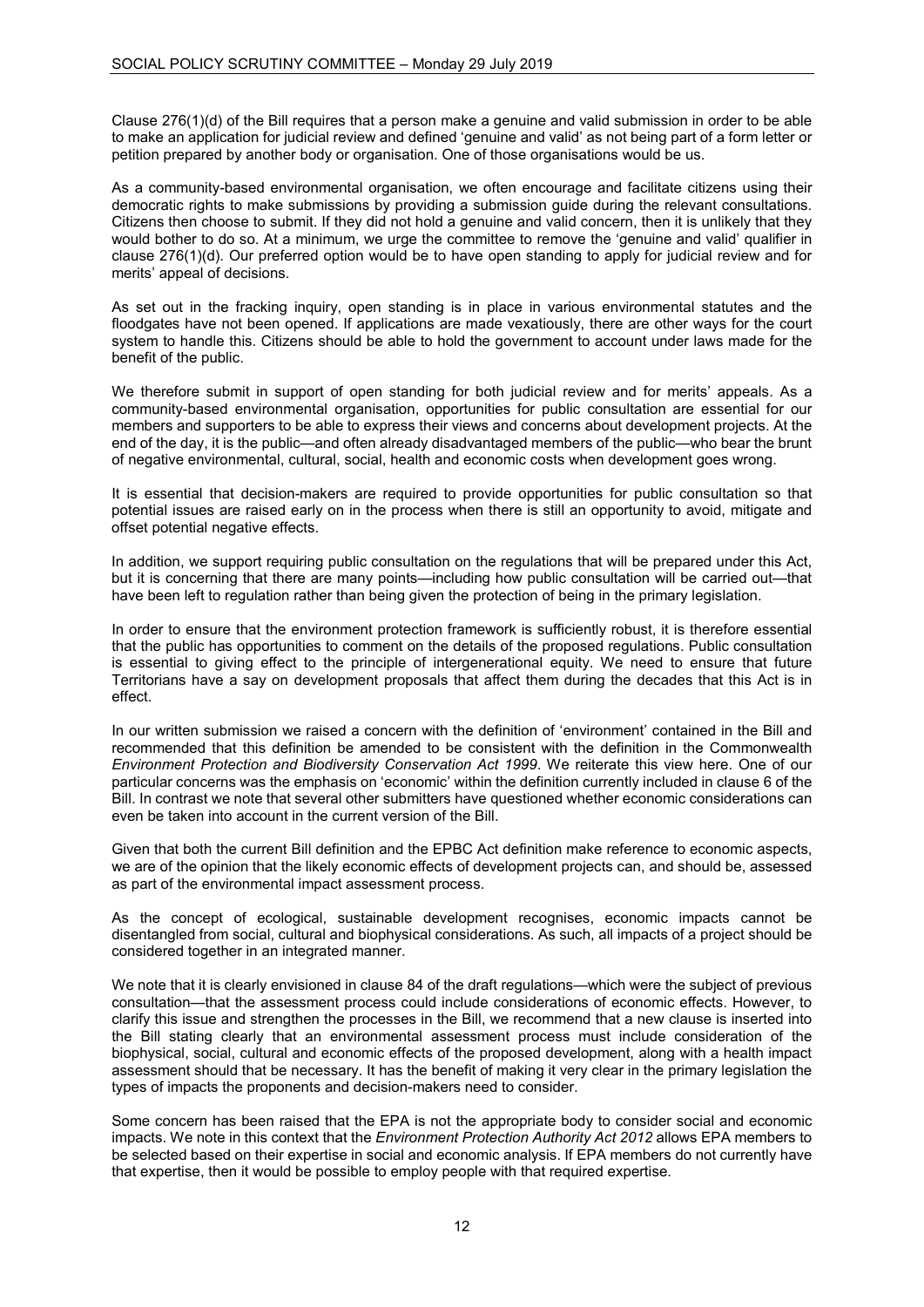Lastly, we are supportive of the submission of the Northern and Central Land Councils that there would be a requirement for ongoing Aboriginal representation on the EPA in order to ensure that there is adequate expertise to analyse cultural impacts. We also support the idea of an Aboriginal advisory committee to the NTEPA.

We are pleased to see that the role of Aboriginal peoples in caring for country has been recognised in the objects of the Bill. However, we agree with the land councils that further amendments are needed to ensure Aboriginal interests are protecting, including in particular that the Bill requires proponents and decisionmakers to effectively engage with Aboriginal peoples in a culturally appropriate manner so as to ensure their free prior and informed consent to developments.

To conclude, our mission at the Environment Centre is to protect and restore biodiversity, ecosystems and ecological processes, foster sustainable living and development, and cut greenhouse gas emissions whilst building a renewable energy capacity. In other words, ecological and sustainable development in the context of climate change. A robust, transparent and evidence based environment protection framework is essential for achieving this vision in the short and long term. Thank you.

**Madam CHAIR:** Thank you Ms Molloy. I will now open it up to the committee for any questions.

**Mr PAECH:** You have answered most of my questions in your in-depth reply. I want to ask you a similar question I asked of the Environmental Defenders Office around the transitions and time lines. In your submission you have not particularly highlighted a period of time that you believe is suitable. Would that be of a similar view to the Environmental Defenders Office of 12 months rather than three years?

**Ms MOLLOY:** Yes, absolutely. Without a doubt we would definitely defer to the legal opinion of the Environmental Defenders Office. We believe that three years is a long time with different developments that can happen in the Northern Territory so 12 months would be more in line with community expectations. It would be an adequate time to give to industry that this change is happening.

**Mr PAECH:** Certainly. I was pleased to see in your submission and the Central and Northern Land Council's, the acknowledgement of First Nations people. I want to step that out a little further with you. You are advocating that there be a separate advisory committee to the EPA?

**Ms MOLLOY:** Yes. I think the in the land council's it would be better placed to talk about that submission. We wanted to make it clear that we do support that. It is imperative that the Northern Territory recognise that international right to make sure there is free prior and informed consent for First Nations peoples. Having an advisory committee highlights that importance and the imperativeness to have the input from Aboriginal people.

**Mr PAECH:** Certainly. Your organisation's position may be that whilst consent is granted for a particular activity, that it would need to be continually reviewed and discussed with First Nations peoples if activity were to change to a different industry? That constant discussion.

**Ms MOLLOY:** Absolutely, without a doubt. That continual consultation. As more information become available around impacts of developments—you could look at that in terms of the onshore shale fracking and the consultations that happened years ago and the further information that is available now around the impacts. It is imperative that that consultation is ongoing. Particularly as you move through things like exploration and production. Things change.

**Mr PAECH:** I have taken a note that you have referenced the term 'environment' and you are recommending that we align with the Commonwealth environmental and biodiversity legislation. Sorry if you have already answered this, but you questioned the definition of 'significant impact'. Do you have a definition that you recommend we refer to?

**Ms BOARDMAN:** I will just find it in our submission. Yes, we are recommending, in line with the EDO submission, that the phrase 'major consequence' sets too high a bar. We need to take out the 'major' bit of it. Having the qualifier of 'significant impact' is sufficient and having it as 'major consequences' is too high.

**Mr PAECH:** And the definition of 'major' itself is open to interpretation.

**Ms BOARDMAN:** Indeed.

**Mr PAECH:** We are on the same page.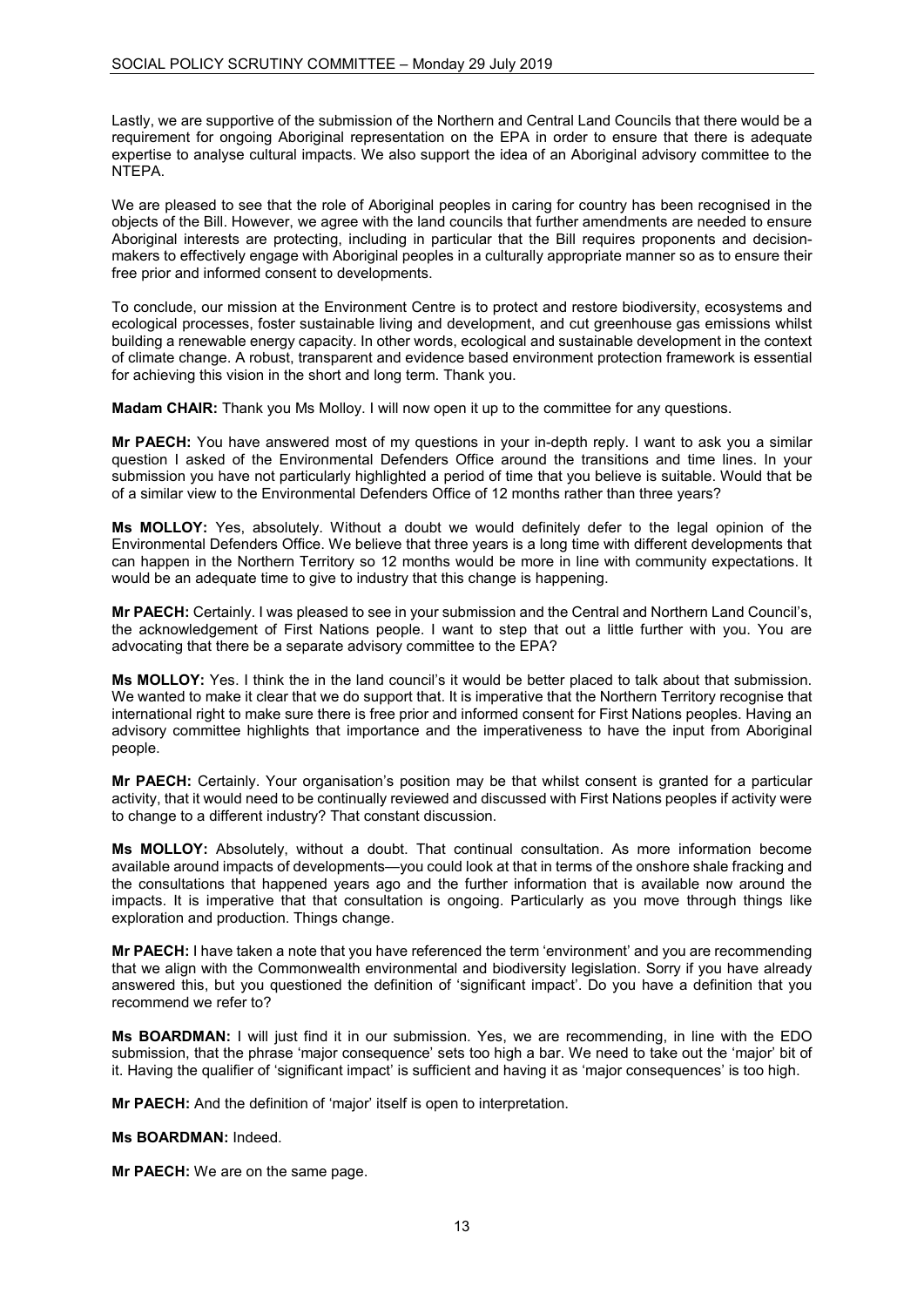**Mrs WORDEN:** I note that one of your major concerns, as with others, is the lack of referencing climate change. However, when you spoke about your organisation, one of its major things is around biodiversity. In the Act as it is written currently, that is not referenced either; neither are things like coastal processes and those sorts of—there is nothing specific. Some of the information that we have is that those things are just done automatically anyway through the process.

**Ms MOLLOY:** I disagree. Even if we have a look at the very recent guidance around creating an environmental impact assessment, under the current Act, it does not make reference at all to climate change. It talks about climate in terms of seasonal variation or extreme events. It does not specifically require proponents and developments to say these are the expected impacts of climate change, this is how our project will contribute to that and then this is how those impacts of climate change will affect the proposal over time.

Even under the proposed draft guidance for creating an environmental impact assessment, there is no mention of climate change at all.

**Mrs WORDEN:** What about biodiversity? I believe that is not in there either.

**Ms BOARDMAN:** There is a principle. Clause 23 of the Bill says that biological diversity and ecological integrity should be conserved and maintained.

**Mrs WORDEN:** But that is not in the objects.

**Ms BOARDMAN:** Not specifically in the objects but it is in one of the ecologically sustainable development principles.

**Mrs WORDEN:** Which part are you talking about?

**Ms BOARDMAN:** Section 23 of the Bill. Our submission is that should be strengthened to be a fundamental concern.

**Ms MOLLOY:** Previously the NTEPA has put within the considerations of development proposals that if the government does not have a current climate change strategy or policy, then it does not give them the direction about how they are supposed to interpret climate change impacts. We had a climate change policy under the previous Labor government that was then removed by the next government that came in, therefore when you have shifting and changing governments over time, those concerns around climate change can easily be removed and under a Gazette where they do not need to be considered.

What we are saying is that is such a significant impact that it needs to be within that legislation so that over time that it is very clear that no matter the changes and shifts in political governments, that that issue is such an important issue that needs consideration.

**Mrs WORDEN:** Thank you. I have a second question that relates more to some general thoughts that you put in your submission. One of the issues, it is not an issue that you raised, but you made note that it is essential that adequate resources are allocated in the NT budget implementation of the new laws.

I thought that while you are here we should ask you directly what you see as the current deficiencies, not what you would like to see but what do you think would be required to do this properly?

**Ms MOLLOY:** First of all I want to say how important an environmental approval by the Environment Minister with environment conditions is.

For example, there was a project, the Sea Dragon hatchery out at Gunn Point. There was a whole lot of conditions that the NTEPA recommended in their referral. Because there is not an environmental approval by an Environment Minister, those environment conditions get attached to a DCA—a Development Consent Authority—which is a planning approval.

First of all you have got a whole lot of environmental conditions which are very difficult to track—who is actually monitoring them; how are those conditions attached to a planning approval actually being monitored by the environment department. Just being able to actually give the resources, for there to be a really clear process, where an environment Minister is giving an approval and then those conditions are very clearly stated on a website and the actual compliance and the monitoring of those is also clearly and transparently communicated on a website as well.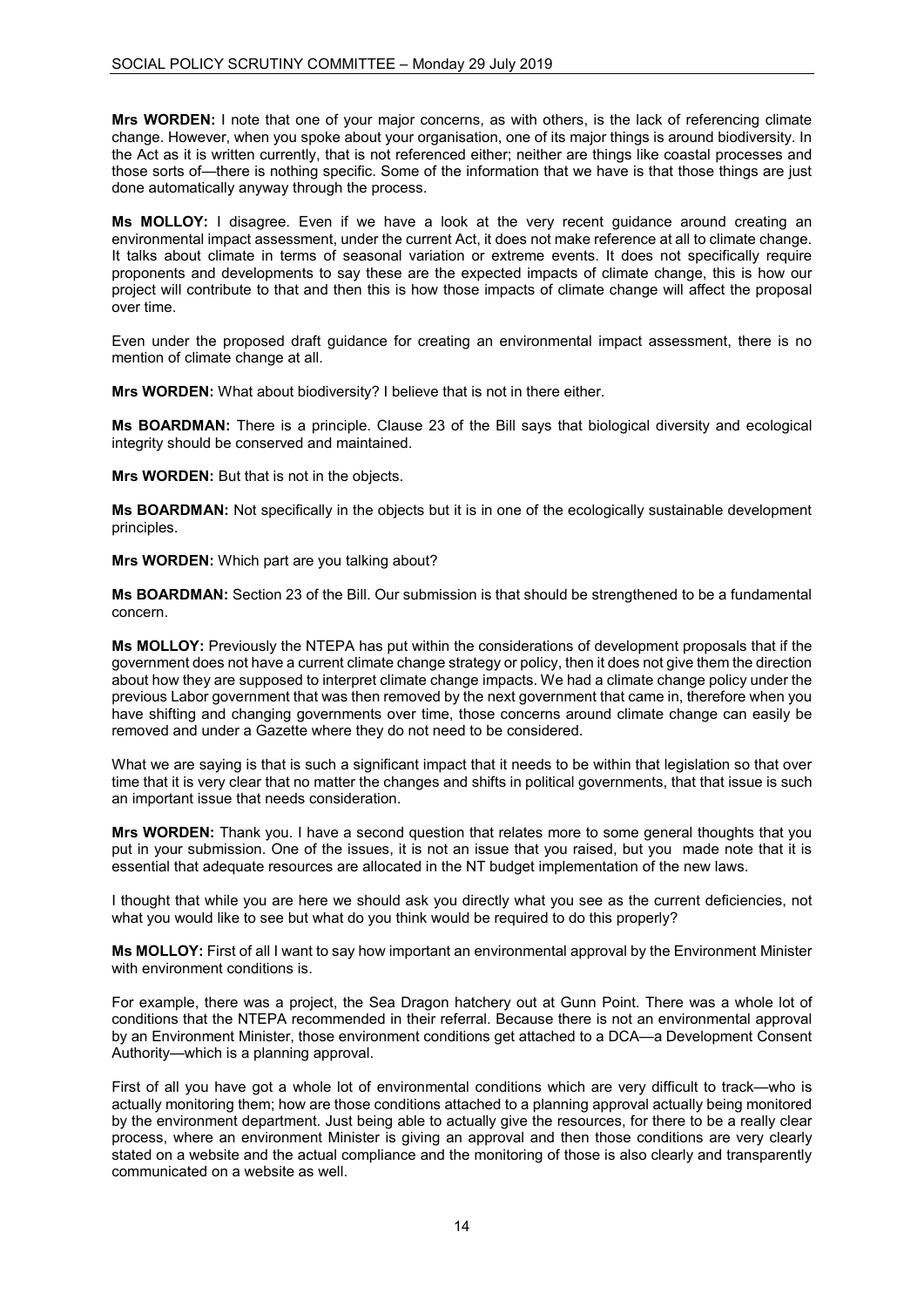You would need to have the environment department be able to know what those environment conditions are, have the resources to actually monitor them, monitor the compliance and make sure that that information is also being made public.

**Mrs WORDEN:** That is a process that is being muted by the Act, the changes, so that is the new process?

#### **Ms MOLLOY:** Yes.

**Mrs WORDEN:** Are there gaps? You would think that following on from changes to an Act, that obviously there would be changes within departments to re-tweak things and the resourcing?

### **Ms MOLLOY:** Sure.

**Mrs WORDEN:** You would think that that would have to happen. If we take that into account, are you thinking there are other areas that are deficient, or is this just a general statement saying, 'Guys make sure your resourcing is right'?

**Ms MOLLOY:** Yes, it is actually making sure that the resourcing is right. I do not know what you do about going back to all those environmental approvals that you have got attached to all sorts of different current approvals under whether it is the *Mining Management Act* or the *Planning Act*, or whatever it is under the Pastoral Land Board.

There needs to be some transition because some of those developments are going on for years and years. There needs to be some way of actually going, 'Okay, these are already existing environmental conditions that are attached to various different other approvals'. How do you deal with that so that there is transparency around those as well?

I imagine being able to have some extra resourcing where there is that transparency and accountability around those conditions would be important, particularly for some big projects like Project Sea Dragon. There are some major environmental conditions that are being attached to that approval that we would like to be able to see that there is transparency and accountability around how those environmental conditions are actually being monitored.

**Mrs WORDEN:** The monitoring of decisions once they are being made?

**Ms MOLLOY:** Yes absolutely, without a doubt.

**Mrs WORDEN:** Thank you.

**Ms MOLLOY:** Thank you. I hope that clarifies that somewhat.

**Mrs WORDEN:** I am sure the department is listening in and I am sure that it is not something that they have not put their minds to.

**Ms MOLLOY:** Yes, absolutely. I think again that whole transition is a big question that I would imagine needs resourcing as well.

**Mr PAECH:** I might jump in. I want to pick up again—in your opening statement you made reference to the judicial review. I am curious. Does the NT Environment Centre subscribe to the original proposal that spoke about the judicial review?

**Ms MOLLOY:** Absolutely. It was incredibly—what would be the word?—disappointing but also quite instructive that it was during the time of the consultation period for the Environment Protection Bill that those rights were removed. One could only imagine that it was through lobbying from industry interests. That shows that industry and lobbyists can influence a process. The fact that those rights to justice were removed during the consultation indicates how imperative and important those balances and checks are there so the community can—we are talking about judicial review. There is a concern that the law has not been applied correctly.

It is high bar to take on a judicial review. That is why we believe it needs to be with open standing.

**Mr PAECH:** Thank you. Following on from my colleague, the Member for Sanderson's comments in relation to the climate change views. Is it the view of the Environment Centre that having that language acknowledged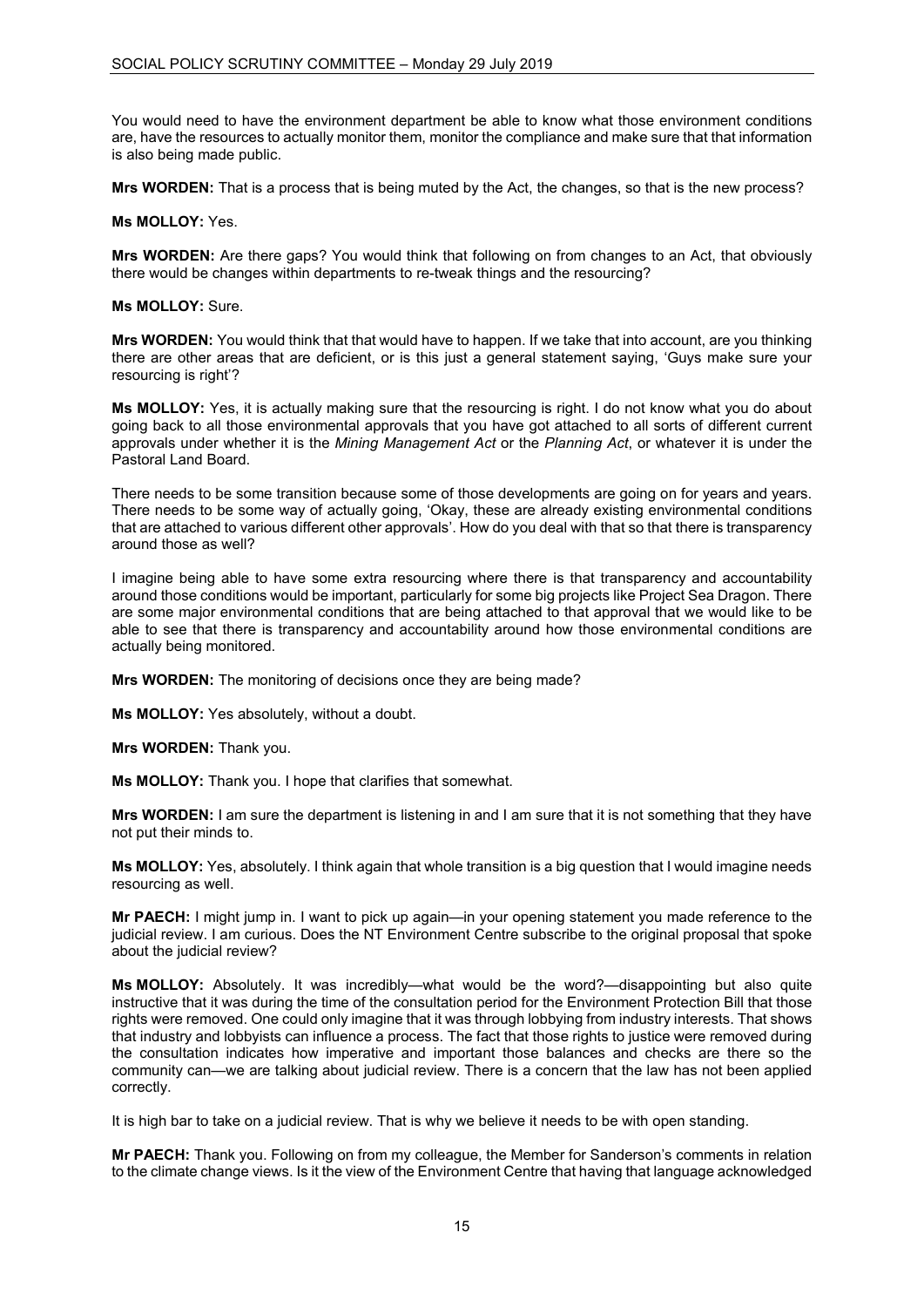in this legislation would set a benchmark for people to then use that legislation as a tool to refer difficult matters for decisions based on that?

**Ms MOLLOY:** I am not quite sure what you are asking, sorry.

**Mr PAECH:** I am picking up you made reference before to the NTEPA and bodies like that. I am asking if it is the view of the Environment Centre that if this legislation made reference to climate change, for organisations or statutory bodies they have a point of reference when making those decisions.

**Ms MOLLOY:** Yes, sorry, thank you that is very clear. Yes, absolutely. Within the statement of reasons the NTEPA has called for that clarity. We believe that the only way to ensure that clarity over time is to put it within the legislation because strategies and policies can easily be removed and undone. Again, you have that same uncertainty about how the NTEPA should be assessing developments in greenhouse gas emissions and climate change impacts.

**Mr PAECH:** Sure. One last question, and apologies if it is a difficult questions. I wish I had asked it when Gillian was here. I may have to ask her in the break. You made reference to this being decades legislation, which I suppose can be interesting that it can take so long to review legislation. What would the Environment Centre and the Environmental Defenders Office deem as an appropriate time to be reviewing this legislation, given that in the space of climate change or environmental biodiversity, it is a landscape that is changing very quickly and often 20 years is lagging?

# **Ms MOLLOY:** That is right.

**Mr PAECH:** What would be the view of how often we should be reviewing legislation in this industry and area?

**Ms MOLLOY:** I will intuitively say. I would wonder about at least every five years? What would you—I do not know. I imagine that there are issues or things arise that we do not see—that there is a way of adjusting this legislation when needed. So, that process needs to be ongoing. Yes, maybe you might have something to add?

**Mr PAECH:** I am trying to ascertain how we keep legislation contemporised. How do we make sure it is reflecting, given that this is a space we know in the next five, 10, 15, 20, 25 years, we will see dramatic change?

# **Ms MOLLOY:** That is right.

**Mr PAECH:** I am trying to work out that time line.

**Ms BOARDMAN:** This legislation could and should last for decades and that it has become much more allencompassing than the previous legislation. In putting in place decision-making principles about ecologically sustainable development, which is better for a long-term goal, that allows the legislation to shift with what that actually means at a particular time. I note that with environmental objectives if particular issues arose you could put in place different environmental objectives that influence decision-making for particular periods of time.

Going through and changing this sort of framework every five years that is not an efficient use of anyone's time and so setting up the overall framework to last for decades is really important. Staying on the climate change point because as we said, it will be possible to put in an environmental objective about climate change, but we believe in our strong submission is that climate changes of such fundamental importance, particularly over the few decades that this Bill is going to be enforced, that is absolutely must be in there because it has to start shaping the decision-making of proponents and of all statutory decision-makers because we have not been considering climate change and we absolutely had to start integrating that in to all of our thinking about what the meaning of ecologically sustainable development is. Decades environmental objectives are important but climate change must be in there.

**Mr PAECH:** Supplementary—again, it does then highlight the need probably for the Territory to have a climate change legislation given that we will see poorer people dealing with the direct consequences of climate change because the rich will be able to buy their way out of it.

You would indicate that climate change legislation would be introduced that would be encompassment over all of the Territory's law—consideration be given.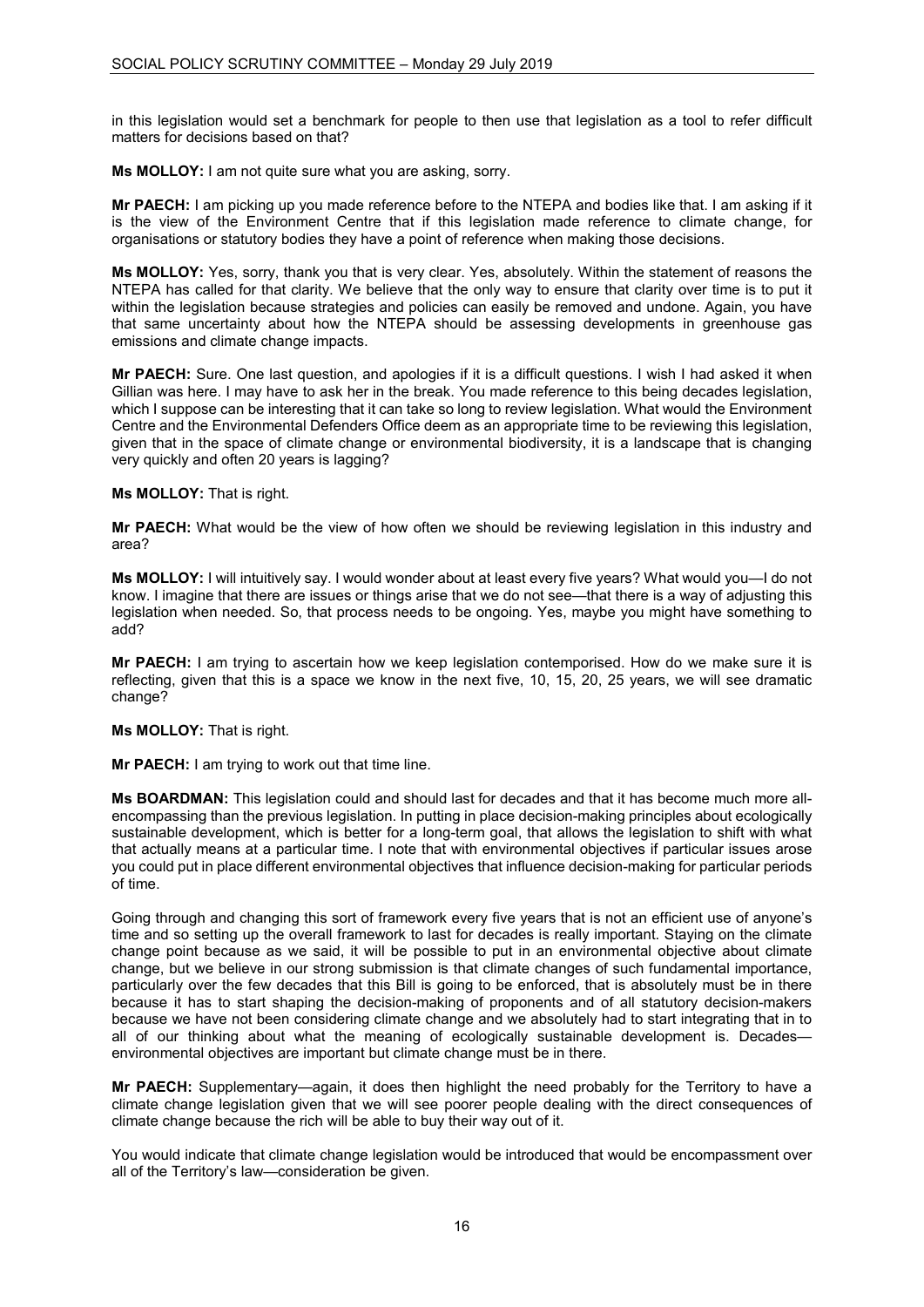**Ms MOLLOY:** Yes, for sure we would be advocating for a climate change legislation but I would suggest that it is probably more challenging to get that up and running and potentially will take quite some time as well. In the meantime it is actually imperative that it be within this legislation. Unfortunately at the moment climate change is still a political issue despite the scientific evidence that shows otherwise and so it is such an important issue that cannot be left to chance.

**Mr PAECH:** Thank you, Madam Chair.

**Madam CHAIR:** Are there any further questions?

Ms Molloy, you mentioned in your submission the trust of Territorians needed to be rebuilt in regard to environmental reform. Do you think that the process to reform this legislation had gone some way in doing that?

**Ms MOLLOY:** It has gone some way in doing that but it was incredibly unfortunate that during the consultation period that those rights for justice were removed and when that happened it was a bit like—here we were thinking that we were getting some way towards having a strong environmental regulatory framework and those kind of actions really do undermine the trust within the community. I would suggest that to some point, yes, but when decisions like that happen that it is hard then not to be cynical.

**Madam CHAIR:** As a follow on, you mentioned under part two of your submission under concerns—the generous opportunities for industry feedback with only limited ability for members of the public to challenge decisions—can you explain a bit more about that for me please?

**Ms MOLLOY:** I will start and then maybe Claire will take over for me while she has a look. For example, the actual public consultation and community consultation it is mainly all within the regulations. In terms of the community process and consultation it is limited what is stated within the Bill. Whereas Claire will be able to specifically say where within the Bill that the consultation for industry is within the Bill.

**Ms BOARDMAN:** On page five of our written submission. Particularly referring sections 71, 72 and 78, the show cause provisions. Basically meaning that if the Minister or the EPA wants to make a decision that is adverse to industry, they have to go through a whole other process of getting industry feedback on that.

In our view the assessment process itself should have already taken into account industry views on those things. There are opportunities for the EPA or the Minister to ask for more information and those provisions are very generous. They make it quite difficult to say no to particular development proposals.

In direct contrast to, as Ms Molloy said, removing access to justice provisions and the opportunity for judicial review by limiting standing for the public. With those show cause provisions, that is the reason why you have appeal provisions if people do not like the decisions that are being made. Having a whole other hoop to jump through if you want to make a decision in the public interest, our view is unnecessary.

**Madam CHAIR:** Thank you. Does the committee have any further questions for the Environment Centre NT?

There are no further questions. That concludes our time with you. Thank you for appearing before us this morning.

**Ms MOLLOY:** Thank you Madam Chair and to the rest of the committee. This is an important Bill and we are very grateful that you have given the opportunity for a public hearing.

**Madam CHAIR:** Ladies and gentlemen, we will have a five-minute break.

The committee suspended.  $\overline{\phantom{a}}$  , and the set of the set of the set of the set of the set of the set of the set of the set of the set of the set of the set of the set of the set of the set of the set of the set of the set of the set of the s

\_\_\_\_\_\_\_\_\_\_\_\_\_\_\_\_\_\_\_\_\_\_\_

# **Association of Mining and Exploration Companies Inc.**

**Madam CHAIR:** Good morning everyone and thank you for joining us. I am Ngaree Ah Kit, the Member for Karama and Chair of the Social Policy Scrutiny Committee.

On behalf of the committee, I welcome everyone to this public hearing on the Environment Protection Bill 2019. I also acknowledge my fellow committee members in attendance today: Robyn Lambley, the Member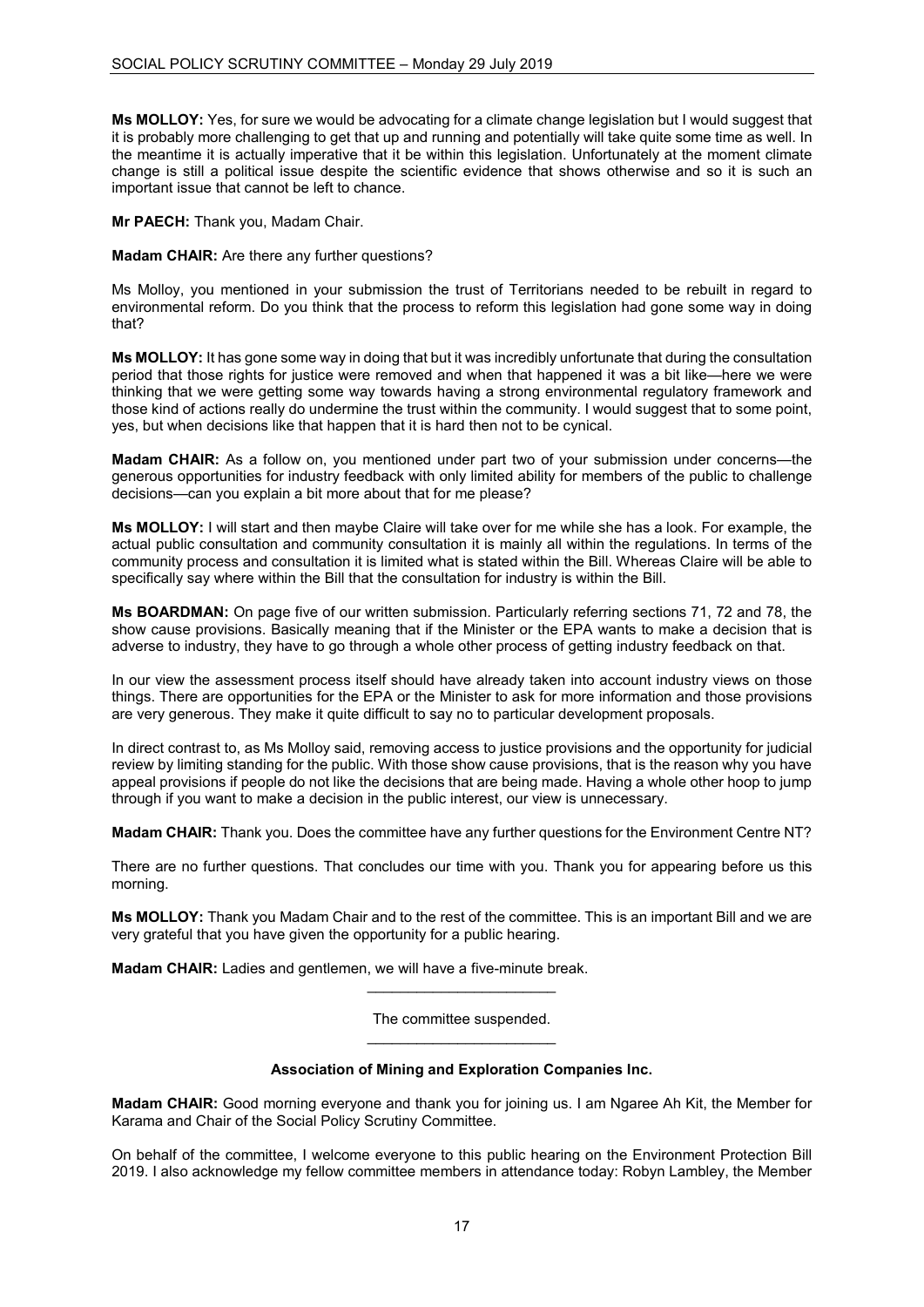for Araluen; Chansey Paech, the Member for Namatjira; Lia Finocchiaro, the Member for Spillett; and Kate Worden, the Member for Sanderson.

I welcome to the table to give evidence to the committee from the Association of Mining and Exploration Companies Inc. Neil van Drunen, Manager South Australia, Northern Territory and Policy and via teleconference Matt Briggs, Chief Executive Officer, Prodigy Gold and Chair of AMEC NT Committee. Thank you for coming before the committee. We appreciate you taking the time to speak to the committee and look forward to hearing from you today.

This is a formal proceeding of the committee and the protection of parliamentary privilege and the obligation not to mislead the committee apply. This is a public briefing and is being webcast through the Assembly's website. A transcript will be made for use by the committee and may be put on the committee's website.

If, at any time during the hearing, you are concerned that what you will say should not be made public, you may ask that the committee go into a closed session and take your evidence in private. I will ask each witness to state their name for the record and the capacity in which they appear. I will then ask you to make a brief opening statement before proceeding to the committee's questions. Could each of you please state your name and the capacity in which you are appearing this morning?

**Mr Van DRUNEN:** My name is Neil van Drunen, Manager South Australia, Northern Territory and Policy for the Association of Mining and Exploration Companies.

**Mr BRIGGS:** My name is Matt Briggs, Chief Executive Officer, Prodigy Gold and Chair of the NT AMEC committee.

**Madam CHAIR:** Mr van Drunen, would you like to make an opening statement?

**Mr Van DRUNEN:** Thank you for the opportunity to appear before the committee.

The Association of Mining and Exploration Companies Inc. is a national industry association that represents over 250 mining and mineral exploration companies nationally. Members are purely focused on hard rock minerals across the value chain and also mineral exploration and developing and operating ongoing mines. AMEC does not represent the gas or petroleum sector.

Please, may I take this time to extend an apology from our Chief Executive Officer, Mr Warren Pearce. He wanted to be here, because this Bill is a priority for our organisation, but unfortunately he had a prior engagement in China, of all places.

The environmental approval is the major approval for a mine. It is the most expensive, time consuming and also the most important for the community. Companies understand the need for a rigorous environmental approval system.

However the following concerns have been raised by our association in our submission because of a perceived lack of certainty and transparency in the draft legislation. These two factors are critical for investment for companies to know—in fact anyone needs to know—before putting their money into an investment, how long it is going to take and what the likely outcome is.

Another underlying reason of why we are concerned is that investment in the Northern Territory overall is low and this is despite the fact that the Northern Territory has some quite frankly geological potential. As per the Department of Primary Industry and Resources' website, there are approximately \$6bn worth of projects under consideration which equates to roughly 4000 jobs.

The Northern Territory has some of Australia's largest deposits of uranium, zinc, lead, bauxite, gold, phosphate and manganese. It also has very high potential in other commodities with exploration and development projects under way for copper, rare earths, vanadium, lithium, tungsten, mineral sands, potash and more.

Whether they will be developed will be determined essentially by two factors, three actually if you think about it. The regulatory environment, the economic conditions and investment attractiveness to bring companies to come and invest in the Northern Territory.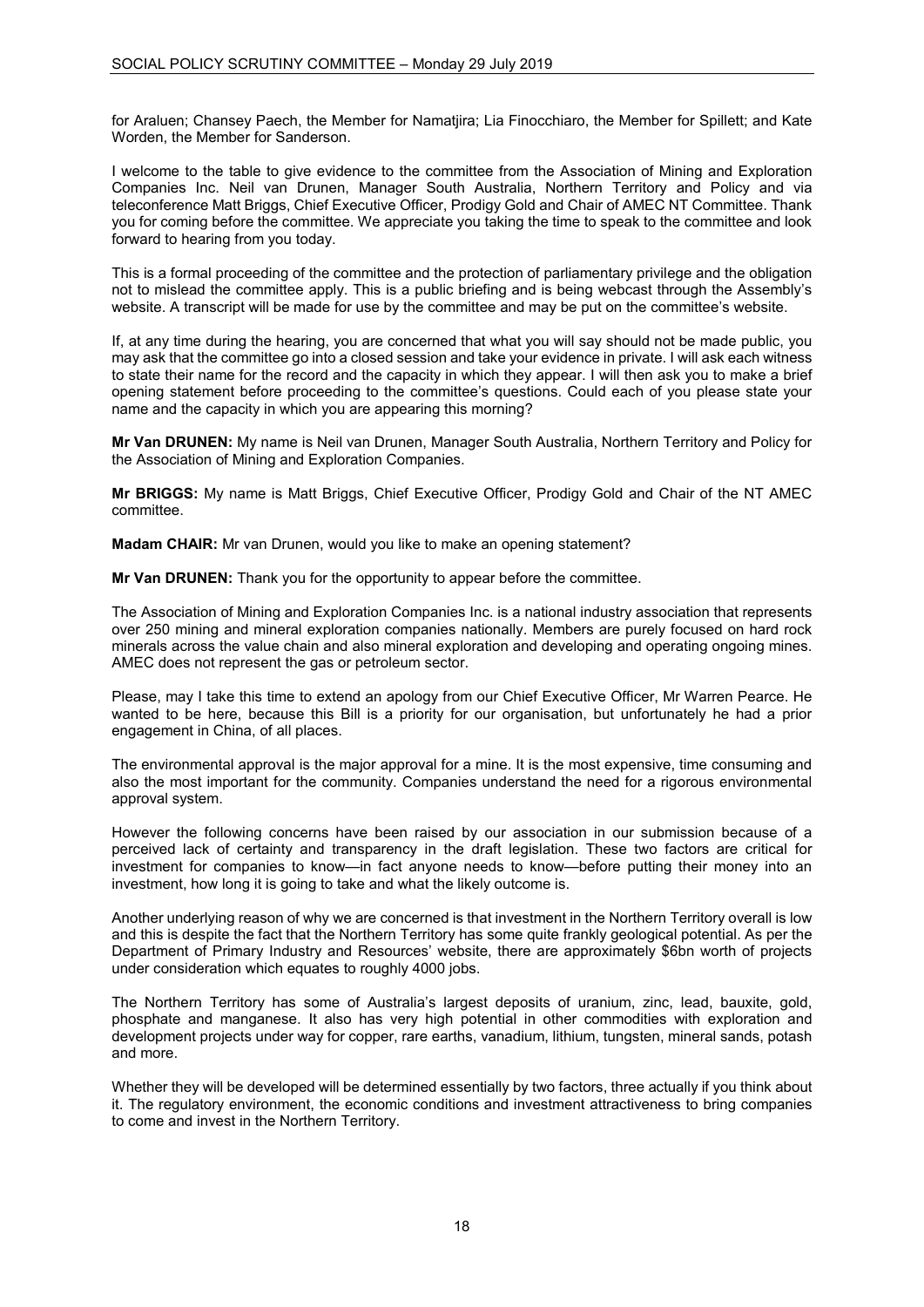I am not sure if you are aware of the Fraser Institute? It is a Canadian-based think tank favoured or forgotten by Ministers nationally, depending on what it is saying. The Northern Territory's overall investment attractiveness slipped in its annual survey to 23rd in 2018 compared to seventh in 2015.

The part of the survey that deals directly with uncertainty regarding environmental regulations was partially responsible for that fall. It fell from 46<sup>th</sup> in 2017 to 57<sup>th</sup> in 2018. As a result, this Bill is very important for our association because we would like to see more mining and mineral exploration occurring in the Territory. Thank you.

**Madam CHAIR:** Thank you, Mr van Drunen. I will now open it up to the committee for any questions.

**Mrs FINOCCHIARO:** Thank you, Mr van Drunen. Was AMEC involved or consulted in the development of the Bill?

**Mr van DRUNEN:** Yes.

**Mrs FINOCCHIARO:** In both incarnations, I suppose because there was the original draft?

**Mr van DRUNEN:** Yes.

**Mrs FINOCCHIARO:** Okay. Was AMEC consulted by the consultants who did the regulatory impact statement?

**Mr van DRUNEN:** Yes, we were also consulted. We would like to see a copy of that regulatory impact statement, if possible. We have said that in pretty much every single one of our statements.

**Mrs FINOCCHIARO:** Yes. So, it is your understanding it is completed, it just has not been released yet?

**Mr van DRUNEN:** That is my understanding. My understanding with regulatory impact statements is that nationally they are undertaken by governments to determine what the regulatory impact is of a piece of legislation. Quite frankly, it is a good idea. You work out what the legislation will do to all the other regulations that exist. They are generally done in other jurisdictions at the beginning of the process before they release the legislation.

In the Northern Territory, this process was undertaken two-thirds of the way through, which is a bit unusual, but we are glad that the process was undertaken, regardless of the timing. We would like to see what that document says.

**Mrs FINOCCHIARO:** Has AMEC seen a copy of the draft regulations either?

**Mr van DRUNEN:** We saw a copy of the draft regulations in the first incarnation of the draft. However, we have not seen an incarnation in the most recent.

**Mrs FINOCCHIARO:** That accompanies this one.

**Mr van DRUNEN:** Has there been a set of regulations released?

**Mrs FINOCCHIARO:** No, not that I am aware of. They prepared drafts for the first one but they did not work.

**Mr van DRUNEN:** Which underpins—sorry, just to follow on with that point.

**Mrs FINOCCHIARO:** Yes, sure.

**Mr van DRUNEN:** One of the problems with the whole process is that not only has there been a lot of paper flying around—to put it in the colloquial—and it is difficult, especially for our members, to keep a track of what is the current version. We have quarterly committee meetings and we, basically, have to start the committee by explaining where we are at and what has changed. Part of the problem is that this Act is not a complete change. There will be a second tranche after this and there will also be the regulations. So, it is difficult to comment on everything because you do not know how what is written in this will affect the next bit. If you agree to something in the first Act it may have unforeseen consequences …

**Mrs WORDEN:** What do you mean—sorry—by the second tranche? The Act we have before us is the one we are considering …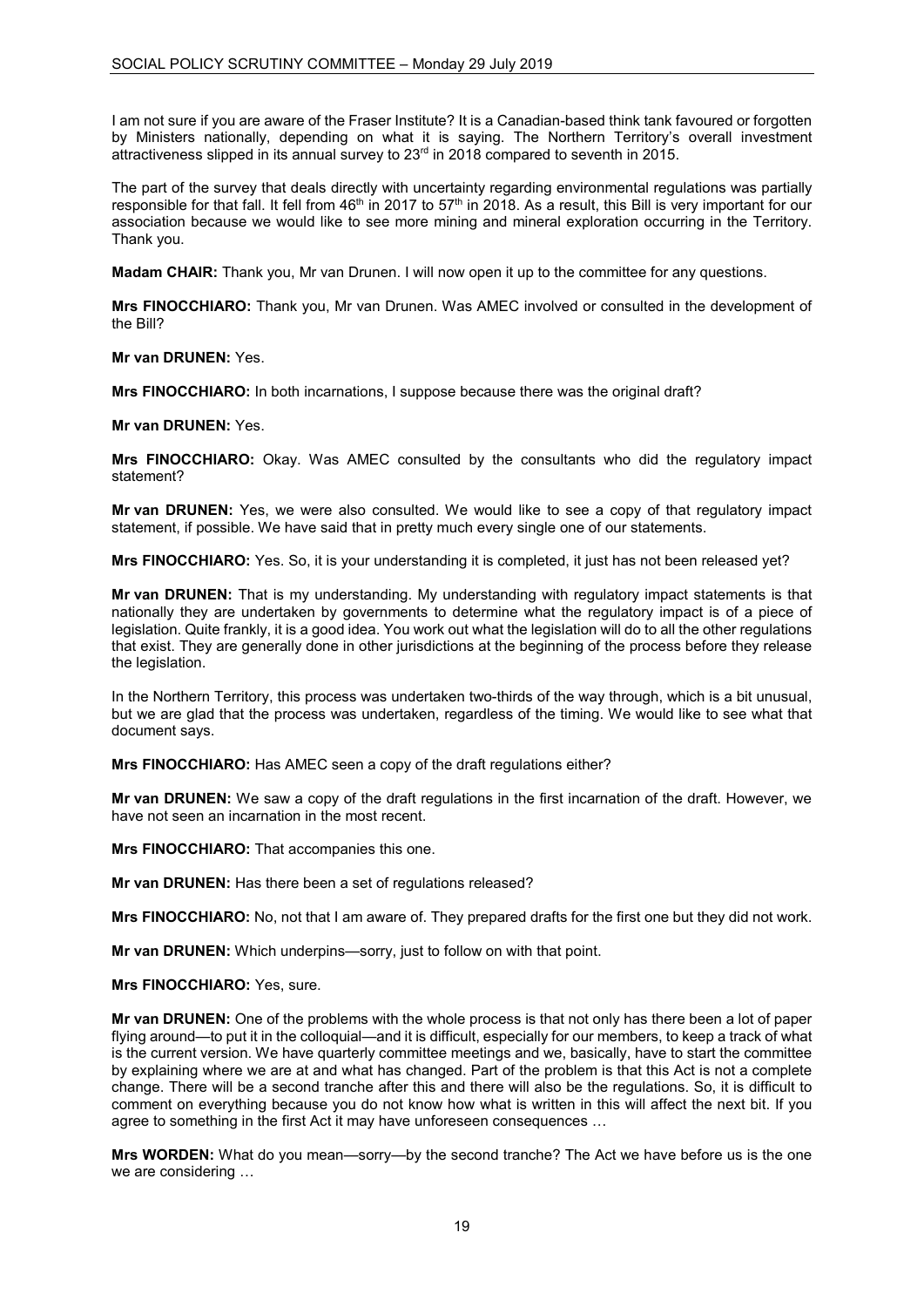# **Mr van DRUNEN:** Yes.

**Mrs WORDEN:** Are you suggesting that there is another iteration coming?

**Mr van DRUNEN:** Yes. Not dealing specifically with these topics …

**Mr PAECH:** Part of the reform.

**Mr van DRUNEN:** … but part of the reform process. There will be a second Act before August next year …

**Mrs WORDEN:** Oh, okay. This one is not being amended later, is what you are saying?

**Mr van DRUNEN:** My problem is I am not sure. I do not have certainty on that. My understanding is there would be a second Bill, and the second Bill will deal with—and I will get this wrong. There will be native vegetation clearing. It will also deal with the mining approvals. There is a third thing it will deal with. There will be consequences for what is written in this Act for that second Bill.

**Mrs WORDEN:** That is something we can ask the department about later.

**Mr van DRUNEN:** Yes. The department has been helpful, by the way. I should have said that in my opening statement. The department and the Minister have been helpful.

**Mrs FINOCCHIARO:** AMEC said in its submission that the objects of the Act are very broad and can cause uncertainty. Could you explain why that is so? You said the definition of 'environment' includes social, economic and cultural. Can you expand?

**Mr van DRUNEN:** Certainly. This ties in with the decision-making process. The current definition of environment is very broad but the objects that the decision will be based on do not include the economic. Part of our problem is that the current legislation will effectively be a veto on a project, which I know is emotive language, but the concern is that in other states you have multiple Ministers responsible or you have the Minister, say in mining or a pastoralist's case, you have the Minister for DPIR responsible for the Act and then there is the consideration of broader topics.

The concern with the current definition is that it includes economic and social but then in the objects it does not include economic and social. Our worry, quite frankly, is that the economic benefits that a mine brings will not be considered in the approval and that there may be future mines with future environment Ministers that will—and this is no comment on the current environment Minister of course—rule out projects occurring which would not be a good outcome for the Territory.

**Mrs FINOCCHIARO:** Because of the way it is currently written, the Minister in making their final decision, does not need to have regard for economic impact.

**Mr van DRUNEN:** Correct. Do you want some further comments on the actual definition?

#### **Mrs FINOCCHIARO:** Sure.

**Mr van DRUNEN:** This was not written in our submission but in our reading of it, the definition is essentially taken from the National Ecologically Sustainable Development Strategy back in 1992. It is a federal document which is partially derived from the Rio Accord, the UN document; that occurred in 1992 as well. That document has cherry-picked parts of the definition from the Rio Accord and not included the parts around the necessity for social and economic developments and the need to go and work on your entire economy, not just consider the economic aspects.

**Mr PAECH:** That is taking into account though that the Minister may not have approved it for a social or a cultural aspect.

#### **Mr van DRUNEN:** True.

**Mrs FINOCCHIARO:** You also mentioned wellbeing as one of the objects of the Act. Is that the wellbeing of the environment?

**Mr van DRUNEN:** That is a very good question. I am not sure. It is very ambiguous. I would love to know what wellbeing is. AMEC nationally has raised questions about the use of the word 'wellbeing' in part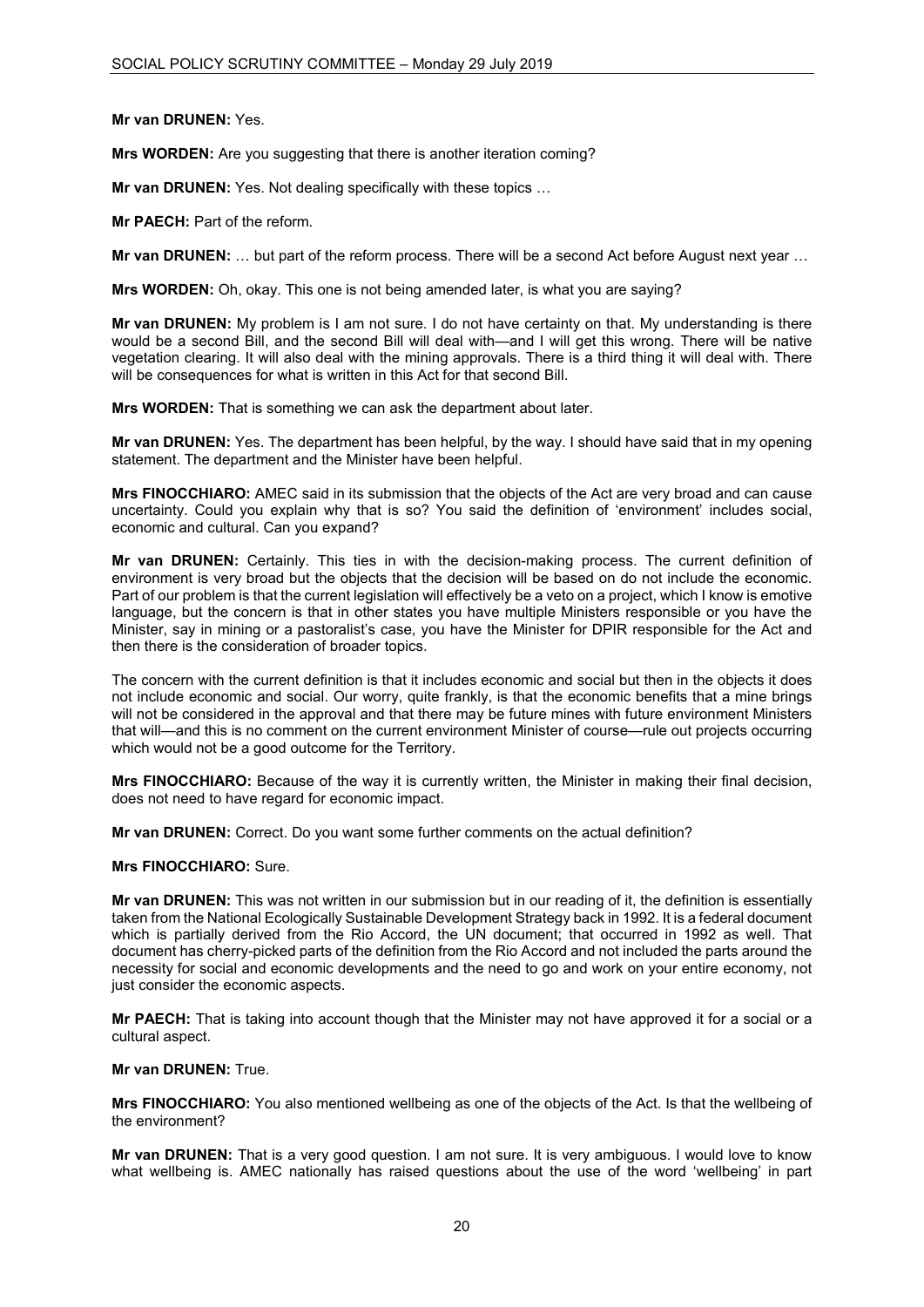because, if this ever gets taken to court, the judge has to use what the legislation says and has to use what the definition of wellbeing is and I am not 100% sure what wellbeing is. I would suggest perhaps a different word should be used.

**Mr PAECH:** You have referenced the Merriam-Webster dictionary in here so is that the definition of the organisation that you are representing as 'the state of being happy, healthy or prosperous'.

**Mr van DRUNEN:** Well, that is the definition that the Merriam-Webster dictionary has provided; that is correct.

**Mr PAECH:** You are referencing it so is that the view or is that what you are indicating that you believe?

**Mr van DRUNEN:** That is one of the interpretations that a judge or someone could consider.

**Mr PAECH:** So you would seek further …

**Mr van DRUNEN:** … clarity …

**Mr PAECH:** … clarity on what the definition of 'wellbeing' would be in this piece of legislation.

**Mr van DRUNEN:** Yes. I am not sure that 'wellbeing' should be in the legislation. In fact, I would suggest otherwise.

**Mrs FINOCCHIARO:** Has AMEC done any—setting aside the fact that the Regulatory Impact Statement has not been published—of its own number crunching around whether or not this legislation streamlines the process for approval and creates efficiencies or whether it increases the regulatory burden in the process? Has it formed a view on if it does one or the other?

**Mr van DRUNEN:** In part we are unable to at the moment because all of the legislation has not been finalised and the regulations have not been finalised—they have not been published for us to see the final version. I can anecdotally suggest to the committee some numbers that have been sent to me by a company. To be clear, it is not Mr Briggs on the phone but another one of our members interstate.

They have said they are spending roughly \$1m and a year's worth of time. That is what they are budgeting for going through the environmental process. That is a lot of money and for these companies it is coming from their shareholders. It is a factor that has to be considered.

**Mrs LAMBLEY:** How does that compare to other states?

**Mr van DRUNEN:** It is slightly more but I cannot tell you precisely. I know it is more.

**Mrs LAMBLEY:** Can I ask a broad question?

**Mr van DRUNEN:** Yes, sure.

**Mrs LAMBLEY:** As it stands, how will this legislation affect mining in the Northern Territory?

**Mr van DRUNEN:** There are two tranches that I can answer that with. Firstly, the general process is affecting investment attractiveness. We need certainty to go and for companies to understand what the process is. There are parts of this Bill that increase certainty and that will be positive. The fact that the process is taking as it is taking, which is always a problem—we would have wanted longer consultation which is probably ironic given what I am saying but we need greater certainty and improved transparency.

At the moment a lot of the legislation has not been worked through yet to its completion. I will be able to answer that question more fully following the second Bill's publication.

**Mrs WORDEN:** You have talked numerous times about time lines. My understanding of this particular legislation is that it does give you certainty. A Minister has to make a decision within 30 days.

**Mr van DRUNEN:** Which is good.

**Mrs WORDEN:** So, you believe that that is a good thing? Although you do not believe it is on the right Minister's desk clearly from your submission.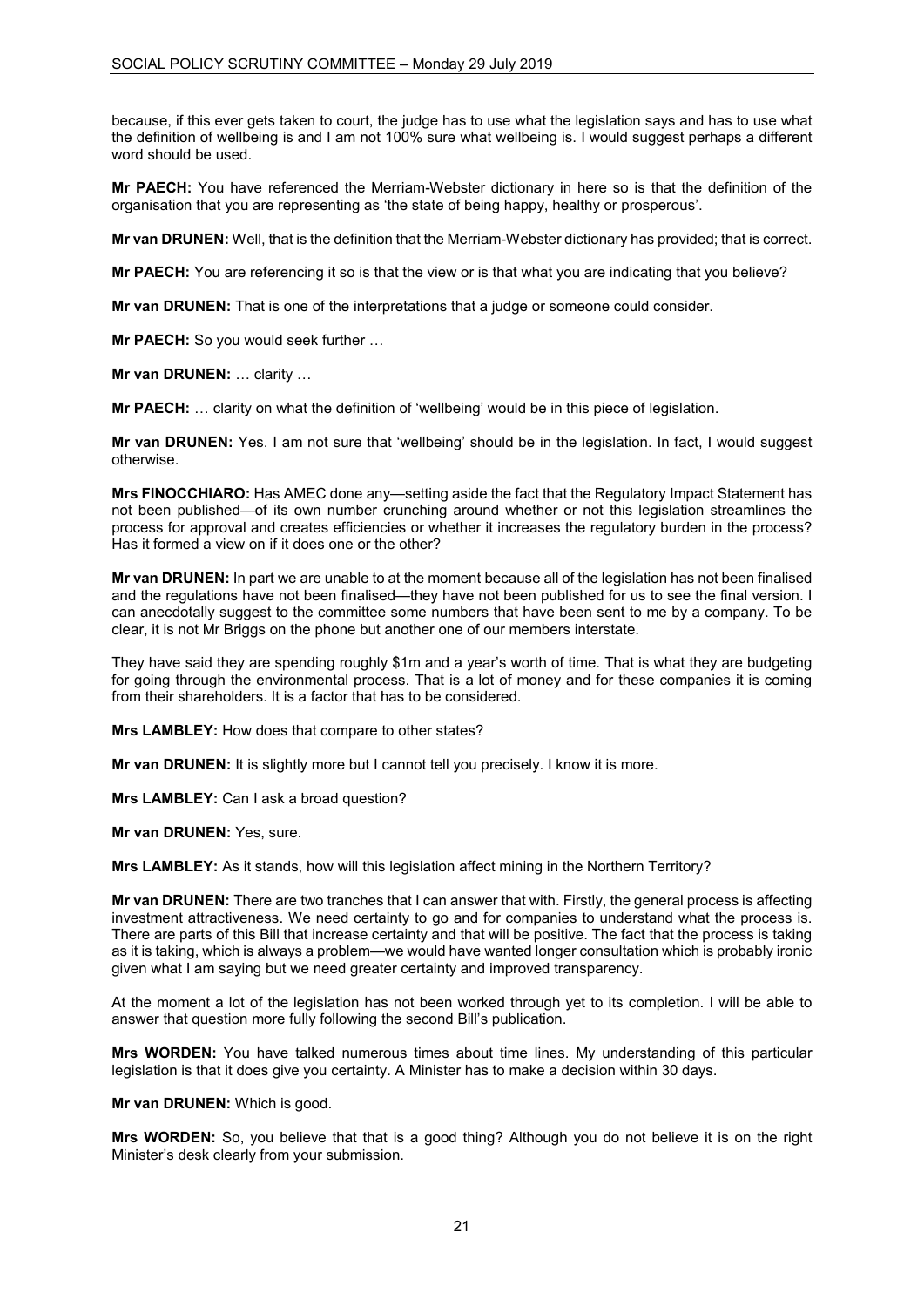# **Mr van DRUNEN:** We disagree about the Ministers.

**Mrs WORDEN:** We might need some fundamental lines in the sand around what we all understand, there are obviously different views from industry right the way across. That is fine, it is a good debate to have and it is the right time to have it.

My understanding is that we are going from an unknown quantity of time for approvals, you have that certainty of 30 days and you would acknowledge that that is a good thing?

**Mr van DRUNEN:** However, unfortunately while that is a time frame, there are time frames before then which are not as defined. This creates upset.

**Mrs WORDEN:** Can you be specific?

**Mr van DRUNEN:** Can I provide that for the committee afterwards?

**Mrs WORDEN:** Yes, happy to. I would be interested to see where you think time lines could be ascribed. If there are opportunities to do that.

**Mr van DRUNEN:** I would rather give you a comprehensive list. Our experience in other jurisdictions has been that time can be squeezed using stop the clock mechanisms and it is colloquially called 'throwing it over the fence' when you pass it onto another department.

### **Mrs WORDEN:** Sure.

**Madam CHAIR:** On that, I will take it as a question on notice. I will ask the Member for Sanderson to repeat her question and will ask if you are happy to accept that and we can include it in the Hansard copy of the record of this public hearing.

**Mrs WORDEN:** Would you be able to provide written evidence around outside of the 30 days other opportunities within the Act that you see that there are opportunities to provide time lines which would give the industry greater certainty in the full environmental improvement?

**Mr van DRUNEN:** I would be delighted to.

**Mrs WORDEN:** Thank you.

**Mr van DRUNEN:** This nationally fits into a national policy that AMEC promotes across every jurisdiction which is called whole of government time lines. This sets one time frame across the whole top of how long something should take. That is important if you are a mineral exploration company that is small and you have a limited amount of cash. You have to work out how you are going to budget for these things.

**Mr PAECH:** While we are talking about cash, you have made some comments in relation to the financial provisions that the organisation you are with does not support the introduction of an environmental protection levy, nor do you support the creation of environmental protection funds. You have mentioned in relation to the protection funds that you believe that this is already achieved and funded through government taxes, separate funds beyond the line of sight of parliaments are not necessary.

**Mr van DRUNEN:** That sounds like something I would write, yes.

**Mr PAECH:** If you could step out the environmental protection fund and why you are not supportive of that and those separate funds—I am curious what those funds you are referring to are?

**Mr van DRUNEN:** I am referring to the funds in part seven, division three. These are new funds that are created by this legislation.

**Mr PAECH:** You believe that they are not necessary because there are other financial commitments being made by the company who is entering in to an agreement.

**Mr van DRUNEN:** Yes.

**Mrs FINOCCHIARO:** Bonds are being retained.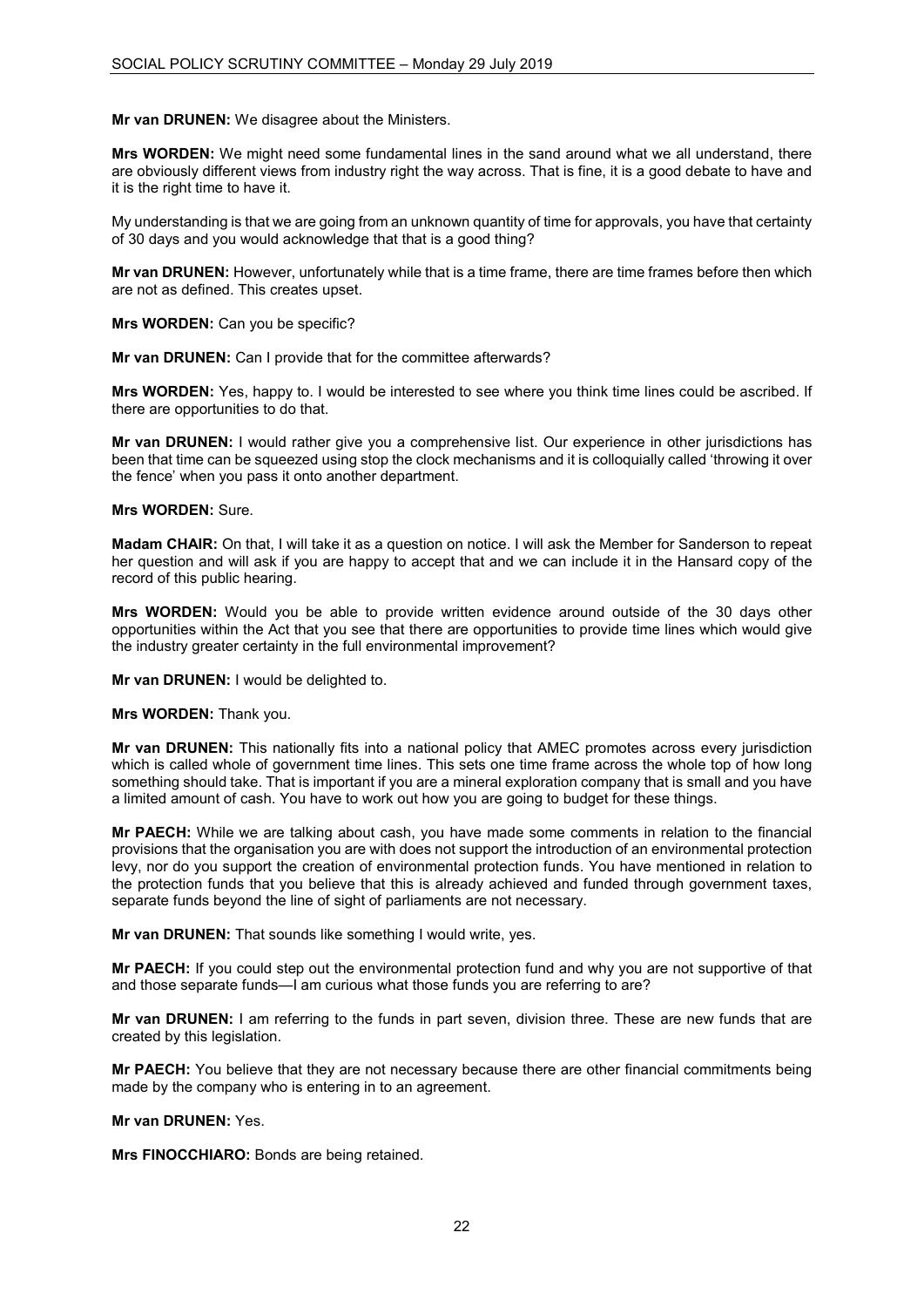**Mr van DRUNEN:** Yes. There is also the mining remediation fund which is funded by a 1% levy so I am uncertain why there is yet another financial impost.

**Mrs LAMBLEY:** You are asking for more clarity around the difference between an environmental protection bond and an environmental protection levy—you are questioning whether it is duplicated? That is how I read it.

**Mr van DRUNEN:** No. I am suggesting that it is duplicative and it should be removed from the legislation because why does the government need to take more money from companies. The companies are going to put money in to the Territory anyway because they want to develop their project.

**Mr PAECH:** Is it not a different stream? Because this is about protecting, should there be an environmental catastrophe on that area that these funds would be remediated. The funds that you are taking about are being pumped in to the economy in terms of the stimulus of jobs.

**Mr van DRUNEN:** That is a good question but I would suggest that the bond is by definition therefore any environmental remediation. That is my interpretation of what is written in the Act.

**Mr PAECH:** To clarify again—the organisation of which you are representing today stands by its position that the environmental protection fund should not be in the legislation?

**Mr van DRUNEN:** That is correct.

**Mr PAECH:** And that the only environmental protection funds that should be there are the bonds?

**Mr van DRUNEN:** No, I am not saying that. What I am saying is that I question why the environmental protection fund is being created in this legislation. AMEC question why the environmental protection fund is being created in this legislation when there are other revenue sources for the government and there are other pools of money. For example, the money remediation fund which has a couple of million dollars already sitting in it and are being used by the Department of Primary Industry and Resources to remediate legacy sites quite successfully at the moment.

**Mrs FINOCCHIARO:** Under part three, the protected environmental areas and prohibited actions, a new additional power for the government to use. It is AMEC's submission that there is existing legislative frameworks for declaring certain environmental zones, whether it is our national parks or other protected areas and that this adds another layer to that. Could you expand on AMEC's submission in this regard?

**Mr van DRUNEN:** I can a little. Basically, what we have written there is that there are a number of different mechanisms that already exist and similar to the earlier question, it is unclear why we need another mechanism to protect environmental areas. It is existing processes that we consider work fairly well. Of course, everything can be improved but if it works fairly well, why create another one? We are unclear as to the need. This looks like the potential for greater red tape. For example, with prohibited actions they can be covered by conditions. They can be used in the approval process already.

**Mrs FINOCCHIARO:** On what basis is AMEC concerned that government projects might not be governed by this legislation?

**Mr van DRUNEN:** That comment was put in there to make sure that all government projects would be included in this legislation, based on the inter-jurisdictional experience. For example, I am big fan or roads. They make driving a car quite easy, but they involve putting asphalt over the land. That is an environmental consideration …

**Mrs FINOCCHIARO:** In other jurisdictions, presumably governments …

**Mr van DRUNEN:** Are not included in all legislation.

**Mrs FINOCCHIARO:** Okay. We can ask that.

**Madam CHAIR:** Are there any further questions from the committee?

**Mr PAECH:** If I could, please elaborate Part 9, Enforcement. You are asking the scrutiny committee to consider whether the provision applies to the entry on to Aboriginal Land Rights Act land, as per section 165. Can you elaborate on that for me, please? For our purposes, what are you asking us to do there?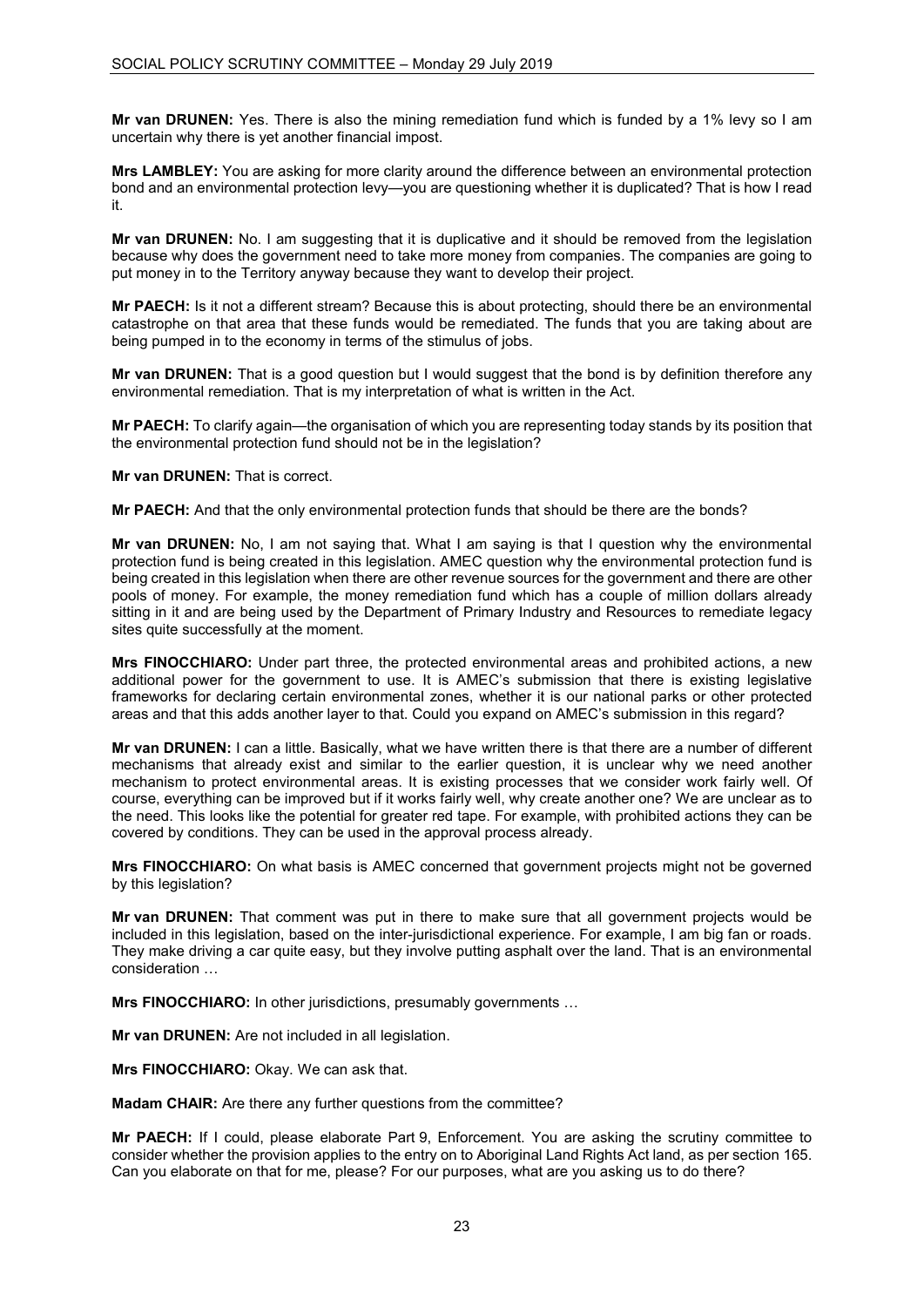**Mr van DRUNEN:** We are asking the question whether or not this legislation combined federal legislation about entry on to Aboriginal land?

**Mr PAECH:** Combined, did you say?

**Mr van DRUNEN:** Yes, I did, yes. Whether or not my understanding of the way the Constitution works and how the federal/state hierarchy—I suppose is the word—applies. Would ALRA, being Commonwealth legislation, take precedence over the Territory legislation? That is the question. It is a question that is in our earlier submission to the first draft. We said, basically, check that with the land councils. If the land councils are happy, who are we to talk?

**Mr PAECH:** Do you have any more, Lia?

**Mrs LAMBLEY:** In your opening statement you mentioned the ratings in the Fraser report. Were you implying that the drop in the Northern Territory from seventh—I think you said—in 2015 to 23rd in 2018 is related to increased environmental …

**Mr van DRUNEN:** Uncertainty, yes.

**Mrs LAMBLEY:** … provisions which has led to uncertainty? Is that what you were implying?

**Mr van DRUNEN:** I am implying that—for the sake of clarity—there has been greater uncertainty among investors. The Fraser Institute is a perception survey. The perception is that there is greater uncertainty.

**Mrs LAMBLEY:** Why is that? Could you explain, from your experience in mining, why there is such a decrease in certainty in the Northern Territory in the mining industry?

**Mr van DRUNEN:** It is because there are time frames. We do not know how this process will work and when it will finish.

**Mrs LAMBLEY:** It is about this piece of legislation?

**Mr van DRUNEN:** Partially, yes. But then this is an independent survey done by a Canadian think tank that I cannot speak for, but I am happy to speak about.

**Mrs LAMBLEY:** Sorry, partially—what other factors are involved?

**Mr van DRUNEN:** I would be remiss not to mention the royalty structure in the Northern Territory. That has changed substantially. It is now …

**Mrs FINOCCHIARO:** Is that the hybrid mining tax?

**Mr van DRUNEN:** Yes, which is incredibly complex. I am not an accountant, I am an economist. To be honest, it is very hard to understand. There is now an ad valorem on the bottom and a profit based on the top which undercuts the original purpose for introducing a profit-based tax, which was that you only had to pay it once your mine was actually going. Now you have to pay the ad valorem at the base.

AMEC's position is that we prefer the Northern Territory to shift to a purely ad valorem system because that would provide certainty and transparency—which are two words I think I have said a few too many times to miners. The reason why we want that is so you can work it at the beginning of the project so you can factor in all these things into your costs and as a result work out whether or not you are going to mine that deposit or not. It is an investment question.

**Mrs LAMBLEY:** So they are the main factors?

**Mr van DRUNEN:** I would say so. On the understanding of the committee I cannot speak for a Canadian think tank.

**Mrs LAMBLEY:** I have a question about the comments you made about the process the government has used. The fact that it is a two stage process to environmental reform. You say that this feeds concern within the industry and you have talked about the fact that the Regulatory Impact Statement is usually provided before the legislative process rather than two-thirds of the way through.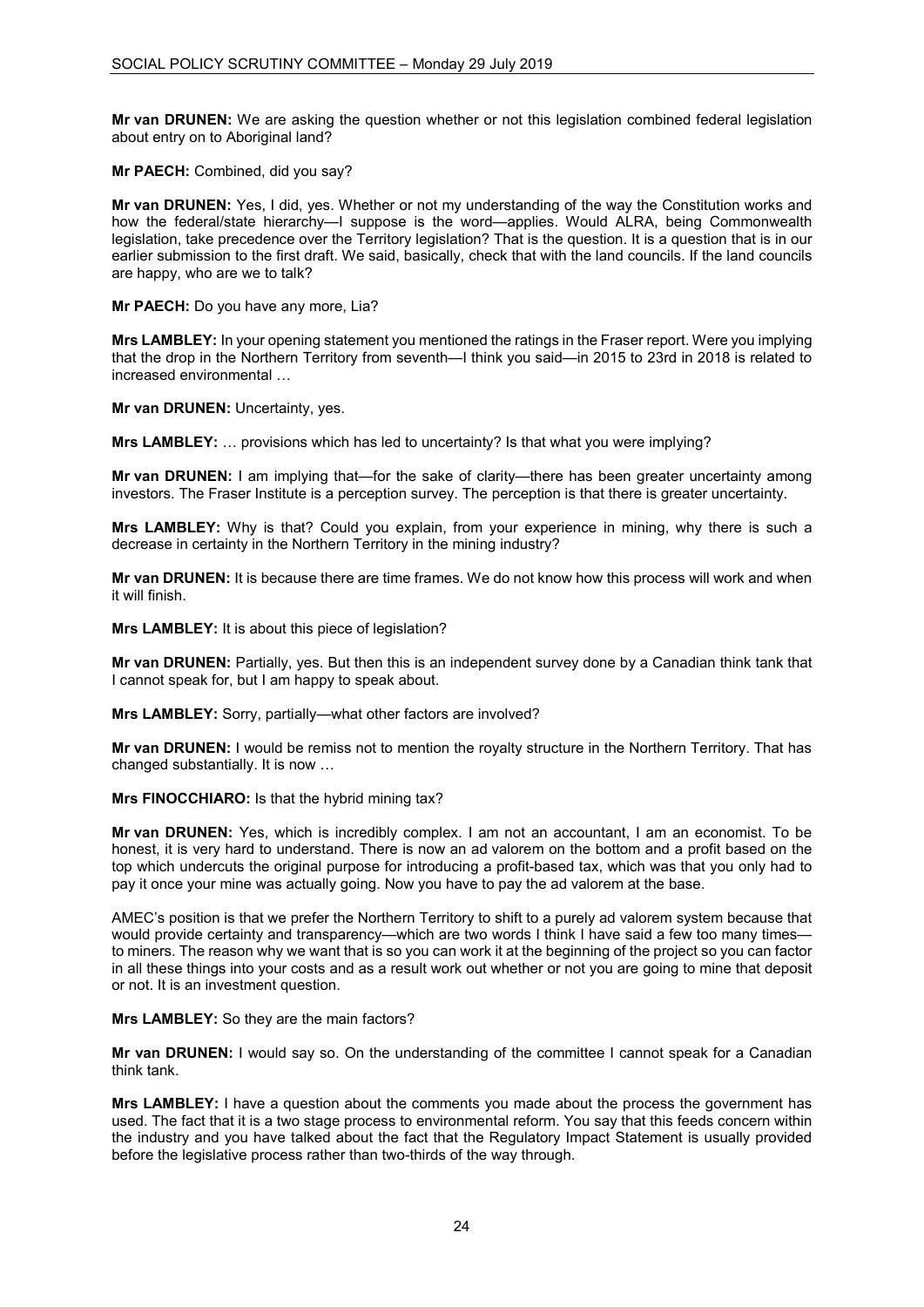# **Mr van DRUNEN:** Not provided, undertaken.

**Mrs LAMBLEY:** Undertaken, sorry. Have you fed your concerns back to government? What response did you get from government explaining their particular process?

**Mr van DRUNEN:** We have asked to see a copy of the Regulatory Impact Statement and at the moment my understanding is that government is planning not to release this. We are hoping that they will change their mind. There is always hope and there is always time—well there is not always time but there is always hope.

As for the way the process has been done, that has been my understanding a factor of the time frames within which they have had to achieve their outcome. Their outcome is to change the environmental legislation. In AMEC's experience—this is not my experience but our Deputy CEO who is a lot more senior and experienced than I. He was relaying to me that the last time he had seen a two stage Bill like this was the duties legislation. The duties legislation is about a foot long and the reason why is because the duties legislation was so enormous.

Our preference for clarity's sake is that the entire Bill would have been tabled with the regulations purely because then you know what you are dealing with. Rather than at the moment, you have one bit and are going to get the next bit.

**Mrs LAMBLEY:** Thank you.

**Mrs FINOCCHIARO:** How many jobs does the mining sector create at the moment in the Territory?

**Mr van DRUNEN:** I can take that on notice and provide it to the committee.

**Mrs FINOCCHIARO:** I was wondering about the number of jobs and the royalty figure for those important economic drivers. It is fair to say that mining is one of our single figure sources of own source revenue. It was interested in what that looks like.

**Madam CHAIR:** Thank you and we will ...

**Mr van DRUNEN:** That is sitting in one of my submissions. I refer to our submission to the first draft in December 2018. I will read it to the committee for clarity's sake: 'Currently the mining industry contributes over \$270m, more than 34% of the Territory's taxes and royalties. This makes mining the largest private sector contributor to the 2018–19 Territory budget by over \$30m.'

**Madam CHAIR:** Member for Spillett, does that answer your question?

**Mrs FINOCCHIARO:** Yes, thank you.

**Mr van DRUNEN:** So it is safe to say that the mining industry and the environment industry both employ a significant number of people across the Northern Territory. I cannot speak for the environmental industry.

**Mr PAECH:** I will ask the land council.

**Mr van DRUNEN:** I am sure the land council can answer that question.

A significant concern that AMEC has with this legislation that has not been touched upon, and it would be remiss of me not to mention, is the question of significance.

This is nationally a problem with environmental legislation and it is a question of what is considered significant. The reason we need to know what is considered significant is, it will determine what level of assessment occurs for your project. What level of assessment will occur for your project determines how much money and time you need to actually get your approval.

**Mrs FINOCCHIARO:** This is around the significance of the impact of a proposal?

**Mr Van DRUNEN:** Correct. It has been a constant question that we have asked and admittedly it is a difficult question to answer, however it has not been answered in this legislation or the associated guidelines. In the submission it is on page 7 under the helpful title of significance.

**Mr PAECH:** Again, this is to seek clarity on the definition?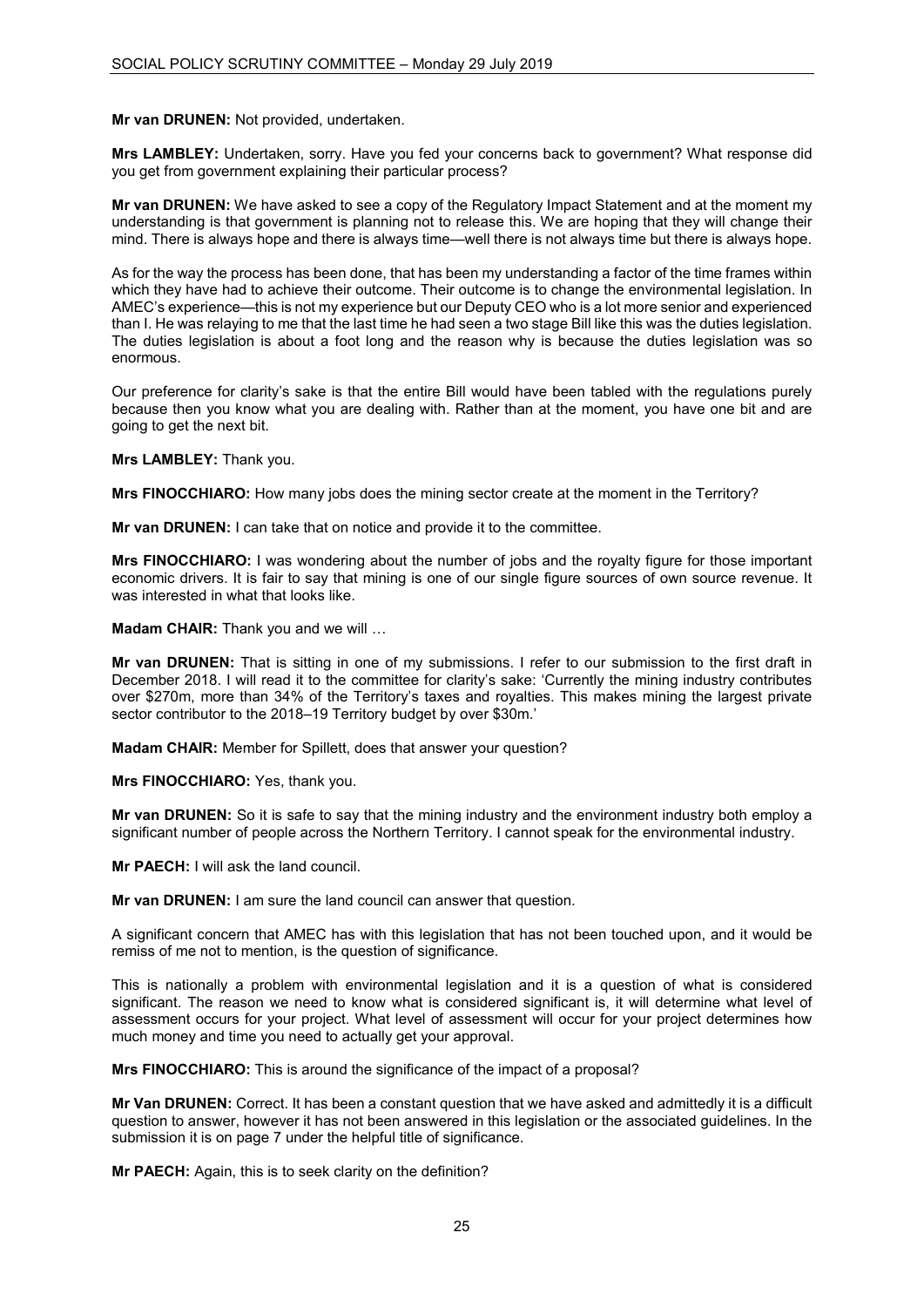**Mr Van DRUNEN:** Yes. Primarily because, if you are a company that is investing in the Territory you need to be able to work out how much money you are going to have to spend to get the project up and whether or not it would be in your interest, your fiduciary responsibility to your shareholders suggests, you should get a greater return for them investing elsewhere, which is not what we want. Ultimately we want people to invest in the Territory.

**Mrs FINOCCHIARO:** If there was some better structure around the significance test, then a new proponent could look at it and give or take roughly understand where it fits in that spectrum and it will go 'yes, this is worth 12 months and \$Xm we will proceed or let us not even bother, we will go to WA or wherever'?

**Mr Van DRUNEN:** Precisely, or South Australia or Queensland.

**Mrs LAMBLEY:** How competitive are we in the Northern Territory, when it comes to mining?

**Mr Van DRUNEN:** It is a difficult question to answer. Unfortunately, you are not as competitive as other states, with the current system and the royalty structure in particular. That is not a new position for AMEC, I can send you all our submissions where we say that. The reality is unfortunately if you have a like-for-like project—we have got a company which is doing up an example for us, I was hoping to have it for you today but I do not because of a variety of things, but I will submit it to the committee later. If you have one deposit, Queensland, is the example, goldmining, they have one of the highest royalty rates in Australia for goldmining, 5% ad valorem. It is still better to mine it in Queensland than to mine it in the Northern Territory.

**Mrs LAMBLEY:** Why is that so? What makes it so expensive here?

**Mr Van DRUNEN:** It is because of the costs, the royalties. The other reality with the Northern Territory that you will know, there are isolation issues and you do not have infrastructure. You face similar problems if you are in the middle bit of Western Australia, when you are away from roads and pipelines et cetera, you have extra costs. There is also a smaller workforce base, but given the realities of FIFO that is not as big an issue as it was about three decades ago. That is a benefit of FIFO that is not often spoken about.

**Mr PAECH:** Would you say, just picking up from the Member for Araluen's comments, the biggest negative driver would be the royalty structure or the infrastructure deficit inland of the country?

**Mr van DRUNEN:** I would say the royalty structure. The reality with the royalty structure—I wish I had a neater way of saying this—is that it turns investors off before investing in the Territory. They look at it and think they cannot earn a sufficient return. There is also the lack of certainty because it is based off profit which is an alchemy of the commodity price that year. If anyone could pick that I would like to know because I could make a lot of money off that as could you. As a result, it would be easier to go somewhere with a pure ad valorem or a different royalty structure.

**Mrs LAMBLEY:** Just teasing this out a bit further, the environmental policies and requirements that are within this legislation are not particularly prohibitive of mining in the Northern Territory.

**Mr van DRUNEN:** I would suggest that is question of implementation. There are parts of this legislation that could be used to be prohibitive but it is a question of how you apply it.

**Mrs LAMBLEY:** Wait and see.

**Mr van DRUNEN:** Which is difficult, right? If you are a company that is hoping to invest, you do not have time to wait and see.

**Mrs LAMBLEY:** It is money.

**Mr van DRUNEN:** It is money, basically. Exactly.

**Mr PAECH:** Just one further question. In Part 13, General Matters, you have raised some concern about the limitation of delegation of power. I ask if you can further expand on that and does the organisation you are representing have any issue—we have heard from other submissions about the discretionary ability within the legislation.

**Mr van DRUNEN:** Can I ask you to clarify that question?

**Mr PAECH:** I am just picking up in Part 13 …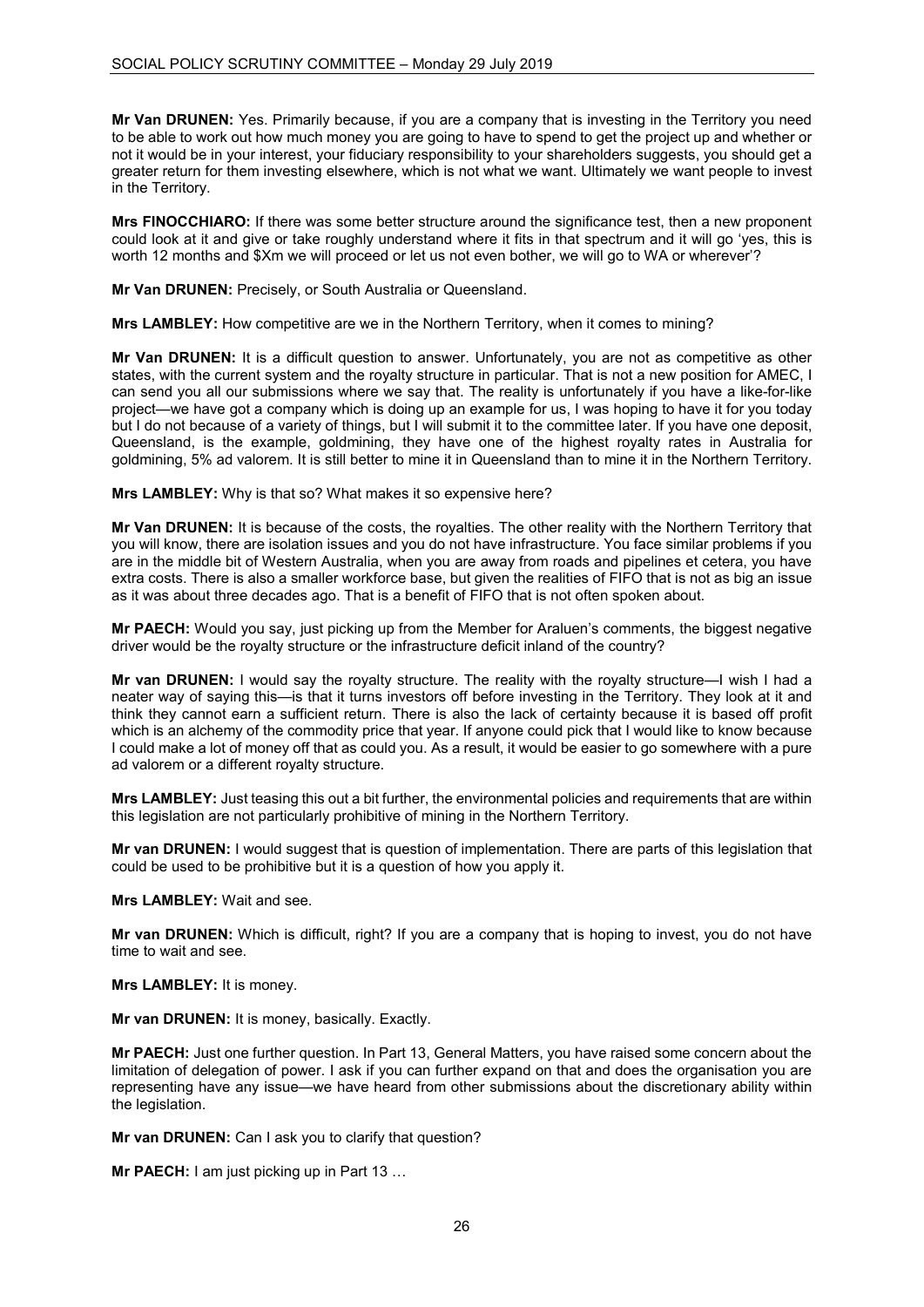**Mr van DRUNEN:** Limitation of delegation powers, yes.

**Mr PAECH:** … you have provided some suggestions and I think one of them is to table something in parliament.

**Mr van DRUNEN:** Yes, for transparency purposes, that would be good.

**Mr PAECH:** Following on from that, we have heard concerns that other submitters had around the legislation being perceived as having too much discretionary power, where it was not set out in a solid process. Is that a position that you share?

**Mr van DRUNEN:** I can answer that in a sense. One of our concerns with legislation is that the way it is written, there could be discretion taken, but we would prefer there be greater transparency around when that discretion has been taken so that companies and the whole industry can have an understanding of what is being done. I hope that answers your question. I feel like I went in circles.

**Mr PAECH:** I have to apologise. I asked you a very long question.

**Madam CHAIR:** In regard to the length of time the environmental reform process takes, you have talked about the impost that it has on the industry. I am very cautious of the way forward and the length of time it takes because it is a balancing Act between making sure the environment is protected and the Northern Territory benefiting where possible. Do you think there is a clear danger perhaps that if we do not resolve the legislation going forward that the impost on the industry and the lack of attraction and investment will continue?

With the delay and everything we are going through at the moment—picking up on the words you have used so far. What would be the best way forward for the industry to see us progress to make sure we can benefit for the Territory going forward?

**Mr van DRUNEN:** It is a catch 22 situation, now that the Pandora Box has been opened. On one hand we would like sufficient consultation so we know everything in the legislation and how it will be implemented. On the other hand, we would like it all done tomorrow, please. But yes, we would like it done as quickly as possible, but with as much fulsome consultation as possible.

Our experience with the Department of Environment and Natural Resources has been positive …

#### **Madam CHAIR:** Excellent.

**Mr van DRUNEN:** The staff have been very good and have been willing to take phone calls and meetings with industry.

**Madam CHAIR:** Thank you very much. Does the committee have any further questions for Mr van Drunen? No. That concludes our questions for AMEC. Thank you very much, Mr van Drunen and Mr Briggs on the phone.

> The committee suspended. \_\_\_\_\_\_\_\_\_\_\_\_\_\_\_\_\_\_\_\_\_\_\_

> \_\_\_\_\_\_\_\_\_\_\_\_\_\_\_\_\_\_\_\_\_\_\_

# **NT Cattlemen's Association Inc.**

**Madam CHAIR:** Thank you for joining us for the Social Policy Scrutiny Committee public hearing today. I am Ngaree Ah Kit, Member for Karama and the Chair of the Social Policy Scrutiny Committee. On behalf of the committee I welcome everyone to this public briefing on the Environment Protection Bill 2019.

I acknowledge my fellow committee members in attendance today: the Member for Araluen, Robyn Lambley; the Member for Namatijra, Chansey Paech; the Member for Spillett, Lia Finocchiaro; and the Member for Sanderson, Kate Worden.

I welcome to the table to give evidence to the committee via teleconference from the Northern Territory Cattlemen's Association, Ashley Manicaros the Chief Executive Officer. Thank you for coming before the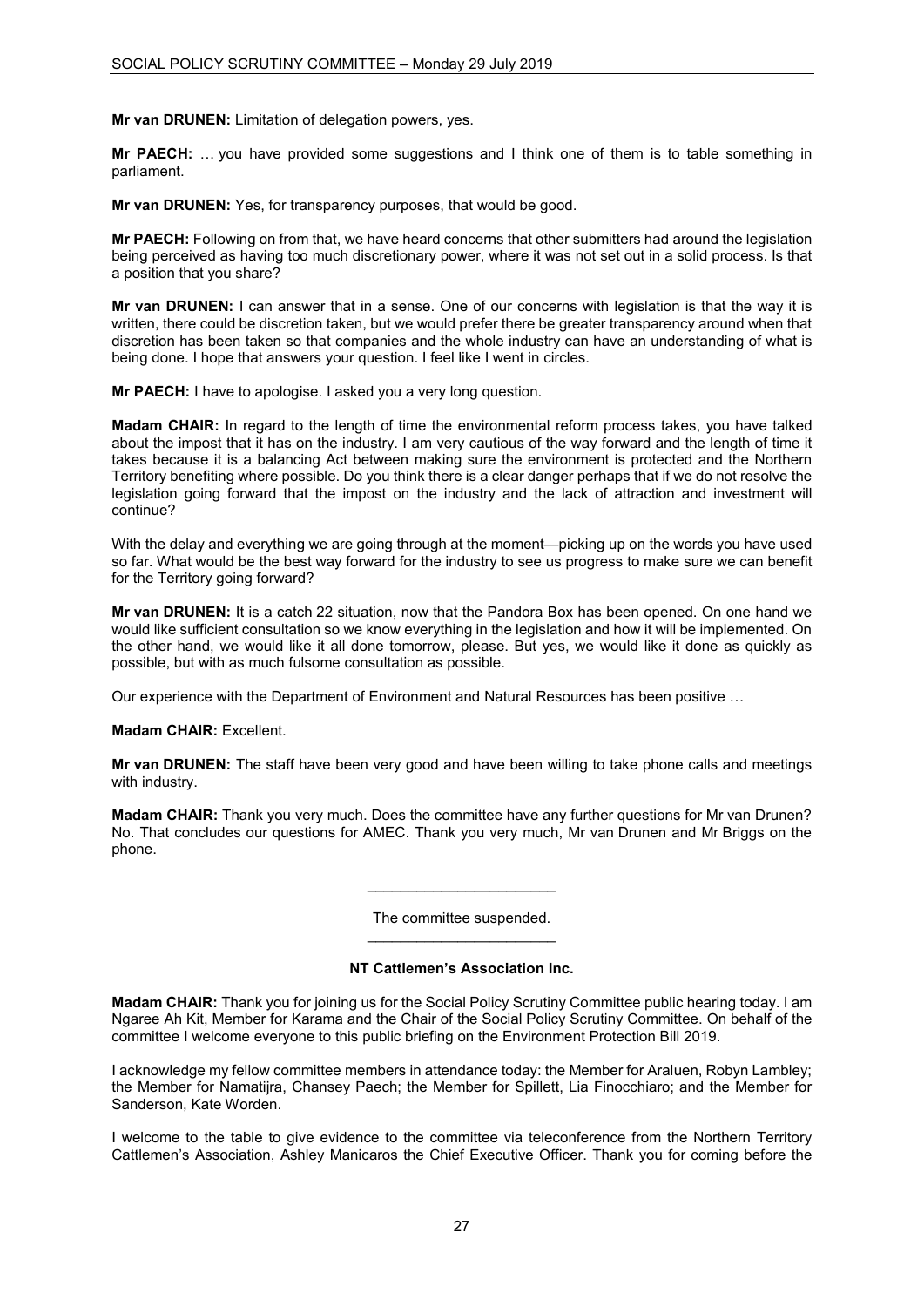committee. We appreciate you taking the time to speak to the committee and we look forward to hearing from you today.

This is a formal proceeding of the committee and the protection of parliamentary privilege and the obligation not to mislead the committee apply. This is a public hearing and is being webcast through the Assembly's website. A transcript will be made for use of the committee and may be put uploaded to the committee's website.

If at any time during the hearing you are concerned that what you will say should not be made public, you may ask that the committee go into a closed session and take your evidence in private.

I will ask you to state their name for the record and the capacity in which you appear. I will then invite you to make a brief opening statement before proceeding to the committee's questions. Could you please state your name and the capacity in which you are appearing?

**Mr MANICAROS:** My name is Ashley Manicaros and I am the Chief Executive Officer of the Northern Territory Cattlemen's Association.

**Madam CHAIR:** Thank you Mr Manicaros. Would you like to begin with an opening statement?

**Mr MANICAROS:** Certainly. The Northern Territory Cattlemen's Association's primary concern as it has always been since the first draft is that the proposed environmental protection legislation will have the unintended consequence of adding considerably to the overall reporting and financial burden associated with any development we will be required to undertake the processes associated with a new Act.

These types of development could include but are not exclusive to the non-pastoral use diversification of the pastoral estate. Such diversification includes the planting of crops, tourism, forestry and aquaculture. These concerns relate to the preparatory work for such venture including tree clearing and associated approvals. We believe it is highly likely that the new legislation will require project or development proponents to provide a significant amount of additional information to acquire an environmental approval after referral compared with the current legislation, and as a consequence increased costs.

Although we acknowledge the number of referrals is likely to increase only slightly, it is a major concern that there are still unpublished triggers for referral and that is particularly relevant around land clearing. The new legislation requires that referrals are either accepted as being required under the published triggers or refused if they do not meet any of those triggers in inverted commas, and therefore the referral was not required to be made.

If you add this alongside the existing system as to whether a referral is required to be processed under the Act, it involves consideration as to whether a public environment report or an environmental impact statement is required. In many cases, those additional processes are not required and the process is at an end, albeit with conditions imposed in some cases.

The new legislation will also mean a significant increase in cost of undertaking any development in our opinion which requires an approval to be issued. These costs will be likely to include a bond for the development to be lodged, an environmental levy imposed, potentially financial assurance to be provided once the project has been completed and in most cases is likely that an environmental audit will be required to be undertaken, at least at the end of the project if not during the project as well.

This will make it extremely difficult to cost projects and add to the overall level of uncertainty for developers. This new legislation will not only increase the red and green tape associated with development projects but will also add significantly to the cost of development both in regard to bonds and levies but also to the development of the amount of reports and audits that will be required.

As a consequence, the proposed Act has separate environmental licensing, bonding, auditing enforcement and transfer approvals. This means a unified approval now becomes two approvals with two separate licences and conditions. The Environment Minister potentially confined by the NTEPA has a veto over all major projects—and I will expand on that in a moment—given the broad definition of environment and that major projects continually affect the environment there is likely to be large degrees of regulatory overlap and departmental duplication in regulation, and the Environment Minister guided by the department and NTPEA must acquire skills to regulate all major projects.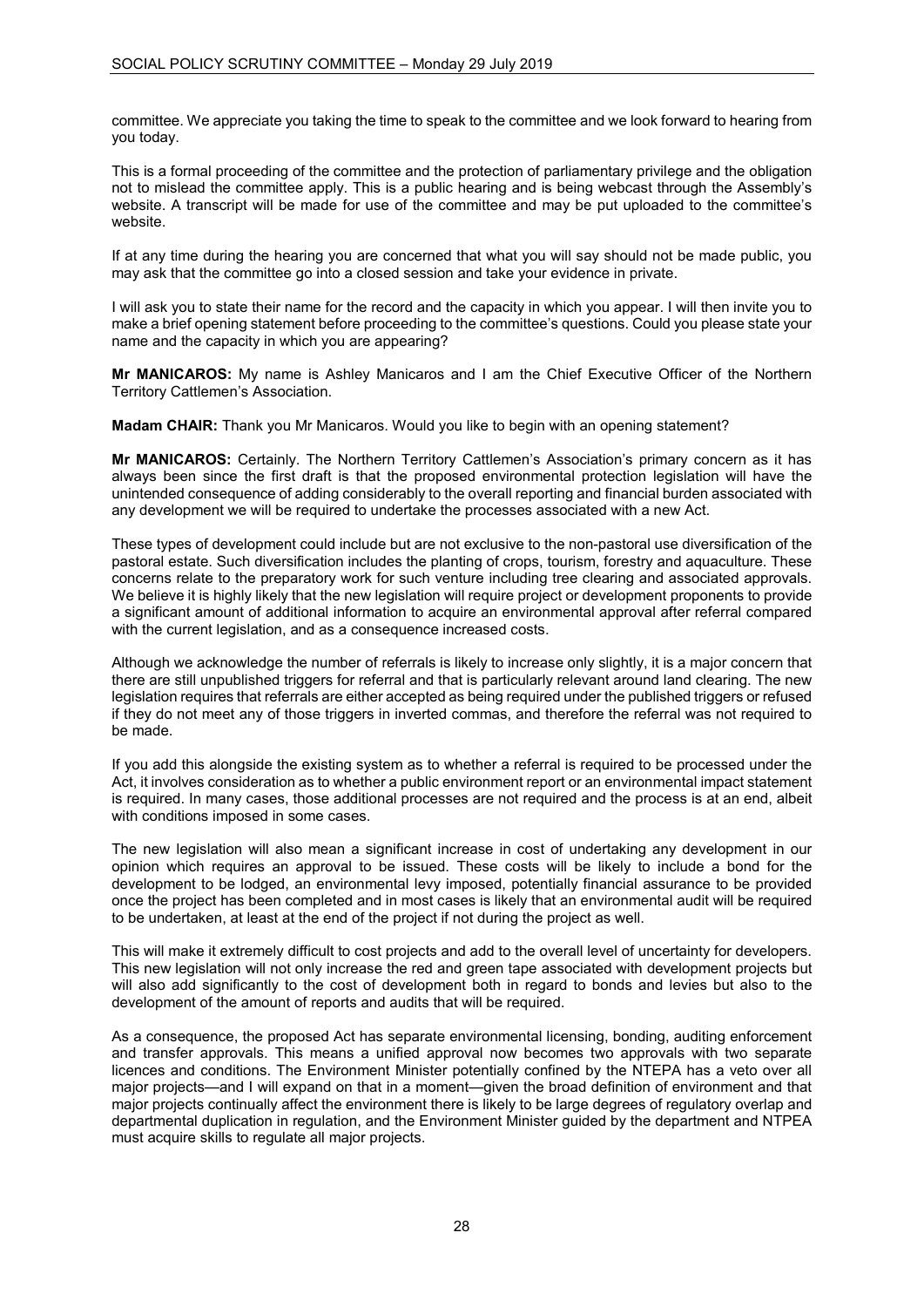Singularly, we actually oppose the concept of an environmental approval vested with a singular Minister. In this instance, the Minister for Environment. The scope of power this legislation grants to the minster is quite breath-taking and there is no other Australian jurisdiction, of which we are aware, in which so much authority is granted to a Minister with portfolio of the Environment. Such a proposal would have been dramatically opposed where it being suggested by those from opposite of political persuasions.

Concerns are also held in relation to the new proposed powers associated with the CEO and environmental officers who do not appear to have to be trained or qualified as environmental investigators but will be able to impact heavily on a project if in their view the project is not being undertaken in an environmentally sensitive or sustainable manner. This will no doubt impact negatively on the competiveness of the NT to attract developers. All of the new cost borne by developers will, of course, be passed on to the end consumer which will also add to the overall affordability of living in the NT.

For us, here in the NTCA with diversification being something that we are interested in as an industry, we see it as it being a major potential retardant to that occurring simply and easily. That is all I have to say at this stage.

**Madam CHAIR:** Thank you, Mr Manicaros. I will now open it up to the committee for any questions.

**Mrs FINOCCHIARO:** The NTCA's submission raises the concern that this will add considerable cost and possibly add time to the environmental approval process—has NTCA got any information on that as such? Or is that just what has been fed back from your members?

**Mr MANICAROS:** We have not done any costings on it, but when you are having to increase the number of reports that need to be prepared, for example two to five, then that will involve additional costs. We think that the biggest issue facing that regarding cost is this unknown in relation to land clearing—a simple land clearing application—may in fact be a trigger and as a consequence there will need to be a full environmental impact statement take place.

**Mrs FINOCCHIARO:** Currently using that example, how lengthy or expensive is the current process, say for land clearing?

**Mr MANICAROS:** It can cost anywhere from \$15 000 to \$20 000, up to \$200 000, depending on what actually has to be done.

**Mrs FINOCCHIARO:** Wow! I am sorry, it is envisaged that this process could increase that significantly?

**Mr MANICAROS:** Yes, it could because, as it stands now, the pastoralists, for example, need to present what is the environmental sensitivity of the land. To give you an idea, that can take place in an area as small as an acre or as large as 25 000 or 26 000 hectares.

**Mrs FINOCCHIARO:** You mentioned in your submission—I think it is in paragraph four—unpublished triggers for referral. What do you mean by that?

**Mr MANICAROS:** As it stands now—again because of the catch-all way the legislation works, particularly about land clearing which is where I will focus on because that is an area of substantial concern for the members of the NTCA—an area that could be one acre in size could be considered environmentally sensitive and therefore, broader studies need to be done—or larger.

When I say there are triggers, there are no published triggers to say if you exceed a certain size of land clearing, for example—let us say that is 5000 hectares—it will automatically require an environmental impact statement.

No one is really sure exactly what the triggers are to move you to the next level.

**Mrs FINOCCHIARO:** Right. Okay, thank you. Was NTCA consulted during the development of this Bill?

**Mr MANICAROS:** We made several submission in regard to it. We have also had one or two face-to-face meetings where some of our concerns we had raised in our submissions were discussed. At the end of the day, though, some of those concerns have not been addressed. We still do not know the triggers, which we think is a major problem.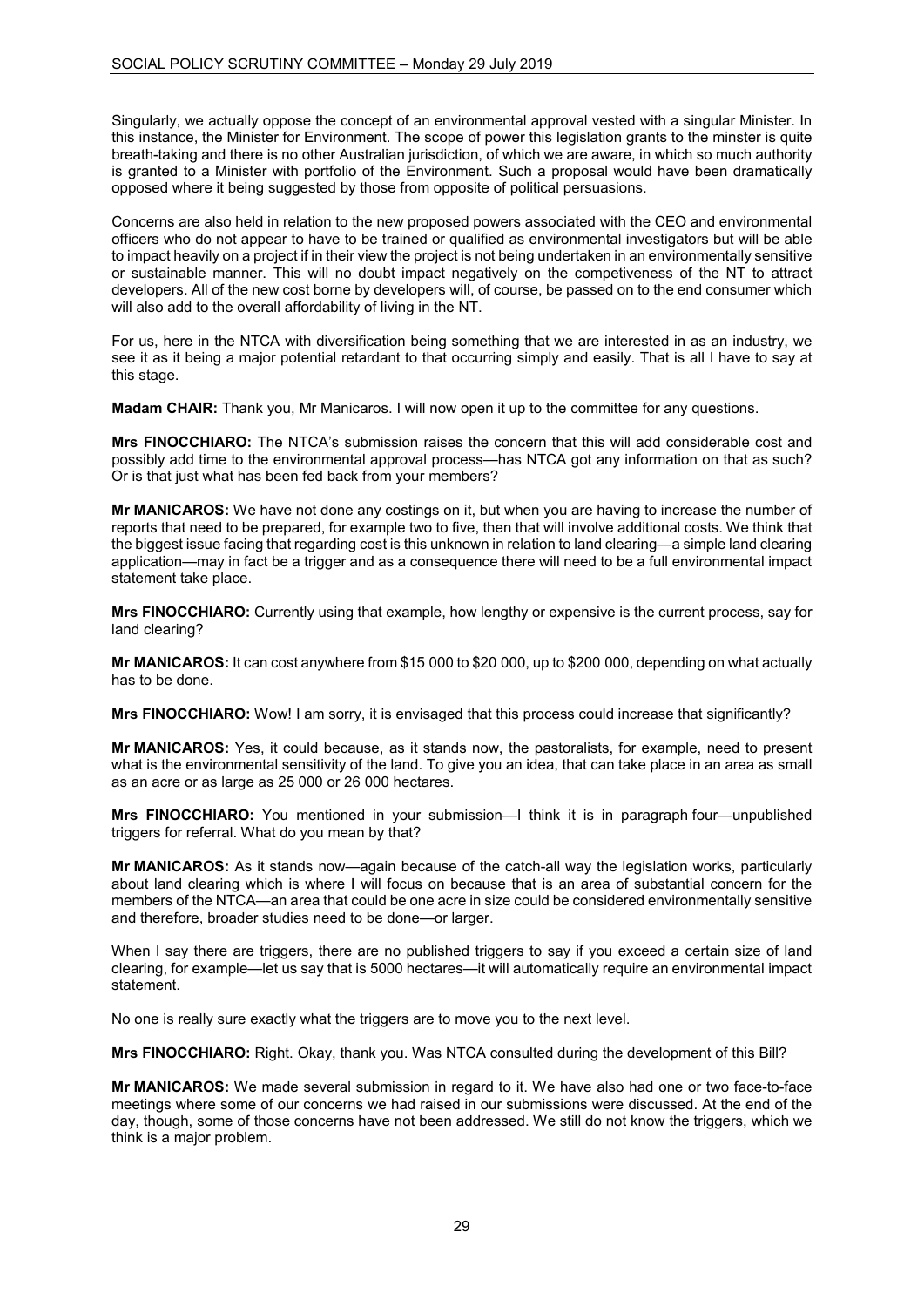The other issue is this singular decision-making process effectively sits with the Minister, which we have concerns with.

**Mrs FINOCCHIARO:** Do you want to expand on that? Generally speaking, everyone has had a problem with this in one way or another. What is NTCA's main concern with that singular Minister?

**Mr MANICAROS:** There has to be seen a level of scrutiny associated to it and a level of depth associated with the decision. My and the industry's concern with it is, for example, this Bill is not necessarily about this individual Minister or government, but about future governments. That is what this legislation is about.

I will look backward for a moment and say to you, 'How comfortable would the Northern Territory public have been with any one of the individuals in the previous Cabinet in the previous government having sole responsibility for environmental approvals?' I argue that the general public would not have been particularly satisfied with that or confident in that system. Yet, as the public and an industry association, we are being asked to support a piece of legislation where an individual Minister will be given that sort of power. That power will rest with that Minister moving forward in future governments.

That is the problem with it. I do not necessarily know that that decision-making process sits within the Westminster system very well.

**Mrs FINOCCHIARO:** Thank you. Was NTCA consulted by the consultants doing the regulatory impact statement?

**Mr MANICAROS:** Yes. We had discussions with them. They were, from recollection, an interstate firm. They pointed to an example. We had discussions. We expressed to them the issues of regulations, the regulatory environment and the triggers. We also raised the concern about the singular Ministerial decision-making. They references it to a system that is similar in Western Australia. But that was the extent of it.

Again, whilst our concerns have been presented, I do not know that the final Bill reflects what they actually are.

**Mrs FINOCCHIARO:** Has NTCA seen a copy of the final version of the RIS?

**Mr MANICAROS:** No. We have commented on what has been published to date. I do not know if there is a different final version. But the short answer is yes.

We have not seen—unless there is another final version, but we have seen what has been published.

**Mr PAECH:** I wanted to follow up, through all our submitters this morning, people have made mention of climate change and its absence in the Bill. Are you able to provide what the Northern Territory Cattlemen's Association's position on that matter and if you believe that should be referenced in the Bill.

**Mr MANICAROS:** The issue of climate change in the Northern Territory and whether or not it comes into that Bill is, from our industry's perspective, an interesting argument. The Northern Territory Cattlemen's Association takes the view that in fact the Northern Territory is a carbon sink, certainly through our agriculture sector.

Less than 1% of the Northern Territory is land-cleared, for example. As part of our regular land management process, we are constantly regenerating our pasture, not just wearing it down moving on to something else, it is being regenerated. Therefore we are adding to the overall environment and the management of carbon within our environment.

In terms of whether or not it should be included, I do not think we have a firm position on it. We would argue that we already do it and manage it to a carbon neutrality anyway, so it will make no difference to us whether it is in or out.

**Mr PAECH:** Thank you.

**Madam CHAIR:** No further questions from the committee?

Thank you very much Mr Manicaros, do you have any closing comments?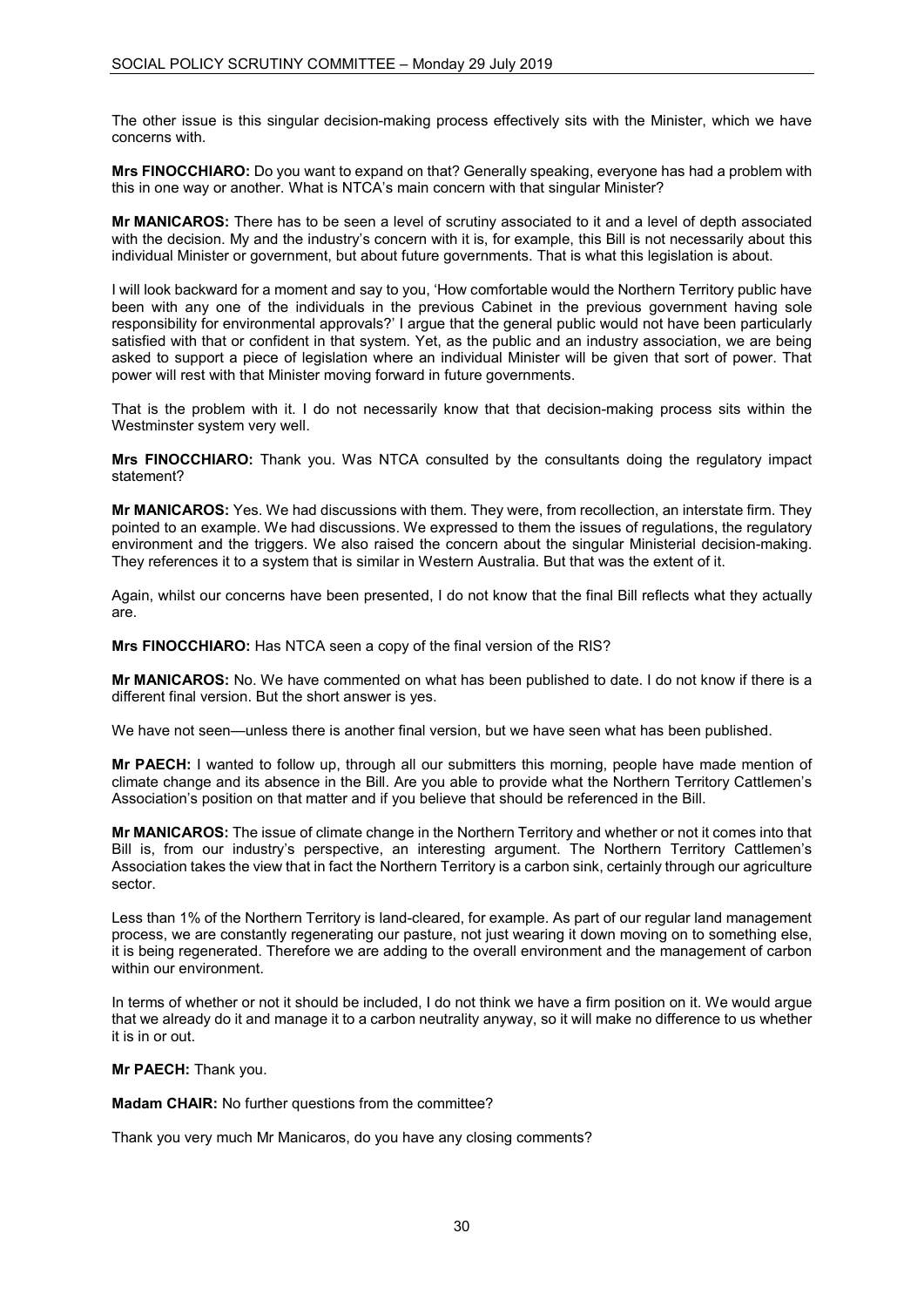**Mr MANICAROS:** No, but I would like to say again on that singular Ministerial responsibility, I think that whilst I understand that the government is looking at trying to streamline certain components, I think they are actually increasing more red tape and green tape than perhaps need to.

The industry is most concerned about having a singular Minister in the spot who is a decision-maker, who makes the one decision. I think the public needs to have confidence in regard to the process and who that sits with.

Whilst I do not wish to delve into individual personalities, I am fairly confident that there were individuals within the previous Cabinet of government, in the last government prior to 2016, that the public would not have confidence in having singular decision. I think it has got to be looked at through that prism, because you are not just making legislation as a parliament for this government you are making legislation for future governments. I would ask you to look very closely at that when you are making your recommendations, please.

**Madam CHAIR:** Thank you for your time today, Mr Manicaros.

**Mr MANICAROS:** You are welcome. Thank you.

The committee suspended. \_\_\_\_\_\_\_\_\_\_\_\_\_\_\_\_\_\_\_\_\_\_\_\_\_\_\_\_

\_\_\_\_\_\_\_\_\_\_\_\_\_\_\_\_\_\_\_\_\_\_\_\_\_\_\_\_

# **Minerals Council of Australia NT Division**

**Madam CHAIR:** Good afternoon everyone. Thank you for joining us. I am Ngaree Ah Kit, the Member for Karama and Chair of the Social Policy Scrutiny Committee. On behalf of the committee, I welcome everyone to this public briefing on the Environment Protection Bill 2019.

I acknowledge my fellow committee members in attendance today, the Member for Araluen, Robyn Lambley, the Member for Namatjira, Chansey Paech, the Member for Spillett, Lia Finocchiaro, the Member for Sanderson, Kate Worden and joining us, our parliamentary colleague, the Member for Nelson, Gerry Wood.

I welcome to the table to give evidence to the committee from the Minerals Council of Australia, NT Division, Dr Janice Warren, Manager Policy and Research, Brian Fowler, General Manager Northern Territory and Sustainability, Arafura Resources Ltd and Nicole Conroy, Technical Director Environment and Team Leader Impact Assessment and Permitting, GHD.

Thank you for coming before the committee. We appreciate you taking the time to speak to the committee and look forward to hearing from you today.

This is a formal proceeding of the committee and the protection of parliamentary privilege and the obligation not to mislead the committee apply. This is a public hearing and is being webcast through the Assembly's website. A transcript will be made for use of the committee and may be put on the committee's website.

If, at any time during the hearing, you are concerned that what you will say should not be made public, you may ask that the committee go into a closed session and take your evidence in private.

I will ask each witness to state your name for the record and the capacity in which they appear. I will then invite you to make a brief opening statement before proceeding to the committee's questions. Could you each please state your name and the capacity in which you are appearing?

**Dr WARREN:** Janice Warren, Manager of Policy and Research, Minerals Council of Australia, Northern Territory Division.

**Ms CONROY:** Nicole Conroy. I am a member of the Resource Subcommittee for the Minerals Council.

**Mr FOWLER:** Brian Fowler. I am the Deputy Chair of the Minerals Council NT Division.

**Madam CHAIR:** Thank you very much. Dr Warren, would you like to make an opening statement?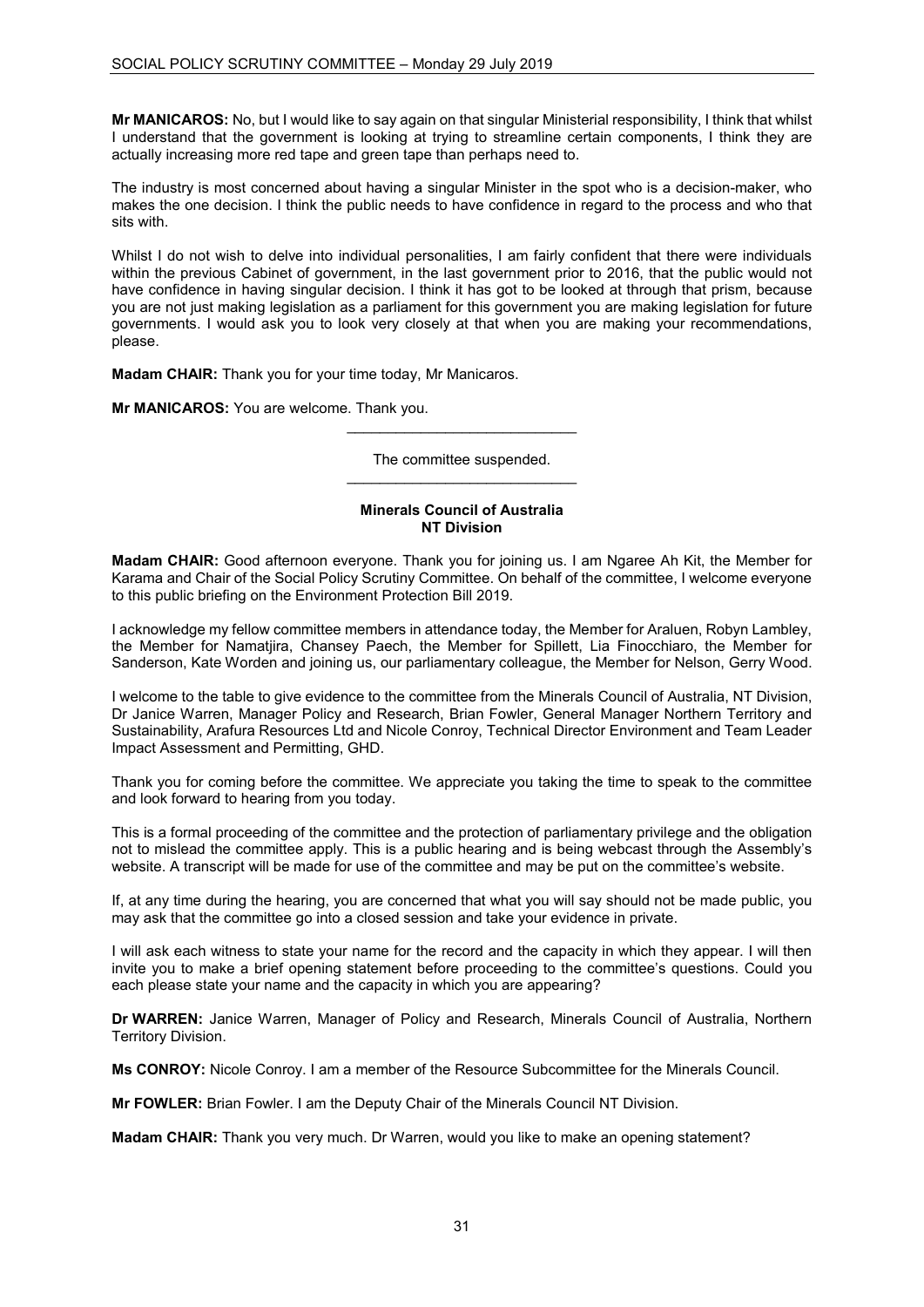**Dr WARREN:** Yes. I will make a detailed opening statement and then Brian will provide some extra clarification being he is a miner and I am not, I am a policy person. Nicky is here to help field questions.

The Minerals Council of Australia Northern Territory Division welcomes the opportunity to address the Social Policy Scrutiny Committee at this public hearing to elaborate on the submissions we made on the 2018 and 2019 versions of the Environment Protection Bill.

The Minerals Council represents small, medium and large firms engaged in the extraction, production and processing of Australia's mineral resources. A couple of representatives of these companies are here with me today to provide further testimony on their substantial concerns with the Bill after I have presented these opening remarks.

These concerns would also be shared by any industry involved with major projects or significant developments that would trigger formal environmental impact assessment. However, because the mining industry is a major contributor to the national and Territory economies and is likely to be instrumental in the Territory's economic recovery, it is important that we have the opportunity to raise these issues here today to assist the committee in providing sound advice to the Legislative Assembly to guide its decision in relation to passing this Bill.

We have five key points we would like the committee to consider. The first is reviews of legislation are welcome because things can always be done better. However, there needs to be a clear understanding of what is not working optimally—including which processes are inefficient or not meeting community, industry, business and government requirements—before commencing such a review.

Second: while the government has developed an entirely new piece of legislation, it does not seem to have paid proper attention to what is actually working well and what is not. The tardy and very truncated processes to develop the regulatory impact statement, or RIS, is evidence of this. Industry confidence is further eroded by the government deviating from its core policy of transparency in not publishing the RIS or at least providing a copy to those who were interviewed to provide data for the review.

Third: there is obviously something wrong with the Territory's environmental regulatory system, particularly for assessment and approval of minerals projects because globally, investors do not currently view the Northern Territory as a secure and stable place to invest. Evidence of this is that there has not been a new major mine opened in the NT for the last 20 years. This is during a period when other states are actively supporting development of mines that will supply the raw materials to ensure Australia can be a part of rapid escalation in renewables deployment and to meet growing global demand. The NT is in danger of missing out completely.

Fourth: more importantly, at a time when the NT is in a deep economic trough and poverty in our Indigenous communities is rife, this new legislation makes it even less likely that investors will choose to come to the Territory and create jobs in the bush for Territorians. As mines reach the end of their lives, there will be even less royalties to help pay the wages of our teachers, nurses, police and to build critical infrastructure.

Just as an aside: the minerals sector pays approximately \$350m a year in royalties.

Fifth: the industry's assessment of the new legislation is that it is very likely to drive investment away from the Territory with well-intentioned but totally unnecessary processes that will not deliver any measurable improvement in terms of environmental outcomes that could not be achieved just by implementing the current regulatory processes more efficiently and effectively.

Currently there are a number of proposed new mining developments that are working through the environmental impact assessment process or have just completed Territory and federal requirements and are seeking investment capital. Seven of these have major project status, including five projects in Central Australia with a potential value of \$5.7bn in capital expenditure, 3000 jobs during construction and 2000 jobs during operation. However, for this potential to be realised, the environmental regulatory requirements have to be commensurate with risk, based on sound science, consistent, practical and cost-effective.

Regulatory requirements have a profound impact on cost competitiveness and industry's ability to adapt to changing and highly competitive market conditions. The time taken for a mining project to get through environmental assessment and approval has blown out substantially in the last 20 years despite the fact that the environmental performance of our industry has greatly improved over the same period, largely because we recognise the importance of best practice environmental stewardship in gaining and maintaining social licence to operate.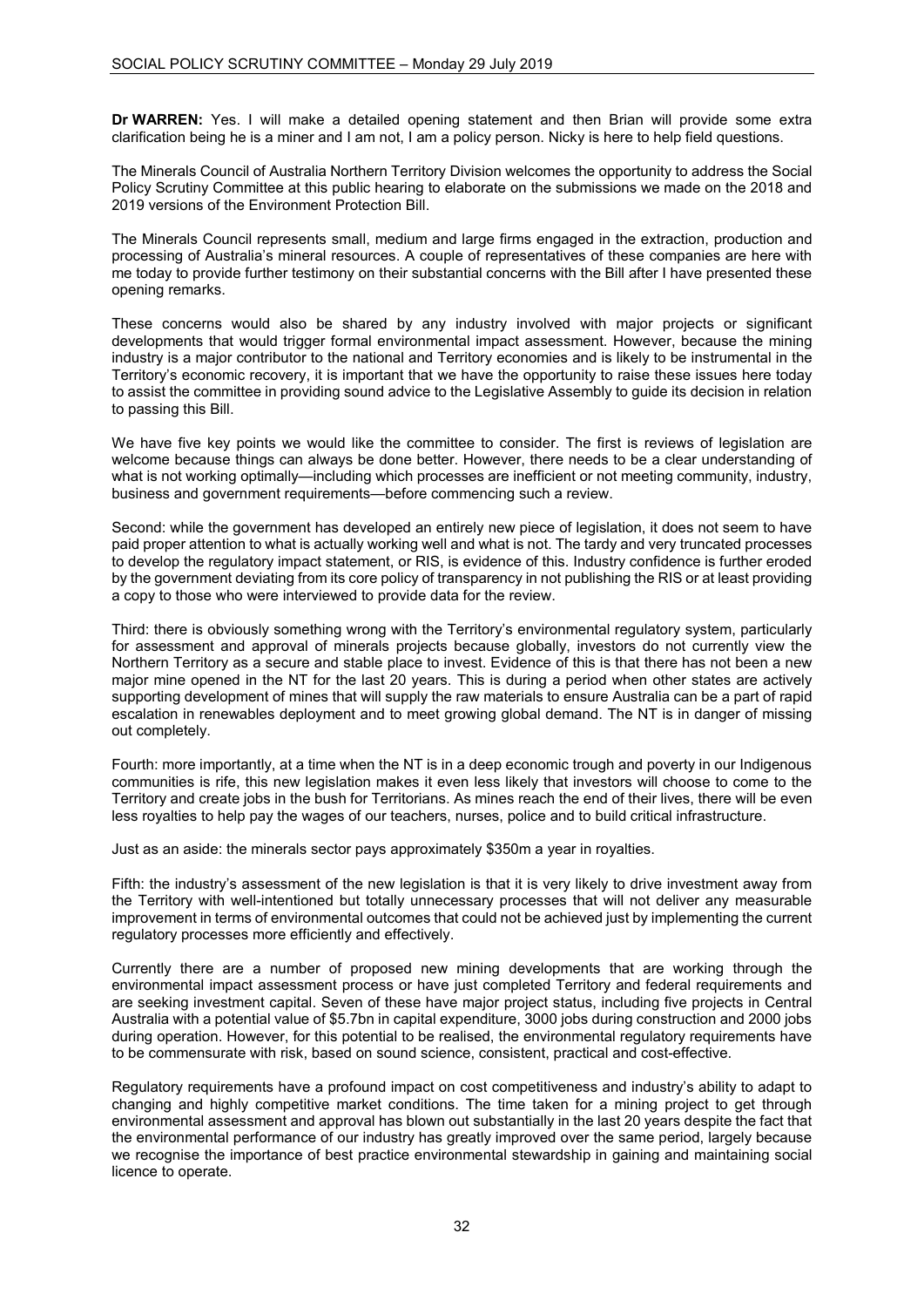Although there are already a number of statutory time lines for government decisions, these are often not met. This weakness is not in the legislation but in the way the current legislation is being implemented. A one year delay can reduce the net present value of a major mining project by up to 13%. For large greenfield, mineral projects of \$3bn to \$4bn in value, the loss can be up to \$1m a day.

As indicated in our submissions, the industry recognises the importance and value of having an efficient, effective and objective environmental regulatory framework aimed at providing a shared understanding of mutual commitments and responsibilities to underpin ecologically sustainable development.

Our industry is acutely aware of the impact of regulatory uncertainty on the attractiveness of the NT to potential investors. You heard earlier from AMEC that the Territory in 2015 was considered the seventh most attractive place in a global sense to invest, based on 450 completed surveys. However, in the three succeeding years, we have now slipped to 23<sup>rd</sup> largely because of regulatory uncertainty and regulatory burden.

Importantly, the key source of this uncertainty appears to relate more to inconsistencies in the administration, interpretation and enforcement of existing regulations—this is a criterion straight from the survey—rather than the regulations themselves.

In 2015 when the Territory was sitting in seventh position it was 11th most attractive in the world in relation to implementation and interpretation of regulation. By 2016 the NT had slipped to 15th, in 2017 to 24th and in the most recent survey in 2018 we are now sitting at 34th. This is in relation to the administration and implementation of existing regulation.

Examples of how deficiencies in the implementation of current regulation, primarily the *Environmental Assessment Act*, is undermining industry confidence include the government and NTEPA not adhering to statutory or departmental time lines for decisions—for example, proponents being told not to lodge a notice of intent for several months because there will be no one there to assess it—or delays in the delivery of environmental assessment reports to the Minister at the end of an assessment process.

Another deficiency is in stopping the clock in an environment impact assessment process while a proponent produces and provides additional information to the NTEPA but then restarting the clock at zero every time this is done, instead of restarting the clock at the stage where the assessment was stopped.

Thirdly, there is a high degree of staff turnover that often results in environmental assessment for a major project being delayed when the key project officer role in assessments is passed between different officers to get a project that might take five, six or seven years to get through. A proponent might have to work with two or three different officers.

We believe that none of these deficiencies will be remedied by the new legislation. Instead, industry expects that having to implement such a substantial Bill that is missing critically important detail on how the new Act would operate will exacerbate the already protracted assessment and approvals process. We believe that government should have better identified the problems in implementing the current assessment and approval processes and worked with industry to resolve them.

The NT has and may continue to lose projects to other Australian states because the regulatory processes in those jurisdictions are more efficient and provide a greater level or certainty than those in the NT. For example, Western Australia has over the years moved up through the ranks in these Fraser Institute surveys and maintained its rankings while the NT has slipped. Western Australia is currently sitting at number two, Queensland is at number 13 while the Territory is at number 23.

Investment capital is fluid and it will flow to the path of least resistance. One of the biggest risks to future development in the NT from the new Act is the new environmental approval that will be determined by the environment Minister alone. This essentially gives the environment Minister a veto guided by recommendations from the NTEPA.

The NTEPA is an independent advisory body that may or may not have technical and professional knowledge, understanding or expertise that will be critical for the assessment of significant resource development projects including mining. Seven of the eight board members who advise the environment Minister do not live in the NT. This means they are unlikely to fully appreciate the importance of a potentially very significant project for the NT, especially in the Territory's current struggling economic climate. They are unlikely to have a deep understanding and appreciation of the importance of getting significant and major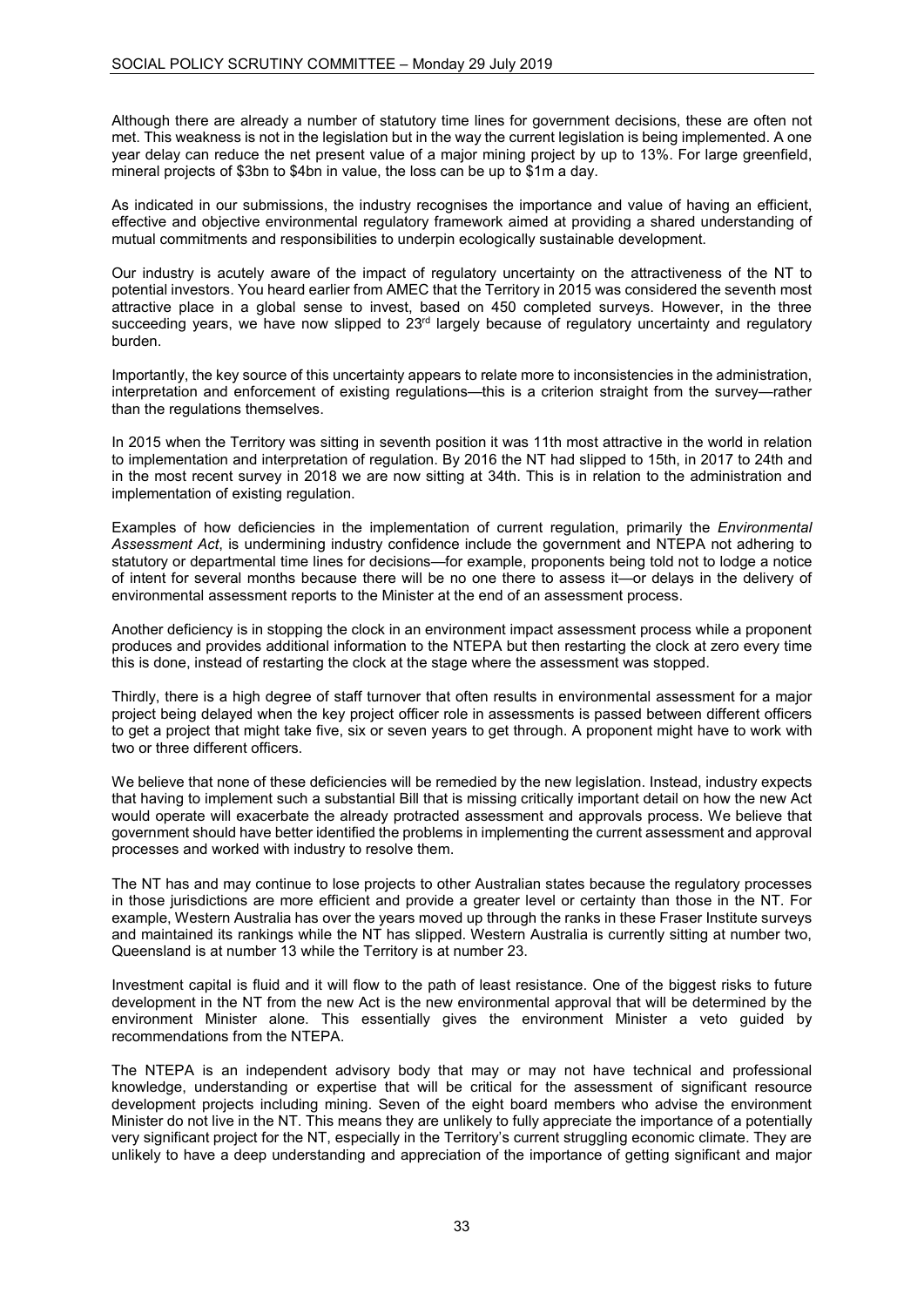projects over the line in the context of the broad range of NT specific opportunities, constraints and strategic planning priorities that are important for growing the Territory economy, jobs and population.

Other Australian jurisdictions require significant or major projects to be considered by all relevant Ministers so that advice to the ultimate decision-maker—typically a coordinator general or planning Minister—is based on the full range of pertinent government priorities like regional, remote and Indigenous development, and the jobs, population growth and investment attraction it seeks, in addition to the environmental advice.

Under the current proposal the soundness of the government's decision could be compromised because it does not require all relevant advice to be considered in the approval. All power rests with the environment Minister who must only make reasonable efforts to obtain the views of any statutory decision-maker they think might be relevant and to consider any written comments from the statutory decision-maker.

Instead the environment Minister's decision is likely to be based almost solely on advice from the NTEPA. If the Minister does not make a decision within the 30 days it is the NTEPA that will be making these critically important decisions.

Members of the Minerals Council have thoroughly examined the Bill and predict that instead of decreasing current protected environmental assessment processes the Act will add weeks or months to the approval process without any additional environmental benefit. Because of this and other deficiencies in the Bill our industry is convinced that the new legislation will not deliver the government's stated objectives or industry's desired improvements to the current system. It is our belief that the new Act will not be able to deliver a better benefit to cost ratio than the current environmental impact and approvals legislation.

We understand that governments are required to complete a robust evidence based regulatory impact statement process specifically to answer this question. Will the proposed new legislation lead to an improved benefit to cost ratio over the existing legislation? The RIS process for this Bill was done very late in the process, January 2019, when drafting was almost complete of the revised Bill.

The government was planning to table the legislation between March and May. In addition to being tardy, the data gathering period was way too short to have allowed gathering of adequate data from industry to make a sound determination. Minerals Council members participated but had only one week to answer a range of questions that realistically would have required weeks or months to respond with relevant considered defensible quantitative data.

Given this rushed process we believe the RIS process could not have obtained adequate information from Territory industry and business to have accurately indicated to Legislative Assembly that the new legislation would meet its intended objectives. Because of this the Minerals Council believes the Bill should not have been tabled back in May, and the Minerals Council has requested of the government to see a copy of the RIS but our request has been denied.

To finish up, our recommendations are as follows:

Given that:

- 1. the process to develop the environment protection Act was rushed and did not allow for adequate consultation with industry and other stakeholders, including sufficient time for quantitative data to be collected for the RIS
- 2. that inadequate detail is provided in the Bill (without its associated regulations) to allow a sound assessment by industry, the community and government of its likely benefits and operability
- 3. the proposed new Ministerial approval would comprise a unilateral veto over all new significant and major development projects and this will be a major disincentive for future investment in the NT
- 4. fundamental deficiencies in implementing the current assessment and approvals legislation will not be resolved by introducing the Act,

the Minerals Council urges the Committee to advise Legislative Assembly against passing the environmental Bill and instead advise that government work with industry and other stakeholders to improve the existing assessment and approval processes. This is our industry's preferred option, and there is already a precedent demonstrating how improvements to internal processes can greatly improve environmental assessment and approvals.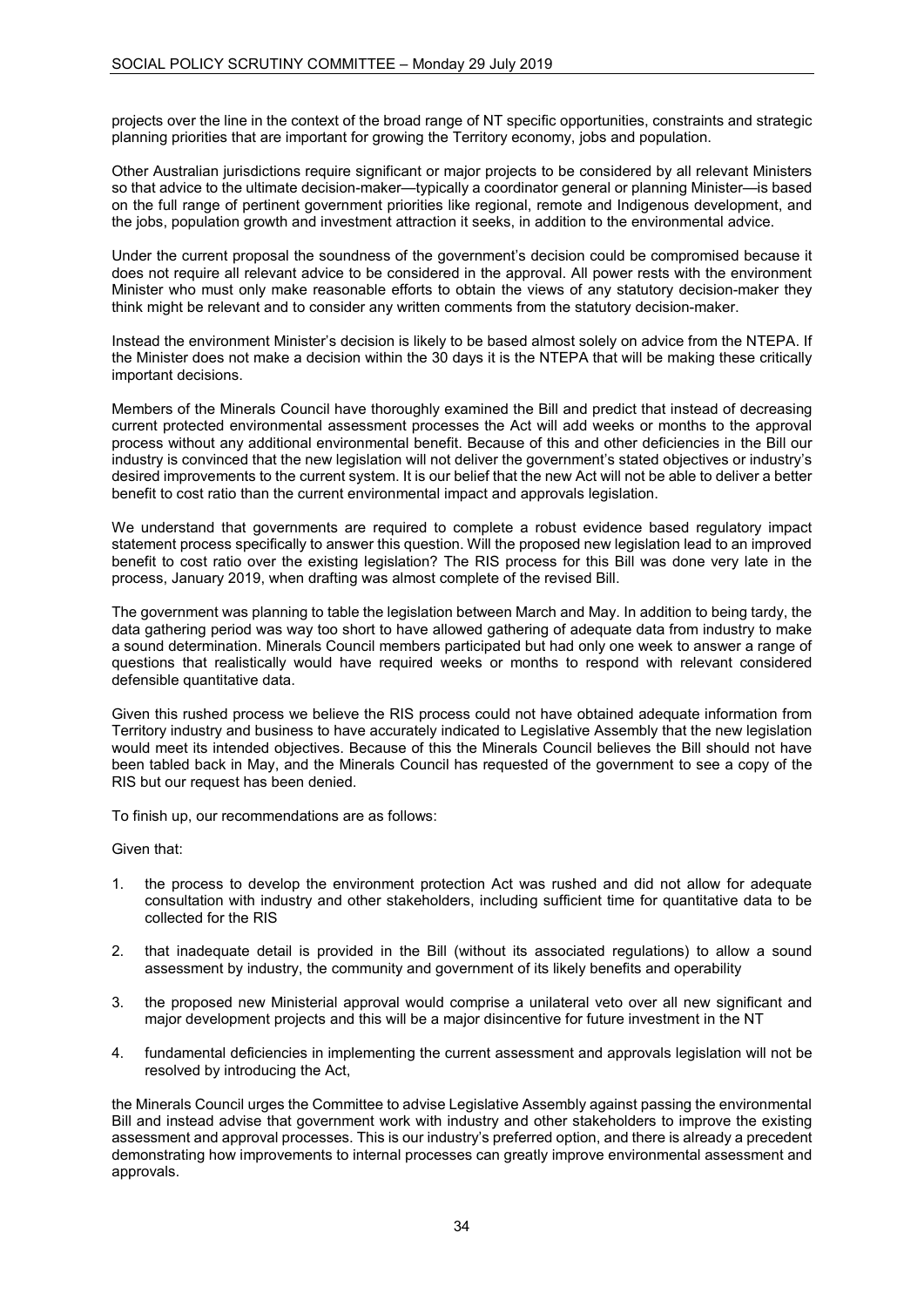About this time last year, DPIR revisited mining management plans starting with exploration mining management plans which had become large, unwieldy and not always evidence-based. The aim was to streamline the assessment and approvals process by simplifying the documentation while ensuring critical information to meet legislative requirements would still be collected to allow for an adequately robust assessment based on risks.

DPIR circulated drafts of a much simplified check list of requirements accompanied by a users guide to Minerals Council and other stakeholders. DPIR incorporated industry recommendations that allowed final versions to be released late last year or earlier this year. These materials were road tested by explorers who unanimously gave the forms the thumbs up at the Annual Geoscience Exploration Seminar in Alice Springs in March of this year.

The Minerals Council applauds this approach and recommends that DPIR and DENR continue to re-address issues with current assessment and approvals processes using this consultative and collaborative approach.

If however the government intends on passing the revised environment protection Bill then the committee should urge the government to delay doing so at this time to allow an appropriate amount of time for adequate bona fide consultation with industry and other stakeholders to resolve the serious deficiencies in the current proposed Bill.

**Mr FOWLER:** Thank you, Janice. I will just add to that. As the Deputy Chair of the Minerals Council but also with my other hat, as having recently gone through the environmental assessment process under the current legislation, I have firsthand experience in the process that is currently in place. I think I am in a reasonable place to look at the new legislation and make some informed judgments on how I think it is going to work.

Some main concerns I have. There is certainly the lack of definition in terms of trying to enable a proponent to understand what level of assessment they are going through at the moment—they are about 10 miles wide and half an inch deep. Just about any project coming before this legislation is going to get slammed with environment assessment. It does not help a proponent at all. I know they keep saying that the detail will come, it will all come in the regulation. I am sorry but we need to see it now so we can make fair and adequate judgment as to how efficient the new process is going to be. There is too much reliance on what will come later.

There is a lack of detail in the Bill, which again relates to the regulation. It is a moving feast, continuously. As recently as last week, we hear now that parts of the *Mining Management Act* are going to go over into it as well. It is, 'trust me we will get it right in the future'.

I am sorry, we are trying to build a business; we are trying to establish a project; the industry is trying to move forward, we need some more certainty and clarity around what we have to jump through in the future. It is really concerning to the industry.

The speed at which this has been done, in my view, has been unrealistic. The government is trying to change multiple pieces of legislation, the *Environmental Assessment Act*, the *Water Act*, the *Mineral Royalty Act*. They are rushing this through, they have not thought about the unintended consequences of what this is going to bring when it comes through.

The Territory is already in a financial situation, it is not in a good place. This Act is taking a relatively straightforward process, with a current Bill that is less than 50 pages, and we are going to supplant that with a new Act which is somewhere in the north of 150 and growing.

We are not going to change the level of resourcing, they might move some deck chairs around but at the end of the day it comes to competence and the capacity of the department to deal with the legislation. They are all going to be new players in a sense with a whole piece of new legislation, learning how it is going to run, and I suspect what it is going to entail ultimately is increased time lines for an approval process.

It is already quite a rigorous and strenuous process to go through. It is not fast, I can assure you. With our project alone, it has been three years in getting it through. I am not criticising that, it has gone through a very rigorous assessment process, but the current process is not broken, it is rigorous. It involves significant engagement with community, NGOs, regulatory departments, but the new process is putting more layers on that.

I suspect ultimately, despite its objective of being more efficient, it is not going to be more efficient it is going to add time to the process. Time is money for a proponent trying to get one of these things up. In terms of a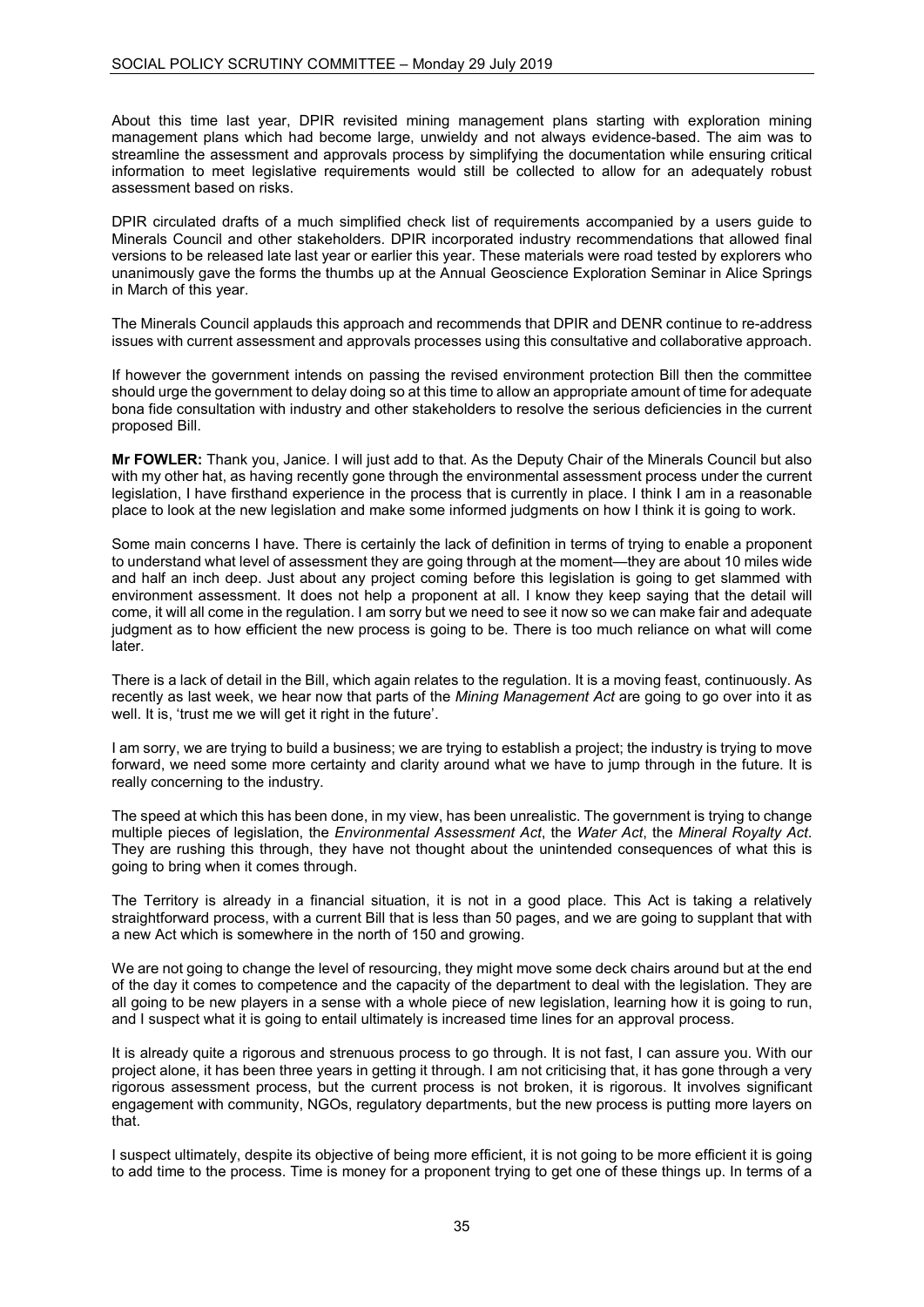mining project, our project is quite small, it is a large project in terms of the build cost because of the processing plant, but our environmental approvals are somewhere north of \$3m now in terms of the assessment process. That is a big chunk of cash which our shareholders have had to put up and I am fearful that this new legislation is going to make that worse, not streamline the process.

It is slow, but it is well understood. I do not believe this Bill will fix that problem. I think it is going to add to the regulatory burden. We do not understand what the triggers are going to be, they have not defined that yet. There is a whole bunch of stuff that has not been defined, it is all going to be in the regs they tell us whenever they are going to magically appear down the track, we do not know.

To write a Bill and then rely on regs that are going to come later, is not in my view the way to build confidence in what is going on. As Janice has alluded to, it is already a challenging world in terms of competitiveness and attracting investment and the more uncertainty you put in front of investors about understanding what the process is, the harder it gets.

I can assure you I can speak with firsthand experience, having to try to explain to people why it is taking so long. What about that, how is that going to affect you? They ask the questions consistently.

That is all I need to say. I am happy to take questions from the committee.

**Madam CHAIR:** Thank you very much. I will now open it up to the committee for any questions.

**Mrs FINOCCHIARO:** What information would we expect to find in the regulatory impact statement? We have been asking today and no one has seen it. Government obviously has paid a consultant to prepare the document, so it must exist. What type of key information, for the lay person, would you find in that regulatory impact statement?

**Dr WARREN:** Because one of the main objectives of the new Act is to have better streamlining, a project that takes five years instead of three years to assess is not only expensive for the proponent, it is expensive to government. We know the government is hurting with budgetary stresses at the moment.

The kind of things we would expect to see in a regulatory impact statement, therefore, is how much it is costing for projects of different sizes to go through the assessment process currently and what would be predicted under the new Act. Similarly, what is it costing the government to assess a project now and what would be the government cost? Then, what the RIS should do is gather enough data to be able to answer those questions—so that means it is rigorous enough—and then be able to make a case when they have done the analyses that the new legislation will be streamlined, cheaper and at least as effective or even more effective, with greater environmental benefits. Those are the things we would expect to see in a RIS.

**Mr FOWLER:** I would also expect it to properly identify if there are adequate resources within the current bureaucracy to deal with it. I suspect that is exactly what will be one of the issues they will face. You can move the deck chairs around, but do the departments that will adMinister the new Bill have the capabilities and capacities to adMinister it effectively to produce the outcomes it is meant to achieve?

**Mrs FINOCCHIARO:** Thank you. Regarding the Minister having that power of veto, does the Minerals Council have a view of a better model?

**Dr WARREN:** What we think makes sense and would underpin a sound decision is for all relevant information to be considered in this decision, especially for significant projects.

What happens in other jurisdictions, with the Coordinator General, there will be advice on the environmental basis and on how it feeds into, for example, a state's economic development strategy, infrastructure strategy or Indigenous development and taking all those into consideration, then making a decision whether a project should go ahead.

No one would want a project to go ahead that cannot have its potentially significant environmental impacts adequately mitigated. At the end of an environmental impact assessment process, the question that is answered is, 'Can this project be done in an environmentally sound manner?' We think a better process is that that is considered with other things.

**Mrs FINOCCHIARO:** So, under this proposed model, it would be that the NTEPA prepares an evaluation and then provides that to the Minister to make the decision?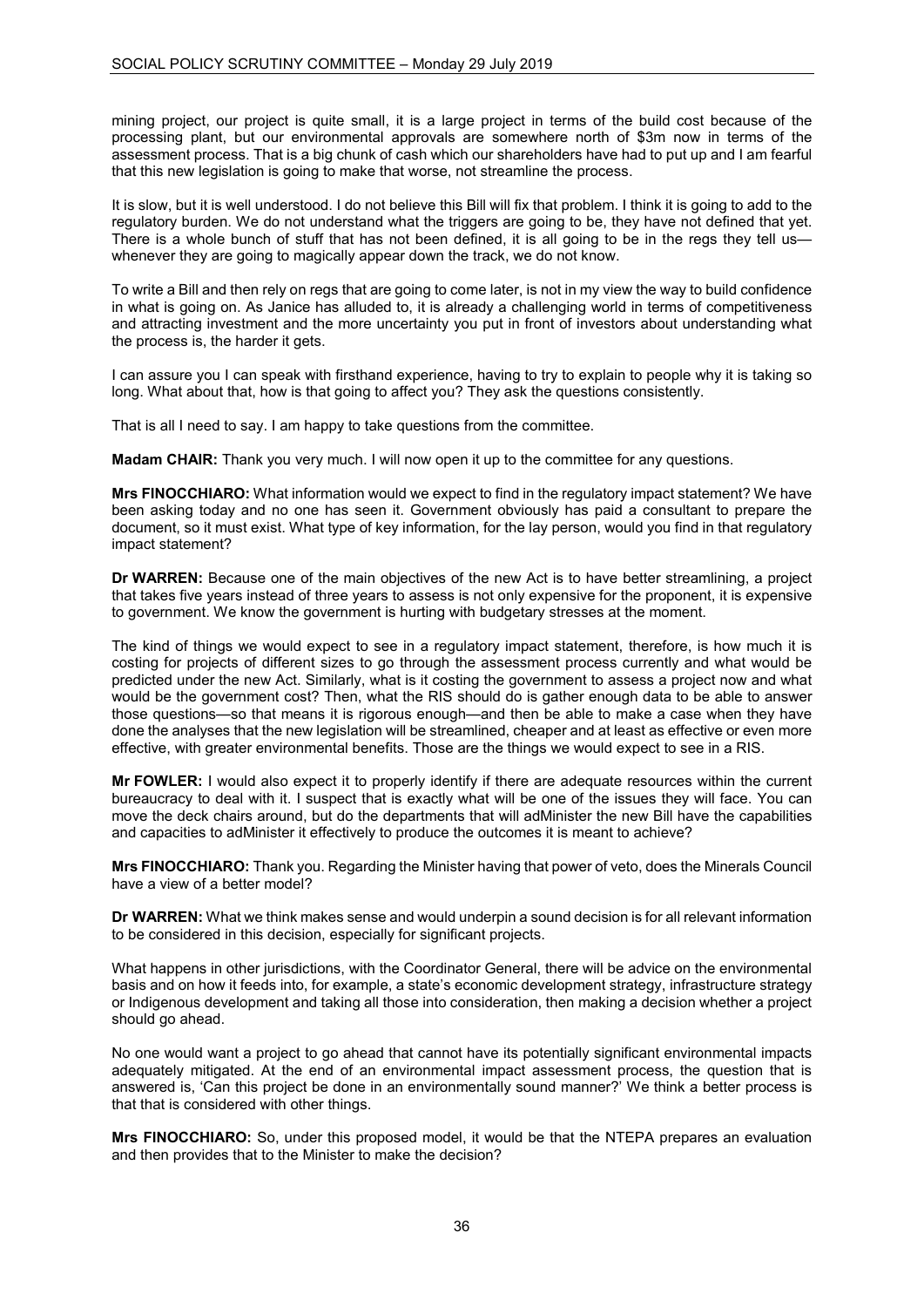**Dr WARREN:** Yes, but before the Minister is allowed to reject and not give approval—as indicated in our submission—we would like those cases to be referred to the Administrator, which we believe then, given legal advice, that would trigger a Cabinet process and allow those other opinions, experience and knowledge to feed into a sound decision on those cases.

**Mrs FINOCCHIARO:** Is that part of—some of the submitters raised concerns about the picking and choosing of the wording in the Rio declaration about social and economic, and cost-effective …

**Dr WARREN:** They took that out.

**Mr FOWLER:** They cherry-picked the bits they liked and rejected the bits they do not like, like they have a better view than the Rio convention. I am sorry, but that is pretty arrogant, quite frankly.

**Dr WARREN:** What undermines our trust is in all three cases—and this identified in our submission—it has to do with excising words that deal with cost-effectiveness, the right to develop commercial and economic considerations. Why whoever drafted this Bill would have gone to the trouble to make sure those terms are excised does not inspire confidence.

**Mr FOWLER:** The big picture is a project is not just about environment. Yes, that is an aspect that has to be considered. Regional development, Aboriginal development on their land, they have a right to have a say on that. What does a project build and bring in terms of infrastructure. There is a whole bunch of things. Not one Minister is going to be across that level of detail. That is something that the government holistically needs to make a call on—in my view—not a person.

**Mrs FINOCCHIARO:** This is hypothetical which is probably out of the bounds but if the NTEPA are the organisation who are tasked with making recommendations to the Minister, would it be within the expertise of the NTEPA to provide advice to the Minister on the social and economic type matters. If those words were to put back in, the advice would still be coming from the NTEPA.

**Dr WARREN:** One would assume—and I used to be in the EPA and I used to be in the assessment section and I was involved in the assessment of the ConocoPhillips project—where we do not have expertise, the government brings it in.

**Ms CONROY:** With the environmental assessment process is a process that considers social and economic impacts as well as ecological or environmental impacts so it should be a process that considers the full range of impacts. The EPA should consider economic and social impacts with the same intensity as they do environmental impacts.

**Mrs FINOCCHIARO:** But they will not be able to because those words are excluded from the Bill.

**Ms CONROY:** I do not think it is a matter that they will not be able to, it is more a matter of the balance being tipped.

**Mrs FINOCCHIARO:** It is not having that prominence.

**Dr WARREN:** The wording as I was saying is the environment Minister only has to take reasonable efforts to ask and consider something that is written. What we are proposing and what is in our submission is that before a Minister decides not to grant an approval, that those go to the fuller bench, including economic, social, cultural and the other aspects.

**Mr PAECH:** And when you say 'fuller bench' you are referring to…

### **Dr WARREN:** Cabinet.

**Mrs WORDEN:** Just on that, I know my colleague is asking the question. On one side there are issues around timeliness which are obviously quite valid from an industry perspective but then you are proposing that it goes to Cabinet. Is that not going to add additional time frames? Do you not think that what you are proposing is going to take more time in itself?

**Ms CONROY:** The recommendation is that if a project is likely to be rejected, that it would go to Cabinet. It would be very unusual, I imagine, that a project would get that far into the environmental assessment process. If it is economically, environmentally and socially not a good project, it usually would not get that far. A project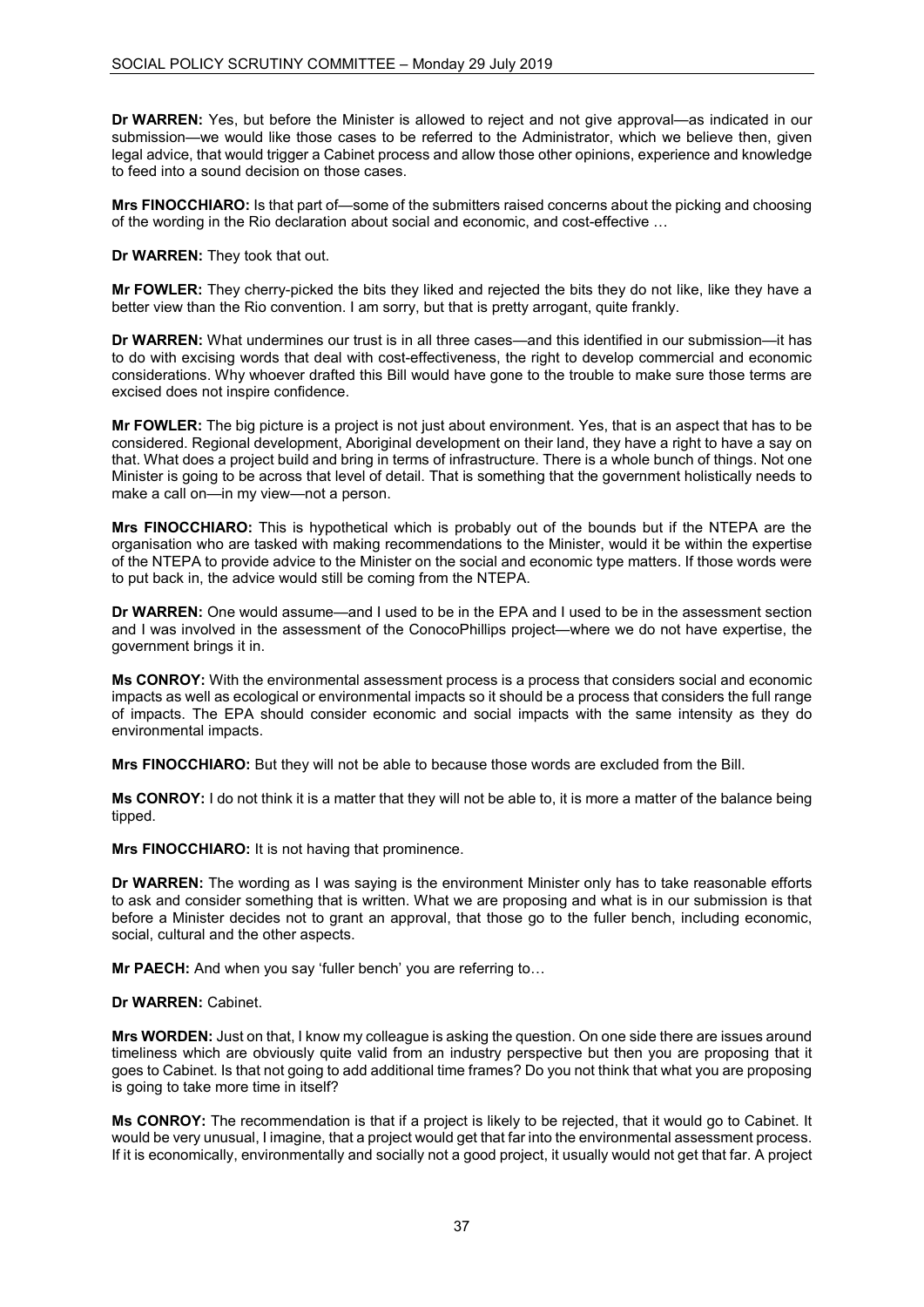that would get that far through the environmental assessment process and then, for whatever reason, the Minister made a decision that it should not be approved would then go to Cabinet. It would be rare.

**Dr WARREN:** It is possible that we could have a Minister who is just opposed to mining. It has happened. There are no checks and balances in the current system that allow appropriate checks and balances with that situation. If the Minister then was disinclined to give an approval and it had to go to Cabinet that would give us those checks and balances.

**Mrs WORDEN:** The issue here is with an environment Minister saying no but currently a resource Minister could say no and that process is not in place.

**Mr FOWLER:** That is correct.

**Mrs WORDEN:** So what difference does it make?

**Mr FOWLER:** The current process does however rely on a range of checks and balances. Ultimate power does not lie with the current minerals Minister. The assessment process brings everything together. The Minister does not ultimately make a decision. There is a consultation process. This removes some of that consultation process.

All power vests with the environment Minister. If the board comes up with recommendations and the Minister does not like a recommendations, you have to go back to the board to say why he does not like the recommendations.

The way I read it is that they are still bound by the EPA board's recommendations. I do not know how it is all going to work. It is not clear.

**Mrs WORDEN:** It does say that the Minister can reject those.

**Mr FOWLER:** Yes, but they have to take advice though.

**Mrs WORDEN:** Well they currently have to take advice.

**Mr FOWLER:** Yes, but do they then go back to the board for new advice? I do not know. It is not clear. I am unsure. Maybe it is in the regs.

**Mrs WORDEN:** You could not help yourself.

**Mrs FINOCCHIARO:** It does provide a level of uncertainty which is comical in a sense because we are trying to understand how something operates but inherently you cannot.

**Mrs WORDEN:** It is definitely a question we can ask. From my reading you are moving from one Minister to the other but the same principle applies. The mining Minister can currently say no.

**Mrs FINOCCHIARO:** I guess the difference is that the mining Minister is the mining Minister.

**Mrs WORDEN:** But can still currently say no.

**Mrs FINOCCHIARO:** I want to ask about referral triggers. This came up earlier today. Could you—for the lay persons, we have lots of people who tune in and even for ourselves as we are not mining experts. When we talk about triggers, at what type of activity you are undertaking will trigger this process? Is that where the uncertainty is?

# **Dr WARREN:** Yes.

**Ms CONROY:** That is our understanding, yes.

**Dr WARREN:** So it could be that all mining projects will have to be formally assessed. All agricultural have to be formally assessed …

**Mrs FINOCCHIARO:** Because there is no size, cost or footprint.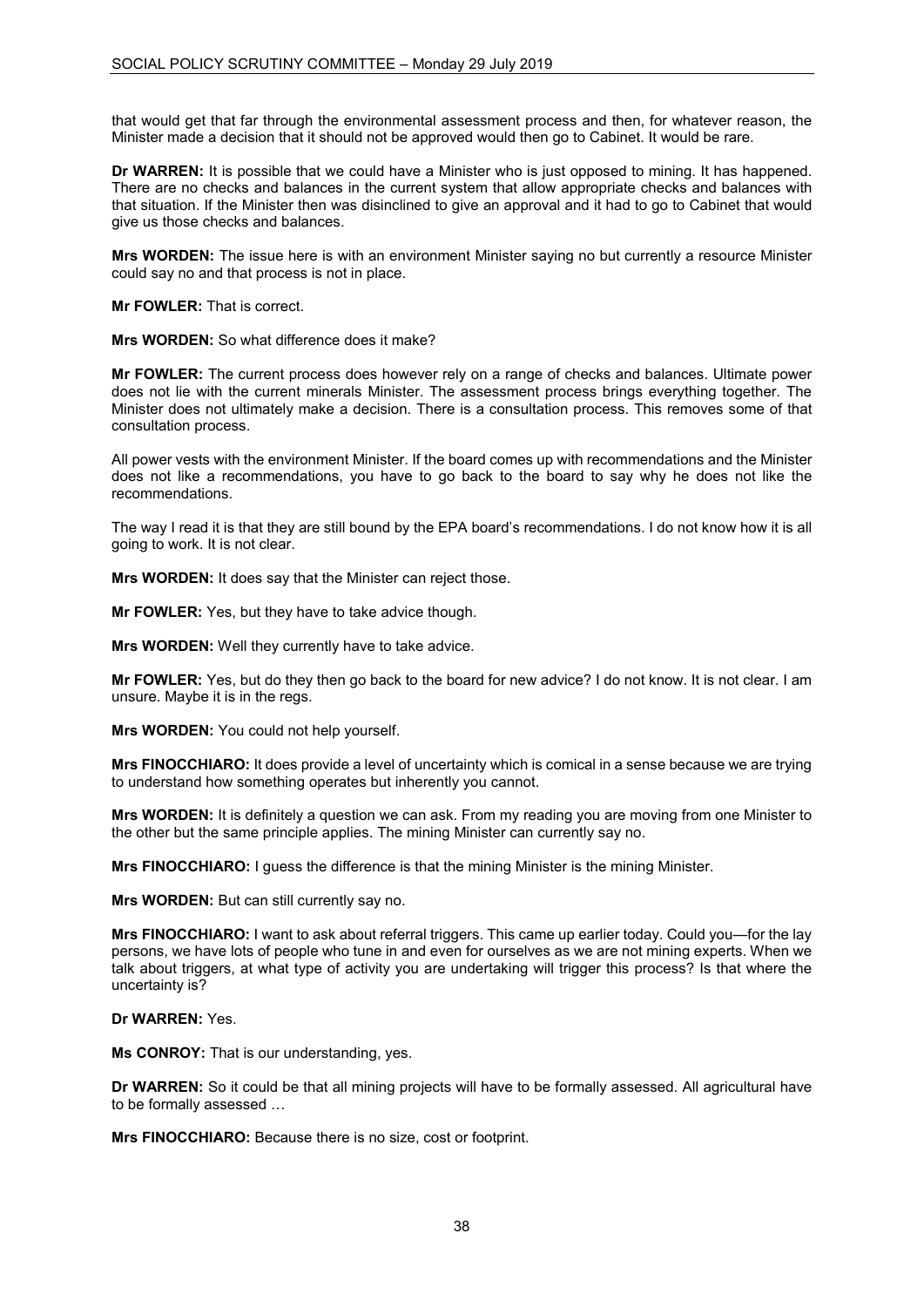**Ms CONROY:** At the moment the process is unclear however, you develop the notice of intent and through this process an environmental assessment specialist would be able to give the proponent and indication of whether this project is likely to be referred. It is based on the level of potential risk.

**Dr WARREN:** Or complexity.

**Mrs FINOCCHIARO:** And that is founded somewhere in the legislation or the regs at the moment?

**Mr CONROY:** No it is not.

**Mr FOWLER:** It is part of the process.

**Dr WARREN:** It is also current guidelines …

**Ms CONROY:** It is looking at environmental objectives and whether they are going to be met or is there a potential for them to be an impact on environmental values. It is a judgement call.

**Dr WARREN:** For example, a project that has only one or two potentially significant environmental impacts that are readily managed. I would like to say that we know enough about aquaculture to know how to manage waste water, feed and potential exotic diseases. If there was an aquaculture project sited in an appropriate area, that one may not have to be formally assessed at the environmental impact statement level. It could be assessed on the referral information and some supplemental information.

**Mrs FINOCCHIARO:** Because it is a relatively routine …

**Dr WARREN:** So we are talking about triggers.

**Mrs FINOCCHIARO:** … understood risk.

**Mr FOWLER:** The problem is that environmental assessment is based on risk and impact. In our case we did a comprehensive risk process at the start and identified those issues that we believed may have an impact. When you get to the assessment process you end up with a notice of intent which tells you to study everything in-depth, irrespective of risk. Risk seems to start at the front end and then flies out the window because you study everything and they will focus back onto one or two. Quite often they try to catch everything.

The bulk of things that happen in most operations will come down to one or two aspects of a project, which in my belief, might present a significant risk. The bulk of it is management 101 and I am not being flippant. It is basic good environmental management that will manage what goes on at a mine site or a major project. There are always one or two things that require more focus. So, you get that focus, do the studies. You do all of that.

But we have a situation at the moment where everything is studied and, as I said, irrespective of what the risk grading is, you get down to micromanagement on just about every damned thing, unfortunately.

**Ms CONROY:** We have a current process. The concern is that under the new *Environment Protection Act* it is unknown. What are the triggers? What are the environment objectives that we will be making judgments against? The current system is not great.

**Mrs FINOCCHIARO:** So, it needs work, whether this is the answer is another story.

**Ms CONROY:** It needs work but we do not have enough information now to say whether the new model is better.

**Mr FOWLER:** Better or worse, yes.

**Ms CONROY:** From a proponent's perspective, it is cost. Those referral triggers and environment objectives provide proponents with some guidance about what it might cost them to do the environmental process, so that they can go out to their investors and say, 'We will need \$2m' or whatever it might be.

**Mrs FINOCCHIARO:** And this comes back to certainty about that decision-making. So, if people cannot understand where their project roughly fits and then, roughly what the time frame and the cost of that process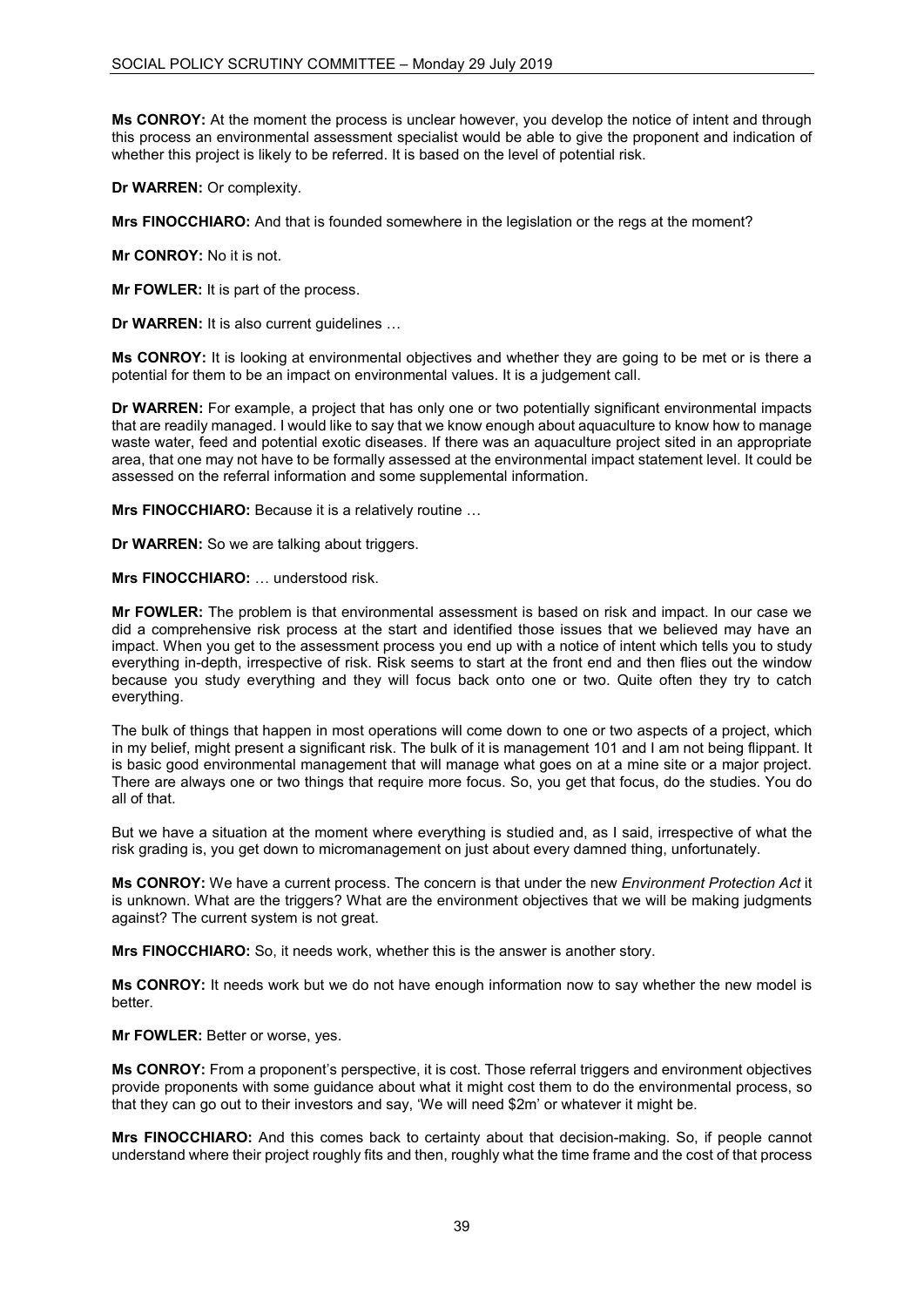will be—you mentioned water finding the path of least resistance—there is the risk then that proponents go elsewhere?

**Dr WARREN:** It has happened.

**Mr FOWLER:** Yes, there are examples where proponents have said, 'It is too damn hard, I will go somewhere else.' We cannot quote the person's name, but I can tell you we have lost a project in the last two years for that exact reason—it was too damn hard here and the project is now being built elsewhere.

**Dr WARREN:** There were two almost identical projects. The NT one started first and took seven years. The one that went to this other jurisdiction took five years. It started later, finished sooner and was about one-tenth the cost to do the environmental assessment in the NT.

Initially, the NT was supposed to be the flagship project, but the flagship status went to the project in the other jurisdiction and I do not know what the status of the NT project is at the moment.

**Mr FOWLER:** Backburners.

**Mrs LAMBLEY:** In your opening statement, Mr Fowler or Dr Warren, one of you said that there has been no new mines in the Northern Territory for 20 years. How much of that would you attribute to the environmental assessments than the obstacles?

**Mr FOWLER:** Oh, God!

**Mrs LAMBLEY:** This is a tricky question.

**Dr WARREN:** Yes. Look at all the evidence. Look at what has happened to—well, statistics I have just quoted is all within the last 20—that is in the last five years what has happened to our status.

**Mr FOWLER:** It is really difficult. I will have to do some work on that to come back with a proper answer. It is all just part of the issue, though. The level of uncertainty creates investment uncertainty.

**Mrs LAMBLEY:** With Arafura Resources, you said it has cost \$3m over the last 10 years …

**Mr FOWLER:** To date, yes.

**Mrs LAMBLEY:** Is that something you estimated?

**Mr FOWLER:** No, it is double what we estimated.

**Mrs LAMBLEY:** Are you able to describe what some of the problems have been—why that has escalated to \$3m in three years? Or is that confidential?

**Mr FOWLER:** Part of it is the very conservative approach. I firmly believe that the issue is that they do not really understand what risk and impact management is about, so they take the precautionary approach to everything—absolutely everything. I could provide evidence today.

We have just gone through a process where we have put in another document because we have changed the project, supposedly. We have two mining leases on the project and have shifted stuff from one end to another. The perception is the risk has changed materially in one area now—it comes down to. But when I presented the same information to the Commonwealth Government, it said, 'It is all okay. We do not want to do any further level of assessment.'

The EPA has now come back to me with, 'You need to provide more information on how you will manage this aspect.' In fact, I do not know how we will manage it, because there is no scientific basis on which they have asked me the question. I have to try to figure out what impact dust might have on a habitat of a wallaby. There is no science behind that at all. In fact, wallabies are not a receptor for dust. People are a receptor, so I do not quite know how we are going to deal with that.

That is just an example of the sort of stuff that gets thrown back at a proponent and we are obliged to answer it.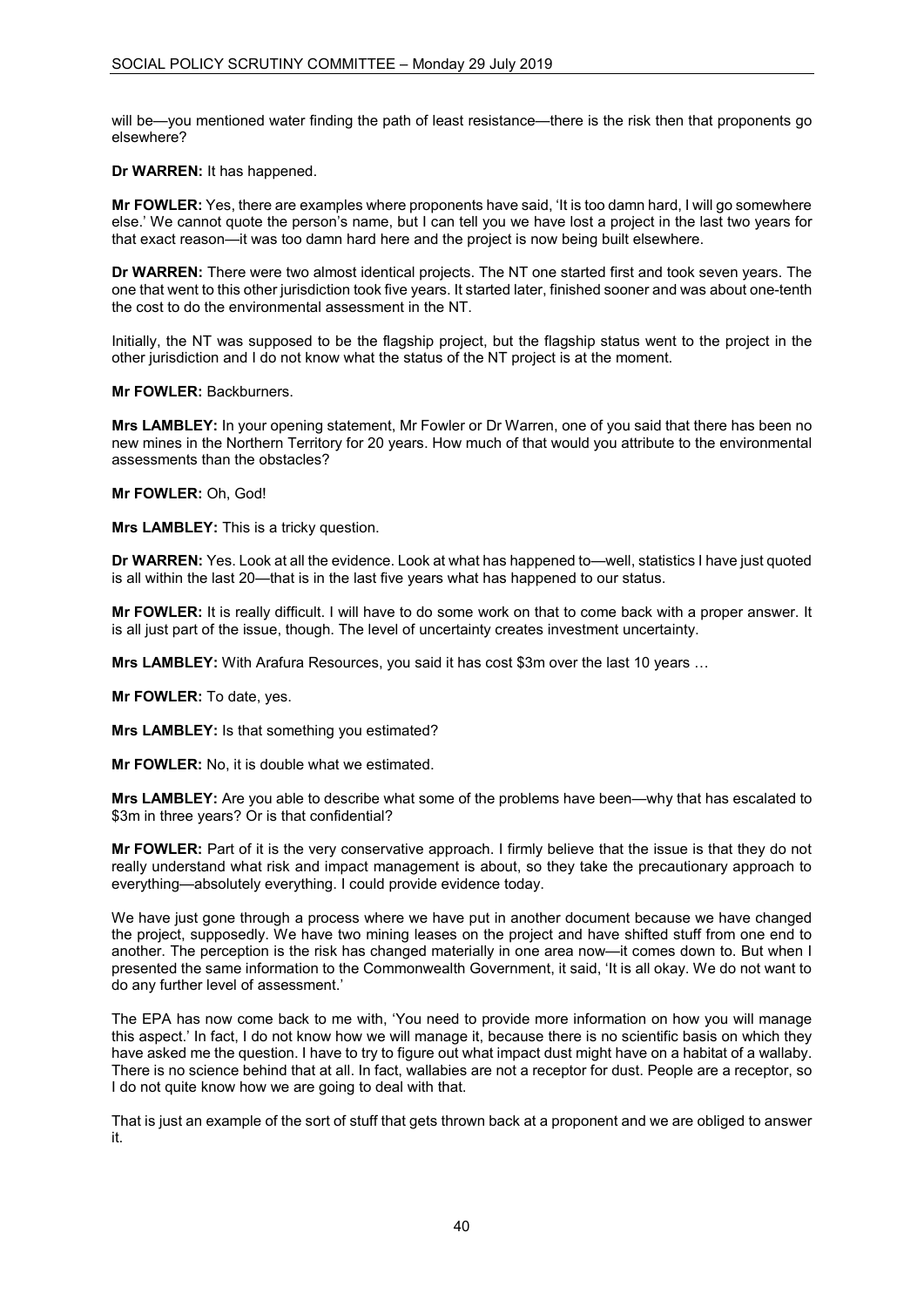**Mr PAECH:** Do you think some of that has come about because throughout the history of the Northern Territory's large scale projects there has been a number of environmental mishaps of natural water streams and particular resources leaching about.

We acknowledge that the Territory has not had the best track record when it comes to containing these natural situations. I acknowledge your point about it being very comprehensive and sometimes industry might find it difficult but the principle of this legislation is an attempt to try to provide that certainty.

You have made a number of recommendations—following on from that, there is a period there of which it says the transition period could be up to three years. There are other people who have appeared before us this morning who have said 12 months would be an appropriate transition period. What is your view on that transition period?

**Dr WARREN:** Twelve months is not adequate for most mining projects because of lead times, how long it takes by the time you have done your base line studies. The information to move the ball forward takes a long time and a lot of money, and 12 months is like almost a batting of the eye in that context.

For transition, I think our recommendation was a project that has got to a stage where it has approved terms of reference that should be allowed to proceed under its current legislation. That would be fair and reasonable by the time it gets to that stage.

**Mrs WORDEN:** If the legislative change actually improves that outcome for you, sure it would be in your best interest to transition to the new legislation for those projects.

**Dr WARREN:** If we had a high degree of confidence that the new legislation would do that I would agree with you.

**Mrs WORDEN:** If at the end of the day it works, it is a better outcome and there might be some fast tracking, some of the issues that you are raising may not actually have to occur depending on the risk level—we have established that—surely there would be benefit in some transitioning even if they are at the stage that you are talking about if they are of lower risk.

**Dr WARREN:** There is not enough information in the Bill to give us confidence. Things that are critically important like the triggers. The triggers are going to determine whether a project is formally assessed or not. That is really important to have confidence in and that for industry to have confidence that is going to be risk based and evidence based.

**Mrs WORDEN:** We can certainly ask the department that later.

**Dr WARREN:** There are so many things that have been deferred to regulations—they would all be in the regulations. It is not …

**Mr PAECH:** Your main concern is the lack of information in the Bill.

**Dr WARREN:** Currently. Yes. Also some of the approaches, as I said, I wanted to highlight that example of making improvements to internal processes. What we would like to see now—if the scrutiny committee goes ahead and advises Legislative Assembly not to pass the Bill but to send it back to be worked on again, we would like to see it broken down in to workable bits and work with government to say this is what we are trying to achieve through these provisions—do you like them, do you not like them, are there other ways of doing it?

We talk about—here is an agreed way forward—yep, we like that, let us work on the next bit. Doing it that way we are more likely to get the legislation to the stage where Kate is referring that we have confidence in it.

**Mrs WORDEN:** Janice, again you will be stuck in the current. A lot of the complaints are around where you are now and the lack of certainty or the onerous position that the current situation gives you—you send it back again and more work occurs and it goes on and on. You guys are going to be stuck in that …

**Dr WARREN:** We would not like the Act to be passed at this time and let us just fix the problems now.

**Mr FOWLER:** The problem is the new stuff does not change the process. I am sorry—for all of the 150 pages of words we have a regurgitated old system with some new bits, so we have rebadged it, we have added a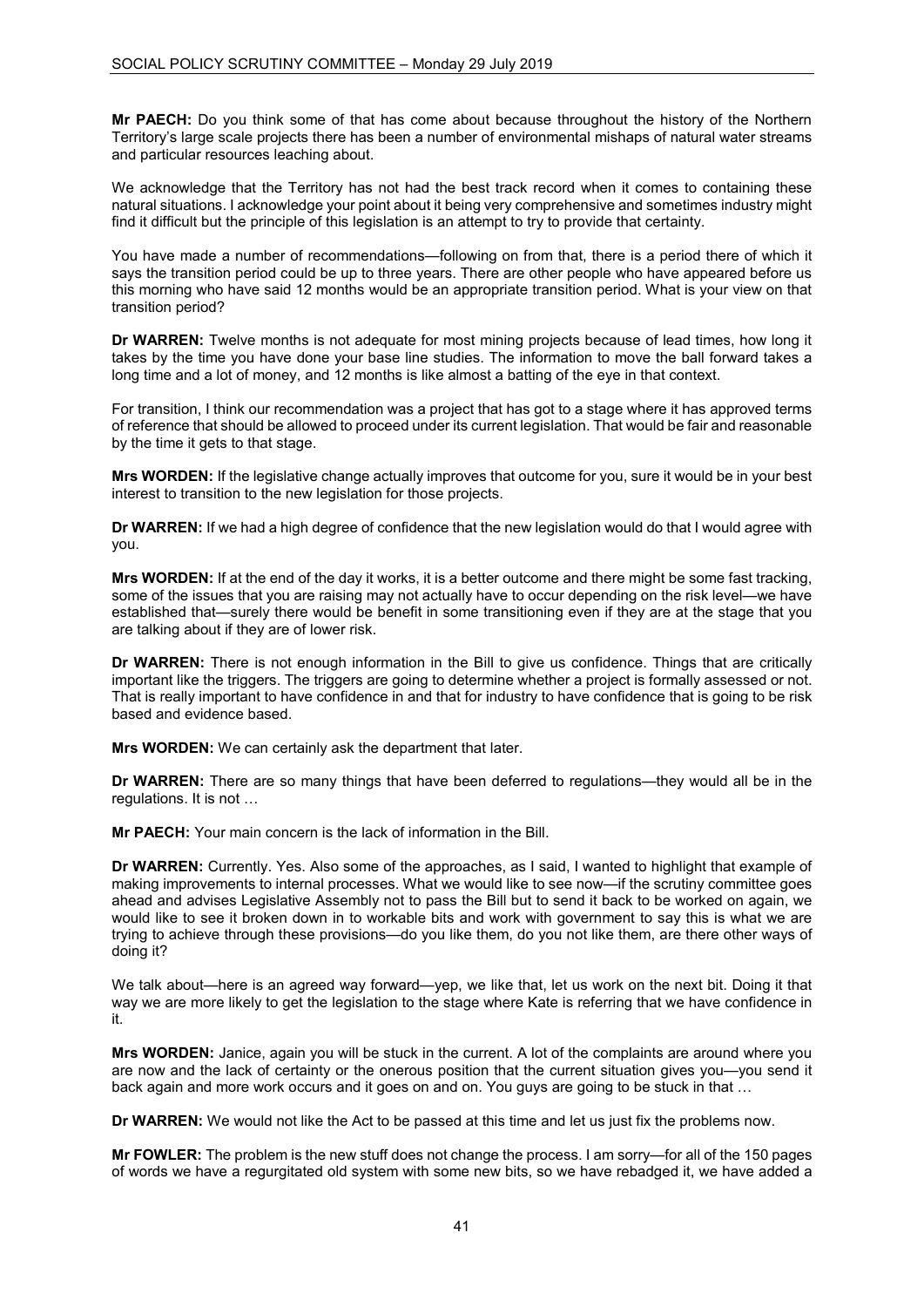couple of steps here and there and that is going to be the great saviour and it is going to cut all this time out—I am sorry—it is not going to change it. You still have to get the people to be able to work in it efficiently. It is not an efficient process. Accept that it is going to take time, but get it right. I just do not think they have got it right, quite frankly.

**Madam CHAIR:** As a part of the consultation, did government come out to the industry, or to you in particular, and tell you that the new legislation, should it be passed, was actually going to expedite the process and make it a lot easier and quicker?

**Mr FOWLER:** That was what we were told, yes, absolutely.

**DR WARREN**: I would say that we had senior members of the reform team from DENR come over every time we asked them to address our council or the sub-committees. We had lots of discussions, but then there were some surprises in the Bill.

There was a lot of discussion, but still what we saw in the end, I guess was not what we expected as far as something that was patently an improvement over what we had. Something that appropriately addressed where this current system is falling down.

**Mr WOOD:** Obviously if a project takes a long time, it is costs money. There are two aspects to that. The person or company coming up with a proposal has fully prepared a proposal which does not need to go back or questions need to be asked. That is one aspect. I have on my computer a proposed environmental impact assessment process from the Bill and I came up with a total of 250 days. When something is submitted, referrals are given to the NTEPA and decision on acceptance/refusal within 15 days. That is what it says.

Theoretically, you should have everything done in 250 days. If I go through, there are 60 days, 40 days et cetera. If everything is prepared at the beginning, all the information is up the front, do you think it is possible for the department to stick to its time lines or what will happen in practise that will defer it to say twice that length?

**DR WARREN**: Based on current performance?

**Mr WOOD:** This is what I believe is taken out of the new Act, it has got time lines. Those time lines from beginning to end should take 250 days.

**Ms CONROY:** Could I comment? If the government sticks to the time lines, then I agree they will be very efficient in responding.

In the current process there are delays because there are no time lines and the new Act does address that. In the current process there are also delays because the information provided to the proponent is not clear and consistent. It is not a straight forward process to develop an environmental assessment.

I do not know how the new Act could make that process better, but the significant amount of the delay is about the proponent having to read the minds of NTG about what are the key issues that NT Government is going to be most concerned with and are going to generate the most questions and comments in the response of the government to the project documents the proponent puts forward.

We need a clearer more consistent process and we need better communication between NTG and the proponent so that the proponent is not going backwards and forwards with those documents three, four and five times before there is a satisfactory environmental assessment.

**Mr WOOD:** What I am asking, land clearing which is simpler for me.

**Ms CONROY:** Yes, land clearing is okay.

**Mr WOOD:** My understanding from land clearing—which also comes under the *Planning Act* and the *Pastoral Land Act*—is that you are required, before you clear the land, to look at (inaudible) type of soil, wetlands, habitat et cetera. You should know what the department will want from you when you put your application in. Is that the same with mining? If you fulfil all those requirements, what then stops it at that point from getting through into the system of 250 days?

**Ms CONROY:** It is not always possible because the proponent wants to spend only what they need to. You can do 1:100 000 or 1:25 000 scale assessment of slope and soil. There are costs associated with those two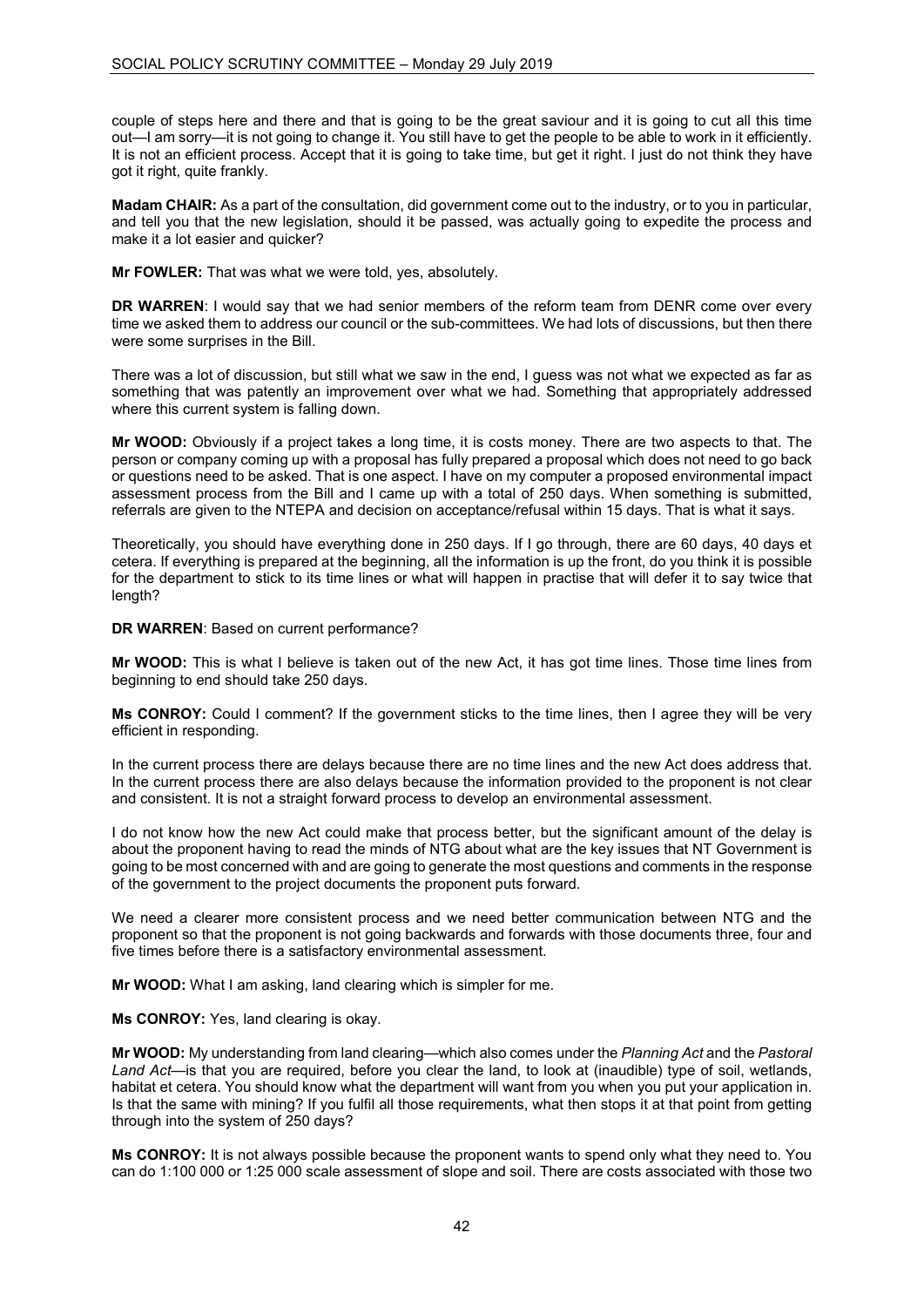scales of ecological assessment. What is not always clear—that is just one example and there is also groundwater dependent ecosystems and a range of 10, 15 or 20 listed threatened species that may possibly occur in that region.

The proponent could go out and do all of those studies and spend a great deal of money to make sure that everything that the government needs in order to make an assessment is there, or the proponent could go to the government and say which studies do I need to do. It is not a clear conversation between the government and the proponent about what is needed to get this project across the line.

**Mr WOOD:** Is there flexibility in this new Act? I have not been able to take it all in. Even though you might have a set of clear guidelines at the beginning, is there enough flexibility to go to the department or the EPA and say 'this is where we intend to do our work, mining or whatever, we think these issues are relatively insignificant in relation to damage to the environment and we think these ones will cause significant damage under the way the Act is, which ones do you want us to concentrate our effort on?'

**Dr WARREN:** I will make a point here, you are talking about these internal processes, not the legislation. That should be possible and what I think used to be the case is that the proponents were always encouraged to come early and engage with the EPA and DENR early so they could start having the conversation—'We are thinking of having a mine, these are the specs and this is what we are going to do'—and it is an iterate thing. 'Go and do some baseline work, then come back and we will have a chat.' You would have an officer assigned to the project and say, 'Do not worry about these things, we have eliminated those, so just focus on these'.

That is what underpins an effective and efficient process. That could occur under either the existing or the new legislation but in order to make it work it is this internal process that needs to be tightened up, and that is not going to be fixed by the new legislation.

**Mr WOOD:** Let us not forget the public involvement in a big project. There needs to be a time line for the public. I am not sure I need to go through that again. I presume when there is an environment impact statement, the time line in that should include the public's chance to have a view on that as well.

**Dr WARREN:** What I was just describing is almost getting to the first stage of when the terms of reference are released as there should be a fair amount of interaction to make sure that those are spot on and based on risk. That is what goes public. What happens behind the scenes of each of these opportunities for the public to engage with and comment on is proponents with industry, business and government working together to make it an efficient process internally.

**Mrs LAMBLEY:** Is the Northern Territory Government any better or worse than other jurisdictions in Australia when it comes to this internal problem?

**Mr CONROY:** I suspect that we are less consistent because we have greater turnover.

**Mrs LAMBLEY:** Like you described in your opening statement—going on holidays for two months, closing shop, turnover of staff.

**Mr FOWLER:** It all adds to the cost because you have to bring people up to speed again. That costs time and money.

**Mrs LAMBLEY:** Would you say that government does not really care about the cost of mining?

**Mr FOWLER:** I do not think there is a proper understanding of what it costs a proponent to sit there and wait, spinning their wheels, waiting for a person to come back. In Arafura's case our sitting around time is somewhere between \$350 000 and \$400 000 a month. Just spin your wheels guys. We are doing other work admittedly but that is what the delays cost.

**Mrs WORDEN:** Can you explain that a little bit more? Obviously none of us are in the industry. That interests me …

**Mr FOWLER:** Every month that the project could be going forward, that is what it is costing our organisation to stand still. It is what we call our burn rate.

If you can get all your approvals lined up, everything is in place, arguably you can press the button and start. For every month you are delayed, it is another \$300 000 or \$400 000 it is costing you …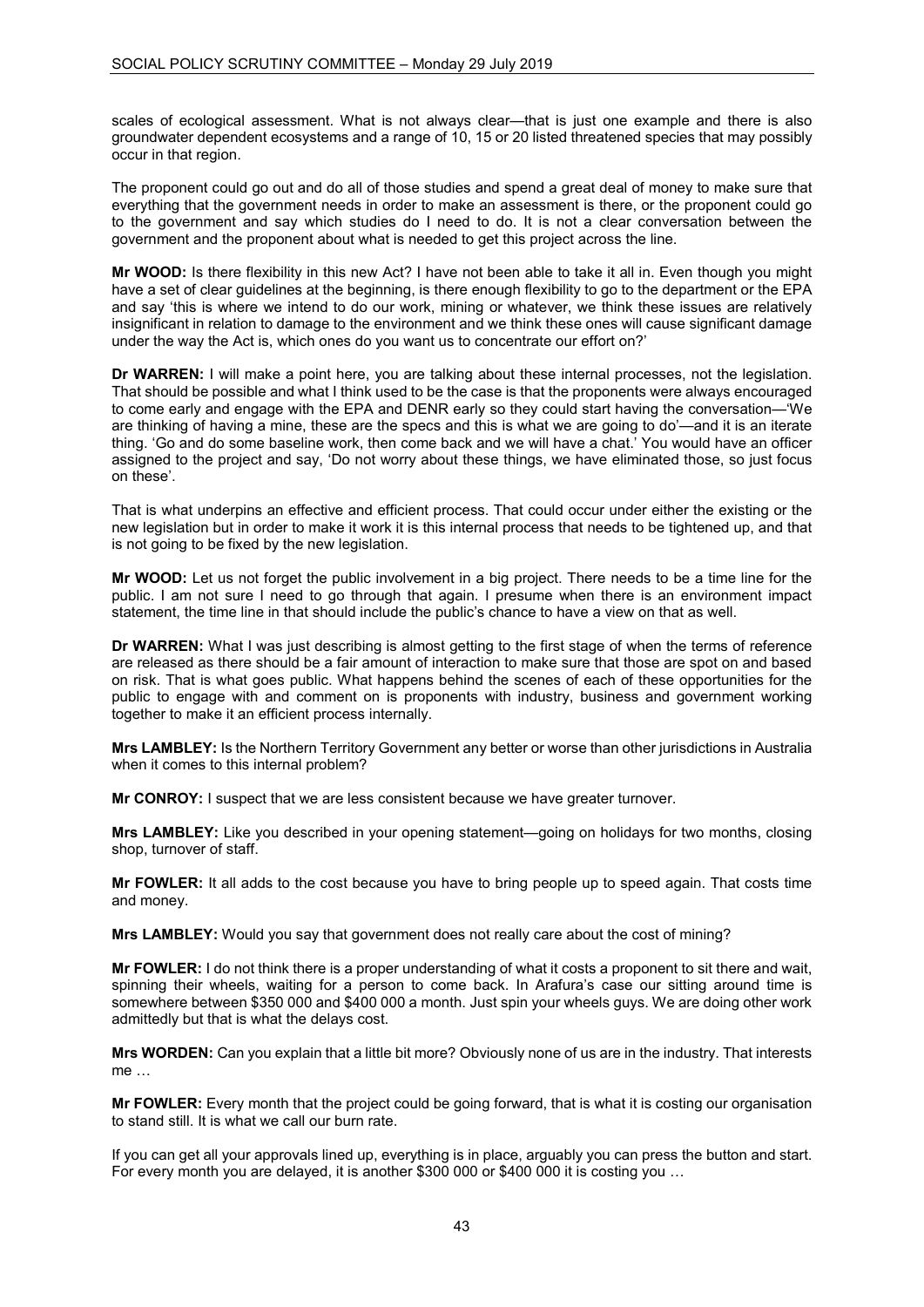**Mrs WORDEN:** Because you have experts waiting, those sorts of things? You bring people on for a project and they are not able to …

**Mr FOWLER:** They are not doing the work you would like. We are holding back constantly and that costs you money.

**Mrs LAMBLEY:** Can I add, the economic future and prosperity of Central Australia depends on mines like this one at Aileron which has the ability to turnaround the economy of Central Australia in a way we have not seen for decades. That is my own personal opinion. In clarifying, really this legislation is not going to improve the way the department functions and makes decisions and enables mining to occur in the Northern Territory.

**Mr FOWLER:** It is my belief that it is not just going to be fixed by a piece of legislation. You have to change the behaviour and the culture of an organisation. They have to want to work efficiently.

There seems to be a reluctance—and I can understand it from outsiders looking in—if a proponent goes forward and sits down with the EPA and has a frank and open discussion that some would perceive that as they are in bed with that mining company, for instance. That is not what we are trying to do. We are trying to get an efficient process and a good outcome. There is a resistance or reluctance to engage fully with proponents to try to resolve some of the stuff that Nicky is talking about.

This cross-departmental interaction that has to happen is quite inefficient frankly. Even within departments, there are significant inefficiencies. I could have brought a spreadsheet forward that I interrogated when I got my responses to the EIS. I know it pretty intimately but I do not have all the detail in front of me. When we lodged our document, the main EIS was 13.3 kilograms—3100 pages in that document—and in the supplementary document that came later was another 2.8 kilograms and another 1000 pages. Nicky knows it well.

We got 604 comments back—that is okay—but 338 came from the NT regulators and 191 came from one regulator and that was the mines department and they absolutely knew everything about every aspect of the project. Unfortunately they are not expert in every aspect of the project but what we then had to do was respond to every single comment that we got back, even when the two comments were opposed to each other from the same regulator. There is no coordination within departments and across departments to go, 'Hang on, there is something not quite right here'.

We answered every single one because we have to. They are the kind of efficiencies that can save a proponent time and money because responding to 604 comments took us some months I can assure you. There is no communication within the process which is disappointing. There is something you can fix straight away.

**Dr WARREN:** You said you had 25 sets of comments; 21 were from government departments?

**Mr FOWLER:** No …

**Madam CHAIR:** I am just going to have to close it off. I am wary of the time and we are chewing into the next submitter. I thank you very much for your time this afternoon and for sharing a lot of information. It was very helpful.

> The committee suspended. \_\_\_\_\_\_\_\_\_\_\_\_\_\_\_\_\_\_\_\_\_\_\_

> $\overline{\phantom{a}}$  , and the set of the set of the set of the set of the set of the set of the set of the set of the set of the set of the set of the set of the set of the set of the set of the set of the set of the set of the s

### **Ward Keller**

**Madam CHAIR:** Welcome. My name is Ngaree Ah Kit. I am the Member for Karama and Chair of the Social Policy Scrutiny Committee. On behalf of the committee, I welcome everyone to this public hearing on the Environment Protection Bill 2019.

I acknowledge my fellow committee members in attendance today: the Member for Araluen, Robyn Lambley; the Member for Namatjira, Chansey Paech; the Member for Spillett, Lia Finocchiaro; the Member for Sanderson, Kate Worden; and we are also joined by our parliamentary colleague, the Member for Nelson, Gerry Wood.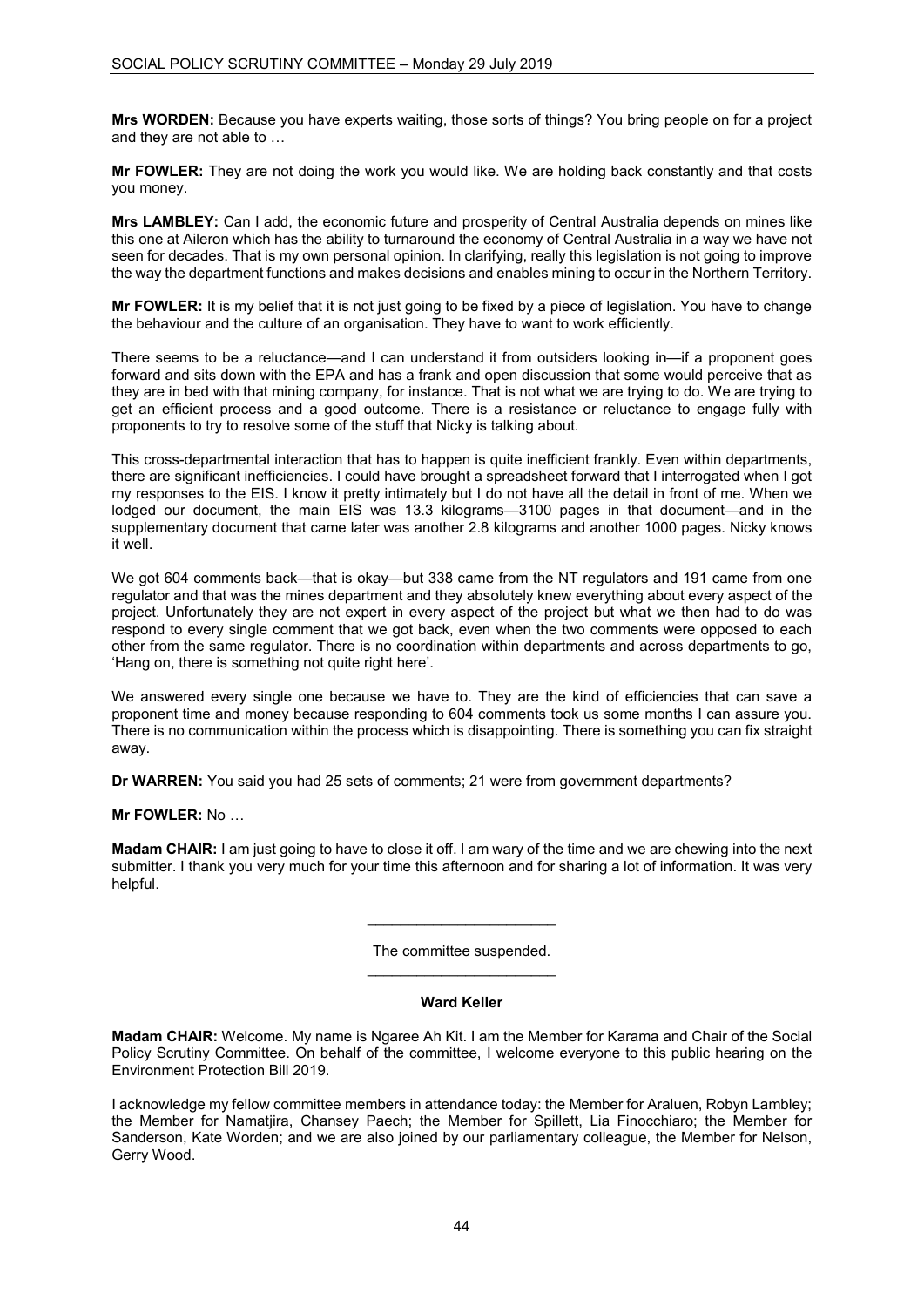I welcome to the table to give evidence to the committee from Ward Keller, Kevin Stephens, Partner and Bradly Torgan, Special Counsel.

Thank you for coming before the committee. We appreciate you taking the time to speak to the committee and look forward to hearing from you today.

This is a formal proceeding of the committee and the protection of parliamentary privilege and the obligation not to mislead the committee apply. This is a public hearing and is being webcast through the Assembly's website. A transcript will be made for use of the committee and may be put on the committee's website.

If, at any time during the hearing, you are concerned that what you will say should not be made public, you may ask that the committee go into a closed session and take your evidence in private.

I will ask each witness to state their name for the record and the capacity in which they appear before inviting you to make a brief opening statement before proceeding to the committee's questions. Could you each please state your name and the capacity in which you are appearing?

**Mr STEPHENS:** Kevin Stephens, Partner at Ward Keller.

**Mr TORGAN:** Bradly Torgan, Special Counsel to Ward Keller.

**Madam CHAIR:** Thank you very much. Mr Stephens, would you like to make an opening statement?

**Mr STEPHENS:** Yes, thank you. Good afternoon, Chair Ah Kit and members of the Social Policy Scrutiny Committee. Thank you very much for the opportunity to appear before you today.

By way of introduction, as I said, my name is Kevin Stephens and I am a partner at Ward Keller, which is a local law firm in Darwin. I am appearing with Bradly Torgan, Special Counsel for the firm. Ward Keller is the largest and oldest law firm in the Territory, with over 50 employees and four offices spread throughout the Territory, including Alice Springs. The firm traces its history back over 100 years.

I have been involved with environmental impact assessments and approval processes for over 20 years. In fact, I have acted for the companies—or acted in relation to 11 of the last 16 completed environmental assessments. I act for the company that submitted the most recent environmental assessment and I act for two companies that are about to issue an environmental impact statement, having received terms of reference.

I was born and schooled in the Territory and have been with my firm for over 26 years. Mr Torgan has come to the Territory and Ward Keller with over 20 years of direct experience in environmental impact assessment law, including litigation both interstate and internationally—from California, no less. It is because of our experience in this field and our concerns about the negative impact this legislation will have on the Territory and its economy without commensurate benefit that we are appearing here today, and the fact that we made significant written submissions both to the exposure draft of the legislation and on the Bill before us.

I have to say and need to emphasise these submissions and my comments are solely those of Ward Keller. We are not speaking on behalf of any of my clients. They need to be taken as read as of a large local enterprise, fully Territory based.

The Legislative Assembly should enact laws for the benefit of Territorians. This legislation will not work for the benefit of Territorians. It promotes extensive detailed regulatory provisions over action. It does not allow for a proper weighing of the benefits of economic development against any impact on the environment. It involves duplicate regulation and increasing regulatory burden turning, at minimum, one approval into two.

It centralises development power in the Minister for Environment and Natural Resources, giving that Minister a veto right over all major development in the Territory. It reduces the power of the NT Minister, at the expense of the NTEPA—an NTEPA which is Territorian in name only, as seven out of the eight members do not live in the Territory.

This Bill, if passed, will increase the time taken to undertake environmental assessments and it will increase the cost of environmental assessments. As an aside, I tell my clients, my experience is for all those projects, you cannot get away with an environmental assessment for less than 18 months and less than \$1m already. It will stifle innovation and it will reduce growth in the Territory. It has been introduced in a manner that is not sufficiently honest and transparent. I propose to quickly address each of those issues for you.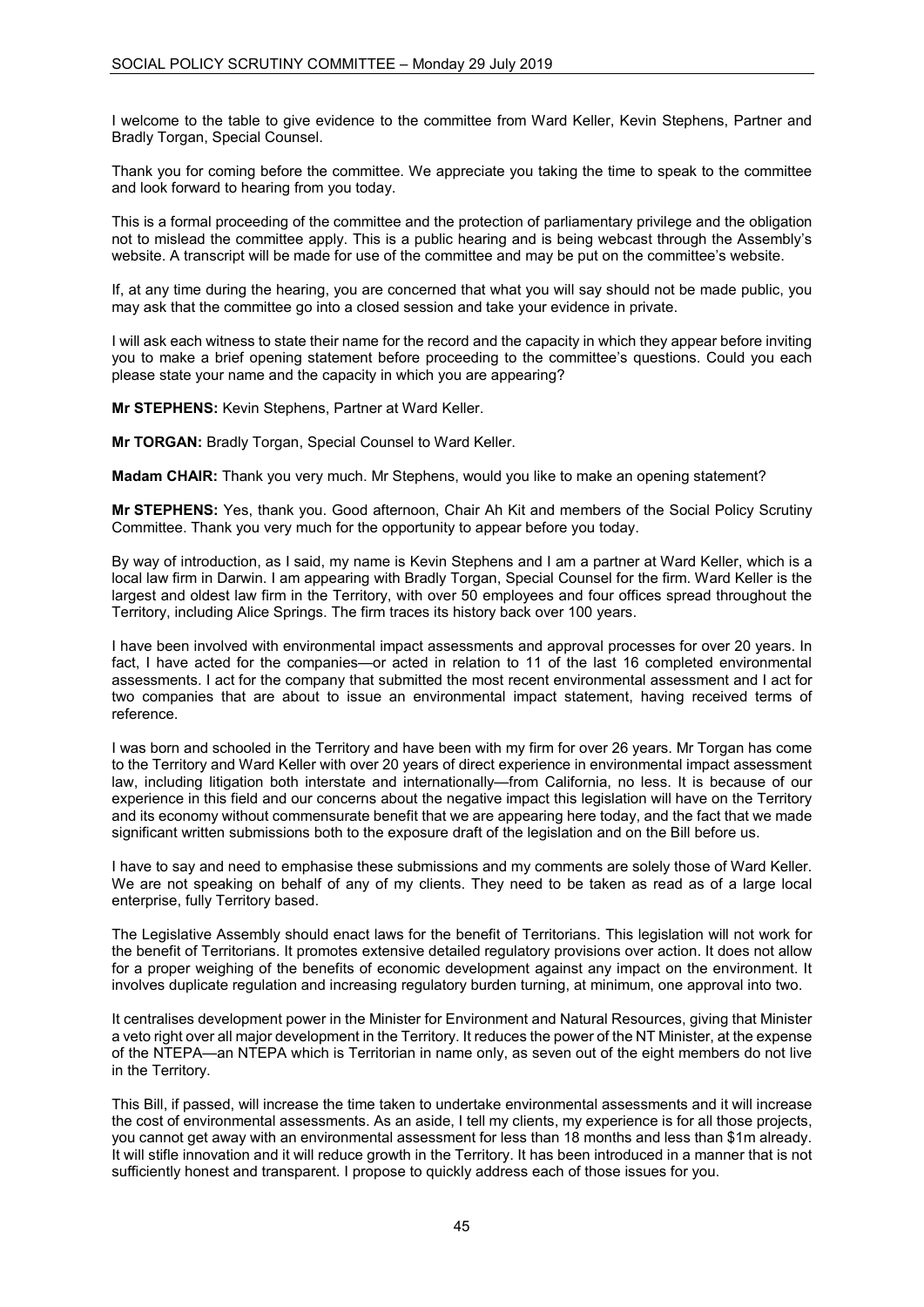What is amazing is that honestly none of this is necessary. Where are the environmental disasters or things so wrong in the existing system that this is required? I will outline each of those problems in more detail to you.

The laws in place, in particular the *Environmental Assessment Act* and the Environmental Assessment Administrative Procedures as well as the environment provisions contained in the *Waste Management and Pollution Control Act, Mining Management Act* and the *Petroleum Act*, cover the same field and allow for the proper consideration of regulation of the environment.

What was required was proper administrative action under the existing system. What you needed was much more targeted assessments with the proper use and distinction between environmental impact statements at one level and public environmental reports at another level. You needed much higher, you still need much higher quality assessments reports. You need recommendations for specific actions to protect the environment.

Brian referred to X number of kilos of paperwork with how many thousands of pages. It is beyond comprehension for any single person to get across that, to fully understand and make meaningful action about that. The first requirement out of every assessment, you have to comply with everything that has been said as a result of this process. That is ridiculous.

There is no specificity, there is no detail, there is nothing targeted in relation to that. For a proponent, it has been years of research, multiple documents, multiple feedback and you are supposed to comply with all commitments made at any time throughout that process. I think that is unreasonable.

The department in their assessment reports have to respect the role of the primary regulator and not now substituting the NTEPA or putting the NTEPA over the top, pursuant to the recommendations of approvals.

Last, but not least, they have got to avoid the overuse and over-reliance on independent experts, which is now creeping into all assessment reports. We need to have government being the experts, government regulating, government taking ownership of things, not always casting things off to independent experts.

If government really feels that administrative action is not enough and it must legislate somewhere, then what it should be doing is amending its environmental laws to adopt a stand-alone mitigation plan formulated by the NTEPA, with the approval of the Environment Minister, but critically subject to the approval by the responsible Minister, whether it be the Ministers for Mining, Lands, Planning et cetera. All that is set out in much detail in section 7 of our report to the committee.

I want to emphasise the way the current environmental regulatory regime works at the moment. Broadly speaking, there are two parts to it. The first part is the environmental assessment part, if anyone is going to take an action that may have a significant effect on the environment—we might come back to that in a moment in respect to triggers—if anyone is going to do an action that may have a significant effect on the environment, it is the responsibility of any Minister who has to give an approval to make sure that that goes through an environmental process. I will talk about that environmental process just a little in a moment.

Separately, in terms of licensing of your actions and then carrying out actions and harming the environment in a way that is not authorised, you actually have a suite of legislation with environmental offence provisions and licensing provisions. That includes the *Waste Management and Pollution Control Act* which in many other jurisdictions is an environmental protection Act. It just has a different name here. Then, you have industry-specific regulation such as the *Mining Management Act, the Petroleum Act, the Pastoral Land Act, Marine Act,* and *Water Act* all of which have their own environmental offences.

Moving back to the *Environmental Assessment Act* and the requirement that the way that Act works, it is directed at government. It says before any Minister is going to grant any approval or licence or authority, and the effect of that action might be to have a significant effect on the environment, the Minister or the proponent goes and tells the NTEPA by serving a notice of intent, the NTEPA then determines if it has a significant enough effect on the environment that it warrants formal assessment and reporting.

If they decide yes, at the moment, in the six pages of legislation that governs this, there are three options available: a public inquiry which we have almost never had except for fracking but it was done outside this space; an environmental impact statement; or a public environmental report. They are supposed to represent cascading levels of time and money you would spend commensurate with the risk of the project.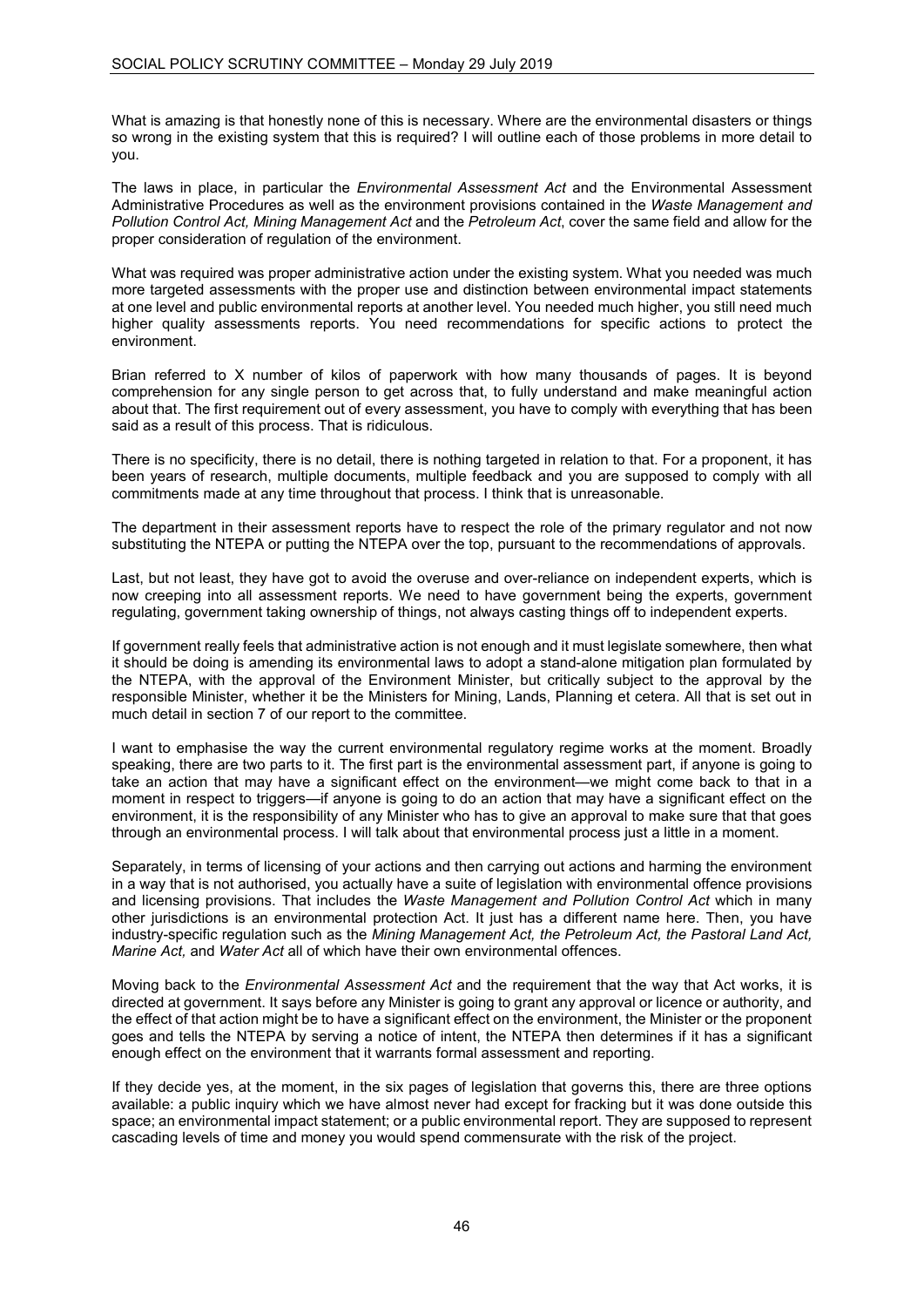Unfortunately, we almost never see PERs anymore. They have gone out the window. There are a couple. I think there is one in the pipeline out to the mine out in the Tanami—Callie—but PERs are very rarely used anymore. Everything gets bulked up and run through an EIS. Once you do the process, which involves public engagement and then having to answer a heap of questions and submit a supplemental environmental report to deal with any alleged deficiencies. This results in an assessment report, prepared by the NTEPA, commented on by the environment Minister, and handed over to every Minister that is going to issue a regulatory approval to make sure that they take account of the environmental impacts of the actions they are thinking about authorising.

It is that Minister that has the crucial task of weighing economic benefits, the social and infrastructure development of the Territory with the effects on the environment. Make no mistake, no development of the Territory can occur without some impact on the environment. All development involves impacting the environment and the greater the development, the greater the degree of impact.

The advantage of the existing model is two-fold. All Ministers making decisions that might affect the environment have the benefit of an environmental assessment report and recommendations that are targeted to looking out for the environment, protecting the environment and concerned about the environment and how to mitigate effects. It is quite properly the NTEPA and the Minister can just be focused and concentrated on the environment. Elsewhere is the other issue of weighing environmental impact with the benefits to society.

The second thing is, the Minister with the primary responsibility and expertise in relation to the matter, will determine whether the matter should proceed. I contrast that with the alternative proposal which is embodied in the current Bill. That is to have separate licensing, bonding, auditing, enforcement, and transfer approvals.

What this means is that a unified approval now becomes two approvals with two separate licences and conditions, the environment Minister boxed in by the NTEPA—and I will explain why I say that—has a veto power of all major projects and given the broad definition of environment and that major projects continually affect the environment, there will almost certainly be large degrees of regulatory overlap and departmental duplication in regulation.

The environment Minister, guided by the NTEPA, must acquire skills not to regulate all projects, not just to worry about the environment.

What is missing in this Bill is the right to develop, the primacy of the responsible Minister, simplicity, brevity and balance. It is best fixed by not passing it.

The first thing about this Bill and why I say it promotes expensive detailed regulatory provisions over action is that the existing *Environmental Assessment Act* is 13 sections long and six pages. It is this here. Under this, we have just approved the most significant project tin the Territory's history—INPEX—and all other projects. Ever since 1982, every project developed in the Territory has been successfully developed under this legislation that is six pages long and 13 sections.

We will replace that with 293 sections and 137 pages, and I have not counted the 49 sections dealing with transitional provisions and other legislation to do pretty much exactly the same things that are already done there, with no appreciable difference or benefits, other than the crucial ones which I am complaining about and which I think will harm the Territory.

We do not have the draft regulations, but I can tell you of the 16 sections that at the moment comprise the Environmental Assessment Administrative Procedures that help make everything work, we do not have a draft regulations anymore. But when there were originally draft regulations put out to accompany the draft consultation Bill, those 13 pages and 16 sections became 213 sections.

I defy anyone to truly and honestly say that will not add challenges, cost, time or avenues for appeal, given the enormous level of detail and extra words to do the same thing.

The critical issue we have about this legislation is that it does not allow for the proper weighing of the benefits of economic development against any impact on the environment. I want to take you through, briefly, why this occurs.

Section 4 of the Bill defines the Minister as a decision-maker. Section 17(2) then provides that a decisionmaker—which now includes the Minister—must comply with the principles of ecologically sustainable development. The principles of ecologically sustainable development are set out in Division 1 of Part 2 of the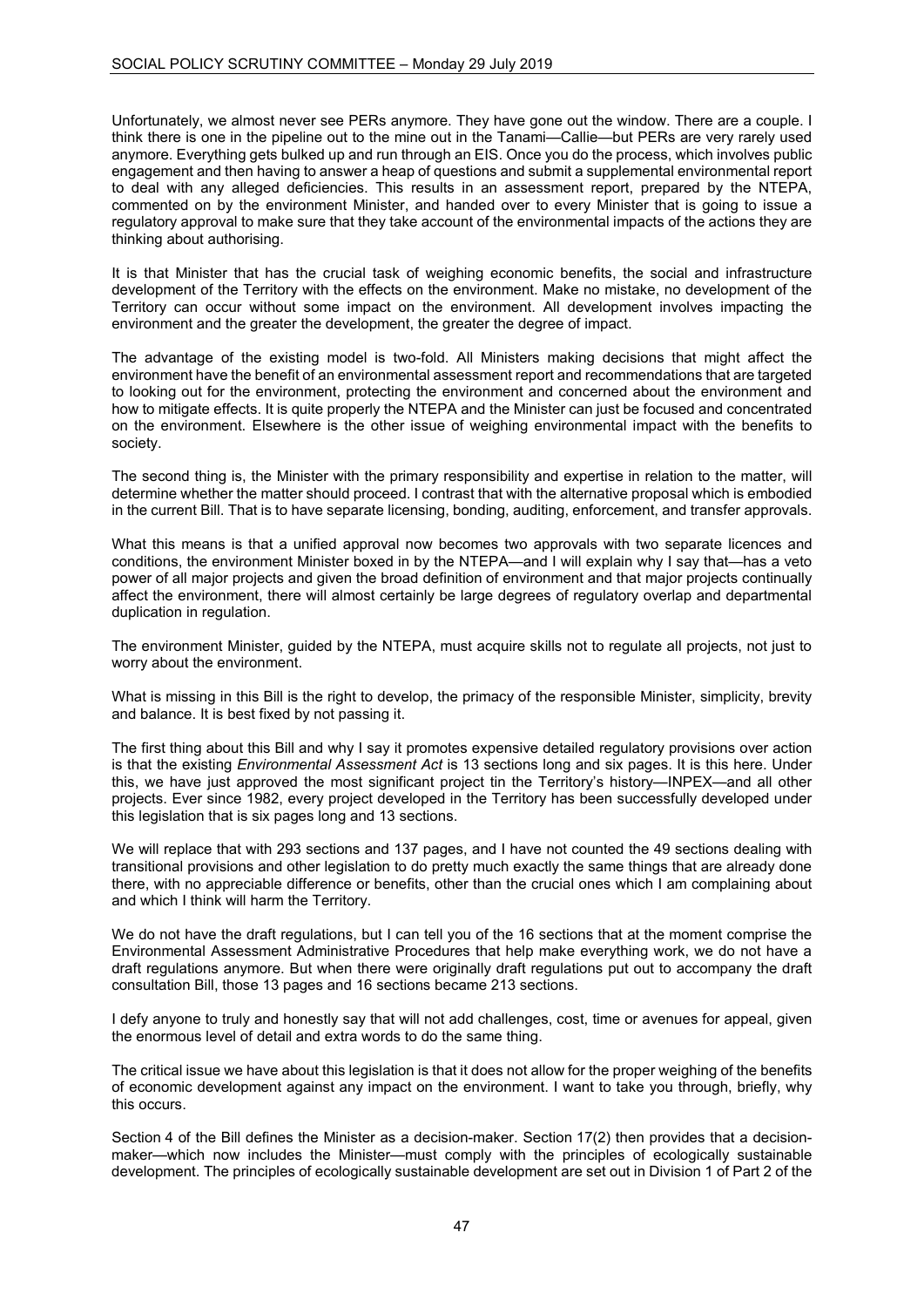Bill. But as has already been stated and we alluded to, on the first draft of consultation—and there have been some amendments made by they do not fix the issue—those principles that are set out do not faithfully reflect the principles as written out in the Rio Declaration or other legislation.

Of itself, I do not have a problem with that. But when the issue is that everything that is being stripped out is references to—in the Rio Declaration—a right to develop, talking about balance and cost-effectiveness that is a cause for concern. It is not a cause for concern to me if the job of the environmental regulator is to make recommendations and someone else performs the balance. But it sure is of concern when the job of the person is to really only consider the environment, not do the balancing and then has a veto power. That is the heart of my problem.

As an aside, there are inconsistencies with the presentation of ecologically sustainable development as a concept through all of the Territory legislation. It is defined in the *Northern Territory Environment Protection Authority Act* in a different way, which is different again from the principles as they appear in the *Waste Management and Pollution Control Act*. Even after that, it is different again from the draft general guidance for proponents preparing an environmental impact statement, which the DENR has just released. I do not think that should be the case.

There is no reference in the Bill to balancing the effect of the environment of a project with the benefits that project brings to the Territory and the people of the Territory. This is also seen by section 3 of the Bill, which is the objects. When you read those objects it is only about the protection of the environment. There is nothing in those objects about the responsible development of the Territory and the economy. Contrast that with the *Mining Management Act*, which is all about mining management and mining activities or the *Petroleum Act*, each of which specifically refer to protecting the environment and in managing environmental risk.

It is good for the goose but it is not good for the gander, when we are all supposed to be cutting red tape there is going to be another approval that can veto a project.

The response of the government to our original complaints about this were to amend some drafting. They introduced a new section 70(b) which requires the Environment Minister to make reasonable efforts to obtain the views of a statutory decision-maker, and then the introduction of a revised section 73, which is different, which amended section 87 in the consultation draft by adding in the Minister to include any other matters that the Minister considers relevant. It is not good enough.

It does not reflect the fundamental importance of the weighting that must occur between the effect on the environment and the positive effects, if any, as can be demonstrated through the EIS process of the benefits of the project to the whole society, to the Territory.

There is a significant legal risk that what is being done by the government in response to what we have already said is insufficient to introduce this proper weighting in that is absolutely required.

It is not all up to the government. Once it is a law it is a law that binds all people including the government, and then people are free to challenge projects which is their absolute right. People that are absolutely committed against mining or against carbon or against this or at odds with everyone else in the economy that might want a bit of balance now have the opportunity to drive home at minimum, extraordinarily delay, and potentially in my view, quite correctly say to the Minister—you are acting beyond power, you are taking into consideration, look at your Act, it only has regard to the environment.

Contrast ecologically sustainable development here with everywhere else. That has to mean something. That is the way these arguments go in court. That is absolutely compelling in my view. I see this as a fundamental flaw in what we have in front of us.

I say that under the existing system the environmental recommendations have to be prepared by the NTEPA, considered by the Environment Minister but then handed over as recommendations to the responsible Minister to make the final decision and do the balancing. Separate from the Minerals Council, I do not support an additional process, send it up to Cabinet. The truth is that Minister will not make a decision without taking it to Cabinet and they have the ability to do so. But this does not mean they are not hamstrung by the detail and provisions of the legislation, which bind Ministers as well. They do not become a regulatory-free zone.

I have already said it involves duplicate regulation and increase in statutory burden. It takes one approval and turns it in to two. This is in many other things I read from the government—we are going to cut red tape, we are going to streamline approvals, we are going to reduce regulatory burden—but now I have to take one approval and get two and get the second one out of a 230-section Act.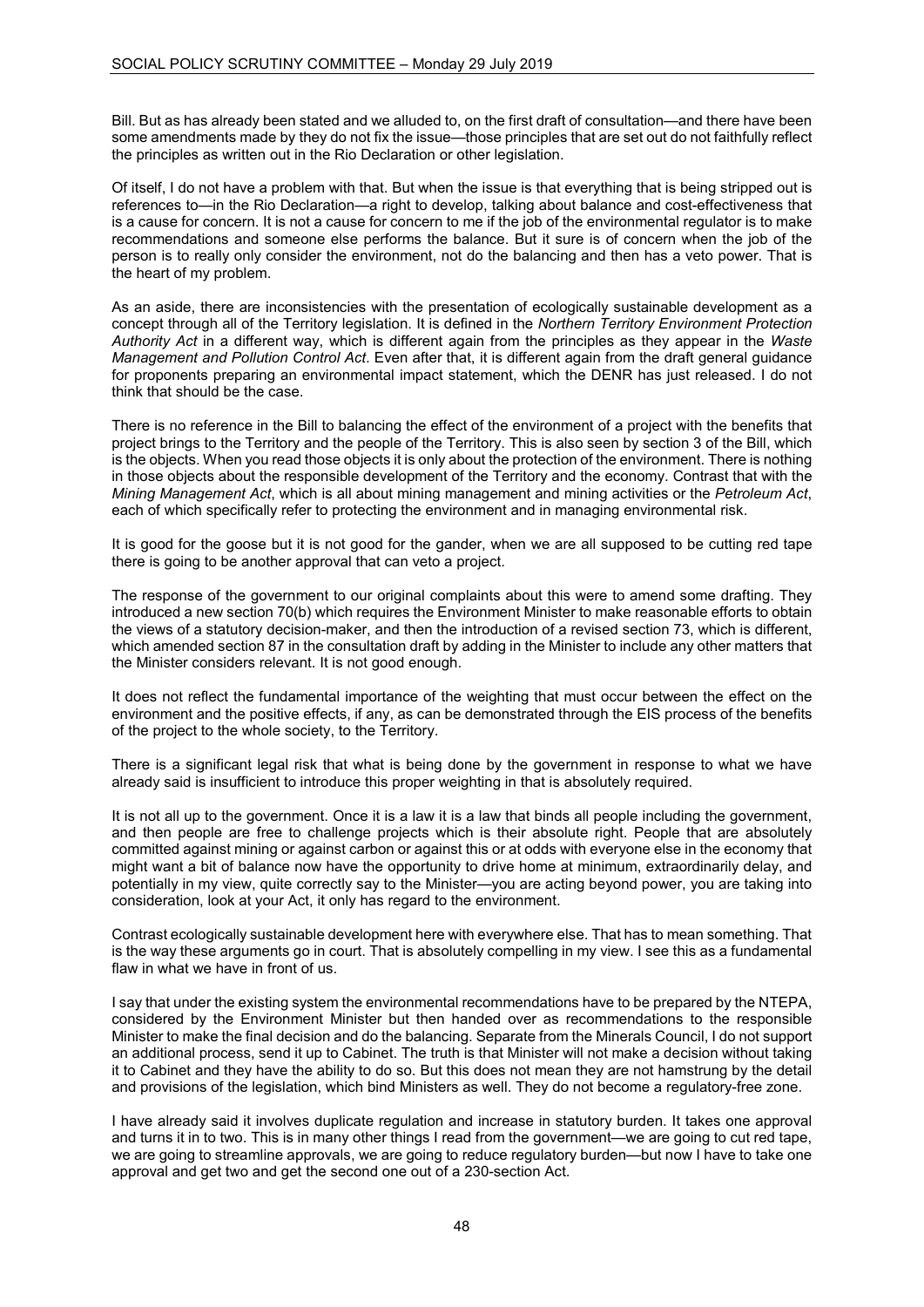If the Ministers says, okay, my job now if I want to have full regard to the mining and the benefits and all the rest of it—the Environment Minister has to step beyond just being concerned with the environment and the expertise all of which is entirely appropriate and should be done, and start acquiring expertise in every other industry that the Environment Minister it is going to consider, rather than leaving that expertise to the responsible Minister. That is the appropriate way and the most efficient way to proceed and likely to get the best outcome.

**Madam CHAIR:** Mr Stephens, do you have much more on your opening statement. I am wary of time and wanted to open it up to the committee for questions.

**Mr STEPHENS:** I have a bit but it is up to you.

**Madam CHAIR: Perhaps we will ask ...** 

**Mrs FINOCCHIARO:** I would prefer to hear it.

**Madam CHAIR:** Not a problem. Continue.

**Mrs FINOCCHIARO:** Do not truncate it; we will ask fewer questions.

**Mr STEPHENS:** Yes. I have prepared this on a particular order to lay out something in a particular way.

To do the job properly, and we have already seen it. After the first round of draft consultations in relation to the Bill—what was the response of the department in their statements and things—we are going to need much more resources.

The previous people were talking about being worried about the amount of resources at DENR. I have already heard DENR say after the first round 'you are right, there is a lot more in this and if we are going to do some of this sort of stuff, we will have to acquire a heap of new skills and resources'. We already have a public service that is an issue in regard to its size and performance. Adding more duplication to another department to do what is already done with true experts over here—whether it be pastoral, land clearing, mining, petroleum, pipelines, geothermal—that is crazy.

It centralizes power in the Minister for the Environment. I was told at a meeting with one of the Minister's advisers that there is no veto. That is patently untrue. Section 92 of the Bill headed 'environmental approval to prevail over other statutory authorisations'. Sections 58 and 59 say that no other statutory authorisation could be granted until this process is finished.

I actually support the existing proposals under the existing regulation that before any NT Minister makes a decision that might have a significant effect on the environment, they do not do it. This is the law at the moment until they are in receipt of the environment recommendations. I have no problem with that concept. I have more of a problem when people are saying it is not a veto when it clearly is.

A little bit more contentious maybe, but I believe this Bill definitely reduces the power of NT Ministers at the expense of the NTEPA. As I said before, an EPA that is Territorian by its title only. Under section 65 and 66 of the Bill, it is the NTEPA who is defined under section 4 as a decision-maker and is bound by the principles of ecologically sustainable development with all its flaws and restrictions and focused only on one side of the fence. It is responsible for delivering the Minister a draft environmental approval or a statement of unacceptable impact.

Here is the problem, the Minister has given—what I say is reasonably illusory and too light—powers to consult with other people. Only the Minister is subject to section 70 and 73, not the NTEPA. The NTEPA quite properly should be focused on its core area of the environment. So it is a flawed system. You are getting these reports delivered up to the Minister by a statutorily defined decision-maker with limited scope of what it can do. What is being touted as an advantage comes back to bite you. The Minister has to make a decision within 30 days.

What that really says is that the Minister has to rubber stamp something because if you have had an independent EPA backed by the power prepare after a—most environmental assessment processes take two and a half years. If their culmination of that from the NTEPA is to deliver a report of unacceptable impact or the onerous conditions and the Minister has 30 days to turn around and say no, with the Minister being the only one with the breadth after the consultation and all the rest of it to be able to countervail what has been put up to them, that is both politically and practically unlikely to happen.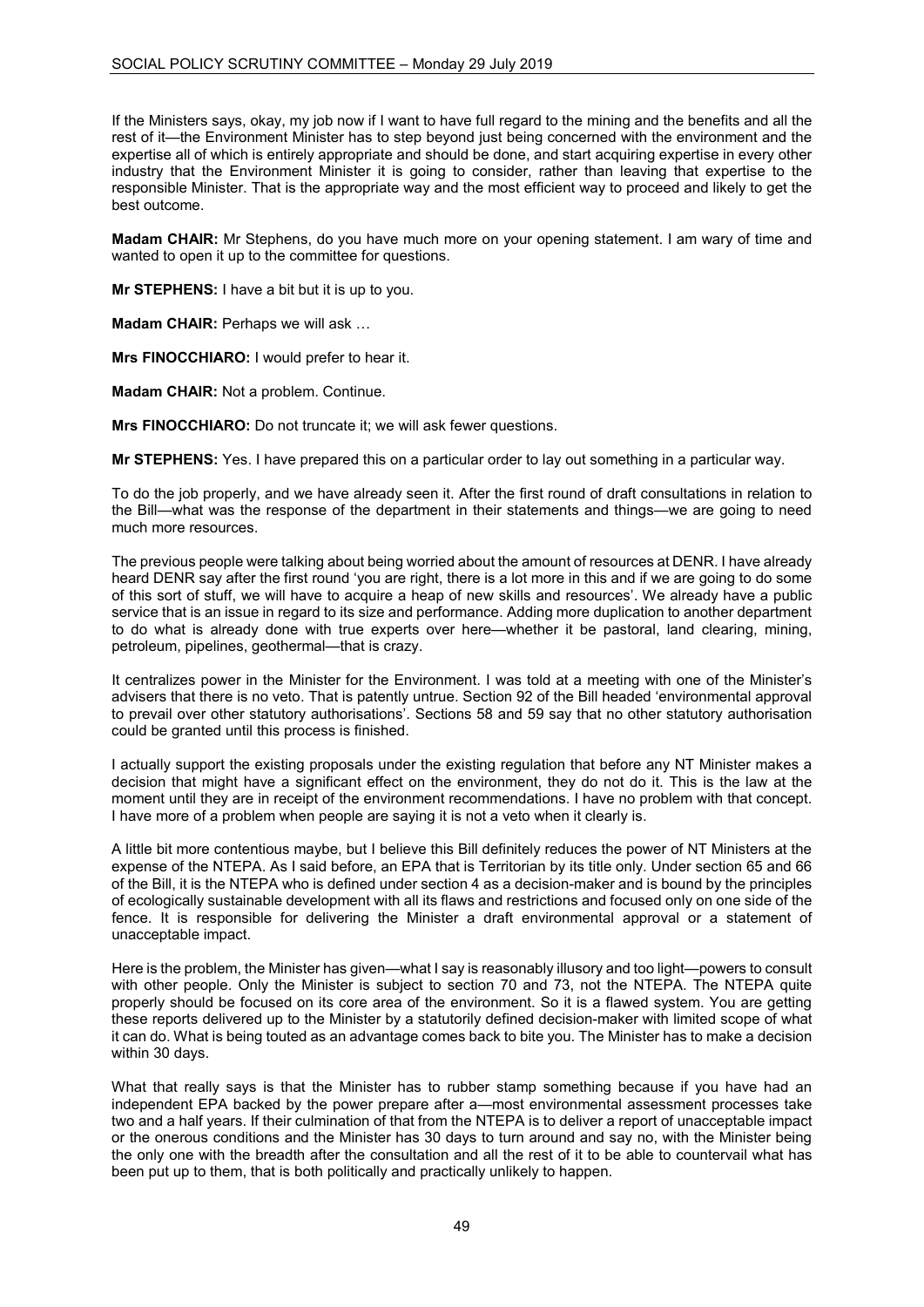You have delivered your development power of the Territory to a significant degree to the NTEPA. With the greatest respect to the good people on that body, that is not appropriate for the Territory. They should be used for what they are there for which are fearless independent experts making their recommendations about the environment but the balancing should be occurring elsewhere. That is not their job.

The issue was driven home, by who is now the Chief Justice of the Supreme Court of Western Australia, in a report that he wrote into the Western Australian *Environment Protection Act.* They have made some changes now and some things are different. But it is a crucial distinction.

The NTEPA having done all that work for the Minister, it is very hard for the Minister to successfully step away from that in the face of everything that has been done. If the Minister rejects the NTEPA reports there is always the issue—there is always the issue because everyone should be subject to the law—about challenge and having the Minister to remake the decision.

It has already been stated and I do not want to harp about it but I do want to say, as a Territorian, I find it disappointing that of eight members of the NTEPA, seven are interstate. That is not consistent with the aim of the government to bring people to the Territory, it is not consistent with the Territory's desire to be selfgoverning and it is not building capacity in Territorians. What we are seeing is they are adding more people with different expertise from areas which they are now moving over to regulate, such as mining, fracking, things like that. Just have environmental experts and leave the other experts back at the department.

It will increase time taken to undertake environment assessments and it will increase costs. Time is cost, it is not only employing the experts; it is renting your office every day, paying your employees and all the rest of it. The economic studies Australia-wide and internationally say that the most significant cost is not actually the dollars, it is the time and the time cost of money.

When you add it up, if everything was done at the minimum, that gets completely underwritten or abandoned when you get enormous terms of reference with enormous scope requiring 10 000 pages. Who, with the greatest respect, would struggle to read this, synthesise it and make something out of it.

Getting focused in the first part is the key problem and as soon as you blow out that, there goes your time frame. Honestly, with the greatest respect for community involvement, the questions which come in all need to be answered and the more you have, there is an appropriate degree, so this extends it, makes more of it. That all comes with more time, more cost and there is reference in here requiring more experts for particular cultural things. Rather than just responding to the circumstances of the case, it is mandating things and that is not a good approach.

I have said it will stifle innovation and reduce the growth of the Territory. I say that for this reason, the new concept of permanent declarations of protected areas and declarations of prohibited actions. We have sites of conservation significance which may be well-known to many people here. When they were introduced many years ago, there was absolute assurance by all government, quite properly, these are going to be quite large areas of environmental significance where they serve as an alert. If anyone is going to intrude upon this area of significance, we know that there is something to focus on and deal with.

Those areas have become no-go zones under the fracking moratorium and, to me, the declaration of prohibited environment areas is ripe for all SOCS to fall into those categories. When I read it, I thought that is where the SOCS belong, but it does not belong there, that stifles innovation. Rather than saying to someone no, you cannot even put forward a proposal, you should say 'oh, you have got a proposal in relation to that area which is quite significant'. We have got to really be focused about at least this aspect of it.

Over time and with technology things change. The proof of that, we have banned seabed mining in 2010 or 2011. The NTEPA was directed to write a report in relation to it in 2012—they were commissioned to do it. In 2019 there was still no report. Whereas the CSIRO and the rest of Australia see the next future of low impact mining as seabed mining and the Territory has already consigned it.

That is why I say it could stifle development and reduce the growth opportunities for the Territory. It does not respond to particular circumstances appropriately. Why do I say it has been introduced in a manner that is not sufficiently honest and transparent? For these reasons: the NTEPA said this was responsive to the Territory's circumstances, but where is all the massive environmental disasters, the issues that would mean that this would actually fix the problem. I do not think it will, it is the same but putting the power in a different person.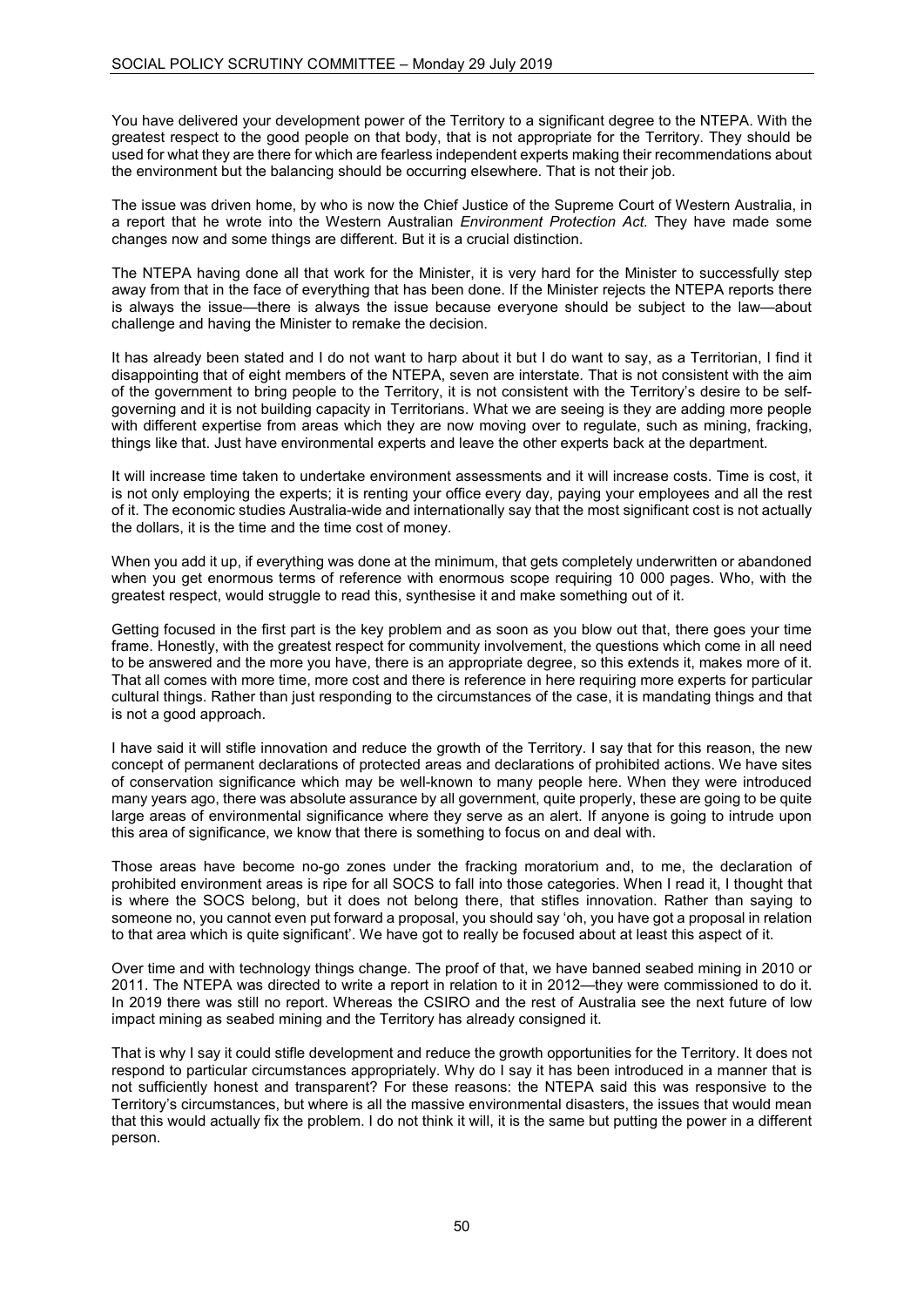They said it is in keeping with the principles of ecologically sustainable development but then do not define that or at least point out how differently it is defined from elsewhere that people generally understand that concept. It maintains it introduces a tiered system, but there was already a tiered system—inquiries, EIS and PERs (which were not properly or actively used). Those triggers—there were already triggers out there. The NTEPA already publishes a number of publications, e.g. under the *Planning Act* but if you have a planning proposal, here is a matrix of checks you tick, if you ever answer no to any of these, you should refer it. There are similar ones for mining et cetera.

But what are they all doing? Even in the legislation, you can have all the triggers you like but at the end, there is always the core concept, all matters that may have a significant effect on the environment should be referred. The triggers are simple ways to try to increase people's certainty of when that occurs—actually all triggers really must or should meet that definition. It is just a shorthand way for people to be clear about when they trigger what the NTEPA considers that definition.

I have had QC's advice about how that is interpreted and the view is, that bar is going to be set relatively low, which is appropriate. The NTEPA should consider things that are reasonably low level. The real trick is then what to do with it, whether to assess it, assess it without conditions or make it a PER or an EIS. That is really where we fall down.

Early on, we were the ones that pointed out to the government that there is a COAG system in place. It talks about the need for regulatory impact statements. Do you have one for this process? Then we saw a regulatory impact statement proposal come out. We participated in it as did many other people and I find it disappointing and less-than-transparent, for government not to release that information to everyone. I do not know what it says. It could say that this Act will reduce not only costs but time.

I think I have probably said enough. We have a lot of specific issues about specific provisions of the Bill that are set out in section eight of our report. There are 35 of them; I am not going to go through those. With that, I finish my statement.

**Madam CHAIR:** Thank you, Mr Stephens. I will open it up to the committee for a few questions.

**Mr TORGAN:** I will truncate my statement to get to questions but I did prepare a few comments specifically on DENR's response to your written questions after the 29 July public hearing. Specifically I will limit it to ecologically sustainable development.

In response to those questions, DENR defended stripping out social and economic considerations from the principles of the ESD because economic considerations are inherent in the definition of environment and to include the references to cost-effectiveness and economic considerations would create ambiguity. We believe that it is DENR's approach that creates the ambiguity and as we have submitted, creates a decidedly anti-development bent to the legislation.

The decisions under this Bill are to be made having regard to the principles. If the principles have been deliberately altered to remove certain elements of the environment from consideration, then ambiguity has been introduced into the decision-making process, especially when viewed in comparison to primary sources of the principles which in Australia would include the National Strategy for Ecologically Sustainable Development endorsed by Council of Australian Governments and which I might add, include economic considerations and cost-effectiveness amongst its guiding principles.

It is also inconsistent for the drafters of the Bill to oppose use of language regarding right to develop and cost-effectiveness from the Rio Declaration in the precautionary principle and the principle of intergenerational equity because it does not appear in the EPBC Act, but then refuse to include economic considerations in the decision-making principle which does appear in the Commonwealth Act.

As we noted in our submissions, it is this pick-and-choose approach that leads us to believe that this Bill has been drafted with an expressly anti-development slant by boxing in the decision-making abilities of the Minister. With that I will hold off on the rest of my comments.

**Mr WOOD:** I need to absorb all of that. It is very interesting and I need to go through what you have said. I just want to know from a Commonwealth perspective, because the Commonwealth has also some controls, have you had a look at where this legislation conflicts with Commonwealth legislation?

It is not a lawyer talking here, but if there is a conflict between our legislation and Commonwealth legislation, then Commonwealth legislation would override that?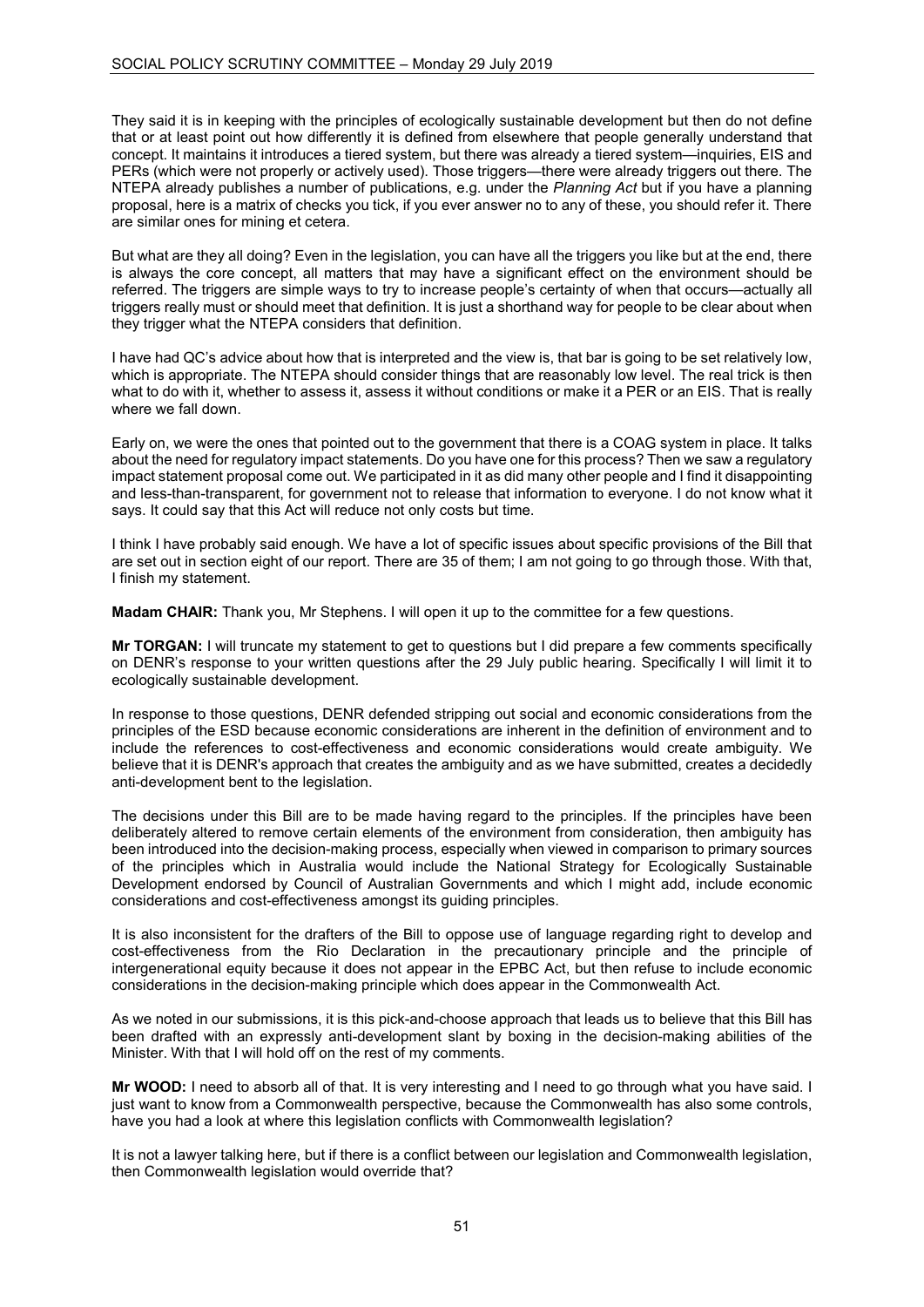**Mr STEPHENS:** There is no conflict. In fact, this legislation has provisions in it that allows—quite appropriately which is already done under the existing legislation—to have a single assessment process, but then an assessment report comes out from the NTEPA and it goes to the Commonwealth Minister and the Commonwealth Minister issues a licence. But the Commonwealth Minister is limited to 12 matters of national environmental significance. So, it is only if it is one of those triggers that the Commonwealth Minister gets involved.

Then you will have whatever the Territory's responsible Minister decides how to regulate it and the Commonwealth approval. You have no choice, you have to meet the Commonwealth approval. If that is inconsistent with the Territory requirement the Commonwealth will prevail. In my experience, I have not seen that happen. There are usually some efforts between the authorities to make sure that does not happen. The Commonwealth is focused on migratory species, Ramsar wetlands, uranium or those matters of national environmental significance, though it is generally not a problem.

**Mr WOOD:** I had another question. I might leave it for a minute while I get my thoughts in order.

**Mrs FINOCCHIARO:** Essentially, in Ward Keller's view, the removal of some of that wording from the Rio Declaration really reinforces an anti-development starting position?

**Mr STEPHENS:** Honestly, I do not really like the word 'anti-development'. I just prefer to ask about the focus of what is going on. The focus here with the removal of those words is all about the environment. Of itself, I have no problem with that. But when you come to making a decision about whether a project will proceed that will definitely impact on the environment, unless there is a balancing mechanism, the answer must be the development is unlikely to proceed. That is at …

**Mrs FINOCCHIARO:** Because there will always be an impact.

**Mr STEPHENS:** Well, it will always have an impact. You cannot have a mine without having a hole, a new lake and a new mountain. You cannot have a pipeline without digging up several hundred kilometres. You cannot have an LNG plant without emitting greenhouse gases.

For all the price of everything we enjoy in a modern society, you cannot forget that there is a price to pay. That price should be studied, documented and mitigated as far as possible. But if what we are really saying, when you read this legislation, is that it is the environment above all else, we have consigned ourselves to a non-development Territory. As a Territorians with, relatively speaking, a large Territorian business, I have not signed up for that. I want legislation for the benefit of Territorians and I want people to weigh cost and benefit. I do not want us to be driven by only looking at the cost, because that is not an appropriate way to decide whether or not activity which should benefit all Territorians, should proceed.

**Mr WOOD:** Is that not the definition of sustainable development?

**Mr STEPHENS:** Well, not really …

**Mr WOOD:** No, no, I am not saying here. Your definition is what I believe sustainable development is about weighing the balance up between the damage and the cost benefits and the word they use, intergenerational. I say the effect on future generations.

**Mr STEPHENS:** Generally, I believe many people in government believe that this is it—they can do it this way. But I am saying I do not know. It is not like that. I hope the reason for taking this unusual step—I generally as a rule would not make public statements like this, given the firm I have and the people I represent and all the rest of it, but I am concerned about the real effect of this on the Territory because I do not think what we are trying to achieve is being achieved by this legislation. It has the real chance of undermining what I generally think we all want—which is that absolute weighing.

I am not suggesting we do not have regard for the environment or that some projects deserve a no—not at all. But we already do that and have already successfully done that for the biggest project we will every have in the Territory. For all the mines we have, we have \$450m out of the \$1bn in Territory own source revenue this year.

These things that have an impact on our society are critical so all of us. It is not just about money it is about jobs, development of infrastructure and opportunities. You cannot be a mendicant in society where we are happy not to change our environment but we will have all the benefits of the phones with all the minerals in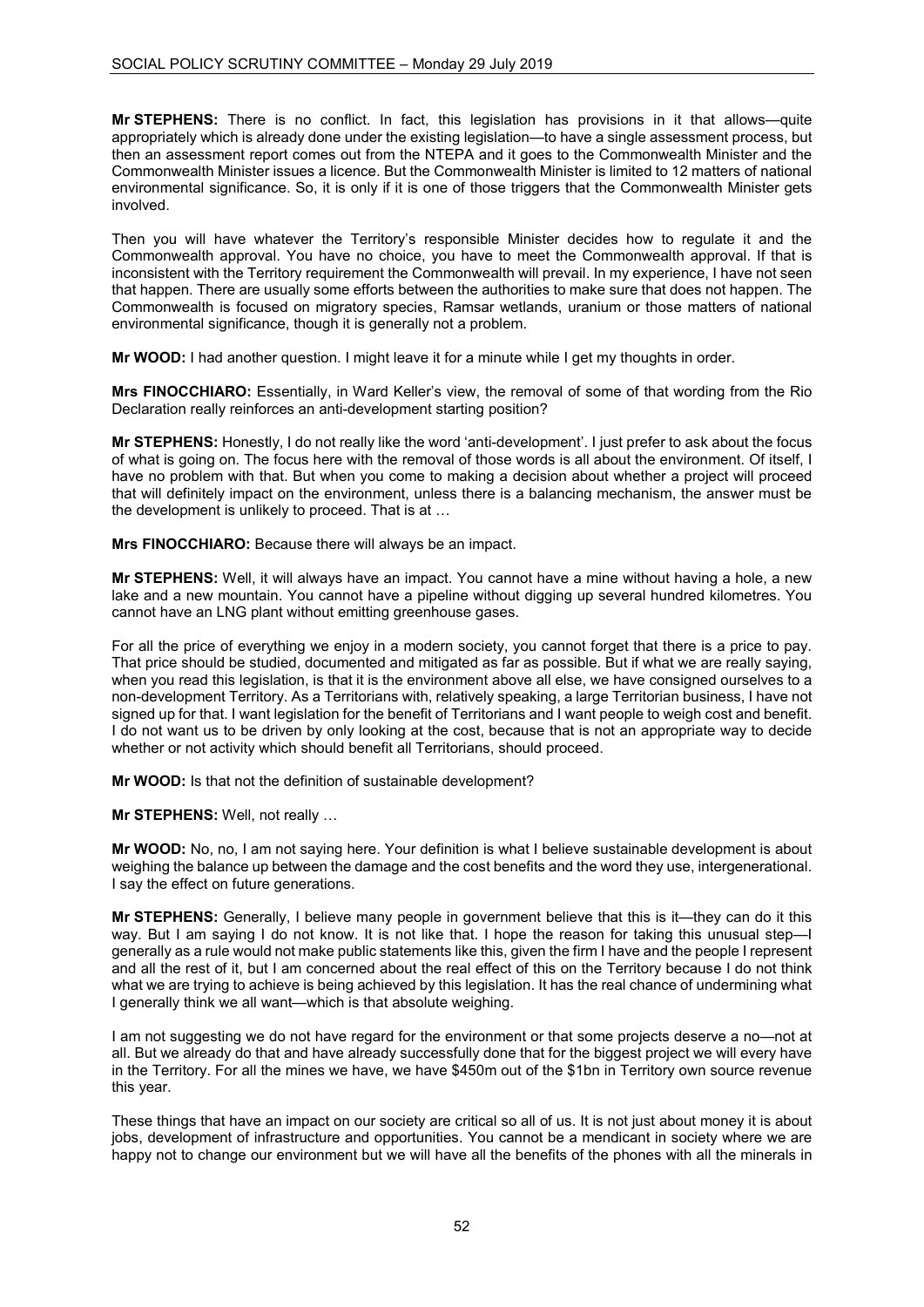them and the electricity that is provided by gas from somewhere offshore. You have to accept the cost as well but you have to make a critically focused decision every time. Is the cost worth it?

I have tried to demonstrate through—I am maybe tiring you—stepping this out, why I think that this does not appropriately do that and has a significant risk of not meeting that most fundamental objective.

**Mr WOOD:** Can I ask about the EPA—I was involved when the EPA first came into the Territory, there was a lot of discussion about whether we needed one because we had the department of the environment then and if we had one, would it turn into a bureaucracy like Western Australia. They have a huge EPA and my understanding is that they do subdivisions and all sorts of things. We have an EPA at the moment that I presume has a statutory authority principle and it looks at projects and makes a decision and that is the decision that the government has to look at before it decides.

What is the difference between what we have now in relation to the EPA and what will be the difference under this new Act in relation to the EPA and its relationship with the government or the Minister?

**Mr STEPHENS:** The most crucial thing is that at the moment the NTEPA makes a recommendation to the environment Minister. The NTEPA produces and signs off the assessment report. You can see the last one signed by Paul Vogel. The Minister gets to comment on it and then the environment Minister hands that over to the relevant Minister—let us say the mines Minister because everyone seems to focus on that but it could be anyone else—and then that Minister does the weighing.

That Minister can choose to only take part of what the NTEPA, substitute its decision and decide that that is the way we need to protect the environment and says it probably should not proceed but the benefits of the project outweigh that so I am going to compromise that bit, change my recommendations, use my experience or my department's experience—an expert regulator in this area—and do that.

This new one, the way it is going to work now, the responsible Minister can do all that he or she likes by the NTEPA is only feeding up to the environment Minister and does not have the scope that the environment Minister has in terms of thinking about other things. If they are doing their job properly they are much more bound by ecologically sustainable development without clause 70 and 73, they have to deliver that report and then the Minister can override it, but the Minister is bound him or herself by ecologically sustainable development, the objects of the Act and all those other things with a very slight concessions to overturn that decision. While it is theoretically possible, I am saying to you that it is a real challenge.

It is a challenge politically. You need a fair bit of spine when the whole groups are saying that the independent—as if that is of itself some great thing, just being independent. Being independent is not always the best thing. Especially if you are not a Territorian.

**Mrs FINOCCHIARO:** You are talking to the wrong person.

**Mr STEPHENS:** You need the political spine and support to override that and you have to be able to legally and practically do it when everything was weighted in serving up recommendation 'a' and you want to say 'b' and you have 30 days to do it, to countervail all that effort to reach decision 'a'. It is not fanciful but it is not far from it.

Does it expose potential—I act for project proponents and we always deal with people who do not want projects and you see it with Adani and everything else. People who just want to stop because they have a particular view of the world. This disproportionally increases the opportunities for those people.

I am not saying people should not have a say and people should not be able to challenge it, but that is weighted against good decision-making.

**Mrs LAMBLEY:** We are going to have to move on. Thank you very much for your time, Mr Stephens and Mr Torgan.

> The committee suspended. \_\_\_\_\_\_\_\_\_\_\_\_\_\_\_\_\_\_\_\_\_\_\_

> $\overline{\phantom{a}}$  , and the set of the set of the set of the set of the set of the set of the set of the set of the set of the set of the set of the set of the set of the set of the set of the set of the set of the set of the s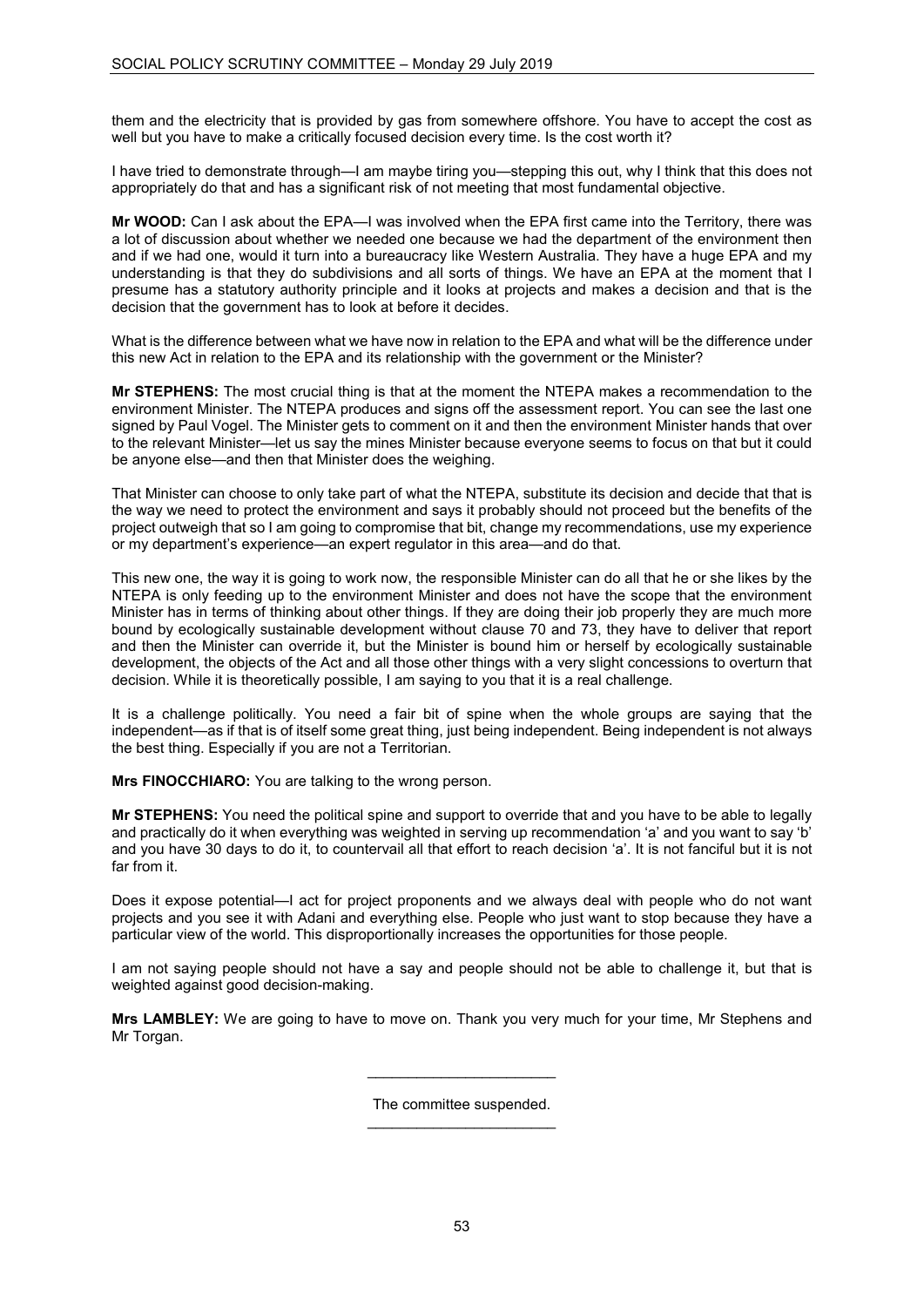# **Arid Lands Environment Centre**

**Madam DEPUTY CHAIR:** Good afternoon, Alex. This is Robyn Lambley the Deputy Chair of the Social Policy Scrutiny Committee. Welcome to the session this afternoon.

First, I would like to acknowledge my committee members in attendance today: the Member for Namatjira, Chansey Paech; the Member for Sanderson, Kate Worden; the Member for Spillett, Lia Finocchiaro; and our Chair, Ngaree Ah Kit, the Member for Karama. She has just stepped out for a few minutes and will be back shortly. I welcome you from the Arid Lands Environment Centre joining us this afternoon, Alex.

This is a formal proceeding of the committee and the protection of parliamentary privilege and the obligation not to mislead the committee apply. This is a public hearing and is being webcast through the Assembly's website. A transcript will be made for use of the committee and may be put on the committee's website.

If at any time during the hearing you are concerned that what you will say should not be made public you may ask the committee to go in to a closed session and take your evidence in private.

I will ask you to state your name for the record and the capacity in which you appear. I will then ask you to make a brief opening statement before proceeding to the committee's questions.

I also forgot to acknowledge the Member for Nelson. Gerry Wood is also joining us this afternoon.

Thanks Alex, if you could state your name and your position.

**Mr READ:** My name is Alex Read and I am the Policy Officer with the Arid Lands Environment Centre.

**Mrs LAMBLEY:** Would you like to make an opening statement?

**Mr READ:** Yes, thank you. Good afternoon to the Chair and committee members. To begin I would like to thank the committee for the opportunity to appear before you today. This process is critical to democratic law-making and confidence in the institute of parliament.

I would like to acknowledge that I am speaking to you today from Central Arrernte country and to acknowledge the elders of the country past, present and emerging. Indigenous environmental and cultural knowledge needs to be safeguarded and valued, protected and restored for environmental health.

The work of the department today should also be commended. It is a really challenging body of law that is forging a new path for the Northern Territory. The commitment of the department to getting a reform in to a Bill before parliament should be recognised.

This Bill is the most significant reform of the system of environmental governance of the NT since its creation more than three decades ago. The Bill before parliament represents a victory for all those who love the landscapes and places of the NT and to ensure a health livelihood for current and future generations.

It is an opportunity to implement an Act which will move the NT forward and safeguard all of our futures. It is a critical juncture for the NT. It is an opportunity to hold strong and deliver a responsible policy that supports communities and environments rather than pandering to the narrow ideological and economic interests of a select few.

This is time to act in the interests of all Territorians and to take our duty of care to the environment and future generations seriously. While it is a promising start, the Act simply establishes the basic minimum acceptable standards of modern environmental protection. It is about evidence based accountable, transparent and independent decision-making. These are the core principles of good governance which are crucial for a healthy functioning, democracy and economy.

The Arid Land Environment Centre is the peak environmental organisation in Central Australia. ALEC has a long and proud history of empowering communities to participate in decision-making to protect the places that they love and enjoy.

We have been working to safeguard the health of people and country since 1980. We work within a broad network of over 400 members and 2000 supporters who care deeply about the NT.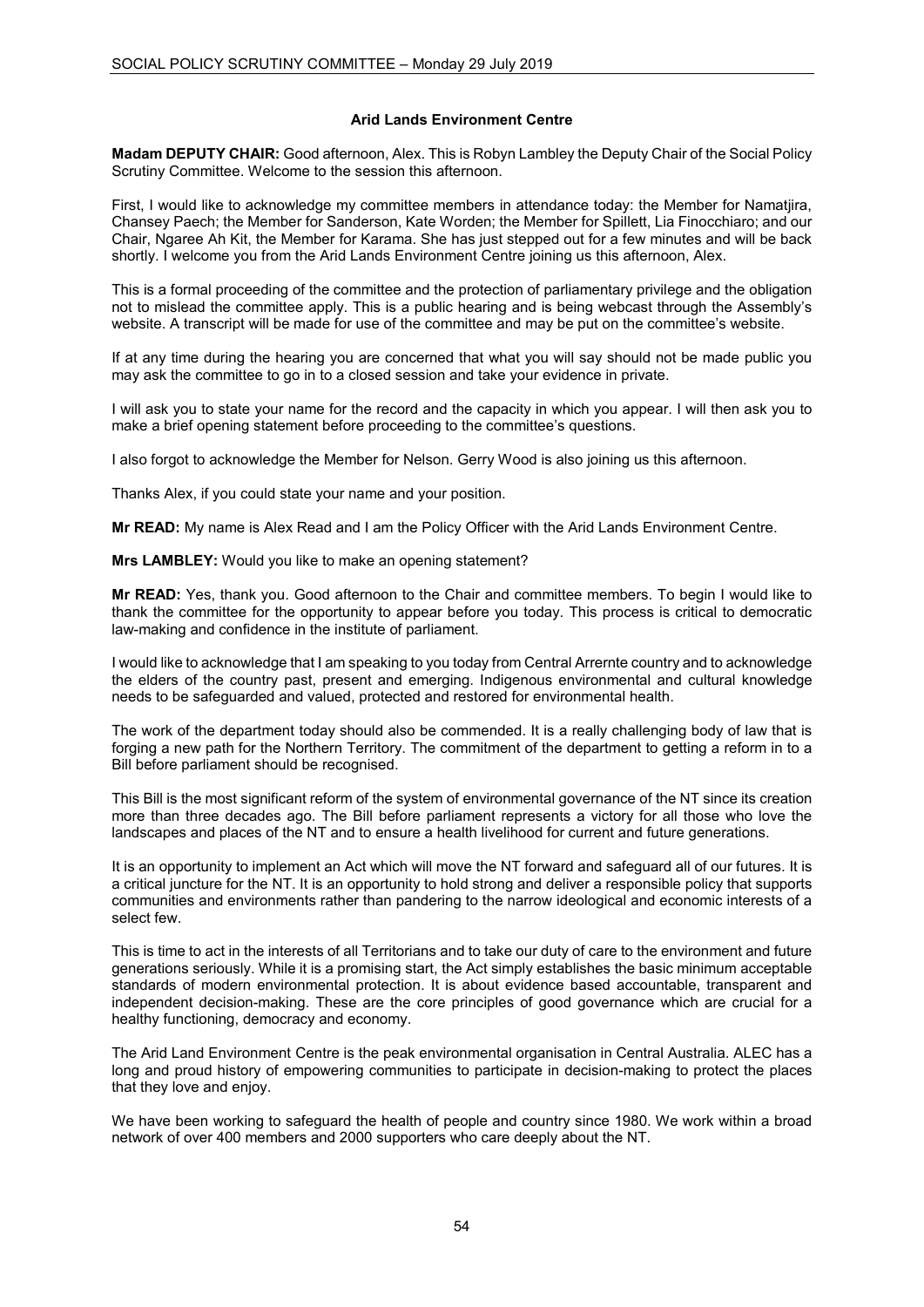We work within this network to ensure that environmental factors are properly integrated in to decisionmaking to ensure that environmental issues are properly valued. For too long environmental issues have been considered as externalities, falling by the wayside and we all pay the cost of this. Environmental and human health are all interconnected and this law needs to recognise and uphold this. This Act is therefore also going to protect the people and communities from the impacts of environmental degradation which is absolutely fundamental at this time of growing ecological issues, climate change and resource depletion.

The litany of environmental disasters, loopholes and scale of legacy contamination is concerning to say the least. Industrial activity is shrouded in secrecy and opaque process. It is clear that a new Act is sorely needed.

This Act is a monumental change from only tens of pages to a properly comprehensive framework. Reform is not just about the environment, it is about people and communities. We know full well the risks of environmental contamination from mining and other projects. Contaminated ground water and heavy metal pollution can, and have, completely destroyed livelihoods in the NT. Arguing against reform is wilful denial of these catastrophes. Redbank copper mine is an ecological dead zone.

The government and industry have a duty of care to ensure that they do not risk the health of the environment and community for the pursuit of profit. To argue against this reform is to argue for the continuation of these polluting legacies which will continue to risk public health.

I work within a broad community in the NT and hear every day about the failures, accidents, pollution and degradation that characterise the track record of the NT. The NT has a very poor reputation in environmental protection, which is no secret. As we know from these disasters, we have a responsibility to act. Indeed, this is the duty of care that all Territorians and future generations are owed.

The NT is moving into an uncertain and challenging future with many emerging threats. Unconventional petroleum, large-scale agriculture, mining and climate change are placing increasing pressures on the NT. There are five large mining projects that are proceeding through assessment in the south. These need to be properly managed and regulated so they do not leave a legacy of contamination that has so often been the case for the NT.

The critical recommendations from the Pepper inquiry was to have a clear separation between agencies responsible for promoting an industry and those managing the environment. The importance of this Act in providing accountable and transparent government can, therefore, not be overstated. Another key finding from the inquiry was the lack of public confidence in industry. Without these laws, there will not be any public faith for industry to operate in a way that properly protects the environment.

The majority of indicators have indicated environmental health in the NT is deteriorating—soil, water quality, threatened species and ecological integrity, for example. Environmental assessment plays a fundamental role in outlining a system for environmental health, producing information and data that informs our knowledge in working beyond harm minimisation to ensure that projects are able to restore and rehabilitate environment condition. It is no longer acceptable to just minimise harm, we must be working to restore ecological health.

Since its inception decades ago, these laws have not been properly updated. We now have a once-in-a-lifetime opportunity to transform a system of environmental government into a modern, transparent accountable and independent framework that embraces modern environmental changes.

The majority of stakeholders in this reform have supported the introduction of a strong Environment Protection Bill. This is really important to know. A small minority have been fighting to weaken it and that has led to some significant concessions along the way. These concessions have weakened the Act beyond the initial intent of the reform. These voices are not as loud as the rest of Territorians who recognise we are all entitled to clean air, water and land to support our livelihoods. Those who seek to compromise or weaken this law in order to suit their narrow ideological agendas should not be given a louder voice when the overwhelming majority of Territorians want the NT to move courageously into a more sustainable future.

Our economy has disturbed the environment. We need this law to deliver sustainable projects that do not jeopardise other industries and environmental health. This is not economy versus the environment. The economy operates within the environment and is dependent on the health of our natural system. Primary industries require healthy soil, water and air.

There are many industries in the NT that are calling for this Bill and recognise its crucial importance for providing economic stability through policy certainty. It has been distorted by a sector of the economy that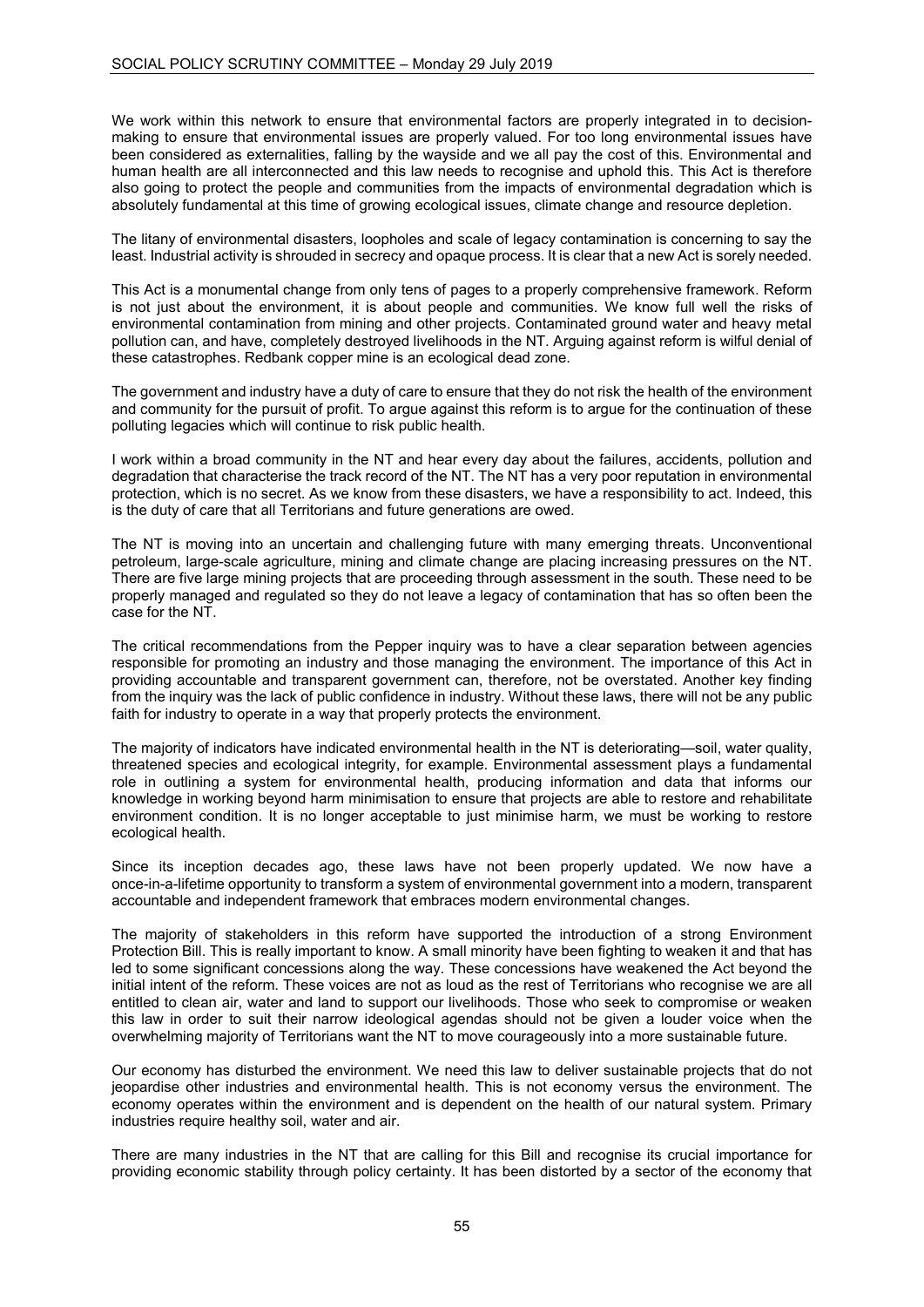sees this as a threat. We should all be very alarmed at this lobbying. If an industry cannot afford to work in a way that does not compromise our health and environment, then they are not the industries that we want operating here.

Legacy contamination is already costing Territorians millions of dollars, and this does not even include the uncosted harm to environmental systems because of degraded waterways and soil. Protecting the environment should simply be the cost of doing business. The clear fallacy from certain industries is that if they are not investing in environmental protection, it does not mean that these costs simply disappear. These costs are transferred on to the public in the form of degraded waterways or diminished pastoral productivity or the rehabilitation efforts on a legacy mine lease. These are known as ecological goods and services. The cost of these through environmental degradation are not known, but are likely to be significant until we ensure that industries pay their fair share.

This is why it is so important to include ESD and the 'polluter pays' principles and ensure that decisionmakers apply it. This is about taking preventative management steps to reduce the costs of environmental harm. We know that some large rehabilitation bonds have been vastly underestimated, leaving the public in debt to the tune of millions. These costs cannot continue to be left to the public. The choice we have here is clear. Should those who profit from environmentally harmful activity pay for environmental protection or should the rest of the public in the NT?

There is an important conversation we need to have as a Territory. What is the cost of development? Are we prepared to accept ecological dead zones, thousand-year legacies of heavy metal contamination and people displaced from country and culture? This is therefore an issue of economic justice and intergenerational equity. The voices of those who only care about cost do not offer much to resolving this debate.

The other crucial point worth noting is that it is only a narrow component of the industry in the NT that are resisting this reform. There are many industries such as the carbon fund industry that recognise the value of this Act to provide policy certainty and facilitate sustainable development. I have also heard from mining companies in the centre who acknowledge that this reform is way overdue and that it was only a matter of time until we updated our systems to be consistent with the rest of Australia.

It is largely disingenuous and reckless for some companies to hold the economy of the NT to ransom. Our mineral and resource wealth is not going anywhere. It is worthwhile noting that no one from industry is speaking about the monumental costs associated with legacy projects, the impact of heavy metal contamination of animals in MacArthur River, the heavy metal dead zones of Redbank mine or projects that simply slip through the cracks.

Industries are holding healthy communities and landscapes to ransom to support their profits but this is a false dichotomy. Projects can function with proper environmental responsibility and this is now the minimum standard accepted and expected by the public. Social licence to operate is no longer possible without taking environmental responsibility seriously. Arguing against this reform is simply arguing to operate within the impunity and we need to ask whether these are the kind of industries we want to operate in the NT.

We should all be very concerned by arguments that they cannot afford this reform. The attitude of entitlement to policy development is a threat to the public interest and the future of the entire NT. It was also misleading for industry to argue against these reforms by suggesting it is impacting their viability. This Bill can hardly be responsible for impacts before it has become law.

Politically this reform is also of crucial importance as it was a key election commitment. Government must deliver a strong environment protection Bill to maintain public confidence and faith in government. An overwhelming majority of Territorians support this reform and they understand very clearly that the current system is failing and a new model is desperately needed. We need to look to the future in both modern environmental challenges and set a clear path towards a sustainable future. Only with strong environmental law for the NT is boundless truly possible.

This reform is drastically needed to bring policy certainty. It will outline a transparent process and steps for proponents to engage, if they seek to undertake an activity with an environmental impact. You have heard that some industries are worried about uncertainty but this Act will create the process for outlining clear standards of activity and behaviour. It is vital to have a clear separation of powers to make independent decision-making.

My work is to hold industry to account and it is always a struggle, if not impossible, to find information about harmful activity. The Act will improve the availability of information and promote open processes to hold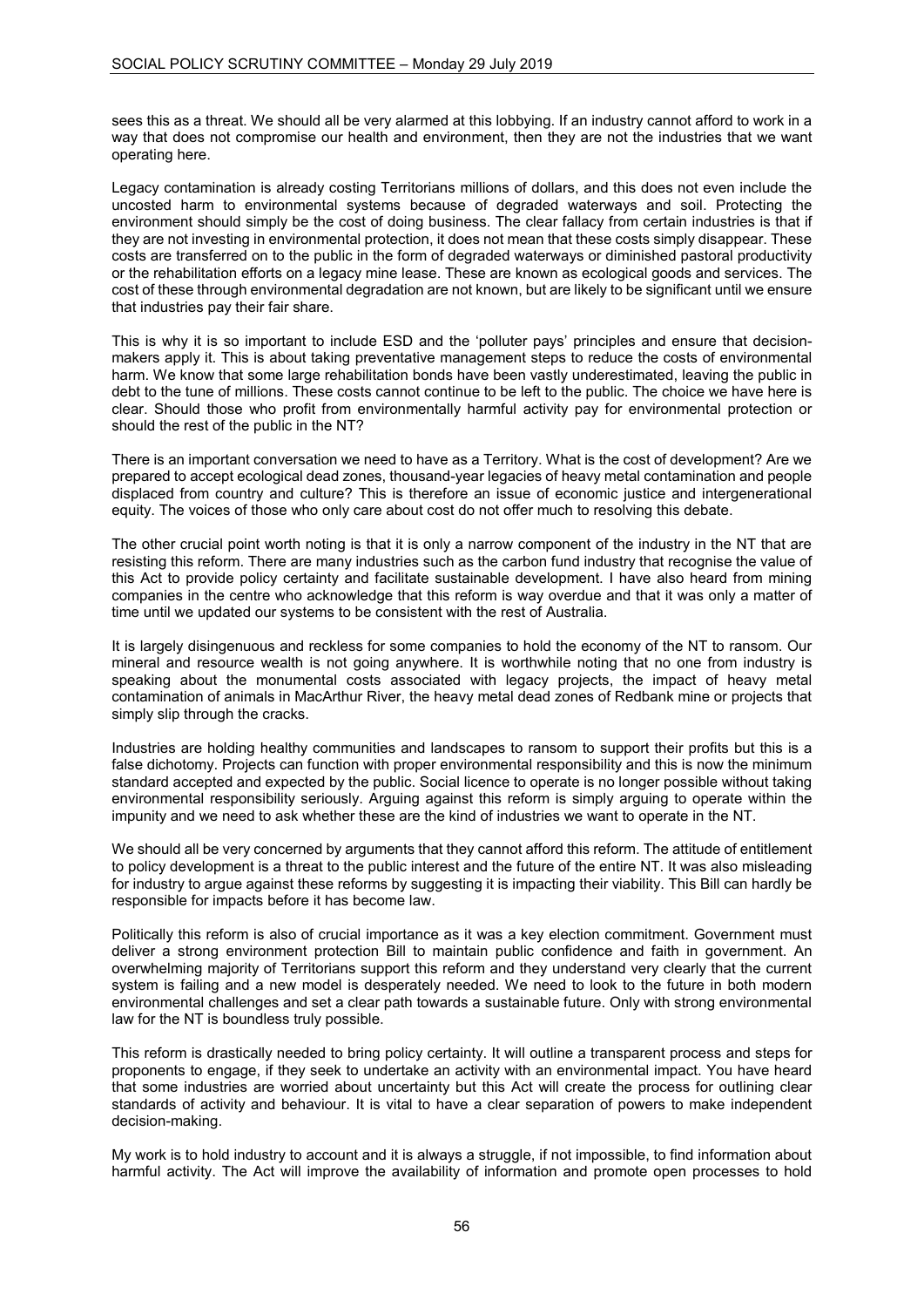operators accountable. This Act will appropriately constrain the discretion of the Minister. Decisions will be based on independent and strong advice from the EPA which is the appropriate check and balance on the decision-making of the Minister.

With a crisis of government confidence, it is vital that there are processes in place to manage conflicts of interest. Community confidence in these laws is really lacking. The Pepper inquiry made it abundantly clear that Territorians do not trust industry to do the right thing with strong laws absolutely necessary to improve public confidence.

Crucial to this is certainty in transition time lines. It is simply bad policy to require one industry to comply with the law while others are exempt. The environmental laws in the NT make this jurisdiction a national pariah. This is a reputational risk if we are not seen to be a place that respects and values the incredible natural beauty and wealth of our ecosystems. This law therefore has an important symbolic role to play in outlining clear standards to make it clear that environmental protection is the cost of development. If we cannot afford to protect the environment, that enterprise is simply not successful and should not be accepted in the NT.

We need to become a place that says to people that want to move here that we acknowledge the importance of that natural beauty. These laws will be necessary to safeguard the lifestyle supported by the environment that we all enjoy as well as protecting public health. This Bill will create a significant shift in the framework of environmental assessments by introducing a vital layer of accountable decision-making to environmental approval. The rest of Australia understands this importance and uses environmental approval as a way of ensuring that decisions are made according to the best available science, independent and acceptable to impacted communities.

This approval is an effective tool for ensuring that once operating, activities are subject to strict compliance and enforcement to provide for more transparent and accountable decision-making throughout the entire life cycle of the project. Improved transparency, independence and accountability is crucial at this time when public confidence in government and corporations is waning.

It is important that we note our concern with the process of consultation and engagement. Critical aspects of strong environmental protection have already been dropped because of industry lobbying. We are concerned that certain interests have been given disproportionate access to decision-makers to the detriment of the public interest. The reality of this influence is obvious in the detail of the Bill.

A critical flaw in the current Bill is that it provides disproportionate influence to proponents of an action against the broader public and community. There are sections that allow a company to apply for exemptions from information and compliance requirements. A company can simply request that they do not have to provide information if it inconveniences them.

Section 113 allows a company to be exempt from providing crucial project information that is a true veto. A veto of compliance only protects the economic interests of a proponent against all the cultural, social and environmental factors.

Providing a draft approval to a proponent is inappropriate and prioritises the interests of a developer against the environment and community. A statement of unacceptable impact is open to proponent consultation. This is entirely problematic and will allow only the proponent to influence decisions.

Decisions should be guided by independent robust science and expert feedback and community engagement. There is an obvious conflict of interest to consult a proponent on whether the project should be approved or not. Furthermore, it is simply hypocritical for groups to be concerned about transparency when we all have to fight tooth and nail for information about what a company seeks to do to the environment.

We know from our members that this reform is supported. Furthermore, the vast majority of stakeholders in this process also support the amendment and strengthening of this law. There are loud calls of support except from those who are not willing to take environmental care seriously. We are calling for the inclusion of climate change, merit and judicial review, proper engagement with Indigenous communities and properly empowering the public to participate in decision-making processes. These are all best-practise environmental law, nationally and internationally.

In addition to the Bill, there must be a commitment to properly resource the department to undertake the increased cost of monitoring compliance and enforcement provisions. The Bill is strong and a significant improvement but there are critical weaknesses which need to be addressed and amended so they can properly protect communities and environments in the NT now and into the future.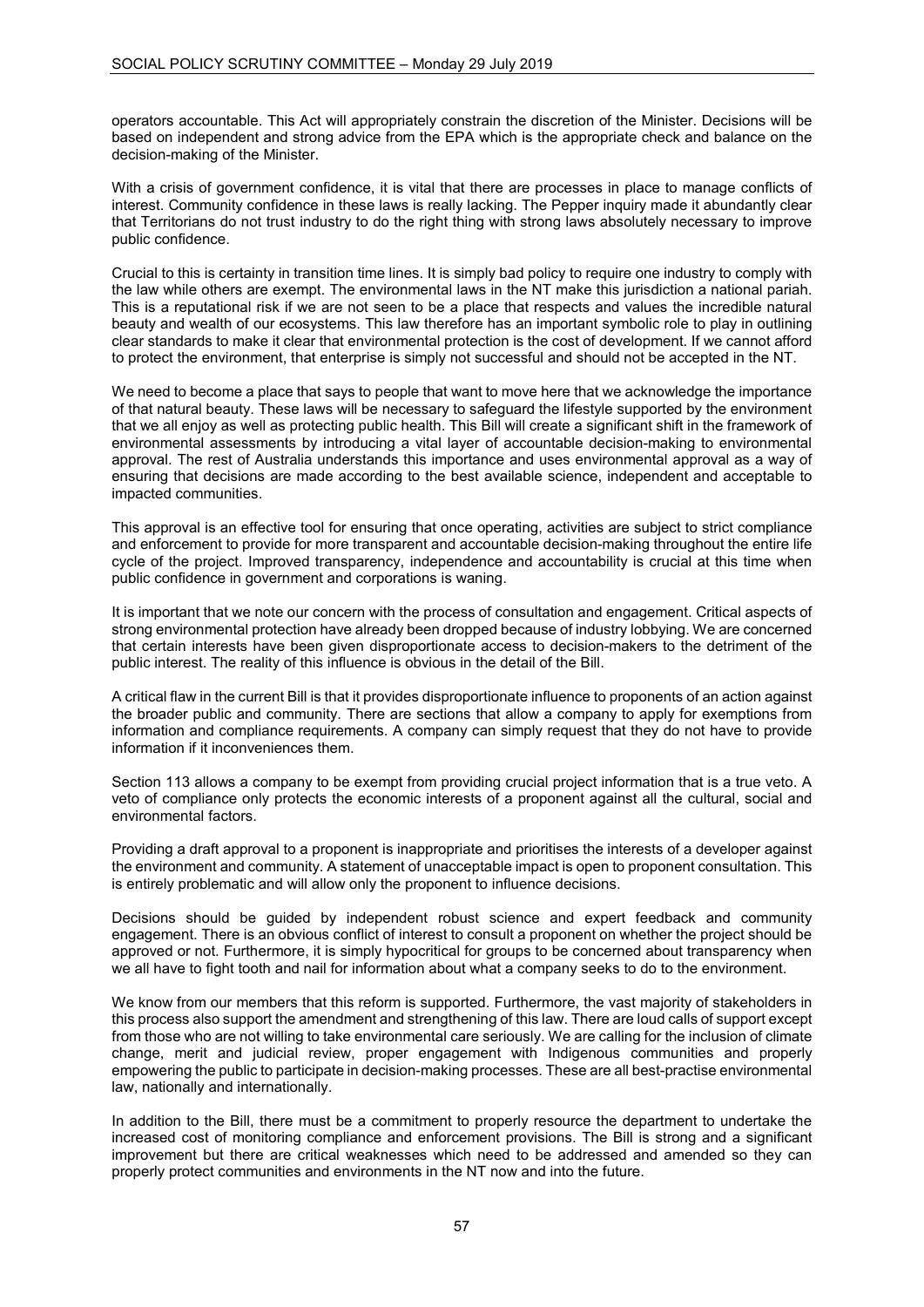This is a critical moment for the NT and I implore the government to pass the Act with all the suggested improvements as with the majority of other stakeholders in the NT. Thank you.

**Madam CHAIR:** Thank you. I will now open it up to the committee for any questions?

**Mr WOOD:** You mentioned some critical issues have been dropped in favour of development. Were you talking about the existing legislation or the new legislation?

**Mr READ:** Yes, the current Bill has got review sections which have been dropped from it.

**Mr WOOD:** That has been put back into the new legislation, is that correct?

**Mr READ:** Yes, I think that this was an absolutely fundamental part of strong environmental law and this has been a commitment from the government as well as the recommendation from the inquiry that open standing for judicial review and merit review is vital to having a way to effectively engage in decision-making. Because of this option being denied to impacted communities, we were effectively locked out from the decision-making process. The judicial review is the only way of making sure that we can assess decisions against legal standards and merit review is making sure there is an acceptable decision-making processes in play.

**Mr WOOD:** But you would still be part of the normal process when there is an environmental impact statement being put forward? You would still be able to put your views in that process?

**Mr READ:** You can put your views into that process, of course, but there is very little way to hold the decisionmaker accountable if they decide to disregard that advice or those comments, even if they are really serious and well-founded concerns from communities that would be impacted by that project.

**Mr WOOD:** Should there be some limitations on how long those judicial reviews can take? There can be the argument that people might do it just for the sake of holding up a project, not because there is perhaps any great depth in the objection, but they do not like the project and one way to hold it up would be to go down the judicial process. Should there be some guidelines as to what the limitations are on that process?

**Mr READ:** It is important to make it clear that judicial review is only about making sure that decisions are made according to law. These are not ideologically motivated challenges these are spreading accountability and compliance responsibility out to the broader community. If people see concerns with the integrity of the process or whether it is being made properly according to law, then they can make a claim for judicial review.

The claim that a judicial review is going to hold up projects and extend time lines is largely unfounded. It is rare to find that a project has been completely shelved or dismissed because of successful judicial review. It is not a well-founded risk to projects in the NT. That is a question for the court to decide anyway, that is not within the ambit of the Act to set out a clear time line for judicial review.

**Mr WOOD:** Thank you.

**Madam CHAIR:** Are there any further questions from the committee? There are no further questions.

Mr Read, are there any closing points that you wanted to leave us with?

**Mr READ:** Thank you for this opportunity to be before you. I want to make it clear that this is a critical moment and an opportunity to acknowledge our history and move forward embracing all these challenges, including climate change and more mining and petroleum activities. There is a lot of support for this within the broader public in the NT and a lot of political and public confidence at stake here if this is not passed with the recommendations that are largely supported by the majority of stakeholders that have participated in the reform.

Thank you for your time.

**Madam CHAIR:** Thank you for your time, Mr Read.

The committee suspended.  $\overline{\phantom{a}}$  , and the set of the set of the set of the set of the set of the set of the set of the set of the set of the set of the set of the set of the set of the set of the set of the set of the set of the set of the s

\_\_\_\_\_\_\_\_\_\_\_\_\_\_\_\_\_\_\_\_\_\_\_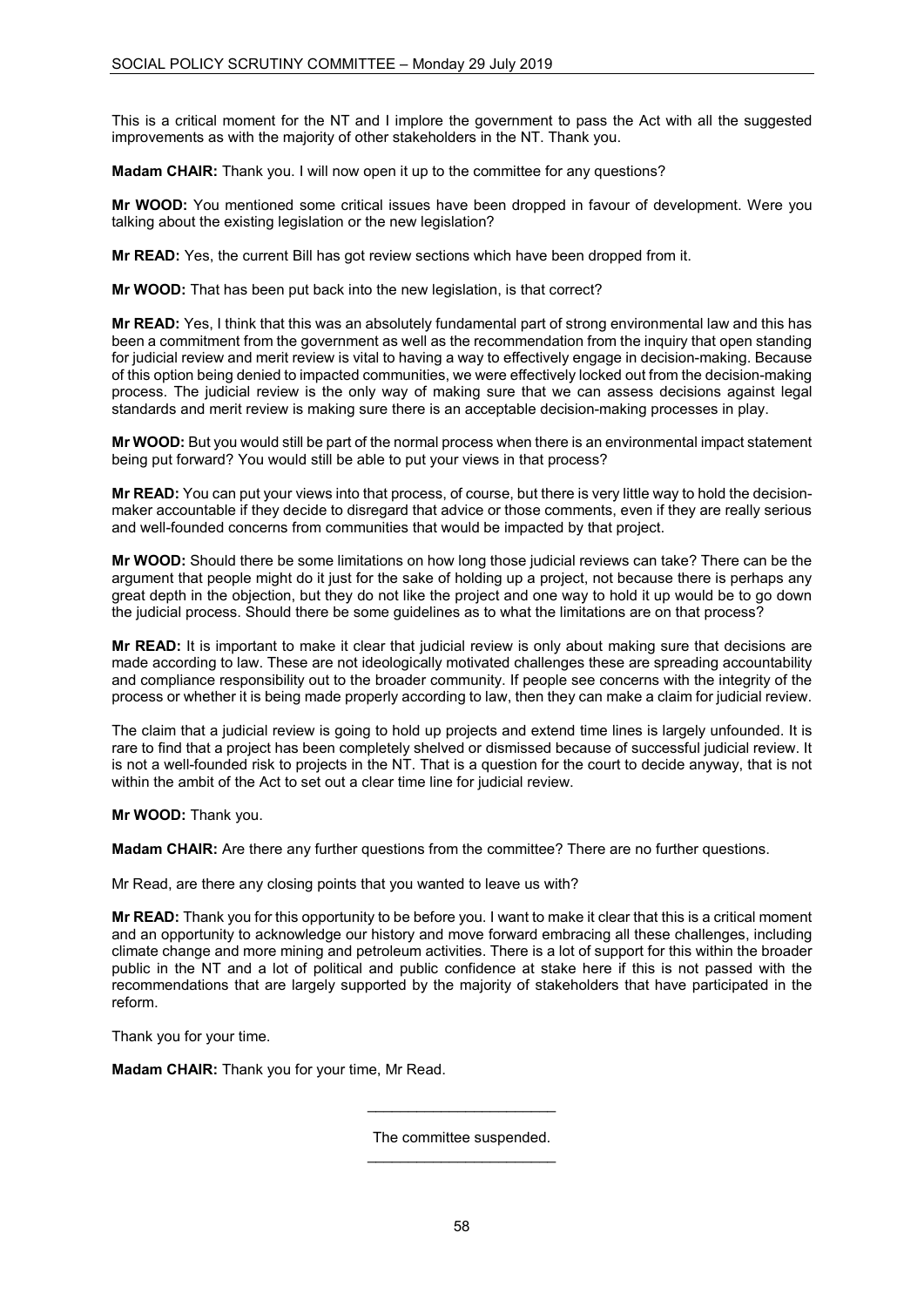# **Northern and Central Land Councils**

**Madam CHAIR:** Good afternoon everyone and thank you for joining us. I am Ngaree Ah Kit, the Member for Karama and the Chair of the Social Policy Scrutiny Committee. On behalf of the committee I welcome everyone to this public hearing into the Environment Protection Bill 2019.

I acknowledge my fellow committee members in attendance today: the Member for Araluen, Robyn Lambley; the Member for Namatijra, Chansey Paech; the Member for Spillett, Lia Finocchiaro; the Member for Sanderson, Kate Worden; and our parliamentary colleague, the Member for Nelson, Gerry Wood.

I welcome to the table to give evidence to the committee from the Northern and Central Land Councils, Greg McDonald, the Manager Minerals and Energy and Diane Brodie, Research and Policy Officer. Thank you for coming before the committee this morning. We appreciate you taking the time to speak to the committee and we look forward to hearing from you today.

This is a formal proceeding of the committee and the protection of parliamentary privilege and the obligation not to mislead the committee apply. This is a public hearing and is being webcast through the Assembly's website. A transcript will be made for use of the committee and may be put uploaded to the committee's website.

If at any time during the hearing you are concerned that what you will say should not be made public, you may ask that the committee go into a closed session and take your evidence in private.

I will ask each witness to state their name for the record and the capacity in which you appear before inviting you to make a brief opening statement and proceeding to the committee's questions. Could you each please state your name and the capacity in which you are appearing?

**Mr McDONALD:** Greg McDonald, Manager Minerals and Energy, Northern Land Council.

**Ms BRODIE:** Diane Brodie, Research and Policy Officer, Northern Land Council.

**Madam CHAIR:** Thank you. Mr McDonald, would you like to make an opening statement.

**Mr McDONALD:** Thank you, yes, I would. Thank you, Madam Chair and members of the committee, for the opportunity for us to present today. We acknowledge the government has stated the case for change and we support the government's reform agenda.

Firstly I would like to give a bit of background about the Northern Land Council. I would also like to make it clear that we are here today on behalf of the Northern Land Council however we are happy to talk to the joint submission that was submitted by both the Northern and Central Land Councils to both the December iteration and the more recent proposed amendments to the draft Bill.

The Northern Land Council is an independent statutory authority established under the *Aboriginal Land Rights Act (Northern Territory) 1976.* The key function of the land councils is to express the wishes and protect the interests of traditional Aboriginal owners throughout the NLC region. The *Land Rights Act* sets out the land council's core functions which include: identifying relevant traditional owners and affected people; ascertaining and expressing the wishes and opinions of Aboriginal people about the management of and legislation in relation to their land and waters; consulting with traditional Aboriginal owners and other Aboriginal people affected by proposals; negotiating on their behalf; assisting Aboriginal people to carry out commercial activities; obtaining traditional owners' informed consent as a group; assisting in the protection of sacred sites; and the NLC may direct an Aboriginal land trust to enter into any agreement or take any action concerning Aboriginal land. The NLC also fulfils the role of a Native Title Representative Body under the *Native Title Act.* 

The NLC is here today to represent the interests of Aboriginal people who have a unique position in this process. They are the First Nations of the Northern Territory with all the rights that entails, including those enshrined in the United Nations on the Rights of Indigenous Peoples, the *Aboriginal Land Rights Act* and the *Native Title Act*. They are the majority land holders in the Northern Territory and also make up the vast majority of the population in remote areas of the NT. Areas where many of the activities that come under this legislation will take place.

They are the people who will live with the outcomes of these activities. For these reasons they deserve not to be considered one of a number of stakeholders. Their rights and interests deserve to be afforded extra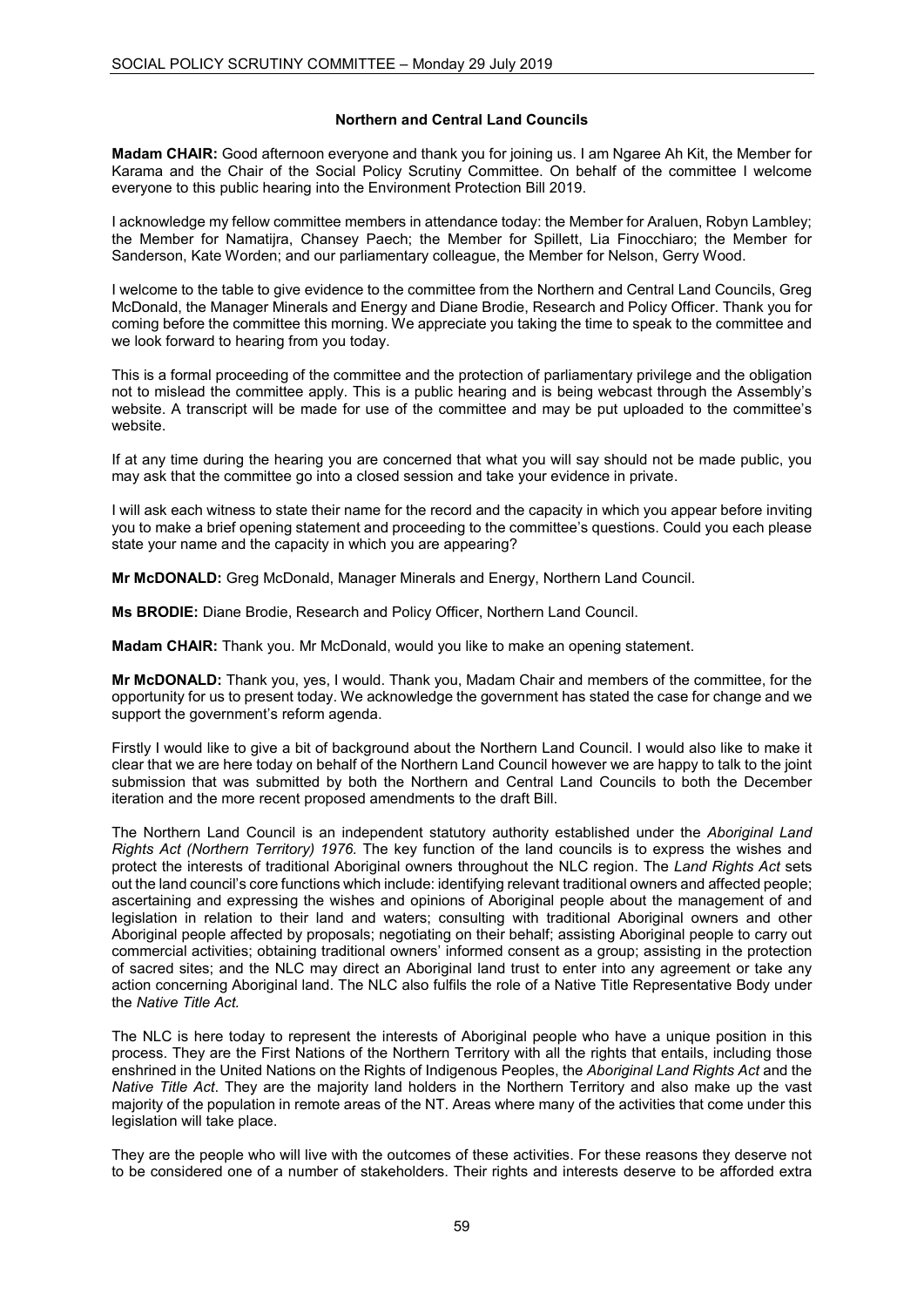weight. In developing its position with regard to this Bill, the NLC is obliged to have regard to the public interest. By default, what is in the interest of the NT's largest landholding group is also in the best interest of the broader constituency in our view.

The NLC has something of a unique position in that we do not inherently support or oppose industry and development. In fact, we are frequently accused of being both pro and anti-industry at times, both in relation to the same event on the same day. The NLC's view is that economic growth and development does not necessitate conflict with environmental objectives. In our view, this Bill seeks to strike the right balance in that regard.

One of the NLC's roles is to support informed decision-making and represent the interests of our constituents. This includes entering into or refusing agreements with industry. Traditional owners have a diverse range of views but based on the number of land use agreements in place, to which the NLC is a party. There are over 800 land use agreements currently in place to which the NLC is a party under both the *Native Title Act* and the *Aboriginal Land Rights Act*, including 63 agreements covering 128 different minerals and petroleum titles.

The evidence is there to show that the NLC is supportive of development that is culturally, socially, environmentally and economically sustainable. If reforming the regulatory regime and restoring trust in government translates to increased confidence among Aboriginal people, this may in turn increase the number of consent decisions under the ALRA and lead to an increase in the number of land use agreements entered into by the NLC on behalf of the traditional owners.

Underlying the consent to negotiate process is a clear expectation that environmental outcomes are paramount to both operators, proponents and government. With the recognition that a healthy environment will provide for long term economic opportunities well beyond the life of an individual project.

It would clearly be short-sighted to achieve short-term gains at the longer term expense of the environment. As such, legislation should not be influenced by the Northern Territory's current economic circumstances but should strive to stand the test of time. A robust regulatory framework needs to be developed independent of economic considerations in terms of the current economic conditions and should provide certainty to industry, citizens and government in both good times and bad.

The existing legislation does not have sufficient checks and balances in place. In our experience, most operators are good corporate citizens ready to meet or surpass regulatory requirements. However, legislation should aim to mitigate the potential for environmental harm. Legislation must provide a safety net, in particular for the protection of traditional Aboriginal owners and native title holders and other affected Aboriginal people who hold significant risk with regard to environmental outcomes.

There are numerous examples within the Northern Territory where regulatory deficiencies and poor project management have resulted in ongoing environmental legacy issues, including those created under the current regulatory framework. We need to move forward in a better and smarter way. This is in the interests of industry, government and the general public.

Having decision-making powers being with the environment Minister, with the level of scrutiny to be determined by the environmental significance of an approval, provides certainty, independence, and reduces the risk of regulatory capture and removes the potential for conflict of interest that exists with the current sectoral approvals process. This is in line with the government's commitments to transparency and accountability.

Where the EPA identifies that a development proposal cannot be done safely or is deficient, the onus should rightly be on the proponent to come back and address those issues and present a better proposal. We welcome the inclusion into the Bill the requirement to consult with Aboriginal communities and address their values, rights and interests. However, as noted in our submission, this in itself is not sufficient. Specifically there is no indication of how compliance with the requirements will be implemented, monitored and enforced.

We strongly recommend a consistent approach between these reforms and those being undertaken under the onshore gas implementation plan in terms of implementing the 135 recommendations from the fracking inquiry, including provisions for standing. Where a standard is being introduced for one sector, it is in the best interests of Territorians that it should be applied to all sectors. We are greatly concerned by the removal of merits review from this Bill and we agree with the findings of the fracking inquiry that it is an essential component of a robust regulatory system.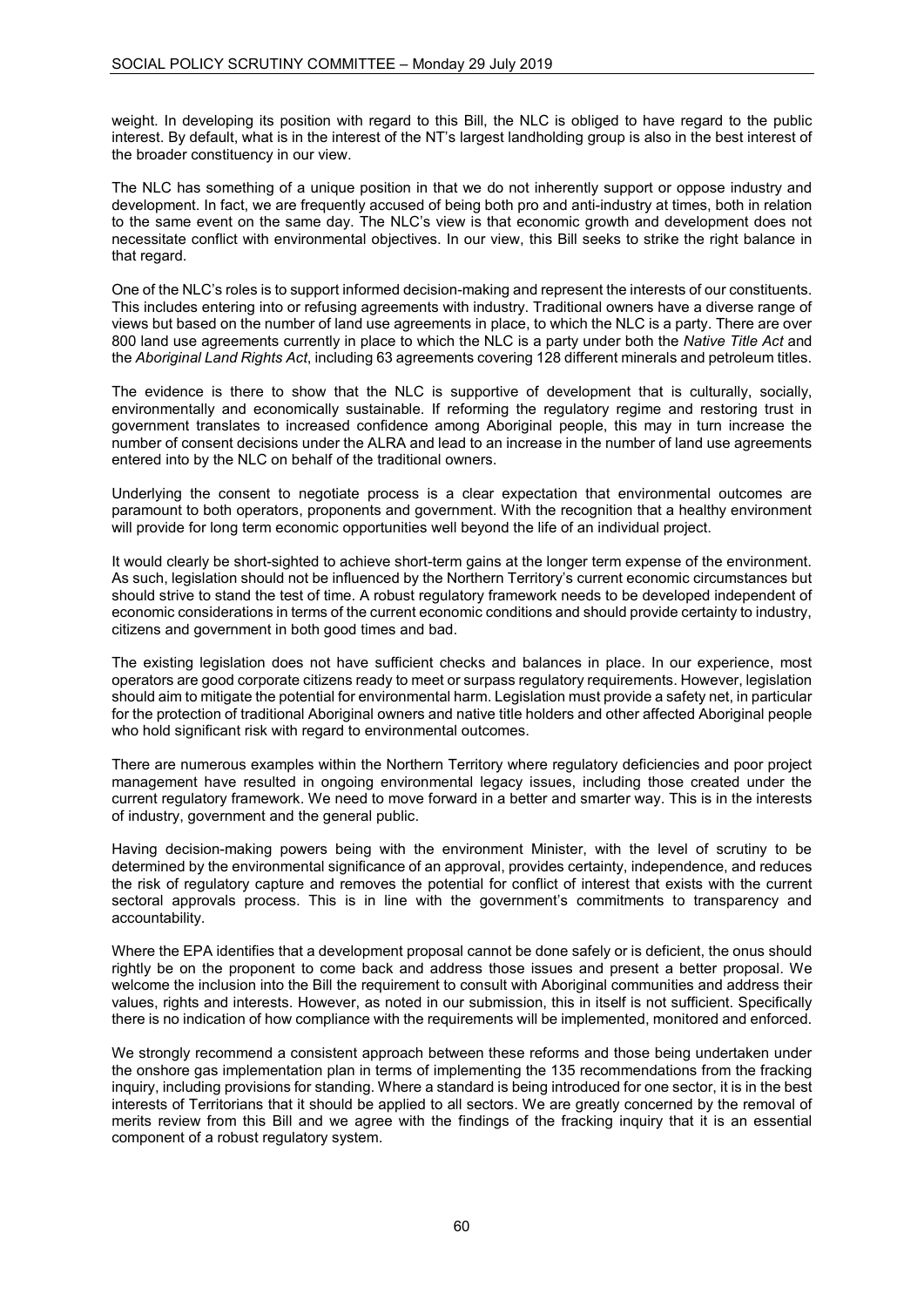We are concerned that the regulations are not being presented alongside this Bill. This seriously restricts our capacity to provide comprehensive comment particularly given that many of the key provisions that we believe should be in the primary legislation have been relegated to the regulations. While we would not want to delay the implementation of this legislation, we want to highlight the need for provisions around variations, exemptions and triggers to be included in the next stage of legislative amendments.

We emphasise the need to increase the participation of Aboriginal people and this includes ensuring that the board of the NTEPA itself includes adequate Aboriginal representation which it currently does not, improving the effectiveness of engagement of Aboriginal people, establishing an offsets framework and ensuring the inclusion of greenhouse gases within that framework, noting of course, the economic opportunities that the carbon economy does present for traditional owners especially in terms of Indigenous ranger groups and carbon farming arrangements that could be put in place under such a regime.

We also want to emphasise that it is imperative—and the members of this committee would be aware of—to properly resource the government in the implementation of these reforms. We oppose the very limited time frame for bringing injunctions for contraventions of the Act as well as the inability of the Minister to extend the time frame for making a decision, regardless of the complexity of the proposal.

We also have serious concerns about the limited provision for public consultation throughout the EIA process. In closing, we stress that environmental considerations are paramount in terms of current and future economic opportunities. We believe the Bill largely strikes a good balance between providing certainty and protecting the unique environmental values of the Northern Territory. We recommend its passage subject to the amendments outlined in our submissions.

**Madam CHAIR:** Thank you very much. Are there any questions:

**Mr WOOD:** I will ask about the merits review. You still can have merits review if someone wants to look at a range of issues. I think there are eight reviewable decisions that can be looked at by NTCAT. Are you saying that does not exist?

**Mr McDONALD:** We were talking about standing in relation to the merits review—that there should be broader standing.

**Mr WOOD:** Can you tell me what you mean?

**Mr McDONALD:** By the people who are eligible to apply …

**Mr WOOD:** You think it is too broad?

**Mr McDONALD:** No, we think it is not broad enough.

**Mr WOOD:** Originally, there were 43 reviewable decisions.

**Mr McDONALD:** I have a question for the committee. I was of the understanding that the provision for merits review had been removed from the latest iteration of this Bill—no?

**Mr WOOD:** Not to our knowledge. Well, not to mine, anyway.

**Mr PAECH:** No.

**Madam CHAIR:** We will clarify that next with the department.

**Mr WOOD:** All I have here is the number of decisions have been reduced from 43 to eight. I was under the impression it still exists.

**Mr McDONALD:** That is an important point and I would like clarification — can you can take that on notice?

**Mr PAECH:** We will be able to get a nod from the department if it is in there or not. They are in the room. No? Okay.

**A Member:** It is not a nodding answer.

**Mrs FINOCCHIARO:** We will ask them.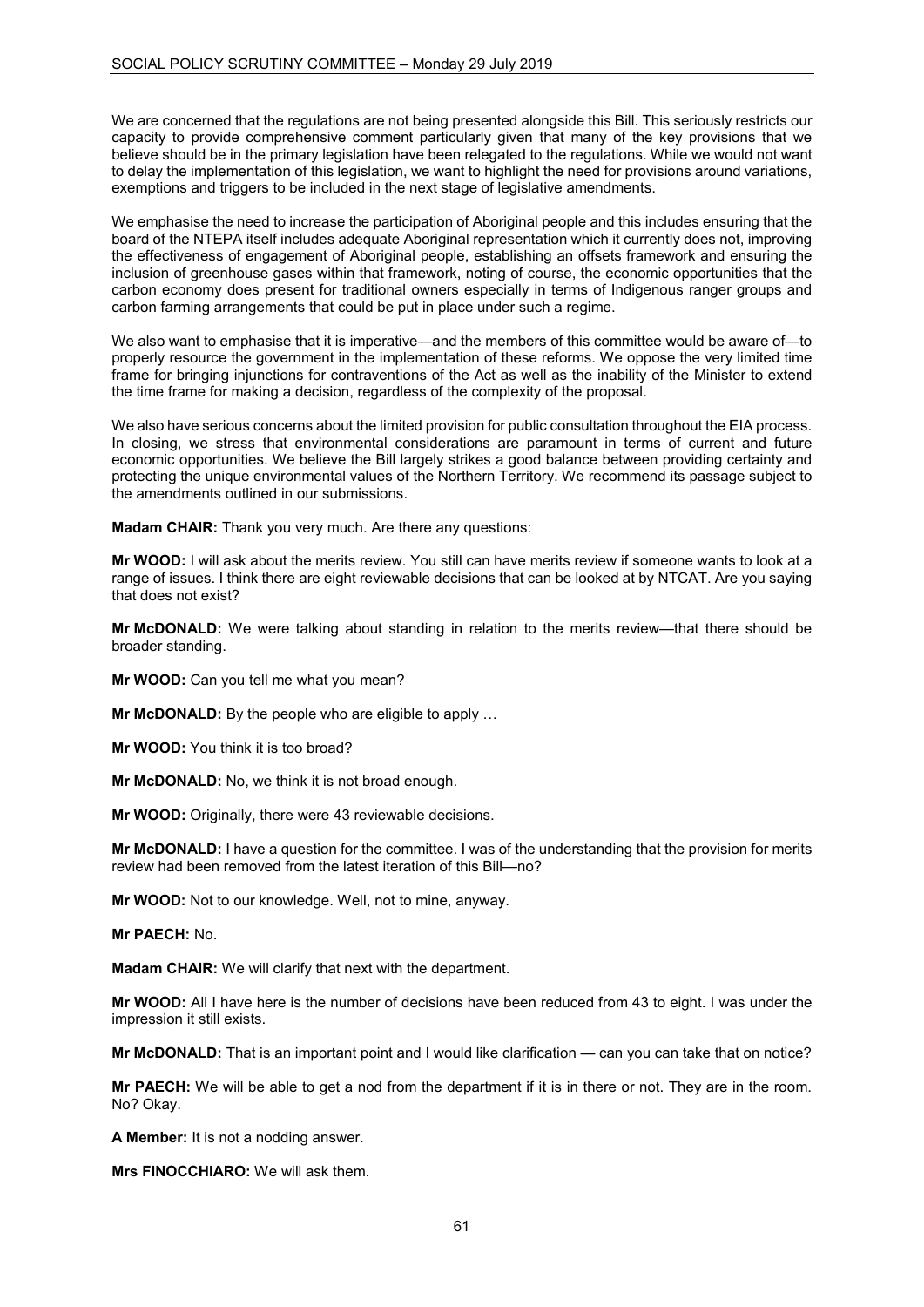**Mr PAECH:** We will have to take that one on notice.

**Mr WOOD:** One of the problems with a big Bill like this—it is hard enough for lay people to understand what is in this Bill. As Ward Keller said, compared to what is in the previous Bill, this is a lot of pages. I know my family would have trouble dealing with this sort of complex legislation. Does the NLC have to walk the line between groups that support development and other groups that do not. How do you explain that this is a better Bill than the previous Bill, or whether the Minister should have the power in this Bill that some people are objecting to—but it was better in the previous Bill et cetera. I cannot imagine you can talk to everybody you represent—individuals.

How do you come up with your comments or submission in relation to this Bill—I can feel it covers what most Aboriginal people feel about these sorts of issues; put it that way.

### **Mr PAECH:** Would they not do it at their meeting?

**Mr McDONALD:** Thank you for your question. It is a challenging proposition to try to represent the views of all Aboriginal people across the Northern Land Council's region. We certainly do not intend to speak on their behalf or for them. However, we underline and highlight the amount of consultations that we undertake. You are right in stating that there are broad range of views and that was acknowledged in my opening statement.

Maybe to step back a bit. Before I go into a detailed response, I will say that our submissions and policy position is not one that is either in favour or against development. In formulating our position, yes, it is underpinned by a huge range of consultations where we hear all of these views expressed. We also have the opportunity to consult with our full council—elected members and executive council members—on a regular basis.

In the seven years that I have been with the Northern Land Council, I have had an opportunity to consult directly—as has Diane—with a large number of Aboriginal people, which informs our position.

In being able to express a view that captures the broad range of views, we reiterate that we do not see it as a conflict between strong environmental regulations and supporting economic outcomes and objectives. We try to strike a balance where we support legislation that provides those checks and balances and weighs up the economic considerations adequately in a cost-benefit type of analysis.

**Mr WOOD:** We have had two points of view of it past us here. One is saying it does not have enough weight in the balancing between the environment and economic development and the land council is saying, 'We support economic development. We also support the Bill.'

I am seeing that conflict of ideas—if I can put it that way. That is not a criticism, but it is something I need to look at a bit closer when it comes to consideration of the Bill.

**Mr McDONALD:** If I may add a comment? It is not too dissimilar from a conflict that the government would find itself in, in terms of the government's responsibly of trying to consider all of the views of all of its constituents in formulating policy positions.

In terms of striking the right balance, we feel that the current legislation largely achieves that subject to the amendments outlined in our submission being implemented. We highlight specifically the need to increase participation of Aboriginal people, improve the effectiveness of the engagement with Aboriginal people, including some further guidance on how that is monitored and implemented in culturally-appropriate consultation and the need to implement the other recommendations we have made in our submission.

The access to justice provisions—I reiterate it is our understanding that merits view is not included in this iteration of the Bill. We feel and strongly state that that should be reinstated if that is the case. We recommend that the Bill be amended to reinstate the earlier test of eligible applicant or person for bringing injunctions and applying to NTCAT for review.

**Mr WOOD:** Thank you.

**Mr PAECH:** You are also stated you were disappointed with the government's decision to remove the general environmental duty?

**Mr McDONALD:** Yes.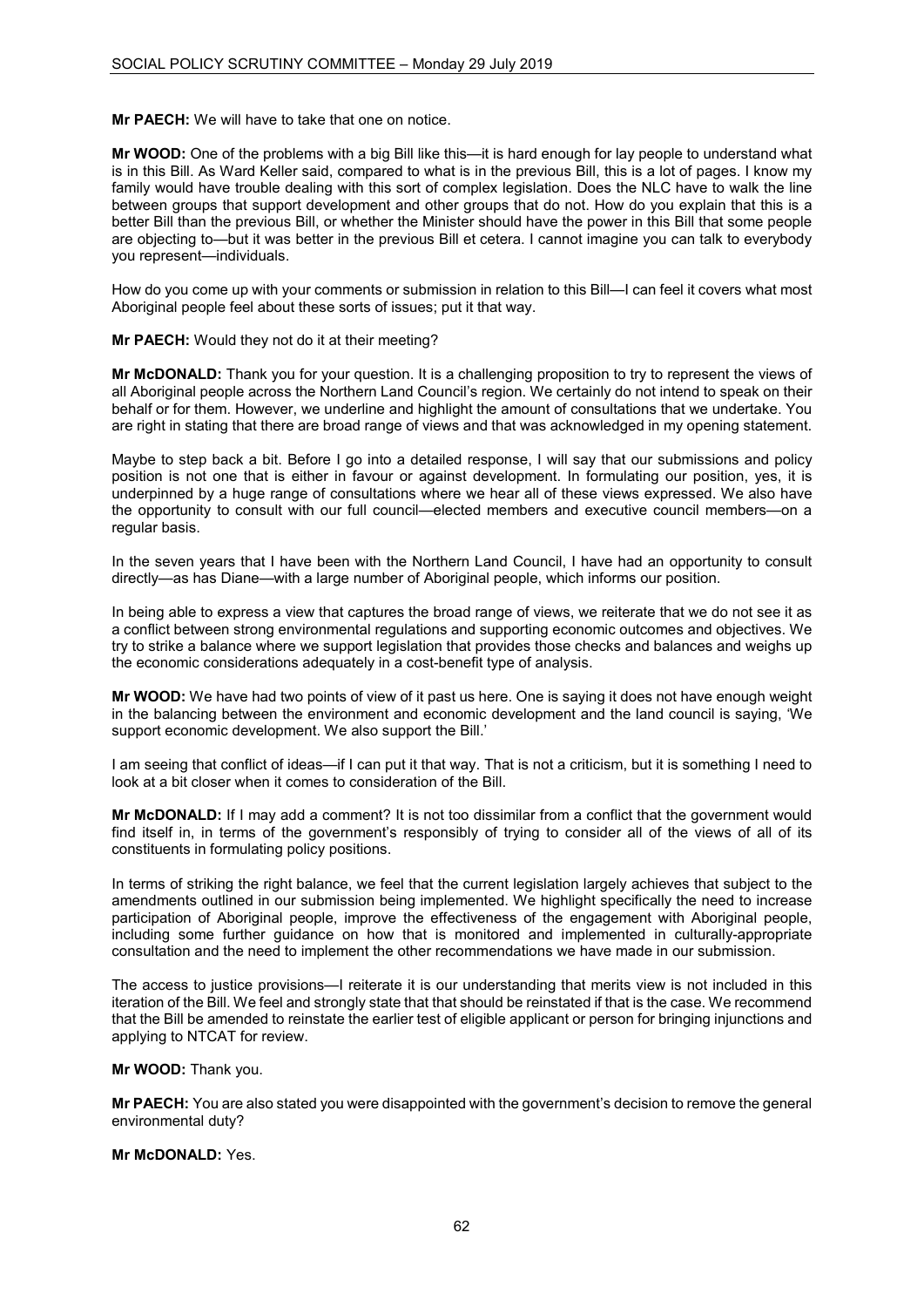**Mr PAECH:** You are suggesting that it should be reinstated in line with the approaches in Queensland and South Australia?

**Mr McDONALD:** Yes, that is correct.

**Mr PAECH:** Okay. For the purposes of my own knowledge, can you step me through what you mean by general environmental duty?

**Mr McDONALD:** I have been informed it was provided in the previous iteration of the draft Bill, but it has been removed from this version. However—I am sorry for answering your question with another question in the time line it seems it has just been deferred into the next phase of proposed reforms. Is it intended that it will not be included in the Bill altogether?

**Madam CHAIR:** That is a question we would have to pose to the department, which is appearing next.

**Mr McDONALD:** Okay. My background is I am not a lawyer, so I will not enter into a discussion about the definition of general environmental duty. But I am happy to provide some more information in writing if you want our view on that.

**Mr PAECH:** Certainly. Thank you for that. How many ranger groups does the NLC have?

**Mr McDONALD:** That is a good question. Do you have that?

**Ms BRODIE:** Yes.

**Mr McDONALD:** We did prepare something in anticipation of that question. The NLC directly supports 12 of the 36 Indigenous ranger groups operating in our region. Through this program we employ 62 full-time equivalent rangers, 72 actual positions, plus more than 50 casuals. We have a very stable base with 80% retention levels and a young workforce where demand outstrips jobs. With the correct policy settings on carbon and biodiversity offsets we could double or triple the opportunities we currently provide.

**Mr PAECH:** Great. Thank you. I also want to touch on recommendation 4 to amend the definition of environment offset to specify that impacts include greenhouse gas emissions. Was it the Indigenous carbon …

**Mrs FINOCCHIARO:** The Indigenous Carbon Industry Network.

**Mr PAECH:** … this morning had also advocated for such. I want to ascertain what work the NLC does in working around that carbon offset? You are involved with groups like the Indigenous Carbon Trading Unit? Is that correct?

**Mr McDONALD:** We enter into agreements that are a direct result of the policies and legislation in place for offsets. That is why we are advocating for the offsets to include greenhouse gases because we believe that is the opportunity where we could really increase the participation and provide funding for a lot of these ranger groups that are highly valued and we think make a very valuable contribution to the Territory's economy.

**Mr PAECH:** Thank you. Consistently this morning from environmental groups, we have heard some mixed reviews about whether or not the terminology 'climate change' should be referenced in this piece of legislation. Does the NLC have a view on whether or not that should be incorporated?

**Mr McDONALD:** Yes, we support the inclusion of that.

**Mr PAECH:** The inclusion of that?

### **Mr McDONALD:** Yes.

**Madam CHAIR:** Mr McDonald you mentioned support for the participation of Aboriginal people in the process. In regard to NTEPA, has the Northern Land Council previously pushed to have an Aboriginal rep on the NTEPA?

**Mr McDONALD:** Only through our written submissions to the NTEPA and through this reform process. I believe we made a similar comment to the inquiry into hydraulic fracturing while it was operating.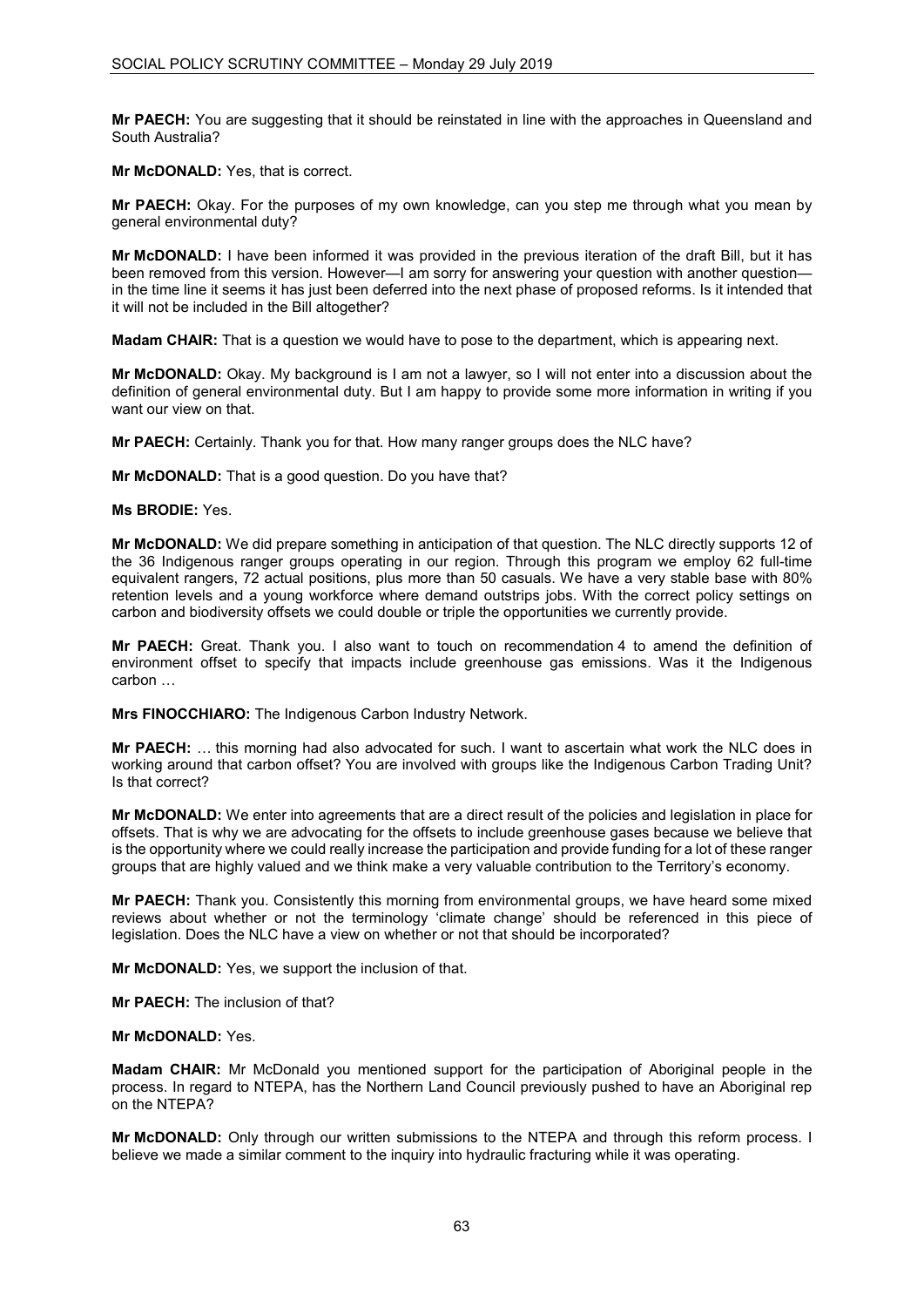**Madam CHAIR:** My next question is in regard to page 12 of your submission under 5.6, Access to Justice. The first paragraph says:

*The Land Councils hold serious concerns regarding the integrity of the consultation process for this Bill and the disproportionate influence which some stakeholders appear to have had on this process.*

Can you please elaborate on what you were referring to in your submission?

**Mr McDONALD:** Yes, certainly. That statement in the submission talks to some of the amendments that have come through in the latest version of the Bill with the time frames concerning the access to justice provisions and to contest those decisions that were made that were dramatically reduced to a 90-day period, I believe. We do not feel that is sufficient, especially in the case of more complex proposals.

There are a range of proposals and the amount of material you have to go through and expertise you need to engage to understand a lot of the complex modelling and data that underpins this. Then to come to formulate a view and then initiate proceedings, we feel that dramatic reduction in that time frame appears to have been something that moves away from striking the right balance and is probably to the benefit of proponents in industry rather than the general public.

**Madam CHAIR:** Thank you. Are there any further questions for the land council from the committee? No further questions. Do you have any further points you would like to raise with the committee before we finish?

**Mr McDONALD:** I would like to make a statement to assist in the understanding of some of the comments I made earlier. I talked about the number of agreements that we entered into. I did not provide statistics for the number of refusals to consent that are also passed through our consultation processes. I also want to make the point that our consultation process is underpinned by the free, prior and informed consent principle. That is an important principle that should be enshrined in this environmental reform legislation.

We Act on instruction. The NLC does not have a view whether a proposal should be supported or otherwise. We present the information about the proposal to traditional owners and they have the opportunity, under ALRA, to either refuse consent or consent to enter into negotiations.

The agreements that we enter into are a result of that consent being given, guided by the principle of free, prior and informed consent. However, there are also a large number of refusals to consent, especially in relation to minerals, petroleum titles and ALRA. I am happy to provide information about that as well. I just do not have those numbers with me.

**Madam CHAIR:** We might take that on as a question on notice. That would be really helpful for the committee to have. Thank you for offering.

**Mr McDONALD:** Thank you for the opportunity today.

**Madam CHAIR:** Thank you very much for appearing before us. We will take a quick break before we call before us the Department of Environment and Natural Resources. \_\_\_\_\_\_\_\_\_\_\_\_\_\_\_\_\_\_\_\_\_\_\_\_\_

> The committee suspended. \_\_\_\_\_\_\_\_\_\_\_\_\_\_\_\_\_\_\_\_\_\_\_\_\_

## **Department of Environment and Natural Resources**

**Madam CHAIR:** Good afternoon, everyone. Thank you for joining us. I am Ngaree Ah Kit, the Member for Karama and Chair of the Social Policy Scrutiny Committee. On behalf of the committee, I welcome everyone to this public hearing on the Environment Protection Bill 2019.

I acknowledge my fellow committee members in attendance today: the Member for Araluen, Robyn Lambley; the Member for Namatjira, Chansey Paech; the Member for Spillett, Lia Finocchiaro; the Member for Sanderson, Kate Worden; and our parliamentary colleague, the Member for Nelson, Gerry Wood.

I welcome to the table to give evidence to the committee from the Department of Environment and Natural Resources Joanne Townsend, Chief Executive Officer, Paul Purdon, Executive Director Environment Protection, Alaric Fisher, Executive Director Flora and Fauna, Karen Avery, Executive Director Environment Policy and Support and Kathleen Davis, Director Environment Policy. Thank you for coming before the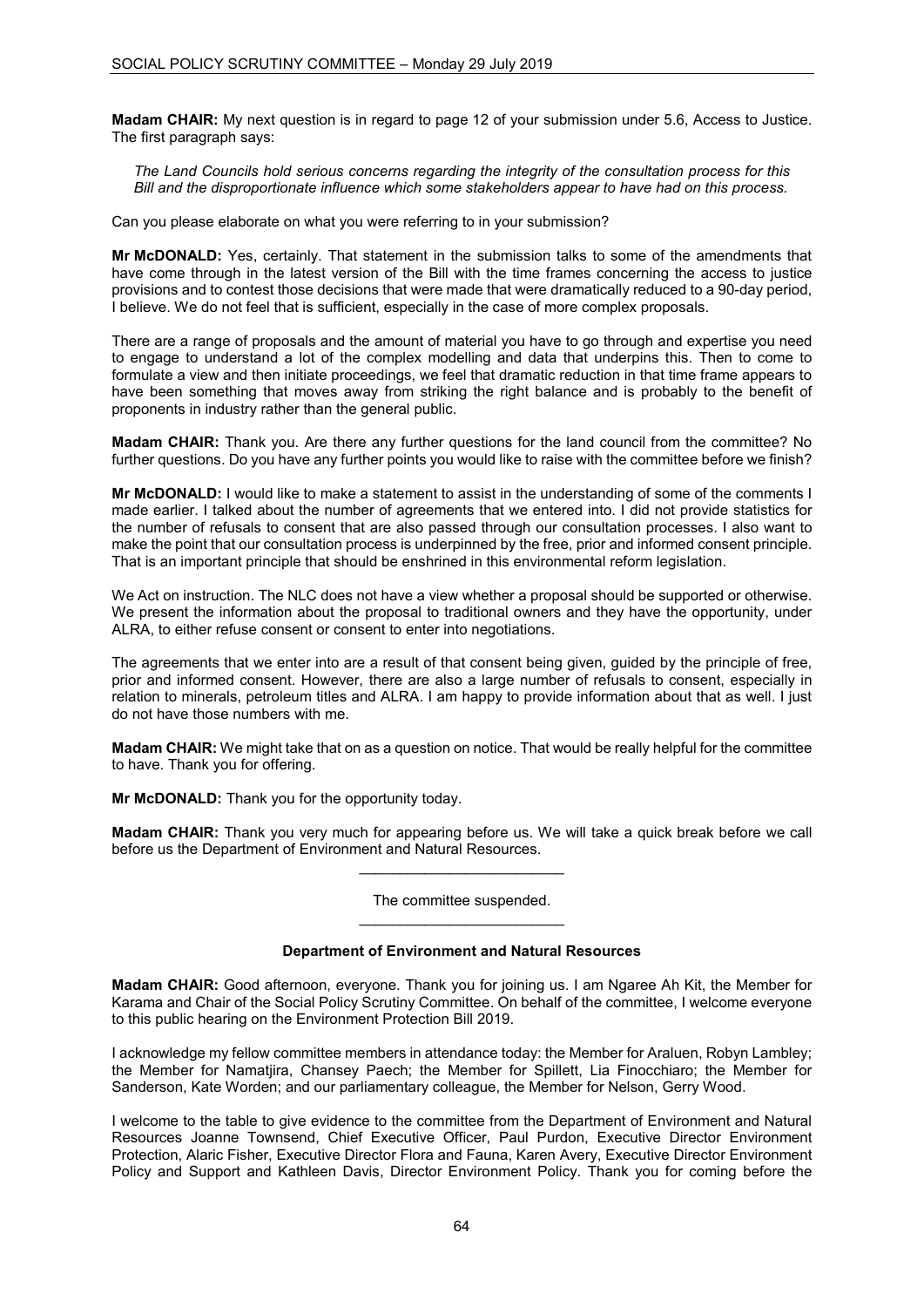committee. We appreciate you taking the time to speak to the committee and look forward to hearing from you today.

This is a formal proceeding of the committee and the protection of parliamentary privilege and the obligation not to mislead the committee apply. This is a public hearing that is being webcast through the Assembly's website. A transcript will be made for use of the committee and may be put on the committee's website.

If, at any time during the hearing, you are concerned that what you will say should not be made public, you may ask that the committee go into a closed session and take your evidence in private.

I will ask each witness to state their name for the record and the capacity in which they appear. I will then invite you to make a brief opening statement before proceeding to the committee's questions. Could you each please state your name and the capacity in which you are appearing?

**Mr PURDON:** Paul Purdon, Executive Director, Environment Protection.

**Ms TOWNSEND:** Joanne Townsend, Chief Executive Officer, Environment and Natural Resources.

**Ms DAVIS:** Kathleen Davis, Director Environment Policy, Environment and Natural Resources.

**Ms AVERY:** Karen Avery, Executive Director, Environment Policy and Support, Department of Environment and Natural Resources.

**Mr FISHER:** Alaric Fisher, Executive Director of Flora and Fauna, Department of Environment and Natural Resources.

**Madam CHAIR:** Thank you very much. Ms Townsend, would you like to make an opening statement?

**Ms TOWNSEND:** Thank you, Chair and the committee. I will keep my statement relatively brief even though I know you have had a whole day of listening to views, because it is important that there is the opportunity for you to ask questions, noting that we have already provided response to a lot of questions and they are now public.

Madam Chair and members of the committee, thank you for the invitation to speak again on the Environment Protection Bill 2019 on behalf of the Department of Environment and Natural Resources. I thank all the organisations and individuals who have made submissions of their interest in this important piece of legislation and those who have appeared before the committee here today.

There are a few points that have been raised in written submissions and directly to you today that I would like to comment on. These are all matters that have previously been explained and clarified in briefings with industry groups, environmental organisations and government agencies during the development of the Bill by either government or the department.

As I touched on when I previously presented to the committee, the definition of 'environment' currently used in legislation in the Territory is not just about the biophysical environment. I note that the definition of 'environment' has been a persistent issue throughout the development of this Bill. The definition of 'environment' also incorporates consideration of social, cultural and economic matters. In the current environmental impact assessment legislation this definition is maintained in this Bill. We are not changing the definition of 'environment'.

The incorporation of matters other than biophysical is important for the environmental impact assessment process because it supports a holistic consideration of a proposed action allowing decision-makers to understand the likely benefits and impact if an action proceeds. To only examine an action in its significant impact on the biophysical environment would give an incomplete and inaccurate picture of what the action actually means for the Northern Territory.

As is currently the case, the NTEPA receives advice on these broader matters from other government agencies with expertise in them, and this will continue. Under the proposed Bill, the NTEPA will incorporate this advice into the assessment report that it provides to the Minister for Environment and Natural Resources. The Minister will then be able to consider, based on the best information available, the entirety of a project's benefits and impacts in determining whether or not to grant an environmental approval.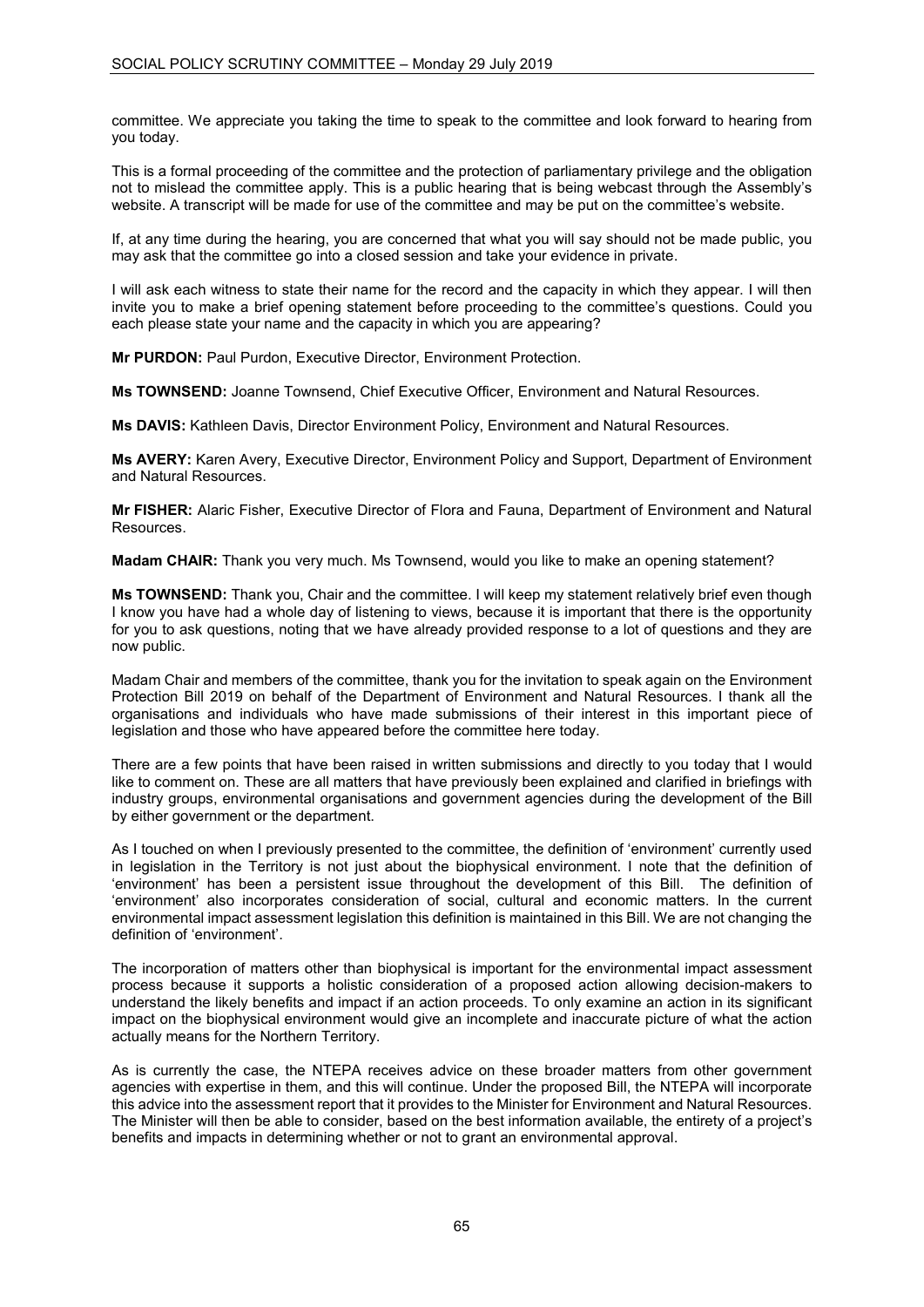In her consideration of the NTEPA's advice, the Minister is able to consult with other relevant Ministerswhich was an amendment which was made to the Bill since consultation—further supporting a holistic review of the proposed action. The breadth of the definition of 'environment' ensures the Minister for Environment and Natural Resources must consider the economic and social implications of a development.

A refusal under the Environment Protection Bill will only occur where a proponent has failed to demonstrate the worth of its project in economic and social contribution to the Territory, compared to the cost of significant residual risks to the natural environment.

Contrary to some of the views presented to the committee, amending the current definition to require consideration of only the biophysical impacts is more likely to result in projects not being approved, not the other way around. This is because risks to the environment will not be able to be considered in the context of the project's economic or social benefits and outcomes.

Another comment I will make refers to what is being alluded to as the Bill giving excessive powers to the Environment Minister. I stress to the committee that the environmental approval established by the Bill is not an unusual arrangement in statute and does not establish a so-called power of veto that will stifle development. As I have explained, the Minister will reach a decision on approval through a holistic review of the proposal, including through consultation with other relevant Ministers. Our Minister is a member of Cabinet. The view that the Minister will make decisions that are not supported by government is both naïve and untrue in practice.

There are very compelling reasons for the responsibility for the environmental approval of a mine, for example, to sit with the Minister responsible for the environment rather than the Minister responsible for mining development. Confidence in decisions made in the interests of all Territorians and management of the perception of conflicts and bias are the obvious reasons. These issues were the key reason that the independent scientific inquiry recommended the transfer of environmental matters from the Resources Minister to the Environment Minister in relation to petroleum activities. That is now in effect.

A similar environmental approval is in place under the Commonwealth *Environment Protection and Biodiversity Conservation Act*, and has been functioning effectively for the past 19 years.

Another comment is the continued reference that it is legislation that will inhibit development. We have heard a number of times today and through submissions that this Bill will inhibit the Territory's economic development. As a department, we cannot agree with that statement. First, I reiterate—as I have said to many stakeholders and indeed to this committee in May—this Bill does not introduce new environmental obligations. It simply replaces an outdated, inefficient and ineffective piece of environmental impact assessment legislation.

There are many things this Bill does in support of the ecologically sustainable development of the Territory which the current legislation does not. It introduces time frames for decision-making at each step of the assessment and approval process, which are currently missing. Instead of leaving it to the NTEPA to determine through policy mechanisms how it will judge what is significant impact, the Bill identifies the criteria that are to be considered in making this judgment and allows the Minister, not the NTEPA, to determine the objectives that should be achieved in regard to the protection of the Territory's environmental assets. It introduces an environmental approval issued by the Environment Minister to be granted or refused within 30 business days of receiving an assessment report from the NTEPA. This provides a level of certainty about environmental obligations and an instrument that will assist proponents in obtaining investment that simply does not exist now.

On the other side of the scale, it provides a range of compliance and enforcement mechanisms that ensure that proponents take their environmental obligations seriously, from tools to ensure that projects are referred to the NTEPA for assessment when they should be—including powers for the NTEPA to call in projects where they have not—to powers to ensure that when environmental obligations are breached there are appropriate penalties and remediation and rehabilitation works to limit that damage. Fundamentally, it is a Bill that recognises that economic growth is intrinsically linked to the health of the natural environment. Without one, you cannot have the other.

This Bill brings the Northern Territory in line with other jurisdictions. It does not impose stronger environmental protection obligations on proponents than they would be subject to elsewhere in Australia, but it does impose obligations, and in doing so will help industry members to build their own social licence and obtain community support for their projects.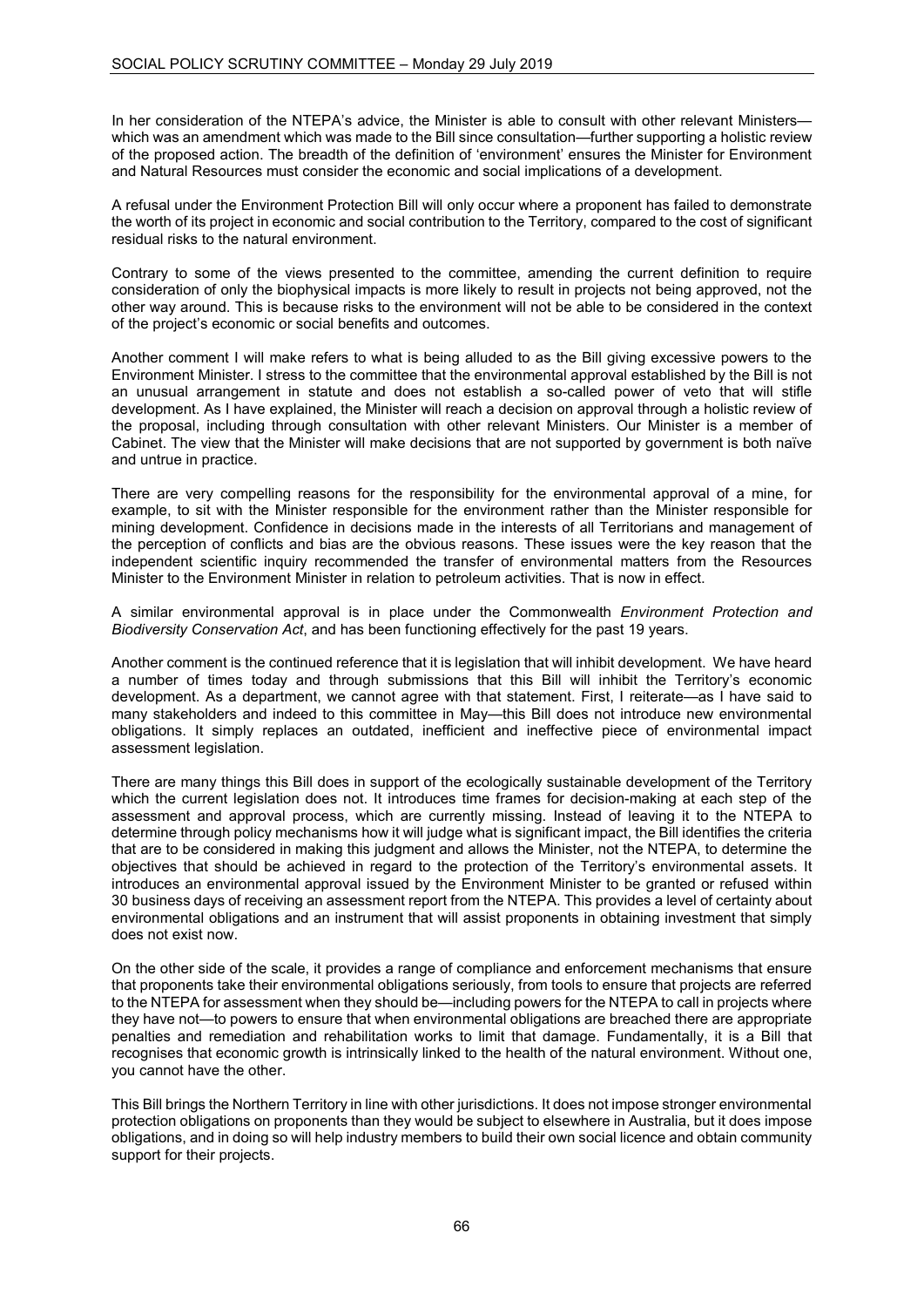I will now talk about some of the more specific matters that have been raised—climate change. We just heard from the land councils on that issue. Some submitters have raised concerns that the objects of the Bill do not explicitly identify climate change or reduction of greenhouse emissions as matters to be addressed. The objects of the Bill are necessarily high level, focusing on environment protection, the achievement of ecologically sustainable development, the role of the impact assessment process in achieving environment protection and sustainable development and the role of the community during the impact assessment and approval process—specifically Aboriginal people as stewards of their country.

Climate change and the reduction of greenhouse gas emissions are significant issues to be incorporated into the environmental impact assessment of any proposed action. However, they are just one of many considerations against which a proposed action will be assessed. Each of these considerations do not have to be explicitly listed in the objects in order to be effectively considered.

The impact associated with greenhouse gas emissions and the changing climate are considered when decisions are made within an ecologically sustainable development framework in accordance with the ESD principles. Specifically identifying climate change in the objects would elevate this matter above other aspects that need to be considered when delivering environmental protections and ESD outcomes.

It should also be noted that the Bill also provides for the NTEPA to consider any applicable environmental objective declared under clause 28 of the Bill. The purpose of clause 28 is to provide the mechanism to declare significant matters that must be considered in the impact assessment process. It is through this clause that climate change is proposed to be identified as an objective to guide decision-making under the Bill, although I note in answer to written questions from the committee we have also recognised that impacts from a changing climate could also be given greater recognition by incorporating it into the purpose of an environmental impact assessment at clause 42.

What I am saying is it is not about not recognising the importance of climate change, but putting it in an object elevates it above other environmental matters, and there are other places it can and will sit.

There have also been comments made about draft regulations and claims that it is not possible to assess the Bill without seeing the proposed regulations. Regulations were released as a draft with the consultation Bill to provide stakeholders with an opportunity to consider and provide feedback on the whole framework. The draft regulations allowed stakeholders to understand the proposed environmental impact assessment process and how the Bill and regulations operate together. Feedback provided through that process on both the Bill and regulations have been considered and included as much as possible.

We have not released draft regulations with the Bill. This is because the next stage of their development is dependent on the Bill being finalised and passed. However, face-to-face briefings, published fact sheets and other communications with stakeholders have continued to very clearly identify the intent of the regulations and the elements that they will contain. I left a copy of how that would work with the committee last time.

I also reiterate that while the department released the consultation draft regulations in the spirit of openness and transparency, it is not usual for draft regulations to be prepared or released with a draft Bill.

We recognise that the regulations provide the procedural details of the Bill and there is considerable stakeholder interest in knowing and having the opportunity to examine and critique the proposed process behind the Bill. Accordingly, we intend to release the revised regulations for public review following completion of parliamentary processes on the Bill.

In addition to the regulations, the Bill will be supported through public guidance documents, providing a further level of detail and support to what is contained in it. This body of material will also be placed in the public arena.

The final issue is about consultation, and that is an issue that has also been raised today. I will make some comments on the consultation processes associated with the preparing of this draft Bill. The department has been working on the environmental regulatory reforms over the past three years, building on previous reviews undertaken in the Northern Territory and nationally over the last 10 years. Since we commenced, we have undertaken consistent and comprehensive consultation.

Over the past three years, there has been one-on-one meetings, workshopping of issues, public discussion papers and position papers, Internet resources, an active seeking of comment and input. On some occasions, the department has undertaken this consultation itself and on other occasions, the department has employed specialist communications consultants to take the lead.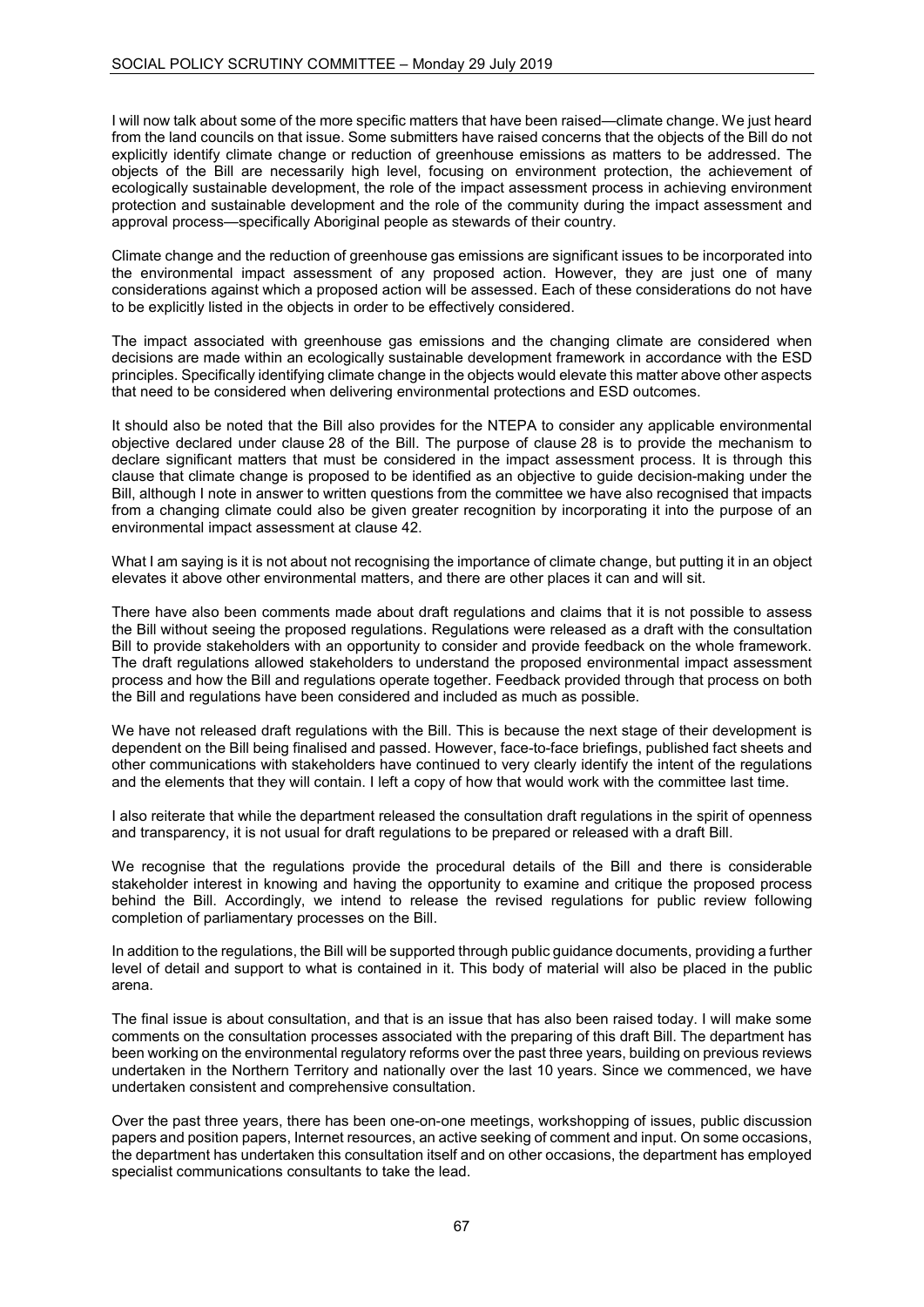Consultation is important in this reform process, as the Northern Territory has been working with the current *Environmental Assessment Act* for 37 years. Change is never easy, but the current Bill, compared to the consultation Bill, demonstrates the importance the department has placed on public consultation. The Bill before you incorporates significant changes from the consultation draft because we have continued to listen to the feedback stakeholders have provided to us.

There is diverse opinion on what the environmental impact assessment process should achieve and, therefore, what is contained in this Bill. There have been comments that the reform process has been rushed, but it is the culmination of three years of dedicated work in the department, and it also builds, as I said, on multiple reviews that have considered the Territory's environment assessment and approval system and other review work over the last 10 years.

What has been produced is a very different piece of legislation to the existing Act, but one that we think is considerably better. The Bill is pragmatic in balancing the competing and often highly polarised views of different stakeholders to establish an efficient and effective environmental assessment regime. It is a Bill that is based on the concept of ecologically sustainable development that provides definitions to support key concepts and decision-making criteria, that allows for tiered assessment and greater public opportunity for input and will better facilitate the social licence for major developments.

It will also bring certainty in assessment and approval processes through time frames, as well as the certainty of knowing what environmental conditions will be imposed on a development through an environmental approval. I encourage one of my colleagues to describe the current process to you in that certainty—and lack of.

Further consultation on the Bill in this polarised environment will not deliver a better piece of legislation. Further consultation will just continue the uncertainty that always arises when governments undertake legislative reforms.

The Bill before you delivers the best legislation to move the Northern Territory towards achieving sustainable development.

Madam Chair, this Bill is not for one industry or one sector of development in the Territory. It is for all Territorians now and into the future to ensure we maintain our environment so it continues to be productive and a source of opportunities for future investment and enjoyment.

I am very happy to receive questions from the committee.

**Madam CHAIR:** Thank you very much. I now invite the committee to ask any questions.

**Mrs FINOCCHIARO:** I want to ask about the omission of wording from the Rio declaration, which was raised a number of times today. The words, 'social and economic' and then 'cost-effective' are taken out. Why was that done?

**Ms DAVIS:** First, in the words 'social and economic' we are talking about one of the specific principles—I am sorry, I do not remember which one it is. I believe it is the intergenerational and intra-generational equity question.

The phrasing in the Bill uses the term 'environment'. We sought specific advice from our legal drafters on this issue and whether we should include the words 'environment, social and economic matters', which would be consistent with other jurisdictions. The advice we received was because we have a definition of 'environment' which very clearly includes the words 'social, economic and cultural matters' that by including it in this definition we were both being duplicative and introducing additional ambiguity because we were suddenly using the word 'environment' in a different way to the way we had actually defined it.

**Mr WOOD:** The general view of environment does not—if I asked someone who is looking after the environment, they do not say, 'I am looking after the social issues, I am looking after whether those trees stay there or the creek down the road is not polluted.' Maybe it is the definition that perhaps should be confined to what the average person thinks of environment and then the other bits are included later on for the Minister or the EPA to include.

**Mr PAECH:** That is only your view.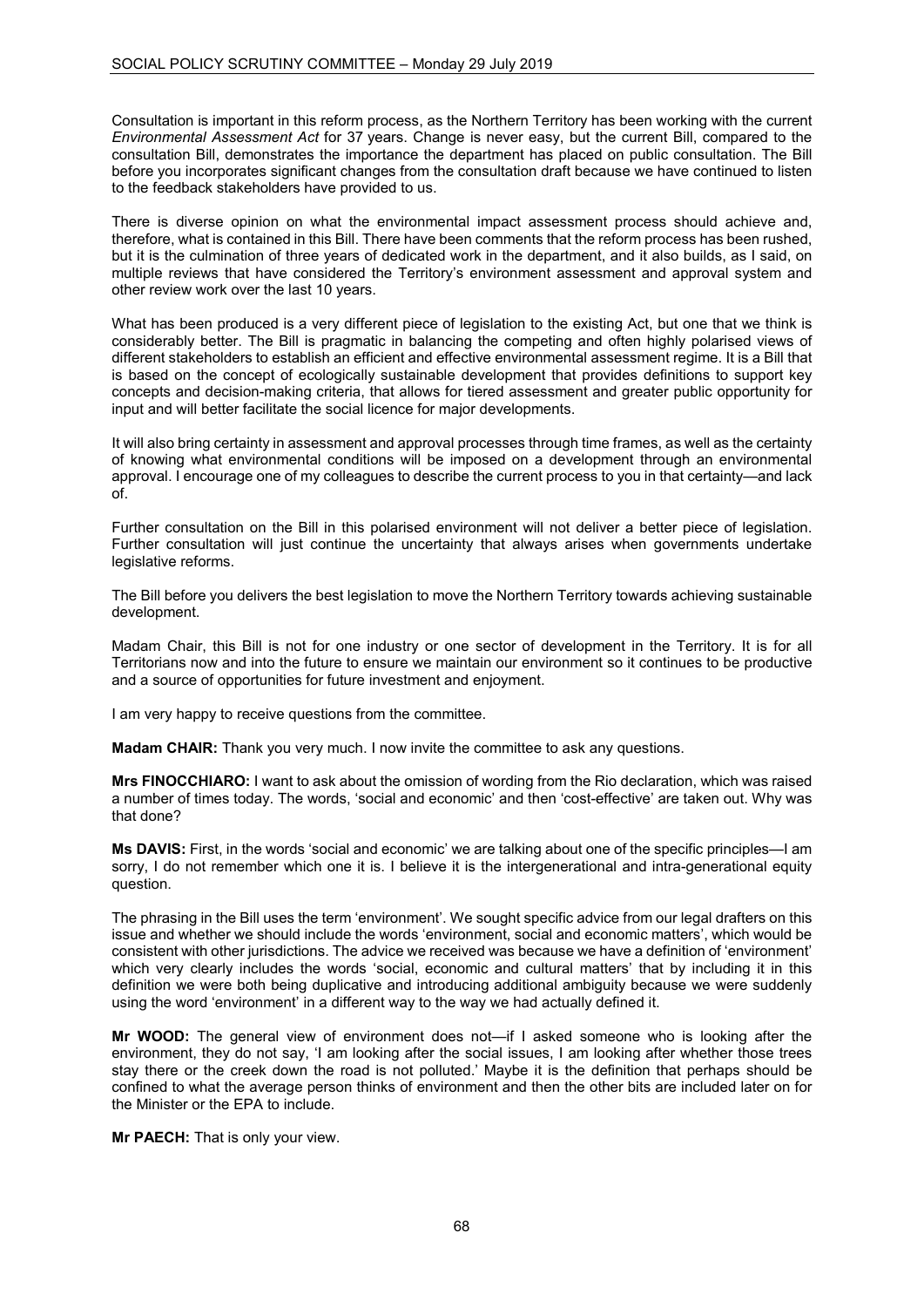**Mr WOOD:** No, no. That is true, but most people talk about the environment as whether the sky or the air is clear and the water is pure.

**Mr FISHER:** It is a good point about that is the public understanding of the general use of the term 'environment'. I stress that the definition of 'environment' that we use in the Bill is the same as has been in the existing environmental impact assessment legislation for the past 37 years. So, it is not a new concept.

**Mr WOOD:** No. I was bearing in mind the statement about whether it was taken out of another document and removed because of that. I was saying put it back again but change the definition of 'environment', that is all.

**Mr FISHER:** One other general comment about the ESD principles. Some of the commenters have gone back to the Rio declaration which was the starting point for ESD—whenever that was again …

**Ms AVERY:** 1992.

**Mr FISHER:** 1992. There has been a lot of work on ESD since then, and the terms and principles of ESD have been refined over time since then. We have tended to use a more, I guess, contemporary reflection of ESD principles, particularly what is contained in other relevant legislation such as the Commonwealth's EPBC Act.

**Mr WOOD:** Jo might know why I ask. The precautionary principle is the one we use for water extraction, but we have no more than someone's view of the world that that is what it should be. If we are talking about precautionary principles, does it have a scientific background or is it just a nice, philosophical approach to the environment? I am not saying we should not be cautious with the way we deal with the environment, but does it have more than just a broad, philosophical or ideological concept behind it?

**Mr FISHER:** I guess it is a principle that is probably, in my view, the most well-understood and well-established of the ESD principles in the sense of a realisation over many years that we should not use the lack of understanding about a subject or a topic as an excuse not to make a decision. There are numerous theses and papers about that, but I guess that is the bottom line.

**Mr WOOD:** The problem is when you start to confine it to, say, the 80:20 principle and there is no real or perhaps not enough scientific backing to say that is correct, when it could be 70:30 or 60:40. We use these broad philosophical statements in here to make judgments as to whether a development should go ahead. Is there …

**Mr FISHER:** The way I would answer that is the 80:20 is an example of the precautionary principle in that in an ideal world we would have an exact model of a river system, for example, with all the inputs and outputs known, and we could feed that data in and get that we can use exactly that much water. The 80:20 rule is an application of the precautionary principle because we have come up with the best bet. In the absence of that perfect knowledge we have still come up with a best bet way of managing the system, rather than saying, 'It is too hard and therefore we will not make any decisions'.

**Mr WOOD:** It can be flexible. The principle can be flexible, surely?

**Mr FISHER:** Yes, the principle is simply that we should not use the absence of robust information to put off making decisions.

**Mrs FINOCCHIARO:** Going back to the definition. The department is satisfied that the broad definition of 'environment' includes social and economic …

**Mr PAECH:** And cultural.

**Mrs FINOCCHIARO:** And cultural. Can someone read it to me? I do not have the Bill. Where is it? Then, in the decision-making section, the department is saying that the EPA will then consider those issues because it is the environment and provide that advice for the Minister?

**Mrs WORDEN:** Environment, section 6. Do you have section 6?

**Mr WOOD:** Yes. There.

**Ms TOWNSEND:** As it currently does.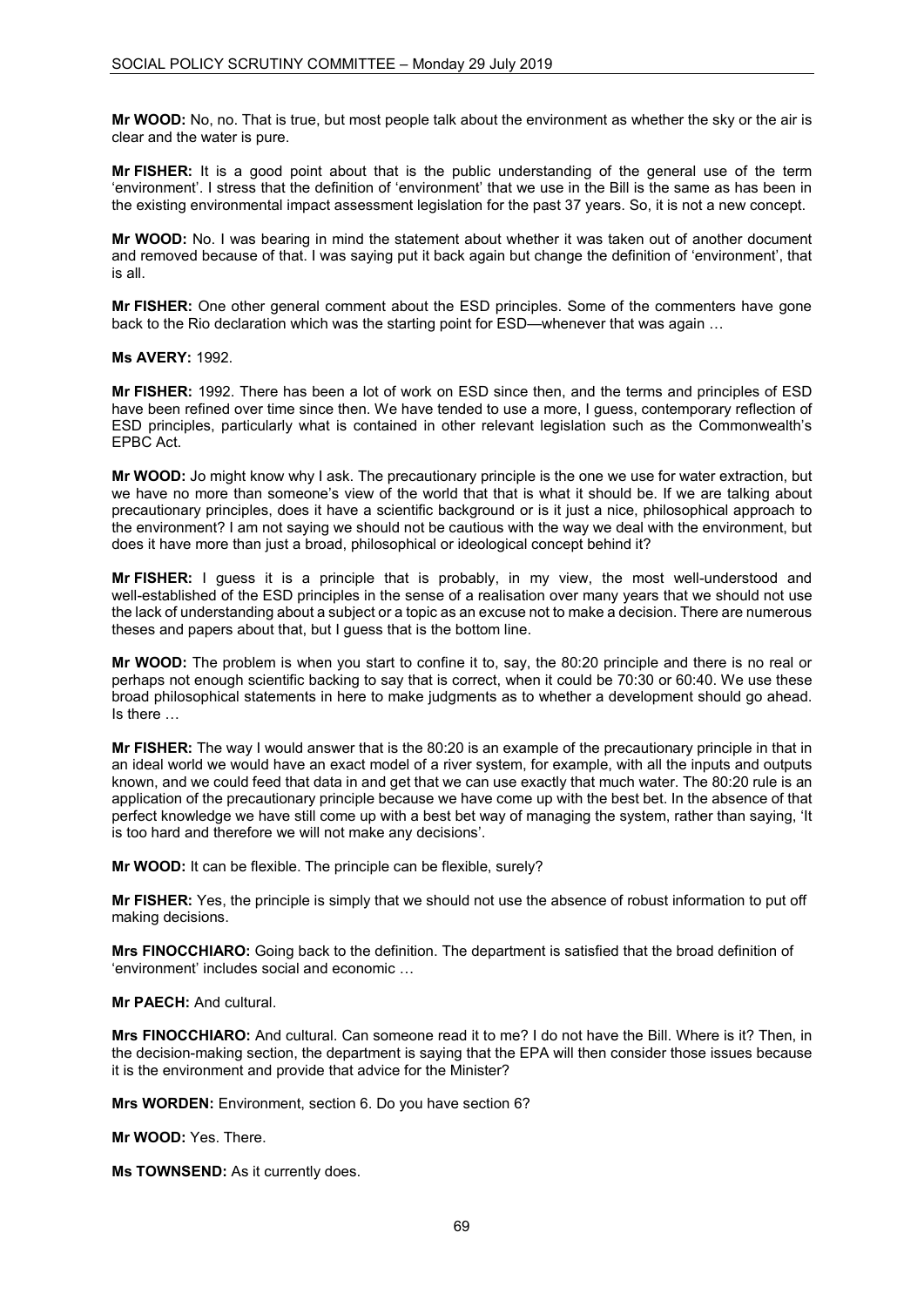**Mrs WORDEN:** It just came from the old Act to the new.

**Mr PAECH:** The definition has not changed. It is still the same.

**Mrs FINOCCHIARO:** The reason it is not in there is because the lawyers think it duplicates?

**Ms DAVIS:** The reasons 'social and economic' are not duplicated in the clause, the ESD principle, is because the lawyers say, 'You already have the word "environment" there. It explicitly says you must consider the environment. The "environment" includes those other three matters. You would be doubling up if you actually put them back in.'

**Mrs FINOCCHIARO:** Thank you. Why has the regulatory impact statement not been published, or at least made available to participants?

**Ms TOWNSEND:** Regulatory impact statements are not publicly released.

**Mrs FINOCCHIARO:** Says who?

**Ms TOWNSEND:** Says everyone, says the rules. I do not know any RIS that has ever been released.

**Mrs LAMBLEY:** We have documentation—you have probably seen it—from the Minerals Council of Australia, saying that in the past the Territory government has not published the regulatory impact statements, but other jurisdictions—including the Commonwealth, New South Wales and other governments—have. Strictly speaking, they can be provided. Is there a reason why it has not been provided? It seems like there is a bit of pressure for you to stump up—particularly the mining sector, which will be, arguably, most impacted by this legislation—and provide the impact statement so they can assess fairly realistically, using their own data, whether or not it will be an improvement and mean greater efficiencies for them particularly.

**Ms AVERY:** The regulatory impact statement is developed to provide government with information to feed into their decision-making. It is not designed for any industry to say, 'Will this be better or worse for me, as an industry?' It is a tool of government to help inform their decision-making process in relation to legislation.

As Jo mentioned, regulatory impact statements have not been released in the Territory in the past. We understand it is government policy going back many government that that is the case.

**Mrs LAMBLEY:** This scrutiny committee has been tasked to somehow assess the pros and cons of this legislation. One of the allegations we have heard from quite a few people today is that this legislation will not mean greater simplicity, efficiency or effectiveness at all. Contrary to what you just said, Jo, it will in fact mean greater time needed to carry out the process, which means more money. What do you say to those allegations, which I am sure you have heard today?

**Mrs WORDEN:** Can I add to that because I have a question about time. Can you also, when you respond to that, talk about the allegation of clock resetting? Paul, you would have been here, sitting up the back. That was said twice by two different proponents, that essentially, the clock would be reset at particular times when things occurred.

**Mr PAECH:** The EPA. Once it goes there it is stopped.

**Mrs WORDEN:** Did you pick up on that earlier? There was a specific term. I think it is an industry term.

**Mr PURDON:** Not stopping the clock?

**Mrs WORDEN:** Stopping the clock. Could you talk about that a little, too.

**Mr PURDON:** Can we talk about time first, because that is a big question that was asked. Then we can move on to other things.

**Mrs WORDEN:** Yes, sure.

**Mr PURDON:** In relation to stopping the clock, that is a decision that the EPA can make at the moment under the current Act. Where the EPA can do that is when it is preparing an assessment report and it realises it does not have enough time to complete that assessment report. If it does not have enough time to complete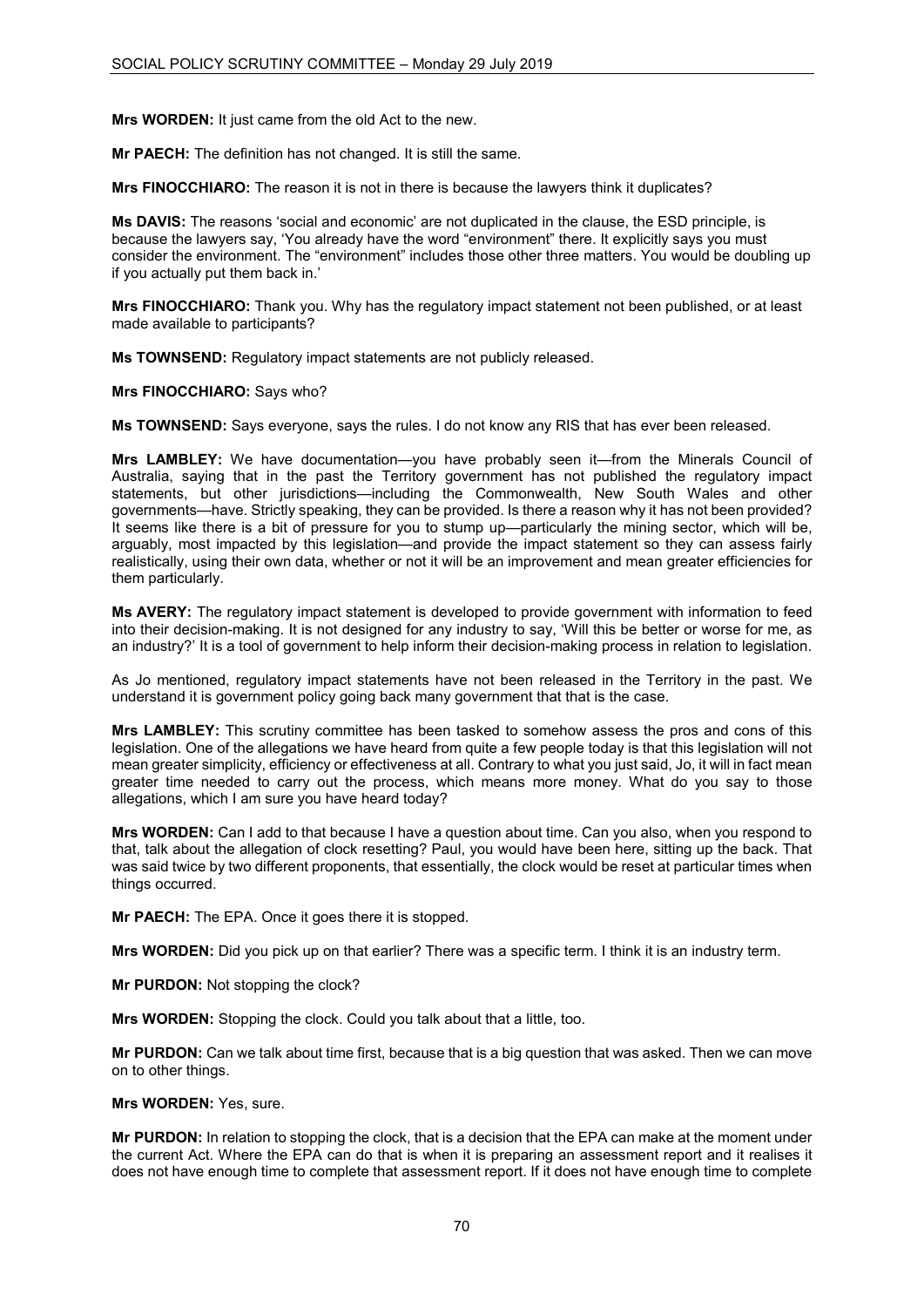the report it is able to consult with a proponent and extend that time frame it has to complete that report. The EPA has done that a number of times in the last three years or so, and that will be front-of-mind for some people who have spoken before you today.

The EPA can also stop the clock when it decides it needs further information to inform its assessment, which then allows for a process of providing guidance back to the proponent about what further information is required to assist the EPA to complete their assessment report.

Those stop-the-clock processes are beneficial on one hand, in that they allow the EPA to get the information it thinks it needs to complete its assessment. But obviously, stopping the clock adds time and as we have heard from industry, will add money to their overall cause. They are not very enamoured with those stop-the-clock provisions.

In relation to this Bill—and Kathleen can correct me—those stop-the-clock provisions do not exist or are reduced.

**Ms DAVIS:** They have been tightened. Under the current process the NTEPA can consult with a proponent about extending a time frame and stopping the clock. Under the proposed process, they have to seek the proponent's agreement. It is a slight word change that makes quite a big difference to what the NTEPA will be doing and the rights of the proponents in that process.

**Mr PURDON:** That is a massive change in one word.

On time frames more generally, there has been a lot of interest and discussion about statutory time frames. They are an important part of what this Bill is trying to set up, in that every step of the process is being proposed with a statutory time frame associated with it. That is the processes the government, EPA and Minister is responsible for. We are all being held to account for our parts of the bargain. There are no statutory time frames for proponents to go out and do their information gathering and pull together their documentation—none.

That is the same, in that regard, to the current assessment Act. The current assessment Act and procedures have a fewer number of statutory time frames on government, which means that there are stages in the process now that can drag out—and they do drag out. That is, obviously, of concern both to us and proponents.

But the time frames for an EIS or assessment will vary dramatically. Over the last 10 years, we have had an environmental impact statement completed in 11 months. We have had others that have taken up to about six or seven years. That is not just because of statutory time frames, as you can imagine. There are so many factors going into the time frame required to complete the assessment of a proposal, some of which will be a new proposal somewhere in a remote part of the Territory where there is no information to support that proposal.

There is quite a bit of information gathering and scientific data to collect to inform that impact assessment and not just to inform the assessment of the environment, but to inform the proposal itself. A mining proposal that needs to collect ground water data because they need to use ground water for their processing needs to collect that information for the project, not just to understand what the impacts on the environment might be in extracting that ground water.

Other issues that affect time frames are investment in a proposal. 'What is the price of gold at the moment and can we get more investment to take us to the next stage of gathering further information?' Projects change throughout the process as well. Variations in a project while it is going through assessment can mean that proponents have to come back to the EPA and say, 'We have changed this. Things are different now. Do we need to go and get different information?' That can all play out in time frames.

While I respect the interest in statutory time frames, we, as a department, are holding them up as a positive for this Bill—which they are. I do not think we should be overplaying the fact that there is a range of factors that can influence time frames for environmental impact assessment.

**Mr WOOD:** How will that be covered if the time frame is a part of the legislation? I presume the time frames will be built into the legislation?

**Mr PURDON:** The time frames …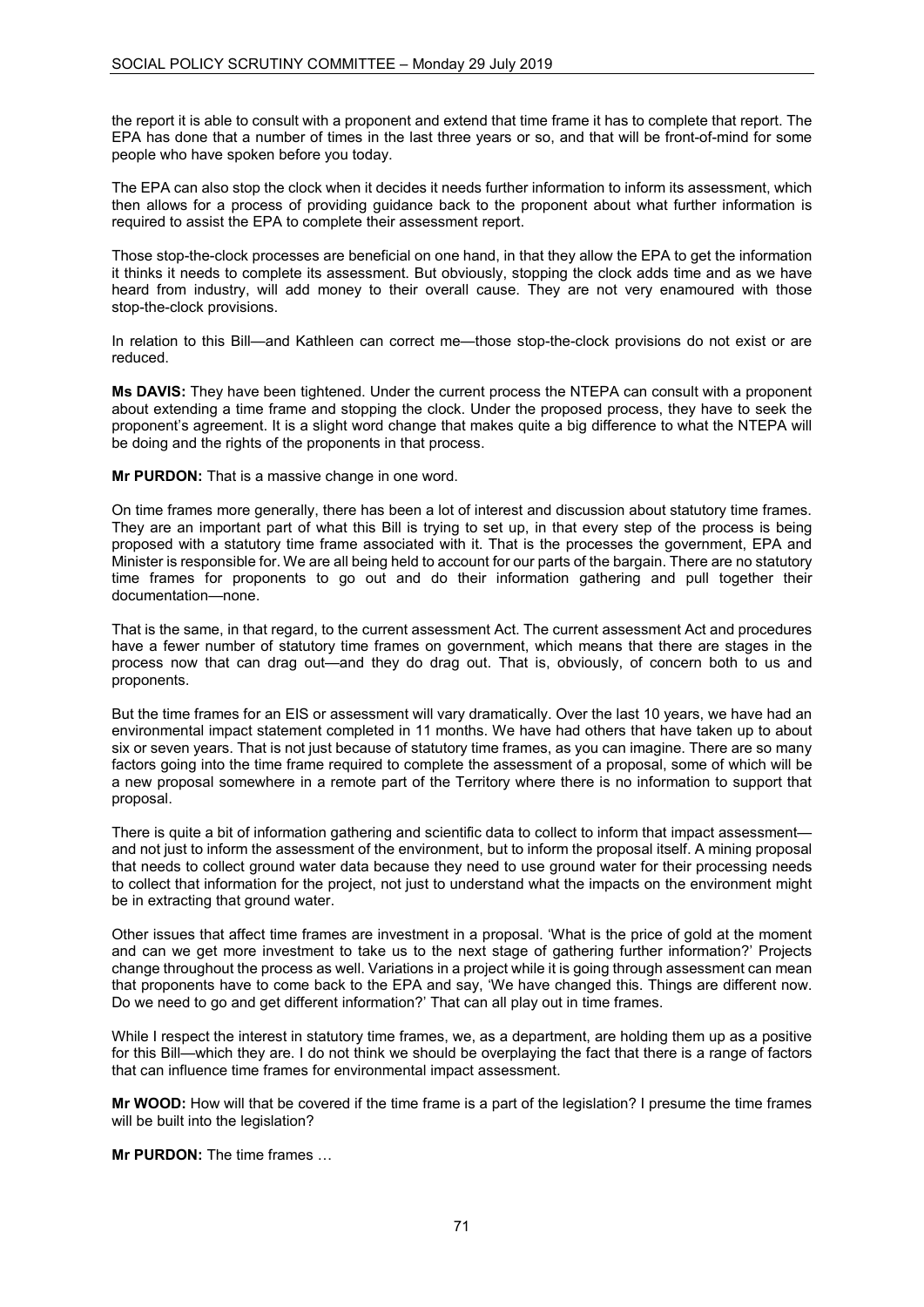**Mr WOOD:** How will you be—do not get this too much the wrong way—excused if you cannot fit within those time frames?

**Mr PURDON:** The time frames will be in the regulations other than the key time frame the Minister has to issue her approval or otherwise, which is in the Bill—and that is the key time frame in all of this when a proponent will receive their environmental approval. The other time frames in the steps of the EIA process will provide a framework for us to work within.

If we fail to meet those time frames, there is no legal repercussion. There is probably a fair bit of embarrassment and some ammunition for industry and whoever else to apply pressure to the department and the EPA for not doing what they have committed to doing.

From my and the department's point of view, those statutory time frames allow us to plan, prioritise and apply resources in a way that allows us to aim to meet time frames. If we do not have time frames now, we will prioritise elsewhere.

**Mr WOOD:** If you get 10 mining applications on the same day, how do you—where will you get …

**Mr PURDON:** You might struggle.

**Mr WOOD:** On one hand, we have Mr Langoulant saying we have to become more efficient and we need to tighten up where we spend money. On the other hand, you are trying to get projects off the ground and if you do not have enough people to deal with it, where will you fix it?

**Mr PURDON:** There are various factors there. That is time frame and being able to deliver it, depending on your resourcing capacity, how long the time frame is, how good the information is before you that you are dealing with, how many projects you are assessing at one time. We cannot control all of those. Those time frames that will be set in the regulations need to be set as best we can based on what we know of the demand for our services and the capacity we have. If we can see a peak coming on the horizon in completing assessment reports, then we can look at what our options are. But as I said, it allows us to at least plan for meeting time frames and apply resources as best we can.

**Mrs LAMBLEY:** Will this legislation mean a greater administrative burden, which has been alleged today?

**Mr PURDON:** The fundamental process of environmental impact assessment will not change significantly. What the Bill does, though, in setting different tiers of assessment which the department is comfortable with and the EPA thinks is more workable than what we have now lends it to actually reducing administration, both for us and proponents.

**Mr WOOD:** So, you will be able to have what—from the *Planning Act* you could have an inquiry, an EIS and a PER. Will you be able to divide an application? Say it is a new gold mine that will have a significant effect on the environment, but not all of that gold mine will have a significant effect. Will you be able to say, 'This is the bit we really need to concentrate on'?

You mentioned the road with the dust and the wallabies. I do not know why the wallaby cannot run away. Do they all live on the side of the road? I do not know about that. What was coming out of that is there are some issues we should be able to deal with at a departmental level, and there are some issues that should be dealt with at the EPA level that are significant.

**Mr PURDON:** Yes. This is an interesting point. It is a journey the EPA is going on now. We have found the environmental impact assessment process in the Territory has been the catch-all for everyone's issues for many years—for decades really. The EPA, which has come on board in 2013, has—particularly in the last few years under a new Chair—pushed the EIA process to be far more focused and to be only focused on those impacts that are potentially significant, and to try to resist the various forces that try to push the EIA process into dealing with dust and wallabies— if that is not a significant issue—and all the other insignificant issues that get pushed into the EIA process.

We are already moving that in that direction. The EPA is pushing us in that direction anyway, so you are focusing on what is significant. Your terms of reference for an assessment become more refined and the costs of gathering information et cetera go down and your assessment report is focused. That is what we would expect with this Bill as well.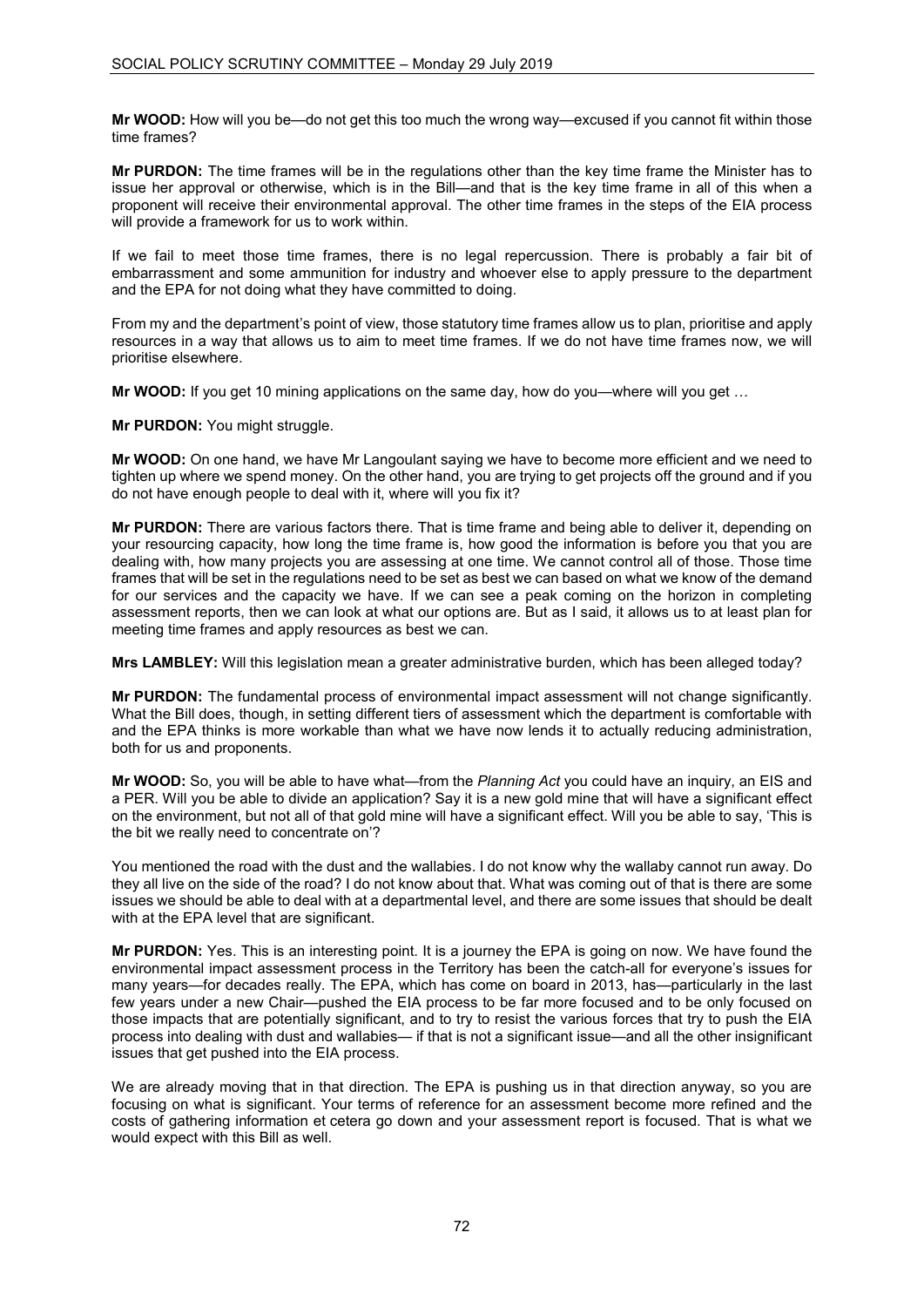**Mr WOOD:** Will that be legislated in the Bill? How will the EPA know that is what their duties are—to basically focus on …

**Mr PURDON:** The Bill, in its focus on potentially significant impacts, leads the EPA there.

**Mr WOOD:** Yes.

**Mr FISHER:** One of the key features of the Bill is this concept of the Territory environmental objectives, which the Minister will set, obviously on advice from the EPA and the department and broader consultation. That is really the mechanism for setting the range of issues and the thresholds, if you like, of significance for each of those issues.

The EPA does that at the moment through its own factors and objectives which it has come up with through its own process. The process for setting the Territory environmental objectives is specified in the legislation and is a way to actually formalise that process. The various factors the EPA must consider in its assessment and the level at which those are judged significant is clearly spelt out for everyone to see.

**Mrs FINOCCHIARO:** But that will be in the regulations?

**Mr FISHER:** The power to do that is established in the Bill. How that process works will be established in the regulations.

**Mr WOOD:** The classic example is when they first started, an EPA tried to stop a mango grower in the Howard River area from having his refrigerator motor making a lot of noise, which I would have thought was the department's job to say. But they went down and there was an inquiry into this one noisy compressor. That is why it is good to hear. Those issues, to me, should be departmental issues and the big issues we are dealing with need to be EPA's. That will, hopefully, reduce some of the time frame?

## **Mr PURDON:** Yes, I would think so.

**Mr PAECH:** The Northern Land Council was here before you. I asked them a question about the general environmental duty. That has been removed from this legislation. In their submission, they made reference to Queensland and I think South Australia adopting approaches to have that in their legislation. They had advocated for it to be reinstated. Why was it retracted in the first place?

**Ms DAVIS:** To answer that, almost every jurisdiction in Australia will have a general environmental duty within their environment protection legislation. It is a standard tool. We looked at it carefully and included it in the consultation draft because it is a standard tool and it is really an underlying element of any piece of environment protection legislation. You have that duty that everybody has to comply with. Then you move up, depending on your level of environmental risk if you might need a licence or approval.

However, it was not 100% necessary as part of establishing an environmental impact assessment process or an environmental approval and it raised some concern during the public consultation process. The people thought that the Bill was expanding beyond, I guess, an impact assessment process.

So, we decided we would take it out because it could come in when we do further reforms to our environment protection legislation.

**Mr PAECH:** Sure. Following from that regarding further reform, it was mentioned today the process by which judicial component was in the original proposal, however, it is not now. There was general comments to the committee if that was to be considered at a later stage. That, alongside the triggers?

**Mr WOOD:** No, merits review.

**Mr PAECH:** No, no, there were two. We were asked about merits review by the Northern Land Council, but today it was also acknowledged that there were—I think it was Alex …

**Mr WOOD:** If the judicial is in there.

**Mr PAECH:** … if judicial process was in the original Bill proposal but not now.

**Ms DAVIS:** In the draft?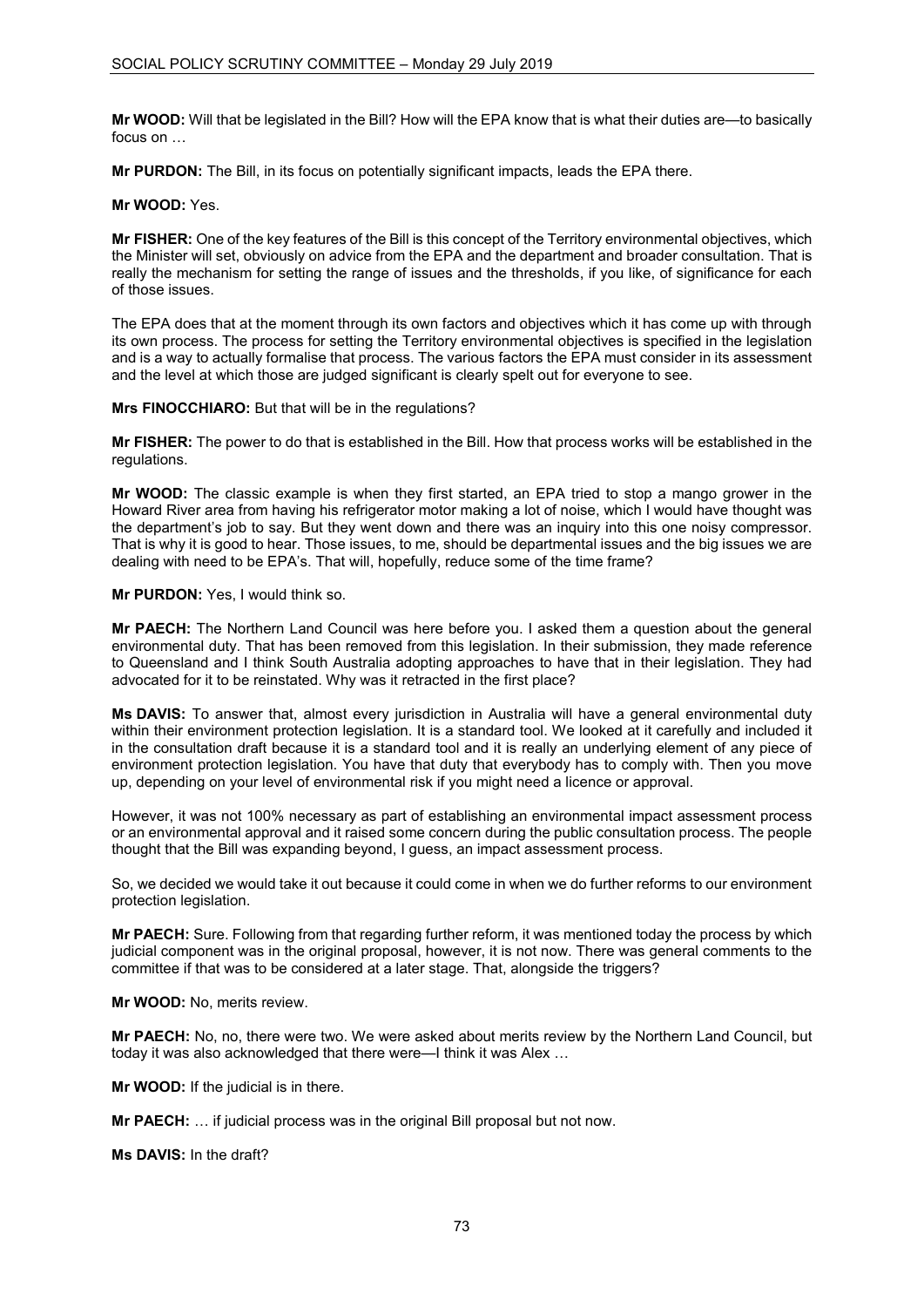## **Mr PAECH:** The draft, yes.

**Mr WOOD:** It is in there, the judicial.

**Ms DAVIS:** Okay. I might tackle merits review first to clear that off because I was here for the NLC question. The original consultation draft of the Bill contained juridical review and said that standing for judicial review would be open standing, meaning anybody could apply. It also contained merits review and it defined who could seek merits review, but that was a very broad group of the parties.

Both the juridical review and the merits review applied to the environmental approval issued by the Minister for Environment. Government decided to remove merits review from the Minister's decision and also to reduce the standing for judicial review back to the three parties that are identified in there now, which is your proponent, a person directly affected and a person who has made a genuine and valid submission during the environmental impact assessment process.

There is still merits review in the Bill, but that merits review relates strictly to decisions made by the Chief Executive Officer or an environmental officer and tend to be about enforcement and compliance processes. It might be if you have been issued with a notice, for example, or you have had a notice lodged against your title. Then, as the person directly affected by that notice, you can take a merits review of that action.

**Mr PAECH:** Great. I have two more questions. Is the committee going to continue on?

**Mrs WORDEN:** So, it is removed from around the Minister's decision-making because would that then be the Minister making a decision against her own decision? Is that the fundamental reason for that being removed?

**Ms DAVIS:** It is just …

**Mrs WORDEN:** You stated that the decision had been taken that it would not sit there anymore. Why is that?

**Ms AVERY:** Government made a decision to remove merits review from the Minister's decision-making. There are probably many and complex reasons for doing that. The decision of the Minister is informed by the expert advice of the EPA and the collective advice that has come from across government and community stakeholders who have all contributed to the process and fed into that.

The challenge for NTCAT to consider that view is that they would need to mount, basically, at least the same expertise to be able to gauge that view. That would become quite challenging.

It was a decision of government to remove merits review in relation to the Minister's decision.

**Mr PAECH:** Following on, I highlight two sections from a submitter we had this morning. The Environmental Defenders Office made reference to the financial provisions of Part 7 and expressed that they were disappointed that the provisions for financial assurances had been removed from the Bill, compared to the exhibition of the Bill. Why was that?

**Ms AVERY:** We removed that section primarily because it was not well understood at that point in time. Partly that may be because of terminology. As soon as we mentioned 'financial' people were concerned that it meant an impost on business.

What financial assurance actually was about was residual risk. When a project has concluded and the site has been remediated and rehabilitated, and the proponent is seeking their environmental bond back but they want to walk away from that site and have no further liability—effectively transfer liability to the Territory government—there may be a residual risk payment that is payable in that situation, perhaps to facilitate ongoing monitoring at the site or some such. It is something the Minister may apply in certain circumstances.

It is something that, increasingly, legislation in other jurisdictions and around the Western world is incorporating. It is something that, while it has a place in impact assessment because having knowledge of those process activities upfront is a useful thing, it is not imperative to the operation of a reformed environmental impact assessment and approval process.

### **Mr PAECH:** Thank you, Ms Avery.

**Mrs WORDEN:** Could I ask a supplementary question on finance, or are you moving to another question?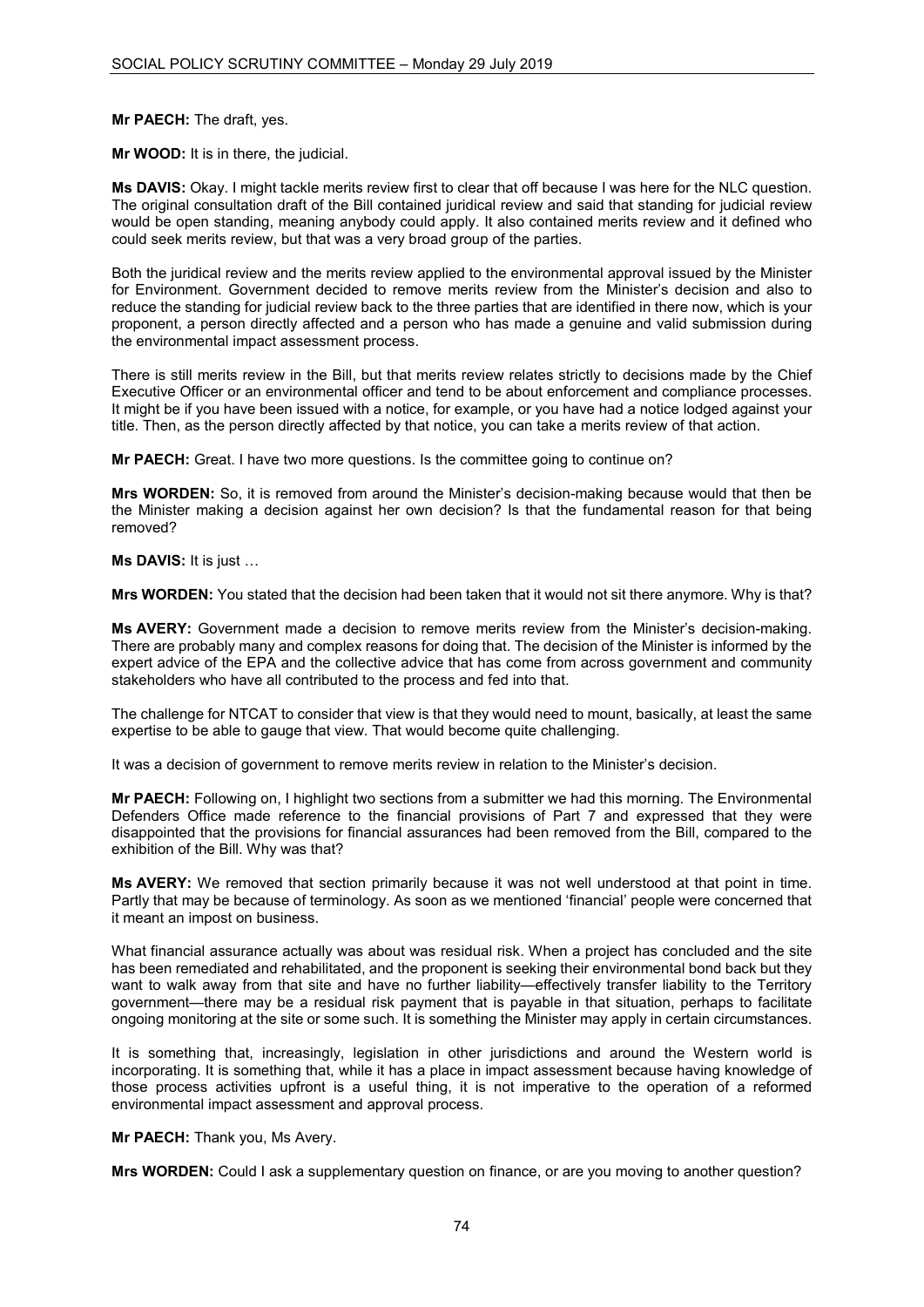### **Mr PAECH:** Yes, go on then.

**Mrs WORDEN:** Sorry. The question was asked earlier and I thought it might be in the interest of clarity, but it may not sit with you guys anyway. If financial bonds are then taken under the new Act, is it proposed at all—from your knowledge—that the current 1% levy will be removed? Or does that sit with Mines?

**Ms AVERY:** The Bill is explicitly clear that if a bond or a levy is received in respect of similar environmental aspects through other legislation, then it is not required through this legislation. So, there is absolutely no double dipping or duplication in relation to that.

The concerns that were articulated this morning in relation to mining are unfounded. The Bill is completely explicit that it will not apply to those industries or operations that are liable under another piece of legislation.

**Mrs FINOCCHIARO:** Who determines if that environmental activity is the same, therefore they do not have to pay twice? If you have put your bond and whatever your other levy is, then who is making that decision under this legislation that the person or entity does not have to pay under this legislation because the reason for it is similar?

**Ms AVERY:** Basically, what we are talking about is primarily mining activity, so they are subject to the bond and the levy. They have a very sophisticated tool to calculate that in undertaking calculations for an environmental bond. We would be looking at a very similar tool, so the amounts that we arrived at would be fundamentally the same.

Because mining activities are liable under the *Mining Management Act* for that, we would not be able to impose a bond or levy in relation to the *Environment Protection Act* because the Bill is explicit that they cannot pay if they are liable under another piece of legislation.

**Mr PURDON:** If I could add to that …

**Mrs FINOCCHIARO:** It is that you used wording like if it is similar or something.

**Mrs WORDEN:** Where does it say that?

**Mr PURDON:** While we find out, if I could add to that?

#### **Mrs FINOCCHIARO:** Yes.

**Mr PURDON:** It would be a decision of the Minister whether or not to impose a bond. If she did impose a bond on a mine that already had a bond imposed on it under other legislation, that …

**Mrs WORDEN:** Oh, there it is. It is all right. 134(2).

**Mr PURDON:** ... decision would, by virtue of the way the Bill is drafted, would actually be invalid. It would be an illegal condition on an approval to require a bond that has been prohibited, basically. So, it would be open to challenge.

**Mr PAECH:** I want to pick up again from the Environmental Defenders Office this morning. Clause 315 deals with the consequential amendments to the *NTEPA Act.* It is not clear why this provision proposed repealing the obligation of the NTEPA to consider the principles of the ESD in performing its advisory functions. They have suggested that section 25AA(1) of the Act should be retained. It is not clear. For my benefit, could you clarify why that section was repealed.

**Ms DAVIS:** I can clarify. The section itself is not being repealed. What 315 actually says is, 'omit (1)'. All that section is doing is taking away the number, literally. That is because they are omitting the entirety of section 25AA(2).

#### **Mr PAECH:** Into the whole?

**Ms DAVIS:** Yes. Section 25AA(2) is the section that identifies the principles of ecologically sustainable development for the purposes of the *NTEPA Act*. We are omitting that so that those principles will actually point to this Bill and the EPA will not be looking at two separate types of drafting of principles.

Because section 25AA will then only have one subsection to it, it does not need the number (1).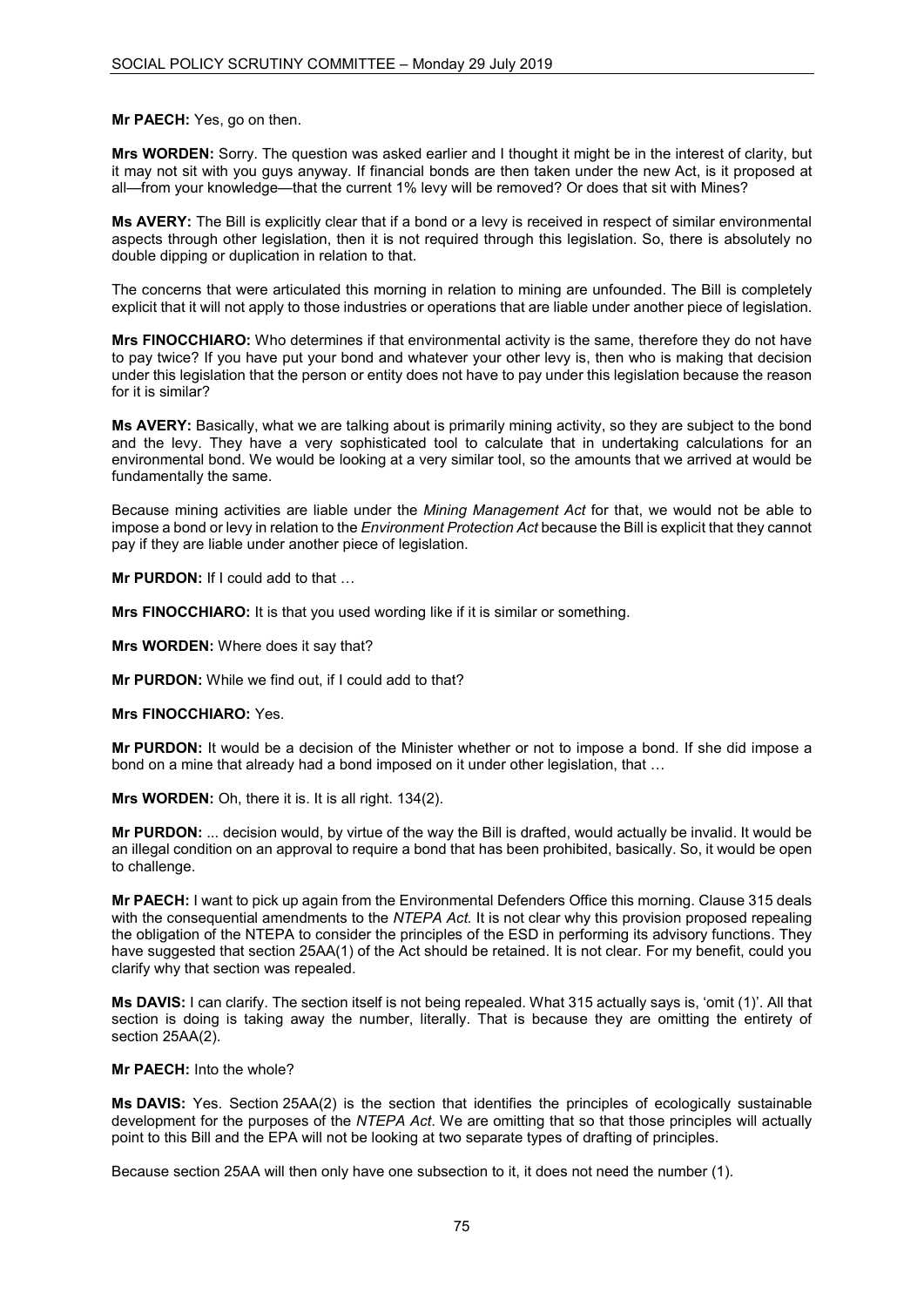**Mr PAECH:** Right.

**Ms DAVIS:** But the obligation of the EPA to still apply …

**Mr PAECH:** Is still intact.

**Ms DAVIS:** … is still intact.

**Mr PAECH:** Okay.

**Mrs FINOCCHIARO:** Is that the end of that, Chansey?

**Mr PAECH:** Yes.

**Mrs FINOCCHIARO:** I know the department published the draft regulations with the original draft of the Bill and for whatever reason it has decided not to go down that road, which has left a great amount of uncertainty. It is fair to say all the feedback we have received is that people—whether they are for or against this legislation—would have liked to see it. Why was the decision made this time around, given you did it at the start, not to include draft regs?

**Ms TOWNSEND:** We included draft regs where we could with the consultation Bill so people could see how the two parts fit together. But developing the draft regs now is dependent on developing and finalising the Bill …

**Mrs FINOCCHIARO:** But why? If you could do it before, why can you not do it now?

**Ms TOWNSEND:** We were doing it before as a consultation rather than a Bill that has been introduced into parliament. But we have been doing—and we have met with people. People who are sitting here have met with tens and tens of people and environment groups, industry groups and community groups to display exactly what will be contained in those regulations. That is also published on our website.

It is from that process that we have finessed things like time frames, how the tiers will work and how the consultation will apply. There is very explicit information in the public domain about how the regulations will actually work for the impact assessment process.

**Mrs WORDEN:** That leads to content. Maybe not the detail but the content.

**Ms AVERY:** There is a considerable amount of detail. There are time lines that identify the specific number of business days that apply to each segment of the different tiers of the impact assessment process. I think they are what Gerry was perhaps looking at earlier when he was calculating how many days different activities took.

There is also fact sheets that detail different aspect of the consultation processes that will apply in relation to elements such as the environmental objectives and so forth. There is actually considerable detail that is largely based on the previous regulations, plus the consultation that has occurred. Some of it is identified specifically in a fact sheet, then there is a mass of other information about the process generally, the time frames, flow charts and so forth that articulates all of that information.

**Mrs LAMBLEY:** There was criticism today that the impact statement process did not commence until the legislation was being consulted on—it was late in the day and it was fairly short. In fact, people complained that they felt they did not have time to properly contribute to that process. Can you comment on that please. What was the process? Why was it started well into the consultation process for the legislation?

**Ms TOWNSEND:** The very simple answer is you cannot undertake an impact assessment without having a fairly complete document or Bill in which to assess impacts.

**Mrs LAMBLEY:** The Bill was completed though, people said. It was well into the consultation process that you commenced the impact statement. Is that correct?

**Ms TOWNSEND:** I do not think that is particularly correct, but …

**Mrs LAMBLEY:** So when did you begin the process of the impact statement?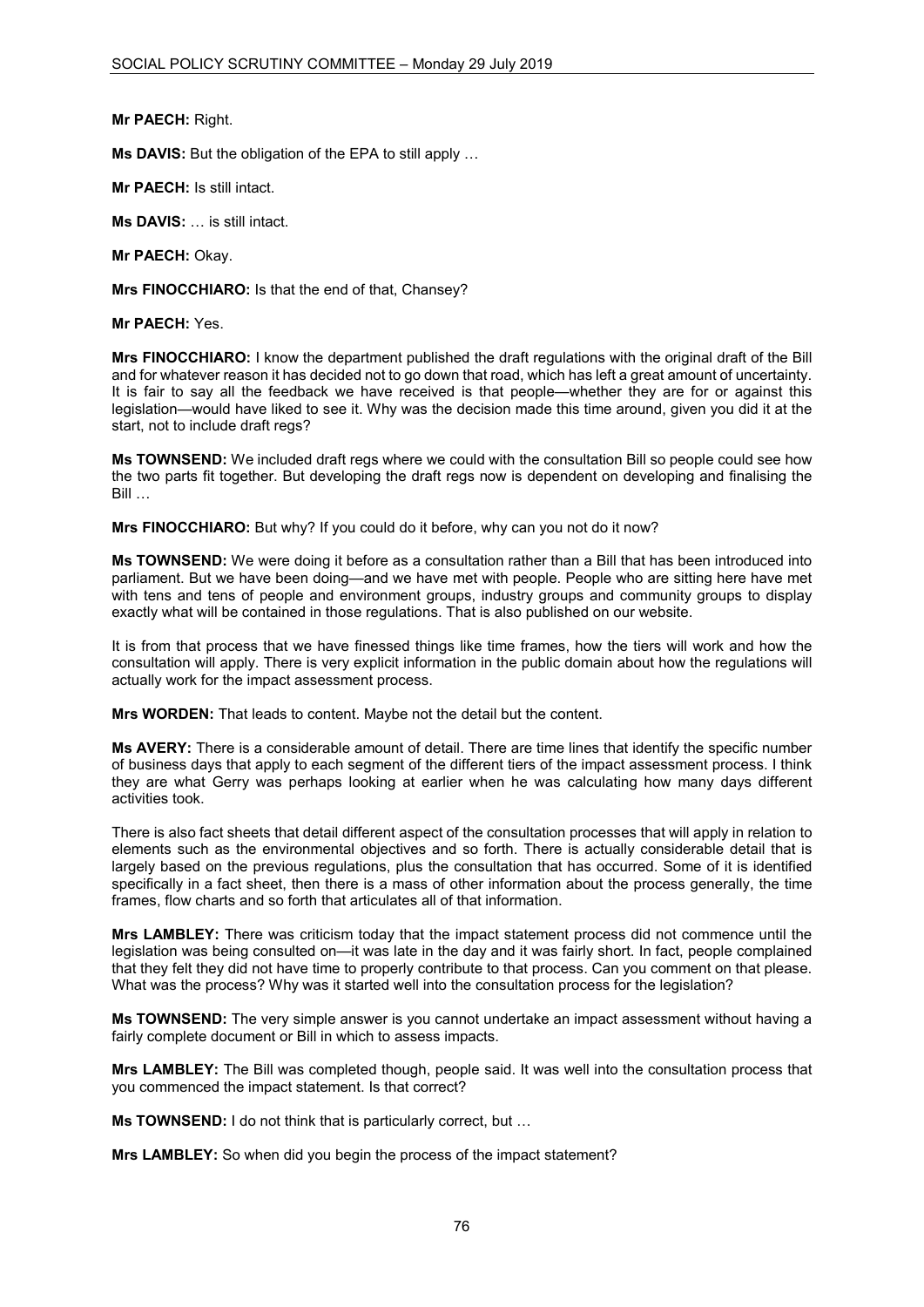**Mrs FINOCCHIARO:** I think we were told earlier this year.

**Ms TOWNSEND:** My colleague is saying January.

**Mrs FINOCCHIARO:** That is what we were told, yes.

**Mrs LAMBLEY:** And the Bill was released for consultation when?

**Ms TOWNSEND:** Up until 7 December.

**Mrs LAMBLEY:** So, a month after or something? Yes.

**Ms TOWNSEND:** Three weeks after, including Christmas.

**Mrs LAMBLEY:** Right. And the consultation process for the impact statement—how long did that go for?

**Ms AVERY:** The consultation process was for slightly over eight weeks in total, so it ended up being about eight-and-a-half, nine weeks.

**Mrs LAMBLEY:** And in that time you were able to gather sufficient data to inform that process?

**Ms AVERY:** You are talking about the regulatory impact statement?

# **Mrs LAMBLEY:** Yes.

**Ms AVERY:** The consultation process for that—just a moment. Yes, around six weeks was the consultation process in relation to that. A range of stakeholders were asked to provide some evidentiary material in relation to how much it cost for impact assessment and so forth.

**Mrs LAMBLEY:** I suppose the feedback we got today is from the mining industry. Some of the stakeholders said that the process was insufficient. Given that it impacts on them the most, they felt quite disgruntled by that, or unhappy with that. Did you receive feedback like that at the time?

**Ms AVERY:** We did not particularly receive feedback in relation to dissatisfaction with the time frame in relation to that. The reality is that we completed the regulatory impact statement in accordance with the NT's regulation-making framework. We collected data from as many different contributors as we could. Data was also used in relation to other jurisdictions. So, it was a comprehensive process completed in the time frame and in accordance with the regulation-making framework to deliver the outcome.

**Ms TOWNSEND:** Member for Araluen, I make the comment that the regulatory impact statement is one part of the process. The point I was trying to make in my opening statement is that we have had a long process of engagement on the development of the Bill, including releasing a draft Bill for consultation, which is not usual for us. That process started, I think in October, and we ran very detailed sessions—which we outsourced to specialist consultants so we were not involved.

**Mrs LAMBLEY:** There just was a lot of focus on the RIS today, as you would have heard.

# **Ms TOWNSEND:** Yes.

**Mrs LAMBLEY:** That sparked our interest, across the panel here. Was it adequate? Did it allow people enough time on both sides of the industry affected by the issues to contribute to that process? The general feeling I got was that it was not long enough and that people did not feel they had a satisfactory opportunity generally to contribute.

**Ms AVERY:** It is also fair to say that mining was not the only industry that was consulted in relation to that.

**Mrs LAMBLEY:** But there are people from the environmental sectors that said the consultation process could have been longer. The chap from the land council said he would have liked longer consultation, I think.

**Ms AVERY:** Those consultation processes he was referring to were not in relation to the RIS.

**Mrs LAMBLEY:** Oh, right. I have taken that out of context.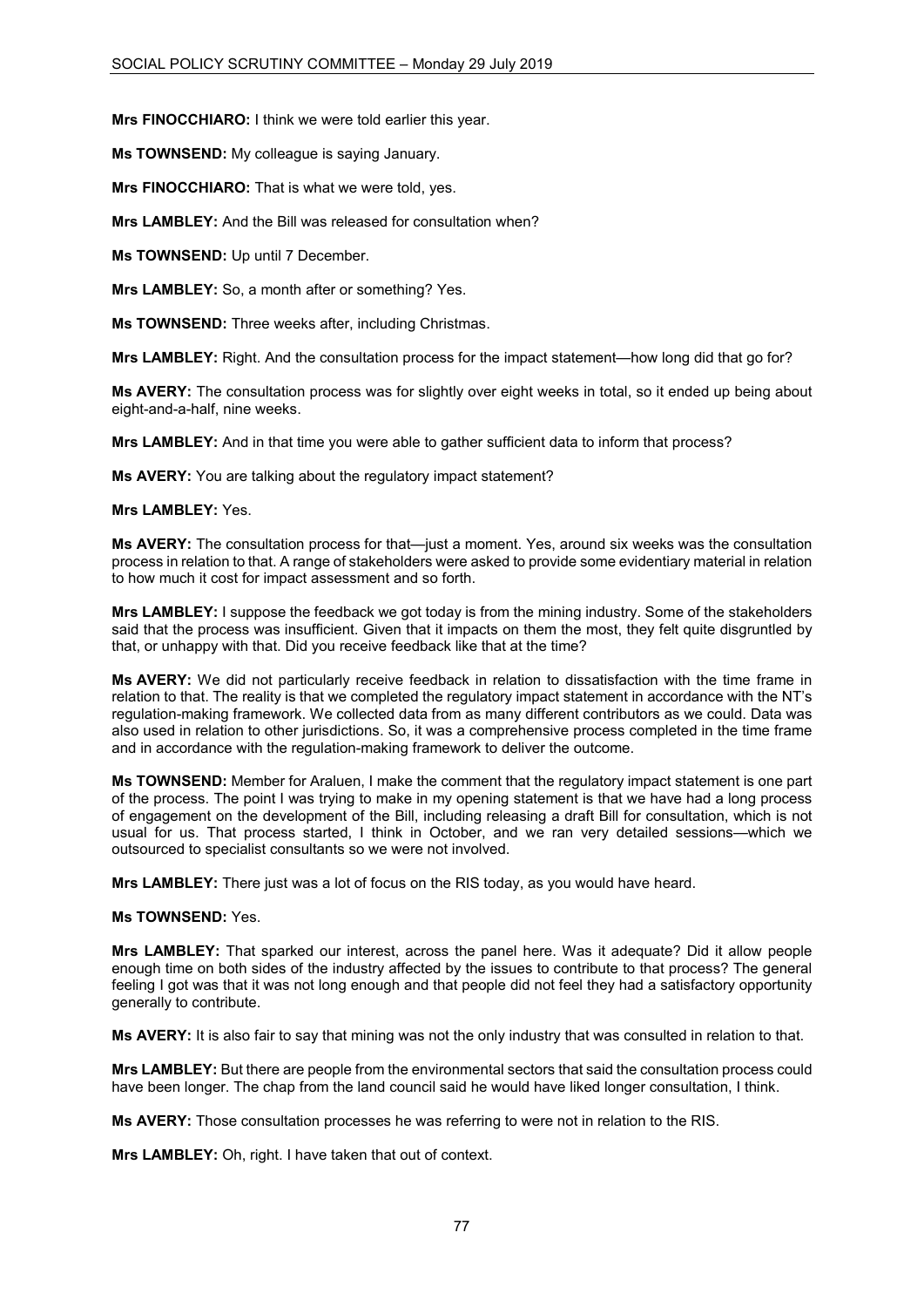One of the comments you made in your opening statement, Ms Townsend, was that the current legislation is outdated, ineffective and inefficient. Virtually the same words were used to describe how people felt dealing with your department—ineffective, inefficient, inconsistent and difficult to deal with. Will this legislation improve how your department runs? We just sit here and take it as it comes!

**A witness:** That it is impossible to run.

**Ms TOWNSEND:** Okay, thanks. I will invite people who live with this each day to jump in. It is probably a good opportunity to make sure we have properly responded to your first question, which was, 'Will this be better?'

If you look at the current impact assessment legislation, most of the concepts in it are defined by the NTEPA through policy. That has changed over time, so that introduces an element of certainty. There are, as Paul said, very few time frames in that process. Where an environment impact assessment is required, there is the opportunity to do a full EIS or what we call the PER, which stands for …

**Mr PURDON:** Public environment report.

**Ms TOWNSEND:** But, really, the public environment report processes are not any speedier than the full impact assessment legislation.

At the conclusion of that, the proponents and the community ends up with is a series of recommendations from the NTEPA which go to the Environment Minister and then are passed on to the Minister who will be responsible for approving that project, presuming there is one.

It is quite gappy, and is subject to the EPA and the way it is operating, through policy. The way the NTEPA is operating with its policy now is it is working very hard to streamline things. It does not have time frames or is not able to respond to projects in a way that is proportionate to risk.

But most concerning is there is no way for all of those inputs in the impact assessment process to be confident that they have actually landed somewhere in the final authorising approval. So, it is conceivable that a project that has significant environmental risks will have a range of recommendations made by the NTEPA in its assessment report that are not then translated into conditions. That is a concern for the community.

The new process will introduce much clearer information upfront about what will be required through the environmental objectives, and they will not be defined in policy by the NTEPA but set through a consultation process and the Minister.

There will be options for tiers of assessment. Where there is a project where the impact of that project is minimal and where there is a lot of information known, they may not need to do an impact assessment, or they may need to do a lower tier one, which would be much quicker. There are the time frames that we have talked about at length. The processes need to be looked at together.

When we have met with the tens and tens of people we have met with, we have been working through that diagram which is on the Internet and which I gave to the committee last time, which actually shows exactly how those three tiers and those decisions work.

What the Bill introduces that is new is greater input from the community to have a say—not to repeat what the NTEPA is doing and challenge every little thing, but to make sure the views of those community members are heard and to ensure that the current practice of the NTEPA in publishing all of its decisions is enshrined in legislation, because that apparently is not there now either.

So, the assertion that it will make things worse is hard to fathom. It is hard to grasp why people would think it would make it worse. When we have met with industry groups outside of this process, they have been quite pleased with the changes.

**Mrs LAMBLEY:** Will your department run more efficiently and effectively—as we were told today people have concerns about how the department processes these applications?

**Ms TOWNSEND:** A lot of the guidance in the Bill actually applies to the department and to the NTEPA, so yes, there will be accountability through time frames and through a much tighter process rather than policy that has developed over time.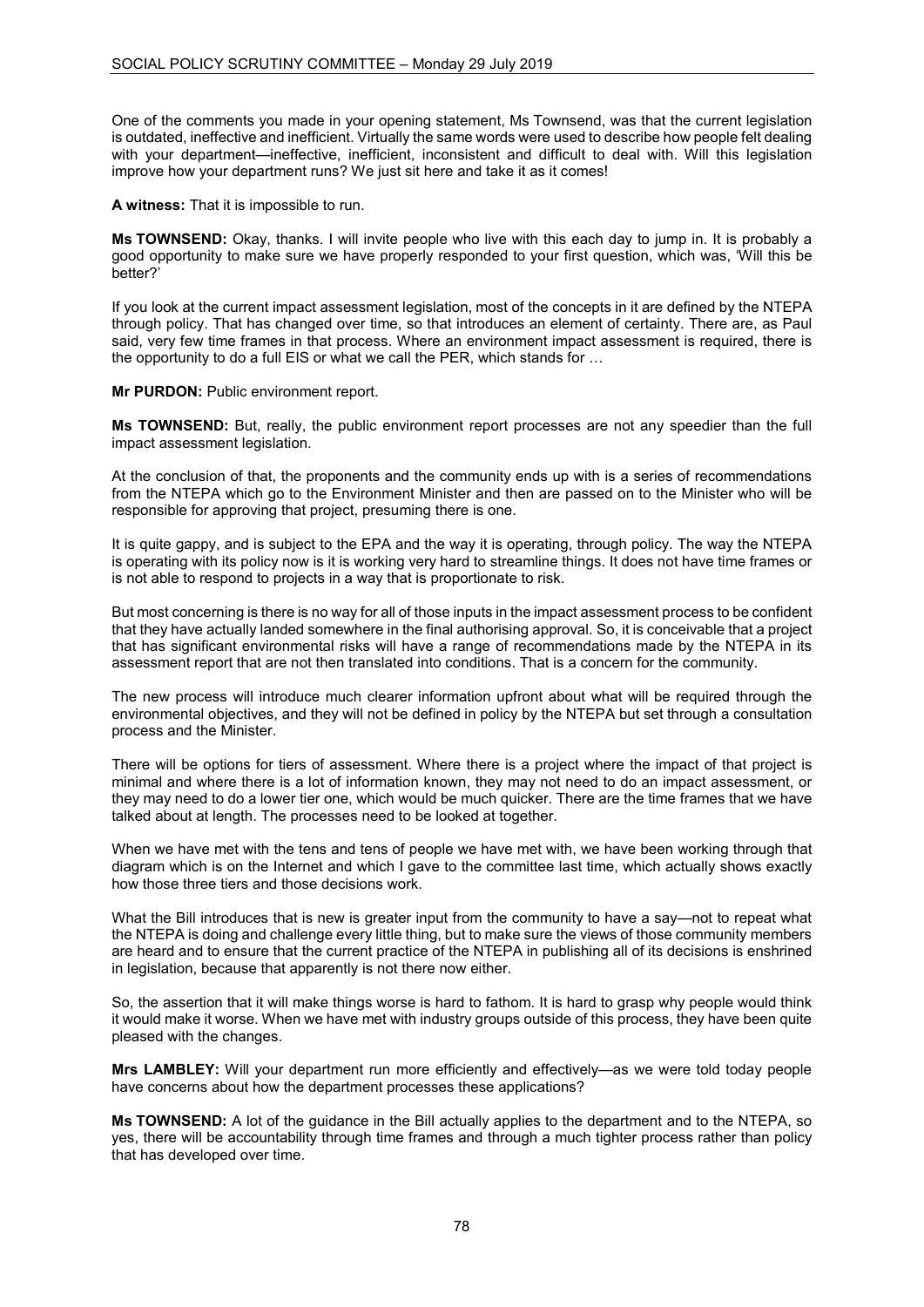**Mrs LAMBLEY:** And will you require more resources in order to implement the initiatives within this Bill?

**Ms TOWNSEND:** We will work with the resources we have, like all departments do. Again, having time frames and clearer KPIs about what we are required to do enshrined in law makes it a much easier argument for a Chief Executive Officer to make about why they may need more resources.

**Mrs LAMBLEY:** So, you may need more resources?

**Ms TOWNSEND:** We will be in a position to be much clearer about whether that is the case with this legislation.

**Mr FISHER:** From practical experience of reading a lot of EISs, they have become very bloated. The process has become unwieldy through this organic development that has not been sufficiently guided by the legislation because the legislation is 37 years old and it was written before people really had a very clear idea about how environmental impact assessments should be done.

Your typical EIS might be thousands of pages. They are often written as a catch-all to try to pick up every single issue and describe every feature of the environment. Most or a large proportion of that information is entirely unnecessary to the decision-making process and is a waste of the proponent's time and money in providing it and our time in having to read it.

The fundamental approach beyond the new legislation is a much better focus. Things like the Territory environmental objectives, the thresholds of significance and the different tiers of assessment actually allow an assessment to be focused on the key issues that are genuinely significant because we do not want to lose sight of the fact that many major developments could have potentially catastrophic impacts on the environment if they are not managed properly. There should be a robust impact assessment process but we need to focus it on those key issues.

For example, introducing the tiers of assessment allows for more flexibility for a more streamlined and rapid assessment for projects that have only one or two clearly defined areas of potentially significant impact and for spending a lot more time examining the very large projects that have many complex issues that need a lot of time and information to understand them. The time frames that we have structured for those different tiers actually reflect that, particularly giving a lot of attention to the terms of reference for an assessment, recognising that they are key to describing exactly what the proponent needs to do.

The intention is to give, in fact, more time to developing the terms of reference to make sure the proponent agrees with them and they cover off on the key issues, but also that they only focus on the areas of significance.

Those are some of the mechanisms where we are looking to make the process more efficient. It should allow us to deal with a number of projects more efficiently with the same amount of resources we have now.

**Mr PURDON:** Can I add to that as well? It is a question of a lot of interest to the department.

Sitting through some of those comments earlier today about the department and how it goes about its business was not easy for me. We are always trying to do the best we can within the legislation and the capacity we have. Regardless of whether we are working under the current Act or a new Act—if we achieve that—we will always do that. Hearing some comments about my staff and how we go about our business was difficult, but we are committed to providing the best service we can.

Regarding inconsistency, the Bill provides decision-making criteria or principles for approval decisions that currently do not exist. So, you would expect that with those decision-making principles needing to be considered, your decisions would become more consistent. If not, they would be very transparent. But they are not. They would build accountability for decision-making as a result of that.

In effectiveness, it is obviously very hard to say, prior to our Bill being passed and having some real data to demonstrate whether one Act is more effective than another. One of the things that Jo was talking about that is fundamental to this Bill is the direct line of sight that the environment assessment undertaken by the EPA has with the environmental approval. There is no 'lost in translation'. There is a direct line of sight that this is what the EPA recommended, and this is now what the Minister approved, agreed with or did not agree with.

The issue of an environmental approval within 30 days of the EPA providing its assessment report to the Minister and the investment that provides to industry should not be underplayed. The number of proponents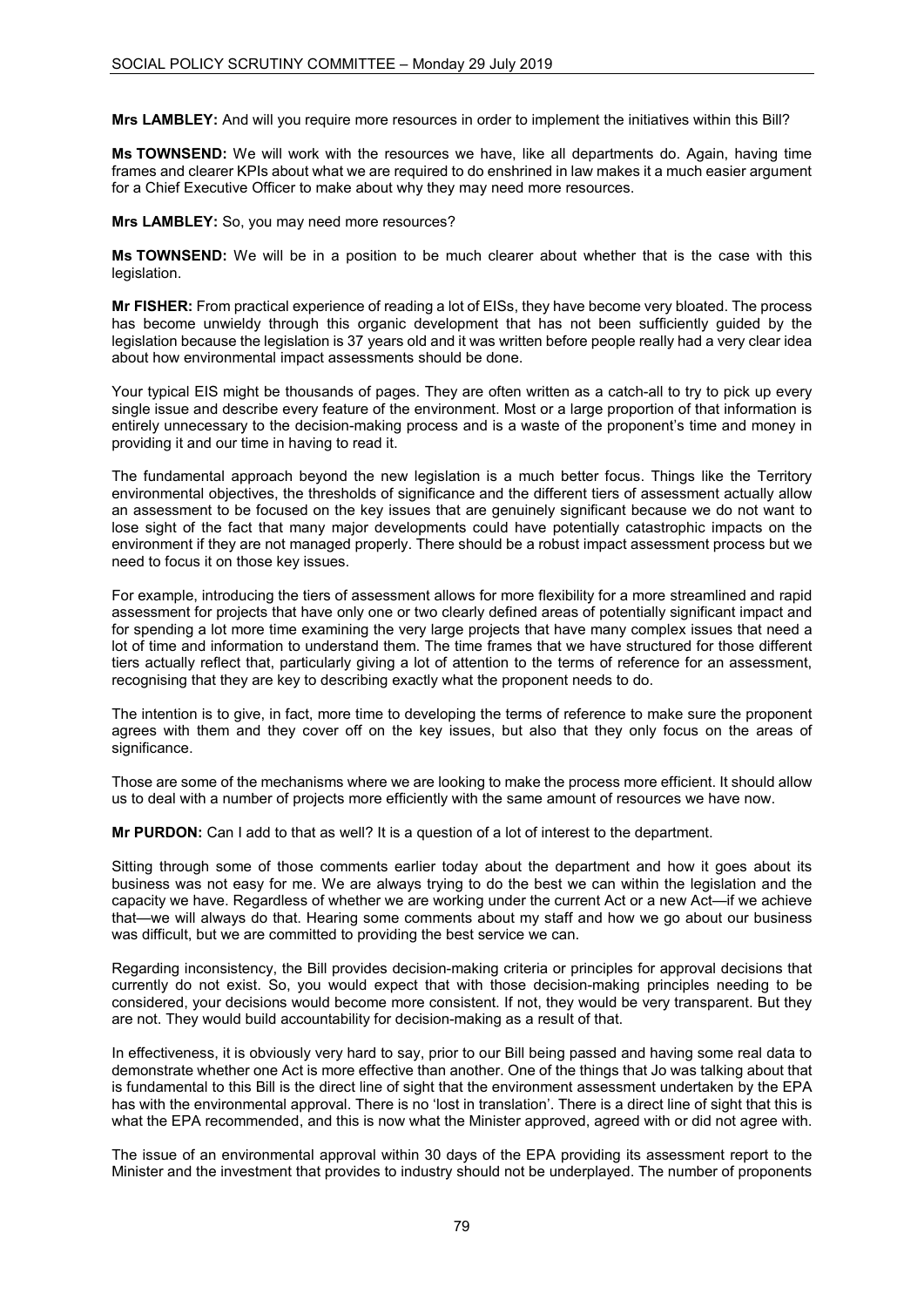I have spoken to who have been out to market prior to having an approval who've said how hard it is to get investment in their project because they do not have any approval—versus one year later having a number of approvals in place and the stark difference that provides them, usually trying to get overseas investment. This will provide that right at the end of the assessment process, not waiting years until the approval comes through the system, which is what happens to many proposals now.

**Mr WOOD:** One question that has occurred to me is about Noonamah Ridge. The EPA did a report on Noonamah Ridge. The way I read it—and I stand to be corrected—is they simply looked at whether that town of probably 16 000 to 20 000 people would have an environmental effect. My understanding from the way you put it this afternoon is that the EPA can look at the social, cultural and economic effects. But I do not think they did that. They just simply made an approval that, from an environmental perspective, the Noonamah Ridge was okay. From that, the developers more or less said, 'Oh, good'.

Will it be the responsibility of the EPA to cover all those other areas which are a concern to the community down there, or are they able to confine themselves to just one part of a proposal? Are they bound to look at other things or can they just look at one part of it?

**Mr PURDON:** Where the EPA has determined that there is potentially significant impact in relation to a proposal—whether that is social, cultural, environmental or biophysical—then it is obliged to look at those impacts and to come to some conclusions about those. That is what the Bill would require of the EPA.

In the case of Noonamah Ridge, if the EPA thought there was some significant cultural impacts, potentially, it would be obliged to consider those and provide recommendations about them.

**Mr WOOD:** I will have to go back and see what they said now. The last thing for me. Have you considered a clause in the legislation which says, after two or three years the Minister will review the Act? This is a big Act. It is a lot bigger than the existing Act, which has been pointed out. Also, the department is saying it will be better. Does there need to be something there which, more or less, requires a review of the Act to see if it is up to what it is promoted to be? Some Acts do have that in them.

**Ms TOWNSEND:** Yes, we know, as we busily review them all. That would be a decision for government, not necessarily something …

**Mr WOOD:** Okay, that is all right. Thank you.

**Ms AVERY:** The other thing in relation to that is the time frame would be really critical if government determined that because, as we have already discussed, impact assessment can take varied periods of time and parts of that is because it is in the hands of the proponent. To acquire enough data and be able to give a reasonable review of the legislation might take some time.

**Mr WOOD:** Agreed. Yes, that is just a figure. A sensible time of review, yes.

**Mrs FINOCCHIARO:** A lot of the feedback we received is that, in substance, the Bill is not that different to the process now, except it is a lot more convoluted and a lot larger. You cannot dispute the fact that size-wise it is a lot bigger which means a lot more words, which means a lot more opportunity for interpretation issues. Why did it end up being so big compared to now? What …

**Mr WOOD:** More clauses.

**Ms AVERY:** First, I make the comment that some of the remarks that were made by some of the submitters today were interesting, from our perspective. On one hand they said the legislation does not provide certainty and that more needs to be in it, but at the same time, they moaned that it is 150 pages long.

The reality is when you want to bring certainty into a piece of legislation with time frames, process, ensuring that powers are appropriately constrained or that specific factors for decision-making are all identified clearly, that actually increases the size of the Bill.

The other thing to mention is that the legislation contains offences. There are different tiers of offences based on the amount of environmental damage or non-compliance. A sizeable portion of the legislation relates to those offences. One of the positions that came through very strongly in past reviews, in a discussion paper we put out and in relation to the consultation draft Bill is that there must be strong accountability structure for compliance and enforcement mechanisms and regulatory tools to ensure that people comply with their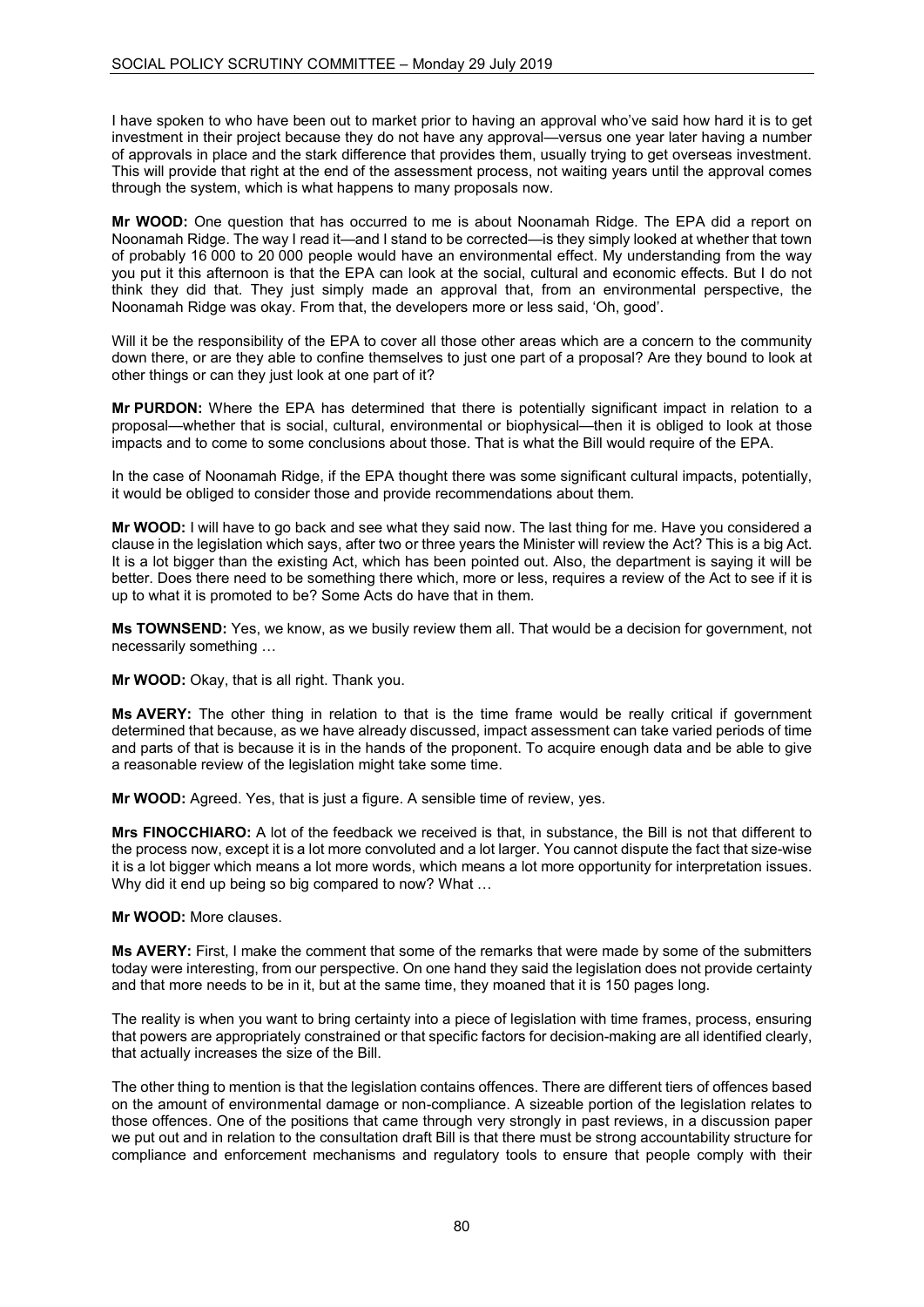obligations and requirements in environment protection—whether or not it is conditions on environmental approval or referring a proposal to the NTEPA for consideration.

**Ms TOWNSEND:** Can I say that in a shorter way? Some of the length comes from having to put in some of those criteria, new processes and heads of powers. But, essentially, as Karen said, the majority of the extra length, so to speak, comes from the offences and penalties. There is a specific way that offences and penalties have to be written that is long and repetitive but they are the rules.

**Mrs FINOCCHIARO:** You mentioned Ministerial power. Just about everyone was concerned by isolating that decision-making to the Minister. He or she will receive the NTEPA's report and then we have the one-month period in which they have to make their decision. Why did the department choose to create that structure rather than having a different structure where the Environment Minister is dealing with the environmental issues and someone else—be it the full Cabinet or the mines Minister, the waste Minister, or whatever it is makes the ultimate decision?

**Mr FISHER:** It is a very sensible mechanism to have the Environment Minister giving environmental approval for a project and considering all of the factors that make up the potential environmental impacts and the conditions that should be associated with it.

One of the alternatives you suggested is what happens now. A decision about an approval for a project is made by the sectoral Minister who is responsible for that particular area. This discussion about time frames is interesting. What many people do not realise, or it has not been widely discussed is that at the moment the EPA makes an assessment report which is simply a recommendation. It goes to the Environment Minister who simply looks at it and then passes it on to the sectoral Minister.

That assessment report then basically disappears into a void, in many cases for years, before those projects are authorised. In fact, most of the major mining projects for the last …

**Ms AVERY:** Since 2017.

**Mr FISHER:** … 2017, so that is two-and-a-half years. They were assessed. They have all had their environmental assessment done and have had an assessment report produced—in some cases two-and-a-half years ago. None of them have received an authorisation from their sectoral Minister.

Additionally, what often happens when that appears, it is not at all clear how the conditions to protect the environment that were recommended by the EPA are enacted in that sectoral authorisation. There is a very long and grey period between the EPA's assessment and the final authorisation of that project compared to the proposal under the Bill where there will be a 30-day period between the EPA's assessment report and an environmental approval by the Environment Minister, which will very clearly spell out how all the conditions being recommended by the EPA are being acted on. It provides a lot of certainty to that project about its future with ongoing approvals.

**Mrs FINOCCHIARO:** But now the department of Environment will be undertaking all of that review enforcement …

**Mr FISHER:** Of the environmental conditions.

# **Mrs FINOCCHIARO:** Yes.

**Mr FISHER:** Yes. The other thing to be clear on is that most projects also require other sorts of authorisations. A mining proposal will still require an authorisation under the *Mine Management Act* which specifies a lot of things about the non-environmental aspects of the management of that mine. It will still need those authorisations and they will still be scrutinised and regulated by the Mines department. Our department will look after the compliance with the environmental issues associated with the project.

**Mr WOOD:** While I have the chance, could I get a clarification? I will not tell you the exact issue I have …

**Mr FISHER:** We will try to guess.

**Mr WOOD:** It is one from the EPA and it is about a group of people who are in my electorate. The EPA has written to them saying, 'You have broken the environmental laws for two issues'. I have looked at that and written back.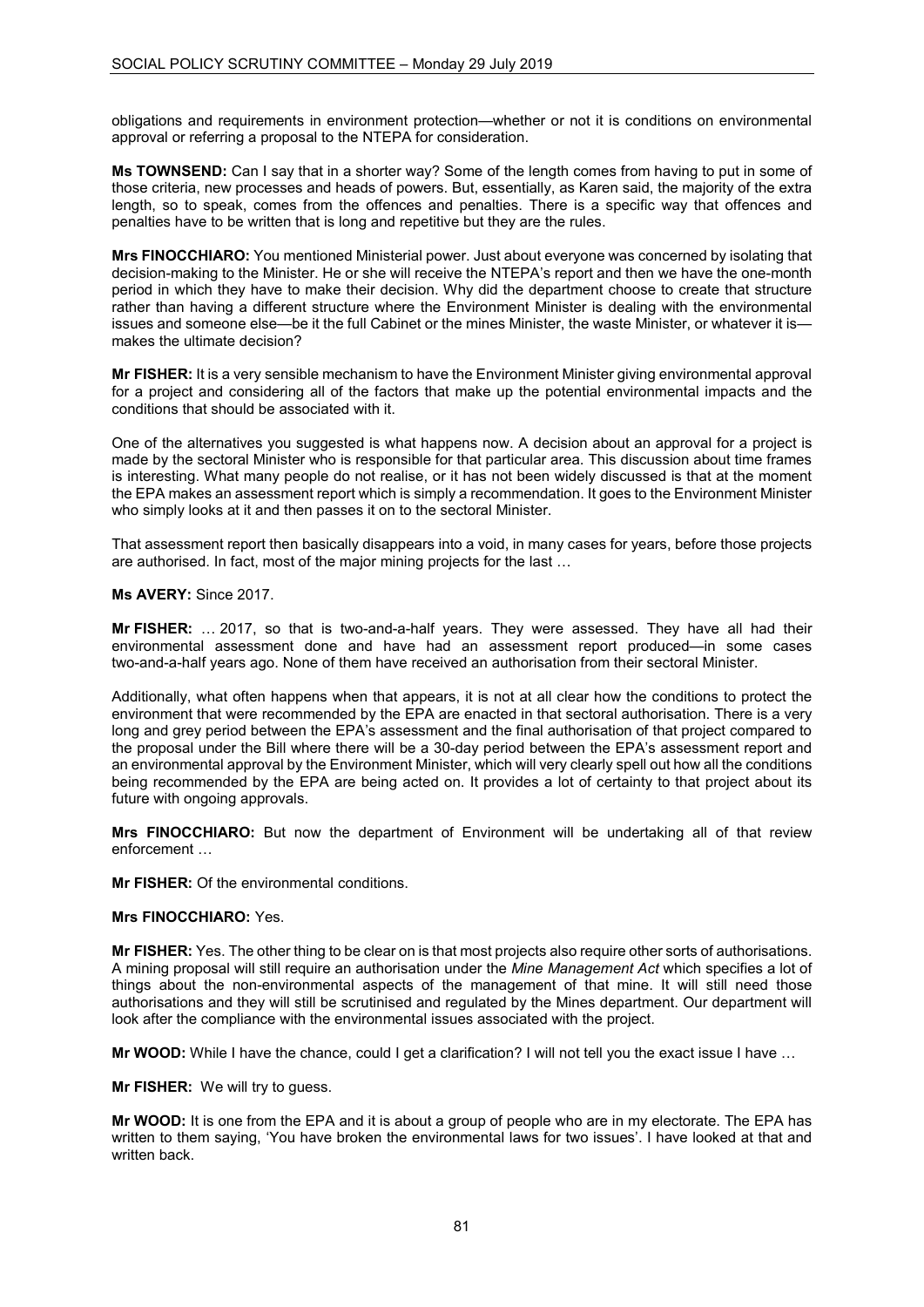The EPA has inspectors. The department has inspectors too? They do not? If there is a breach—this is where I get confused. Who runs the show when it comes to breaches of the environment—major breaches and minor breaches, put it that way?

**Mr PURDON:** It depends which Act you are talking about and which Act department officers are working under. The department and the division I head up adMinister the *Environmental Assessment Act*, which we are responsible to the EPA for and the *Waste Management and Pollution Control Act*.

If I am guessing right, the situation you are referring to sits under the *Waste Management and Pollution Control Act* and we report and act under delegation from the EPA. I am not responsible to Jo, as the Chief Executive, in any work I do under those two pieces of legislation. I am responsible and accountable to the Chair of the EPA and so are my staff.

**Mr WOOD:** So, you are working under two …

**Mr PURDON:** Yes, I wear two hats.

**Mr WOOD:** That is why I get confused as to who has control of what when it comes to environmental issues. Does that need to be better defined?

**Mr PURDON:** We have people confused about that—you are not alone. We need to do a better job of explaining how we operate under different legislation.

**Mr WOOD:** Okay.

**Mr FISHER:** I think, though, in this case you are referring to, it is almost certainly a matter under the *Waste Management and Pollution Control Act*. It is different to the issues that we are covering in this Bill …

**Mr WOOD:** That is true. Just knowing who has control of what. I am glad you got my email. I await your response.

**Mrs LAMBLEY:** One of the witnesses today said something I had not heard of before and some of us are in the same boat—that this was the first tranche of a two-part legislative reform of the environment policy. Is that correct?

**Ms TOWNSEND:** Yes. The government has made a number of commitments and described in their Healthy Environment, Strong Economy policy position that there will be improvements to the environmental impact assessment legislation, which is this Bill. They have also committed to an overhaul of the *Waste Management and Pollution Control Act*, which is the legislation that governs waste and pollution. A decision was made that in the future the environmental impacts of mining would be regulated by the Environment department rather than the Mines department.

At this point we are working on reforming environmental impact assessment, which is before us today. They are future commitments.

**Mrs LAMBLEY:** So, there could be, potentially, some amendments to this Bill as a result of the second tranche of these reforms coming through?

**Ms TOWNSEND:** No, not necessarily, unless we identify something constructively wrong. It is actually more likely that the waste management and pollution control aspects would come into this Bill and we would no longer have a separate *Waste Management and Pollution Control Act*—but not that we would change the impact assessment process—quite distinct.

**Mr PURDON:** If it turned out that the second stage of those reforms did not occur, this Bill as it stands and is being proposed would stand alone as an assessment and approval Act in its own right. It is not contingent upon future consultation and reform. If that happens, that will then fold in. That makes sense?

### **Mrs LAMBLEY:** Okay.

**Ms TOWNSEND:** Which is why we got a question earlier about general environmental duty and why we decided and recommended to government that we make sure this Bill is very clearly focused on the impact assessment legislation so that it could stand alone. But in the future, with those other reforms, they could be incorporated at that time.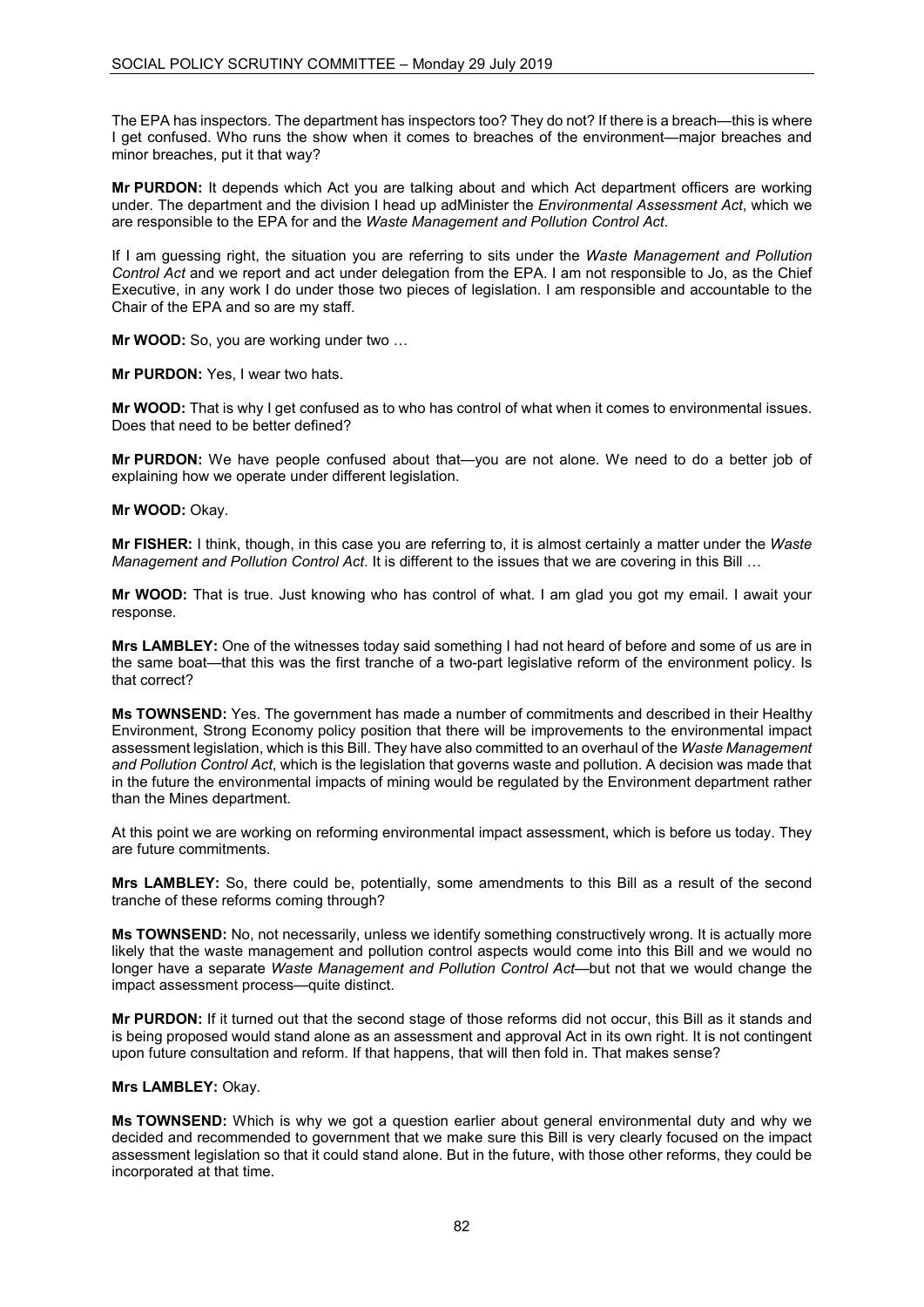## **Mrs LAMBLEY:** Why was it not all done together?

**Ms AVERY:** The reality is something we heard quite a lot today—and I think Neil van Drunen from AMEC said, 'We want it done tomorrow, but we also want it done in a consultative way'. The challenge for government in progressing that is that this is an enormous body of work and to do all of it in one tranche is just an enormous amount of uncertainty. It challenges industry and government to be able to do that. Breaking it into distinct parts that stand alone actually gives real focus and structure and enables us to consult with those directly impacted, rather than if we were doing everything it would be an enormous process of consultation that would just take such a long time.

## **Mrs LAMBLEY:** Thank you.

**Mrs FINOCCHIARO:** I want to ask about triggers. This goes back to the regulations not being available. I know the department said it has its facts sheets and things, but at the very least, the department has to acknowledge everyone who has made a submission has taken some issue with the regs not being part of it. Fact sheets aside, it is obviously not resonating as it intended to.

Are the triggers set out in the fact sheet or is that still yet to be determined?

**Ms AVERY:** The Bill includes a power for the Minister to declare a referral trigger. Effectively, what that means is that if, potentially in the future, there is an industry with a location that is quite sensitive, and the Minister wants to ensure that any proposals in relation to that location or that activity are assessed, they can direct that that is a referral trigger and that any proponent who wishes to engage in that activity or in that location refers their project to the EPA. Then the EPA considers it in the context of whether or not there is significant impact. That is all it means. It provides a tool for government or the Minister in the future to identify something that is of particular concern, just to be sure that those projects are being referred. There is no specific trigger that has been identified at this point.

**Mrs FINOCCHIARO:** Sorry, are you talking about the additional powers to create these protection zones or are you talking about triggers to do the assessment?

**Ms AVERY:** Yes. What they provide is it may be that there is a specific area that is of such significance and concern—a very sensitive environment—that the Minister says, 'If a proponent wants to develop in that location, even if it is a small development, what they should do is refer the project to see whether or not it has potential for significant impact.' That would be, potentially, a trigger. A proponent would then refer their project. If that was to occur in that location the NTEPA would make an assessment about whether or not there is potential significant impact in the way they would any other project. It does not say that development or those activities cannot occur in that location, it is just a fast-track to get it into the assessment process to decide whether or not there is potential for significant impact.

**Mrs FINOCCHIARO:** People are asking whether it will be based on size, the cost of the project—at what point will there be that requirement to …

**Ms AVERY:** There is no proposal for any kind of triggers at the moment. Certainly, the triggers would not be based on the value or the size of a development. It may be in relation to a very specific aspect …

**Mr FISHER:** It is a way of allaying community concern and providing for government to have the ability to provide certainty to the community that certain sorts of actions will definitely be referred to the EPA. They will not rely on the self-assessment or calling-in process.

A really obvious example would be hydraulic fracturing, except now we have had an inquiry and there is another way of dealing with it. But with the trigger process government could have said, 'We have decided that hydraulic fracturing, as an action, is a referral trigger, therefore all developments that involve hydraulic fracturing must be referred to the EPA for assessment or consideration.

**Mrs FINOCCHIARO:** How will these areas be decided? They will be set out on a map somewhere to start with, or the Minister will just hear about a project and say, 'Oh, I do not like the location of that'?

**Ms AVERY:** Are you referring to the triggers or …

**Mrs FINOCCHIARO:** Yes, for the triggers.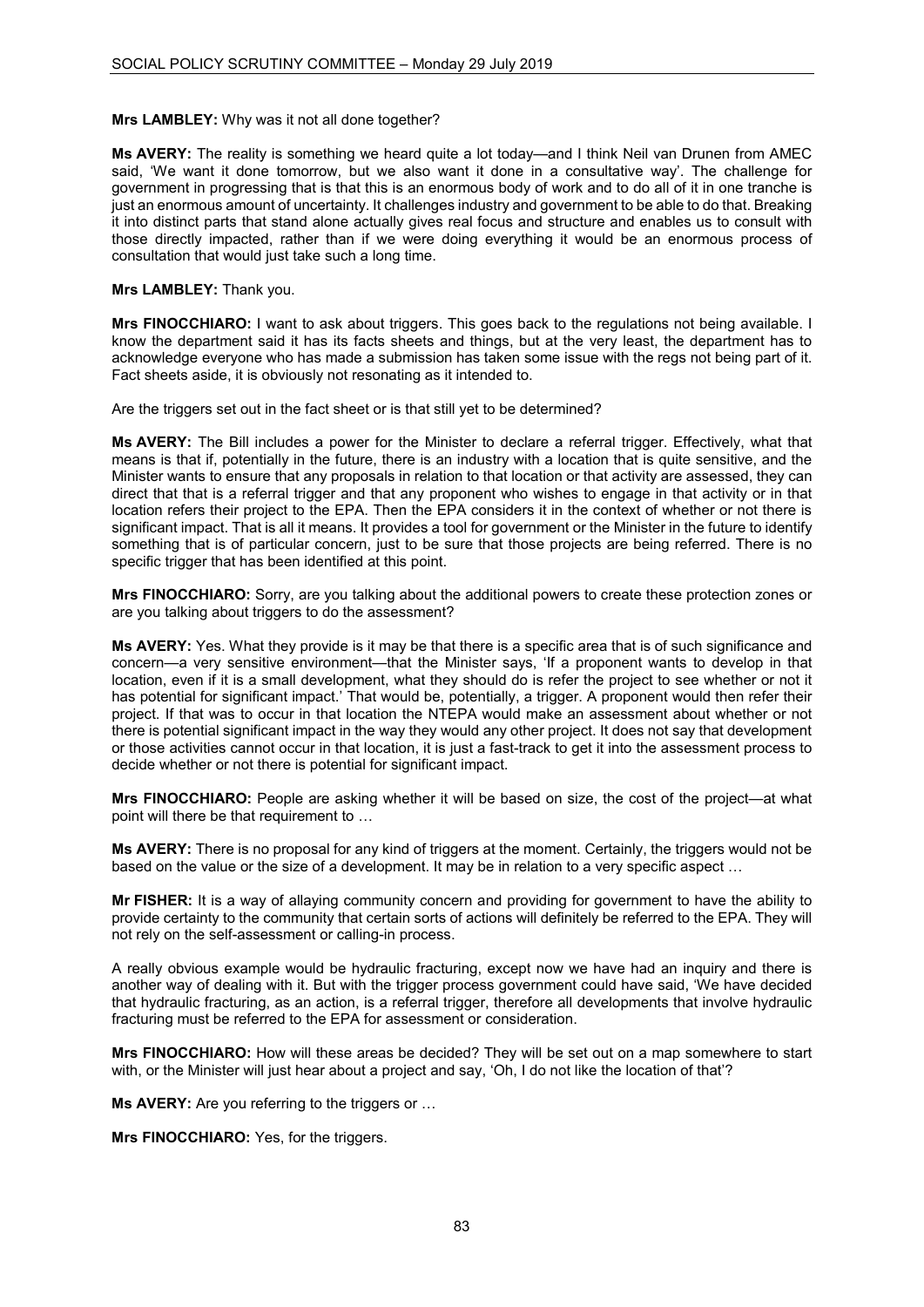**Ms AVERY:** That was just an example. We have just established the power for there to be location triggers. It would be a case of the regulations would set out the consultation process in the same way as it would establish its consultation for the Territory environmental objectives, where it would seek comment from the NTEPA, other government agencies and the community and look at the different options in relation to a proposed trigger. If it decided that there was a location trigger, then that could be defined in any manner of ways, but it would probably appear on a map somewhere so people had an understanding of that.

**Mrs FINOCCHIARO:** That would obviously extend the process. I am trying to think of how that would even come up in the first place. If it is not already a national park or some other significant land that is already earmarked through other various ways that can happen, how then does that crop up?

**Ms AVERY:** It would not come as part of the regular process. There would be an identified area that people would know about. Generally what occurs in relation to a proposal is a proponent does not usually come to the department or the NTEPA as their first port of call. They generally go to the relevant sectoral agency for the industry they are looking at developing.

That government agency would be aware of any potential triggers that might impact on their industry or their operations …

**Mrs FINOCCHIARO:** But who is setting that? That is what I am trying to get at. Where is the originator of the trigger?

**Ms TOWNSEND:** There is a persistent view that there will be this suite of triggers and that they all need to be set up before impact assessments can occur. It is more likely that there would be growing community concern about a particular thing or place being protected …

**Mrs FINOCCHIARO:** In response to the suggestion, though, that an activity will take place there?

**Ms TOWNSEND:** No. More likely to be there is a new industry that has significant concerns and they have expressed interest. Alaric has used the hydraulic fracturing example …

**Mrs FINOCCHIARO:** That is what I mean. There is a proponent interested in doing something and everyone goes, 'Oh, no, there is really special frogs that live there'. Then that triggers a new process.

**Ms TOWNSEND:** No. It is more that the legislation would give a power for a trigger based on location or to be established, with a particular process to get that trigger up in place. It is not a way to stop a project happening because there is not a trigger yet.

**Ms AVERY:** An example might be that a native animal that was thought to be extinct and they unexpectedly find a pocket where this animal now is identified as existing. You would want to preserve that area of habitat to ensure that this animal survives …

**Mrs FINOCCHIARO:** How do we learn about that? Go back one more step.

**Ms AVERY:** That information could come to us in …

**Mrs FINOCCHIARO:** So it could be separate to the process? You guys know ...

**Ms AVERY:** It would be entirely separate from the process.

**Mrs FINOCCHIARO:** At Mitchell Creek there is a special wallaby and you guys just know that. Then someone comes along and wants to do something and you are, 'Hang on, we know about …

**Ms AVERY:** No, that is not how the process would work. If the information came to us that there was a particular aspect that needed extra special protection—it might come through Alaric's area through his officers undertaking some field work or someone else. They identify something that is of major concern or significance.

We are not talking about every day, as Jo said. There is not a list of triggers. There is nothing currently that people have identified as being a potential trigger.

That information comes to the agency. We would have experts who would look at that and say, 'Is it justified?' Perhaps a case would be put to the Minister. The Minister might say, 'In fact, that is a really critical aspect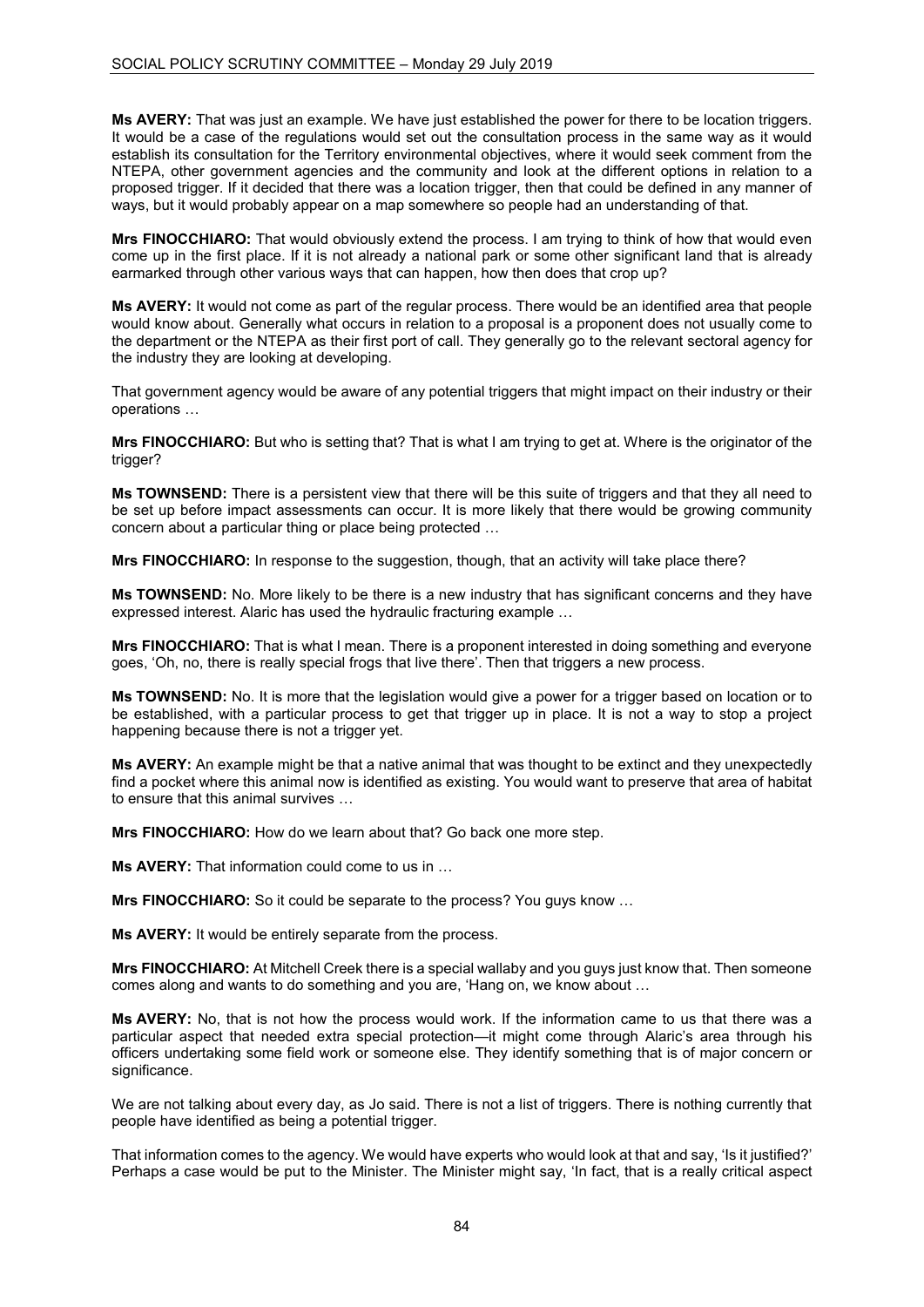that we need to ensure has adequate protection. Why do we not consult on that and see what other people think?'

If they subsequently discover, in fact, that is not the last known habitat of that creature—there are all these other areas. They are on a major comeback and they do not need that protection—they might say, 'Well, we will not issue a trigger.' Or they might alternatively say, 'There is enough evidence here to say that that is a worthwhile exercise.'

It does not stop development in that location …

**Mrs FINOCCHIARO:** You might not even have a proponent at that point?

**Ms AVERY:** Exactly right—unlikely to have a proponent. It is just that we are looking at protecting those significant elements from occurring.

**Mrs FINOCCHIARO:** I am wondering if it is an opportunity to run interference and delay. Obviously, you want to find something special about an area to delay a development. I was hoping that was not a mechanism for that.

**Ms AVERY:** No.

**Mr WOOD:** Can you find a rare species of frog at Noonamah Ridge?

**Mrs FINOCCHIARO:** Maybe you can, Gerry, I do not know.

**Mr FISHER:** Now you mention it …

**Mr WOOD:** Just to protect rural people.

**Mrs FINOCCHIARO:** Or a wallaby that likes dust.

**Mr PAECH:** But it is an allowance for the future. From what the Member for Spillett raised, I would be the same. The Central Land Council rangers group find a rare species of night parrot. While there is no activity going there, at some point in the future there might be and that would then trigger that site to undergo …

**Mrs FINOCCHIARO:** The assessment.

**Mr PAECH:** … the assessment.

**Mr FISHER:** Essentially, it is an extra safeguard built in to make sure the assessment process picks up on certain things that are really of very high concern for the community. It should anyway, but it is an additional safeguard to make sure that it does.

**Madam CHAIR:** Thank you very much for clarifying that point. I am mindful of the time. I will close off with one final question. If the legislation is enacted and the regulations are developed that Territorians will have the opportunity to provide input into those regulations?

**Ms AVERY:** Yes, it has always been our intention to do so—to consult on those regulations as soon as we are able to draft them.

**Mr WOOD:** Sorry, they still have to come through Standing Orders Committee?

**Mrs FINOCCHIARO:** Public Accounts.

**Madam CHAIR: Public Accounts.** 

**Mr WOOD:** And if we wish them to go back to parliament they can be debated?

**Madam CHAIR:** Thank you very much. Ladies and gentlemen, that concludes our public hearing on the Environment Protection Bill 2019. I thank all representatives from the Department of Environment and Natural Resources for their time this afternoon.